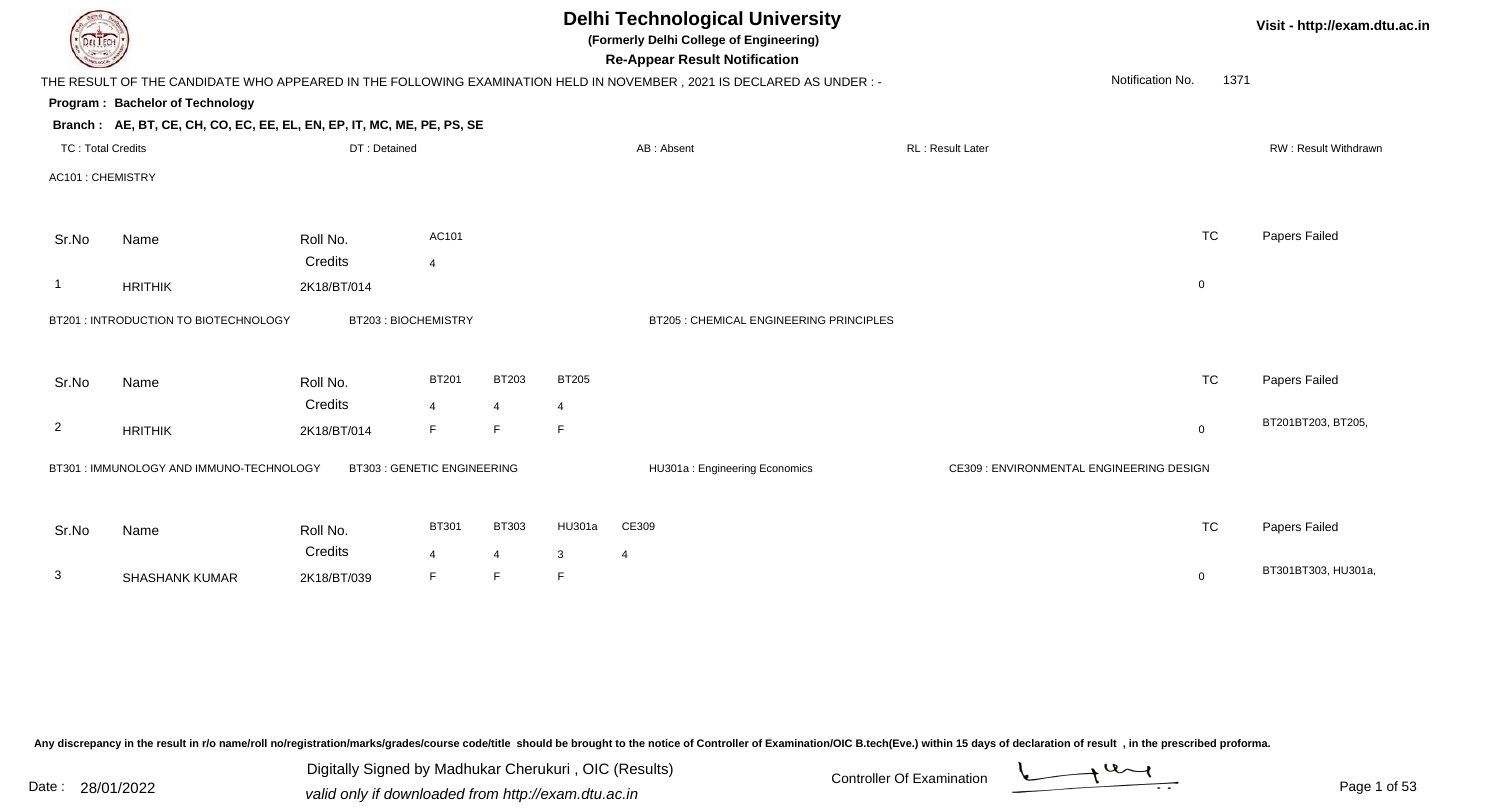**(Formerly Delhi College of Engineering)**

**Re-Appear Result Notification**

| $\sim$                   |                                                                        |              |                                   |                |                   | <b>ING-Appear INGSUIL INDUITUALION</b>                                                                               |                           |                          |                                  |
|--------------------------|------------------------------------------------------------------------|--------------|-----------------------------------|----------------|-------------------|----------------------------------------------------------------------------------------------------------------------|---------------------------|--------------------------|----------------------------------|
|                          |                                                                        |              |                                   |                |                   | THE RESULT OF THE CANDIDATE WHO APPEARED IN THE FOLLOWING EXAMINATION HELD IN NOVEMBER, 2021 IS DECLARED AS UNDER :- |                           | 1371<br>Notification No. |                                  |
|                          | Program: Bachelor of Technology                                        |              |                                   |                |                   |                                                                                                                      |                           |                          |                                  |
|                          | Branch: AE, BT, CE, CH, CO, EC, EE, EL, EN, EP, IT, MC, ME, PE, PS, SE |              |                                   |                |                   |                                                                                                                      |                           |                          |                                  |
| <b>TC: Total Credits</b> |                                                                        | DT: Detained |                                   |                |                   | AB: Absent                                                                                                           | <b>RL: Result Later</b>   |                          | RW: Result Withdrawn             |
|                          | BT301 : IMMUNOLOGY AND IMMUNO-TECHNOLOGY                               |              | <b>BT303: GENETIC ENGINEERING</b> |                |                   | HU301a: Engineering Economics                                                                                        | MOOC301*: MOOC COURSE 301 |                          |                                  |
| Sr.No                    | Name                                                                   | Roll No.     | <b>BT301</b>                      | <b>BT303</b>   | HU301a            | MOOC301*                                                                                                             |                           | <b>TC</b>                | Papers Failed                    |
|                          |                                                                        | Credits      | $\overline{4}$                    | $\overline{4}$ | $\mathbf{3}$      | $\overline{2}$                                                                                                       |                           |                          |                                  |
| $\overline{4}$           | <b>HRITHIK</b>                                                         | 2K18/BT/014  | F                                 | F              | F                 | F                                                                                                                    |                           | $\mathbf 0$              | BT301BT303, HU301a,<br>MOOC301*, |
|                          | <b>BT303: GENETIC ENGINEERING</b>                                      |              | HU301a: Engineering Economics     |                |                   |                                                                                                                      |                           |                          |                                  |
| Sr.No                    | Name                                                                   | Roll No.     | <b>BT303</b>                      | HU301a         |                   |                                                                                                                      |                           | <b>TC</b>                | Papers Failed                    |
|                          |                                                                        | Credits      | $\overline{4}$                    | 3              |                   |                                                                                                                      |                           |                          |                                  |
| 5                        | APOORV U NAIR                                                          | 2K18/BT/005  | F.                                | F              |                   |                                                                                                                      |                           | $\mathbf 0$              | BT303HU301a,                     |
|                          | BT303 : GENETIC ENGINEERING                                            |              | MOOC301*: MOOC COURSE 301         |                |                   | MOOC303*: MOOC COURSE 303                                                                                            |                           |                          |                                  |
| Sr.No                    | Name                                                                   | Roll No.     | <b>BT303</b>                      |                | MOOC301* MOOC303* |                                                                                                                      |                           | <b>TC</b>                | Papers Failed                    |
|                          |                                                                        | Credits      | $\overline{4}$                    | 2              | $\overline{2}$    |                                                                                                                      |                           |                          |                                  |
| 6                        | <b>RAMAN</b>                                                           | 2K18/BT/503  | F.                                | F              | $\mathsf F$       |                                                                                                                      |                           | $\mathbf 0$              | BT303MOOC301*, MOOC303*          |
|                          |                                                                        |              |                                   |                |                   |                                                                                                                      |                           |                          |                                  |

Any discrepancy in the result in r/o name/roll no/registration/marks/grades/course code/title should be brought to the notice of Controller of Examination/OIC B.tech(Eve.) within 15 days of declaration of result, in the pr

Date : 28/01/2022 Valid only if downloaded from http://exam.dtu.ac.in<br>valid only if downloaded from http://exam.dtu.ac.in Digitally Signed by Madhukar Cherukuri , OIC (Results)

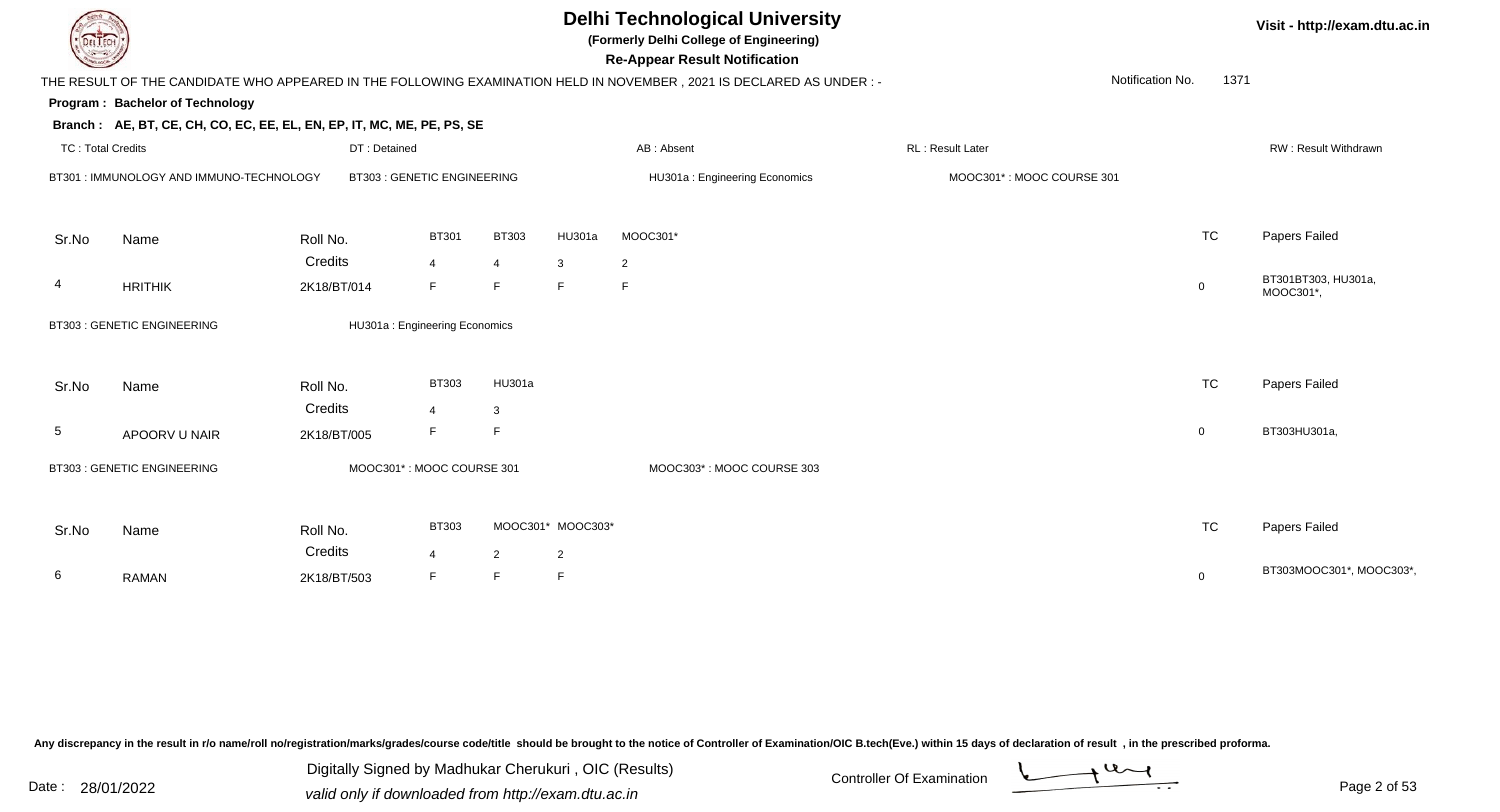| DEL TECH                 |                                                                                                                      |                        |                            |                     |                                |                   |                                | <b>Delhi Technological University</b><br>(Formerly Delhi College of Engineering)<br><b>Re-Appear Result Notification</b> |                  |                                              |              | Visit - http://exam.dtu.ac.in |  |
|--------------------------|----------------------------------------------------------------------------------------------------------------------|------------------------|----------------------------|---------------------|--------------------------------|-------------------|--------------------------------|--------------------------------------------------------------------------------------------------------------------------|------------------|----------------------------------------------|--------------|-------------------------------|--|
|                          | THE RESULT OF THE CANDIDATE WHO APPEARED IN THE FOLLOWING EXAMINATION HELD IN NOVEMBER, 2021 IS DECLARED AS UNDER :- |                        |                            |                     |                                |                   |                                |                                                                                                                          |                  | Notification No.                             | 1371         |                               |  |
|                          | Program: Bachelor of Technology                                                                                      |                        |                            |                     |                                |                   |                                |                                                                                                                          |                  |                                              |              |                               |  |
|                          | Branch: AE, BT, CE, CH, CO, EC, EE, EL, EN, EP, IT, MC, ME, PE, PS, SE                                               |                        |                            |                     |                                |                   |                                |                                                                                                                          |                  |                                              |              |                               |  |
| <b>TC: Total Credits</b> |                                                                                                                      | DT: Detained           |                            |                     |                                | AB: Absent        |                                |                                                                                                                          | RL: Result Later |                                              |              | RW: Result Withdrawn          |  |
|                          | <b>BT403: TRAINING SEMINAR</b>                                                                                       |                        |                            |                     |                                |                   |                                |                                                                                                                          |                  |                                              |              |                               |  |
| Sr.No                    | Name                                                                                                                 | Roll No.               | <b>BT403</b>               |                     |                                |                   |                                |                                                                                                                          |                  | <b>TC</b>                                    |              | Papers Failed                 |  |
| 7                        | SIDDHARTH KUMAR                                                                                                      | Credits<br>2K17/BT/24  | $\overline{2}$<br>E        |                     |                                |                   |                                |                                                                                                                          |                  | $\mathbf 0$                                  | <b>BT403</b> |                               |  |
| 8                        | DIPANSHU SHARMA                                                                                                      | 2K18/BT/513            | $\circ$                    |                     |                                |                   |                                |                                                                                                                          |                  | $\overline{2}$                               |              |                               |  |
|                          | BT413: NANOBIOTECHNOLOGY                                                                                             |                        | <b>BT425: BIOMATERIALS</b> |                     |                                |                   | BT401: B.TECH PROJECT-I        |                                                                                                                          |                  |                                              |              |                               |  |
| Sr.No                    | Name                                                                                                                 | Roll No.               | <b>BT413</b>               | <b>BT425</b>        | <b>BT401</b>                   |                   |                                |                                                                                                                          |                  | <b>TC</b>                                    |              | Papers Failed                 |  |
| 9                        | <b>RAMAN</b>                                                                                                         | Credits<br>2K18/BT/503 | $\overline{4}$<br>F        | $\overline{4}$<br>F | 4<br>F                         |                   |                                |                                                                                                                          |                  | $\mathbf 0$                                  |              | BT413BT425, BT401,            |  |
|                          | <b>CE413: WATER RESOURCES MANAGEMENT</b><br>BT407 : BIOPROCESS TECH & DOWNSTREAM PROCESS MGM-01 : Consumer Behavior  |                        | BT401 : B.TECH PROJECT-I   |                     |                                |                   |                                | <b>BT403: TRAINING SEMINAR</b>                                                                                           |                  | BT405 : FUNDAMENTAL OF COMPUTATIONAL BIOLOGY |              |                               |  |
| Sr.No                    | Name                                                                                                                 | Roll No.<br>Credits    | CE413<br>$\overline{4}$    | <b>BT401</b><br>4   | <b>BT403</b><br>$\overline{2}$ | <b>BT405</b><br>4 | <b>BT407</b><br>$\overline{4}$ | MGM-01<br>$\overline{4}$                                                                                                 |                  | <b>TC</b>                                    |              | Papers Failed                 |  |
| 10                       | <b>ANIKET PANWAR</b>                                                                                                 | 2K18/BT/506            | P                          | B                   | $B+$                           | $\mathsf{A}$      | B                              | B                                                                                                                        |                  | 22                                           |              |                               |  |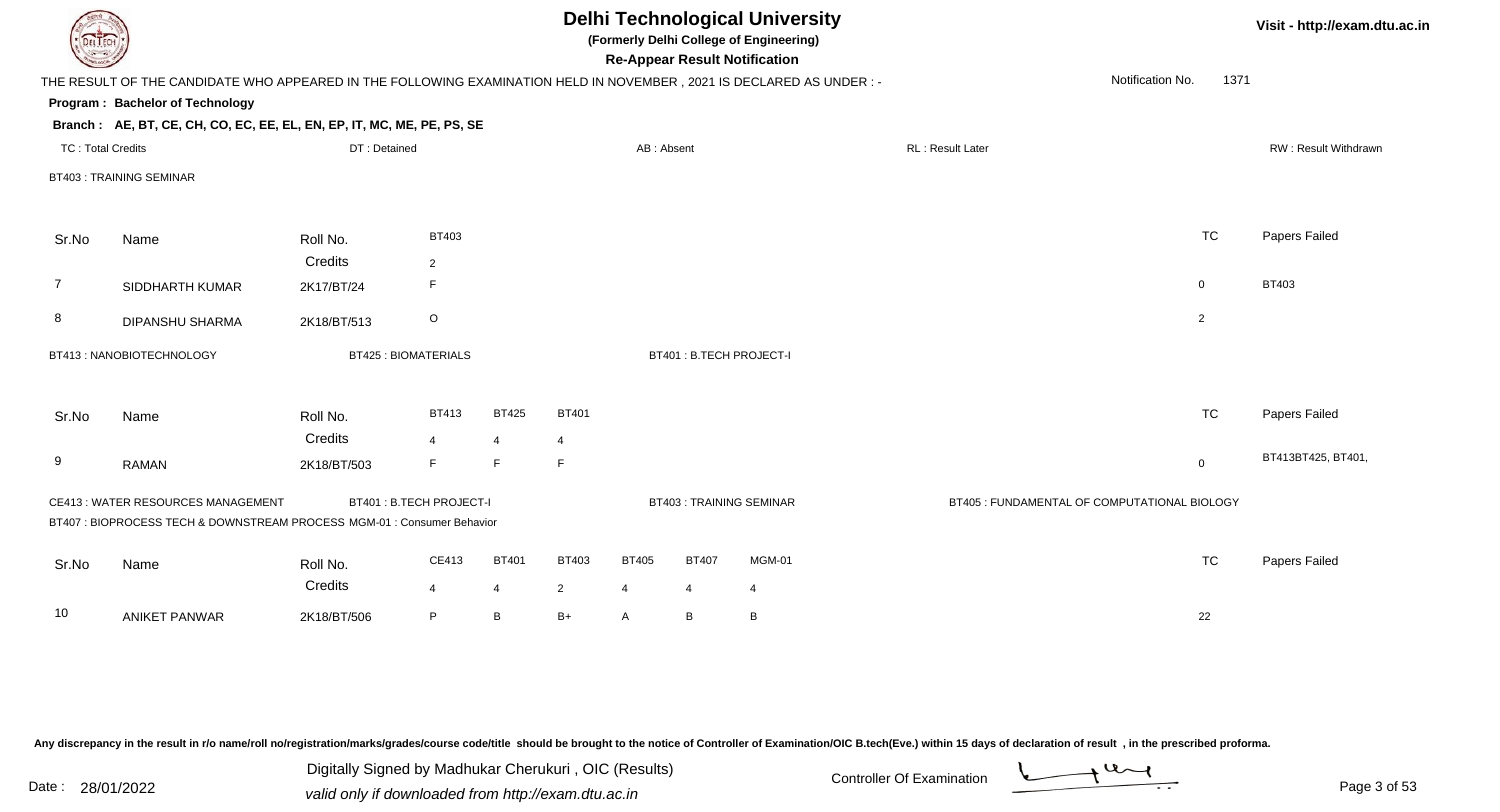| <b>DELTECH</b>           |                                                                                                                      |              |                              |                | <b>Delhi Technological University</b><br>(Formerly Delhi College of Engineering)<br><b>Re-Appear Result Notification</b> |                    |  |                  |                  |           | Visit - http://exam.dtu.ac.in |
|--------------------------|----------------------------------------------------------------------------------------------------------------------|--------------|------------------------------|----------------|--------------------------------------------------------------------------------------------------------------------------|--------------------|--|------------------|------------------|-----------|-------------------------------|
|                          | THE RESULT OF THE CANDIDATE WHO APPEARED IN THE FOLLOWING EXAMINATION HELD IN NOVEMBER, 2021 IS DECLARED AS UNDER :- |              |                              |                |                                                                                                                          |                    |  |                  | Notification No. | 1371      |                               |
|                          | Program: Bachelor of Technology                                                                                      |              |                              |                |                                                                                                                          |                    |  |                  |                  |           |                               |
|                          | Branch: AE, BT, CE, CH, CO, EC, EE, EL, EN, EP, IT, MC, ME, PE, PS, SE                                               |              |                              |                |                                                                                                                          |                    |  |                  |                  |           |                               |
| <b>TC: Total Credits</b> |                                                                                                                      | DT: Detained |                              |                |                                                                                                                          | AB: Absent         |  | RL: Result Later |                  |           | RW: Result Withdrawn          |
|                          | CO101 : PROGRAMMING FUNDAMENTALS                                                                                     |              |                              |                |                                                                                                                          |                    |  |                  |                  |           |                               |
| Sr.No                    | Name                                                                                                                 | Roll No.     | CO101                        |                |                                                                                                                          |                    |  |                  |                  | <b>TC</b> | Papers Failed                 |
|                          |                                                                                                                      | Credits      | $\overline{4}$               |                |                                                                                                                          |                    |  |                  |                  |           |                               |
| 11                       | SHAILESH YADAV                                                                                                       | 2K18/BT/037  |                              |                |                                                                                                                          |                    |  |                  | $\mathbf 0$      |           |                               |
|                          | EE101 : BASIC ELECTRICAL ENGINEERING                                                                                 |              | ME105 : ENGINEERING GRAPHICS |                |                                                                                                                          | AP101: PHYSICS - I |  |                  |                  |           |                               |
| Sr.No                    | Name                                                                                                                 | Roll No.     | EE101                        | ME105          | AP101                                                                                                                    |                    |  |                  |                  | <b>TC</b> | Papers Failed                 |
|                          |                                                                                                                      | Credits      | $\overline{4}$               | $\overline{2}$ | $\overline{4}$                                                                                                           |                    |  |                  |                  |           |                               |
| 12                       | SIDDHARTH KUMAR                                                                                                      | 2K17/BT/24   |                              |                |                                                                                                                          |                    |  |                  | $\overline{0}$   |           |                               |
|                          | MA101 : MATHEMATICS - I                                                                                              |              |                              |                |                                                                                                                          |                    |  |                  |                  |           |                               |
| Sr.No                    | Name                                                                                                                 | Roll No.     | <b>MA101</b>                 |                |                                                                                                                          |                    |  |                  |                  | <b>TC</b> | Papers Failed                 |
|                          |                                                                                                                      | Credits      | $\overline{4}$               |                |                                                                                                                          |                    |  |                  |                  |           |                               |
| 13                       | APOORV U NAIR                                                                                                        | 2K18/BT/005  |                              |                |                                                                                                                          |                    |  |                  | $\overline{0}$   |           |                               |
| 14                       | <b>SHASHANK KUMAR</b>                                                                                                | 2K18/BT/039  |                              |                |                                                                                                                          |                    |  |                  | $\overline{0}$   |           |                               |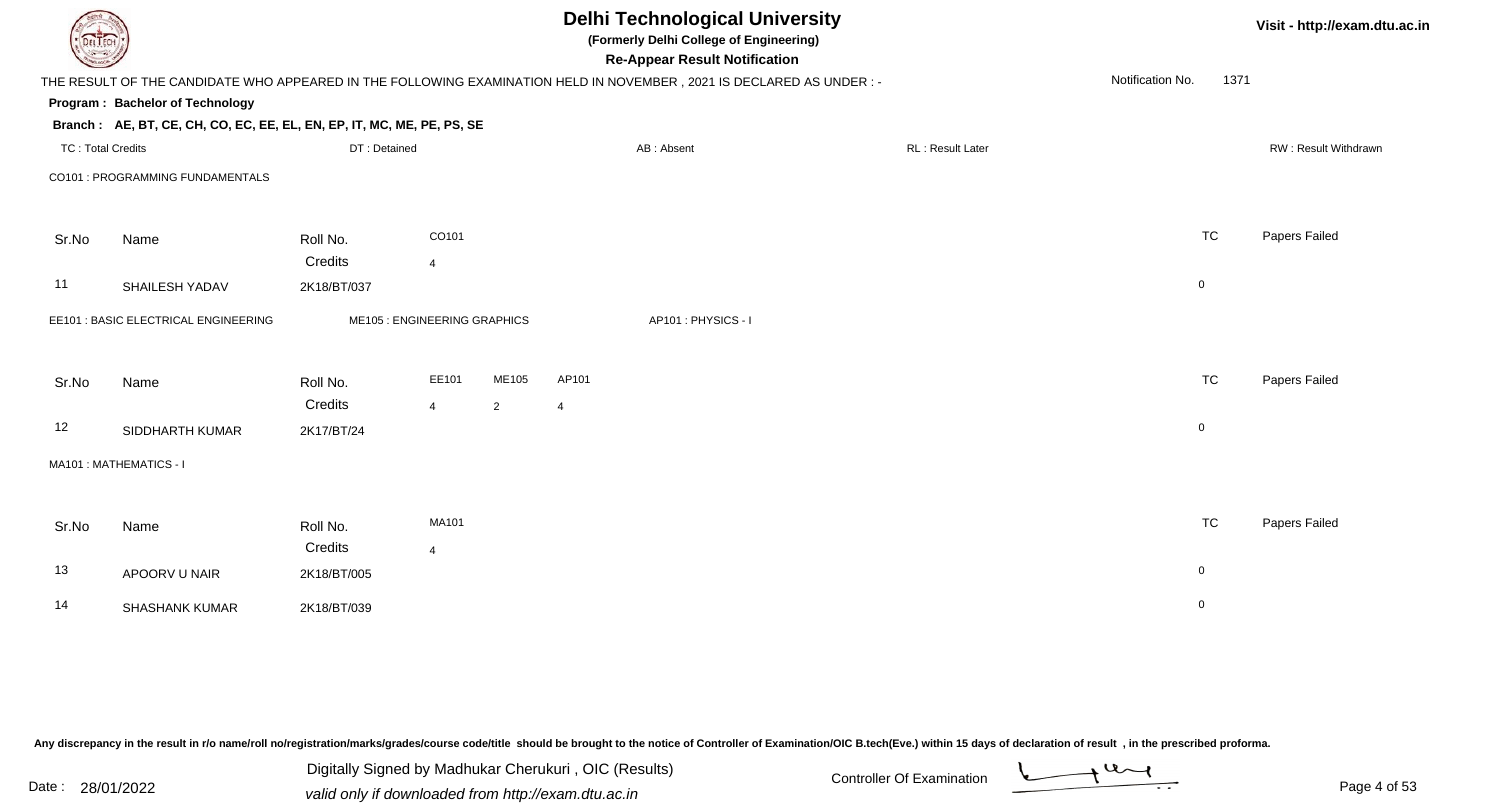| DEL I ECH                |                                                                        |                   |                                       |                |                | <b>Delhi Technological University</b><br>(Formerly Delhi College of Engineering)<br><b>Re-Appear Result Notification</b> |                                         |                          | Visit - http://exam.dtu.ac.in |
|--------------------------|------------------------------------------------------------------------|-------------------|---------------------------------------|----------------|----------------|--------------------------------------------------------------------------------------------------------------------------|-----------------------------------------|--------------------------|-------------------------------|
|                          |                                                                        |                   |                                       |                |                | THE RESULT OF THE CANDIDATE WHO APPEARED IN THE FOLLOWING EXAMINATION HELD IN NOVEMBER, 2021 IS DECLARED AS UNDER :-     |                                         | Notification No.<br>1371 |                               |
|                          | Program: Bachelor of Technology                                        |                   |                                       |                |                |                                                                                                                          |                                         |                          |                               |
|                          | Branch: AE, BT, CE, CH, CO, EC, EE, EL, EN, EP, IT, MC, ME, PE, PS, SE |                   |                                       |                |                |                                                                                                                          |                                         |                          |                               |
| <b>TC: Total Credits</b> |                                                                        | DT: Detained      |                                       |                |                | AB: Absent                                                                                                               | RL: Result Later                        |                          | RW: Result Withdrawn          |
|                          | MA101 : MATHEMATICS - I                                                | AC101 : CHEMISTRY |                                       |                |                |                                                                                                                          |                                         |                          |                               |
| Sr.No                    | Name                                                                   | Roll No.          | MA101                                 | AC101          |                |                                                                                                                          |                                         | <b>TC</b>                | Papers Failed                 |
|                          |                                                                        | Credits           | $\overline{4}$                        | $\overline{4}$ |                |                                                                                                                          |                                         |                          |                               |
| 15                       | <b>KARTIK ARYA</b>                                                     | 2K18/BT/018       |                                       |                |                |                                                                                                                          |                                         | $\mathsf 0$              |                               |
|                          | MC251: APPLIED MATHEMATICS                                             |                   |                                       |                |                |                                                                                                                          |                                         |                          |                               |
| Sr.No                    | Name                                                                   | Roll No.          | MC251                                 |                |                |                                                                                                                          |                                         | <b>TC</b>                | Papers Failed                 |
|                          |                                                                        | Credits           | $\overline{4}$                        |                |                |                                                                                                                          |                                         |                          |                               |
| 16                       | <b>RAMAN</b>                                                           | 2K18/BT/503       | F                                     |                |                |                                                                                                                          |                                         | $\mathbf 0$              | MC251                         |
| 17                       | <b>ANIKET PANWAR</b>                                                   | 2K18/BT/506       | $\mathsf{A}$                          |                |                |                                                                                                                          |                                         | $\overline{4}$           |                               |
|                          | MC251: APPLIED MATHEMATICS                                             |                   | BT201 : INTRODUCTION TO BIOTECHNOLOGY |                |                | BT203: BIOCHEMISTRY                                                                                                      | BT205 : CHEMICAL ENGINEERING PRINCIPLES |                          |                               |
| Sr.No                    | Name                                                                   | Roll No.          | MC251                                 | <b>BT201</b>   | <b>BT203</b>   | <b>BT205</b>                                                                                                             |                                         | <b>TC</b>                | Papers Failed                 |
|                          |                                                                        | Credits           | $\overline{4}$                        | $\overline{4}$ | $\overline{4}$ | $\overline{4}$                                                                                                           |                                         |                          |                               |
| 18                       | <b>KARTIK ARYA</b>                                                     | 2K18/BT/018       | F                                     | $\mathsf F$    | F              | $\mathsf F$                                                                                                              |                                         | $\overline{0}$           | MC251BT201, BT203,<br>BT205,  |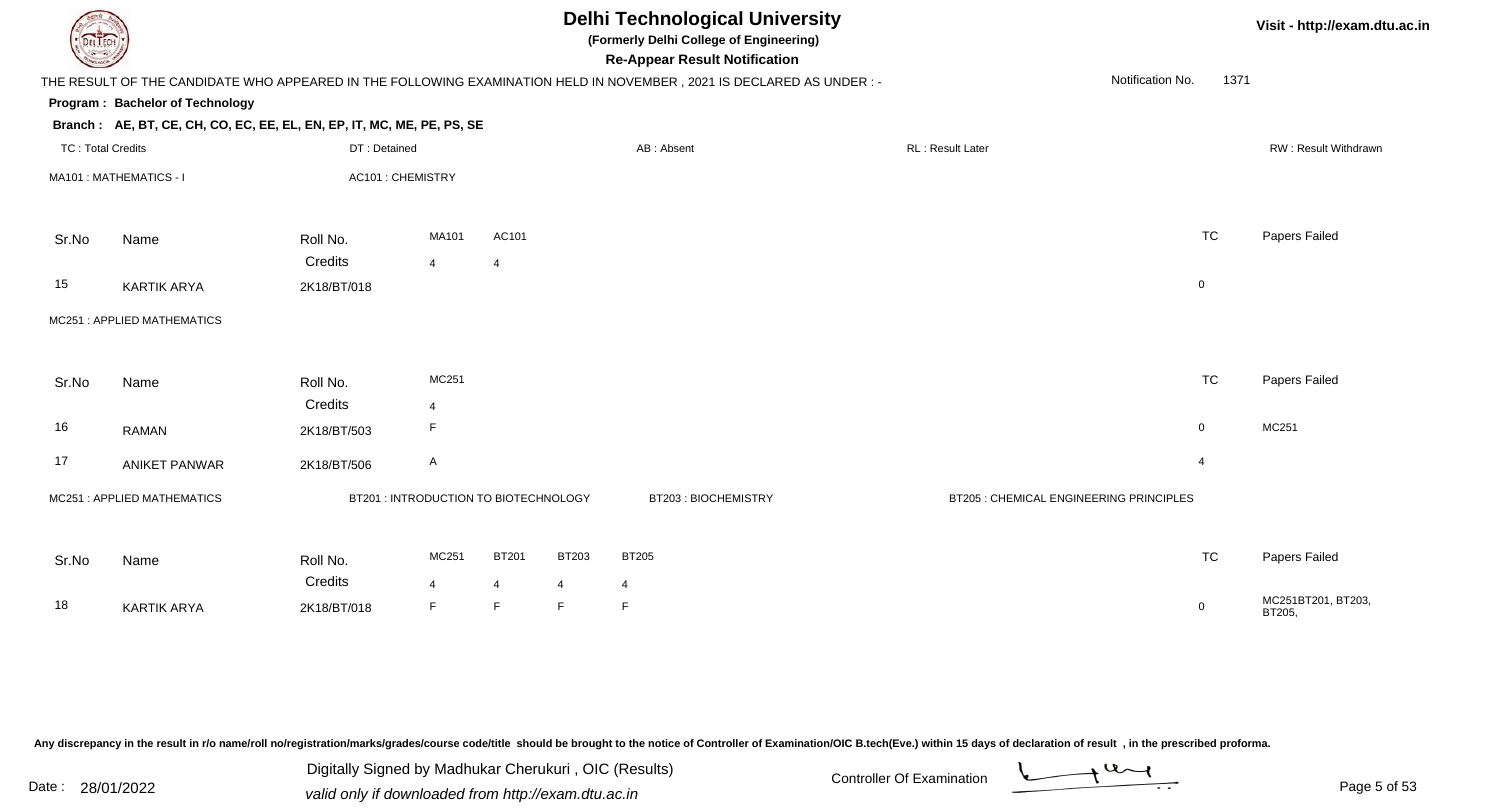**(Formerly Delhi College of Engineering)**

**Re-Appear Result Notification**

**Visit - http://exam.dtu.ac.in**

| <b>Courses A</b>         |                                                                                                                        |              |                                       |                |              |                | <b>Re-Appear Result Notification</b> |                                                                                                                                      |                                         |             |                                     |
|--------------------------|------------------------------------------------------------------------------------------------------------------------|--------------|---------------------------------------|----------------|--------------|----------------|--------------------------------------|--------------------------------------------------------------------------------------------------------------------------------------|-----------------------------------------|-------------|-------------------------------------|
|                          | THE RESULT OF THE CANDIDATE WHO APPEARED IN THE FOLLOWING EXAMINATION HELD IN NOVEMBER , 2021 IS DECLARED AS UNDER : - |              |                                       |                |              |                |                                      |                                                                                                                                      | Notification No.                        | 1371        |                                     |
|                          | Program: Bachelor of Technology                                                                                        |              |                                       |                |              |                |                                      |                                                                                                                                      |                                         |             |                                     |
|                          | Branch: AE, BT, CE, CH, CO, EC, EE, EL, EN, EP, IT, MC, ME, PE, PS, SE                                                 |              |                                       |                |              |                |                                      |                                                                                                                                      |                                         |             |                                     |
| <b>TC: Total Credits</b> |                                                                                                                        | DT: Detained |                                       |                |              | AB: Absent     |                                      | <b>RL: Result Later</b>                                                                                                              |                                         |             | RW: Result Withdrawn                |
|                          | MC251: APPLIED MATHEMATICS                                                                                             |              | BT201 : INTRODUCTION TO BIOTECHNOLOGY |                |              |                | BT203: BIOCHEMISTRY                  |                                                                                                                                      | BT205 : CHEMICAL ENGINEERING PRINCIPLES |             |                                     |
|                          | BT207 : ENGINEERING ANALYSIS AND DESIGN                                                                                |              |                                       |                |              |                |                                      |                                                                                                                                      |                                         |             |                                     |
| Sr.No                    | Name                                                                                                                   | Roll No.     | MC251                                 | <b>BT201</b>   | <b>BT203</b> | <b>BT205</b>   | <b>BT207</b>                         |                                                                                                                                      |                                         | <b>TC</b>   | Papers Failed                       |
|                          |                                                                                                                        | Credits      | $\overline{4}$                        | 4              | 4            | 4              | $\overline{4}$                       |                                                                                                                                      |                                         |             |                                     |
| 19                       | SIDDHARTH KUMAR                                                                                                        | 2K17/BT/24   | B                                     | C              | P            | F              | B                                    |                                                                                                                                      |                                         | 16          | BT205,                              |
| 20                       | SHAILESH YADAV                                                                                                         | 2K18/BT/037  | F                                     | F              | F            | F              | F                                    |                                                                                                                                      |                                         | $\mathbf 0$ | MC251BT201, BT203,<br>BT205, BT207, |
|                          | MGM-02: Advertising and Brand Management                                                                               |              |                                       |                |              |                |                                      |                                                                                                                                      |                                         |             |                                     |
|                          |                                                                                                                        |              |                                       |                |              |                |                                      |                                                                                                                                      |                                         |             |                                     |
| Sr.No                    | Name                                                                                                                   | Roll No.     | <b>MGM-02</b>                         |                |              |                |                                      |                                                                                                                                      |                                         | <b>TC</b>   | Papers Failed                       |
|                          |                                                                                                                        | Credits      | $\overline{4}$                        |                |              |                |                                      |                                                                                                                                      |                                         |             |                                     |
| 21                       | <b>ANIKET PANWAR</b>                                                                                                   | 2K18/BT/506  | $B+$                                  |                |              |                |                                      |                                                                                                                                      |                                         | 3           |                                     |
| and Skills(COURSERA)*    | SE417 : DATA WAREHOUSING & DATA MINING<br>MOOC403*: Successful Negotiation: Essential Strategies                       |              |                                       |                |              |                |                                      | BT405 : FUNDAMENTAL OF COMPUTATIONAL BIOLOGY BT407 : BIOPROCESS TECH & DOWNSTREAM PROCESS MOOC401* : Competitive Strategy(COURSERA)* |                                         |             |                                     |
| Sr.No                    | Name                                                                                                                   | Roll No.     | <b>SE417</b>                          | <b>BT405</b>   | <b>BT407</b> |                | MOOC401* MOOC403*                    |                                                                                                                                      |                                         | <b>TC</b>   | Papers Failed                       |
|                          |                                                                                                                        | Credits      | $\overline{4}$                        | $\overline{4}$ | 4            | $\overline{2}$ | $\mathbf{2}$                         |                                                                                                                                      |                                         |             |                                     |
| 22                       | PREETHI VARRIAR                                                                                                        | 2K18/BT/504  | C                                     | A              | C            | $A+$           | A+                                   |                                                                                                                                      |                                         | 16          |                                     |

Any discrepancy in the result in r/o name/roll no/registration/marks/grades/course code/title should be brought to the notice of Controller of Examination/OIC B.tech(Eve.) within 15 days of declaration of result, in the pr

Date : 28/01/2022 Valid only if downloaded from http://exam.dtu.ac.in<br>Valid only if downloaded from http://exam.dtu.ac.in Digitally Signed by Madhukar Cherukuri , OIC (Results)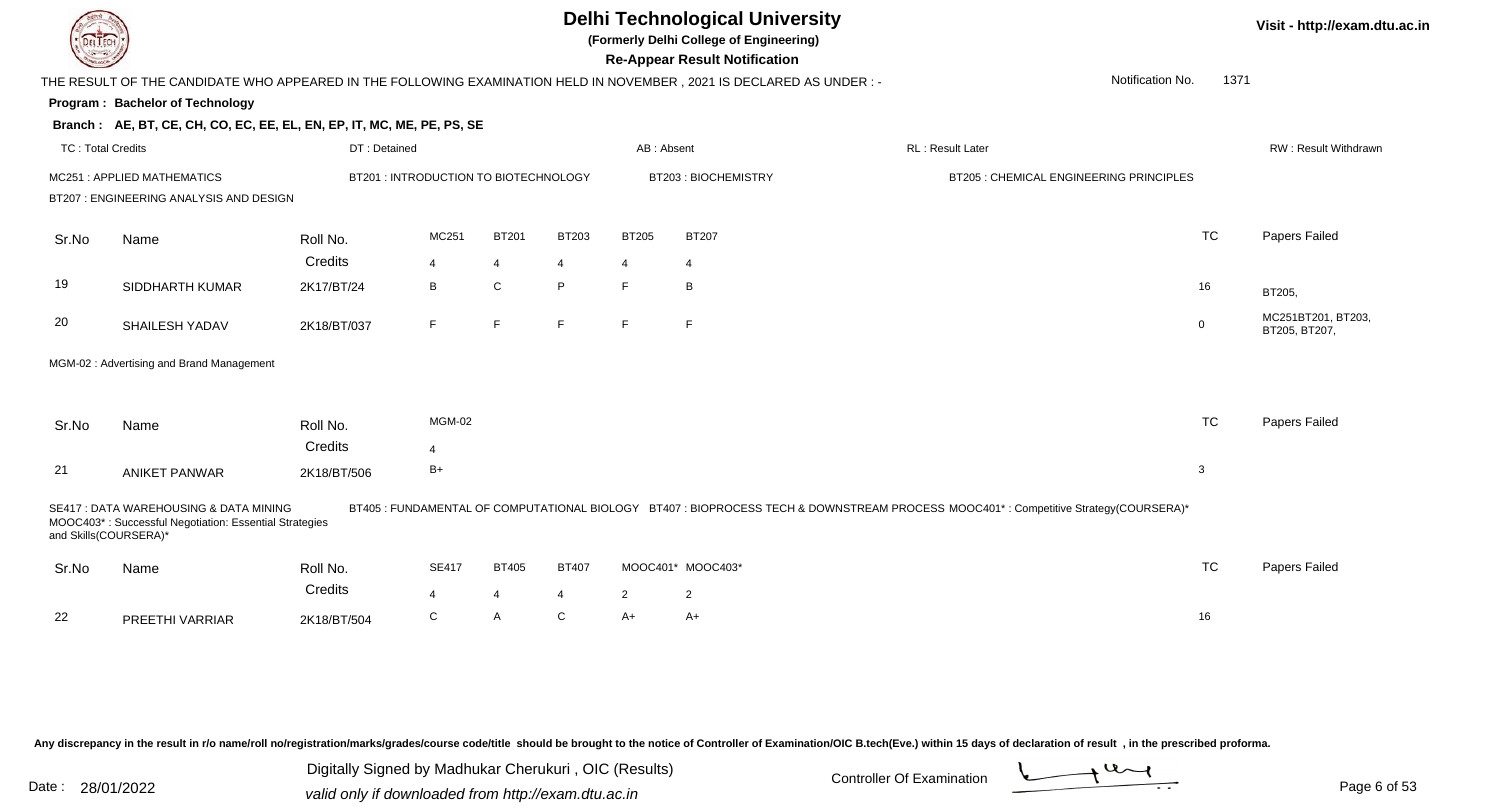|                          |                                                                        |              |                | <b>Delhi Technological University</b><br>(Formerly Delhi College of Engineering)<br><b>Re-Appear Result Notification</b> |                  |                          | Visit - http://exam.dtu.ac.in |
|--------------------------|------------------------------------------------------------------------|--------------|----------------|--------------------------------------------------------------------------------------------------------------------------|------------------|--------------------------|-------------------------------|
|                          |                                                                        |              |                | THE RESULT OF THE CANDIDATE WHO APPEARED IN THE FOLLOWING EXAMINATION HELD IN NOVEMBER, 2021 IS DECLARED AS UNDER :-     |                  | Notification No.<br>1371 |                               |
|                          | Program: Bachelor of Technology                                        |              |                |                                                                                                                          |                  |                          |                               |
|                          | Branch: AE, BT, CE, CH, CO, EC, EE, EL, EN, EP, IT, MC, ME, PE, PS, SE |              |                |                                                                                                                          |                  |                          |                               |
| <b>TC: Total Credits</b> |                                                                        | DT: Detained |                | AB: Absent                                                                                                               | RL: Result Later |                          | RW: Result Withdrawn          |
|                          | <b>CE205 : FLUID MECHANICS</b>                                         |              |                |                                                                                                                          |                  |                          |                               |
| Sr.No                    | Name                                                                   | Roll No.     | CE205          |                                                                                                                          |                  | <b>TC</b>                | Papers Failed                 |
|                          |                                                                        | Credits      | $\overline{4}$ |                                                                                                                          |                  |                          |                               |
| 23                       | MANISH KUMAR MEENA                                                     | 2K17/CE/49   | $A+$           |                                                                                                                          |                  | 4                        |                               |
|                          | <b>CE305: MECHANICS OF MATERIALS</b>                                   |              |                |                                                                                                                          |                  |                          |                               |
| Sr.No                    | Name                                                                   | Roll No.     | CE305          |                                                                                                                          |                  | <b>TC</b>                | Papers Failed                 |
|                          |                                                                        | Credits      | 4              |                                                                                                                          |                  |                          |                               |
| 24                       | <b>SAKSHAM GUPTA</b>                                                   | 2K18/CE/097  | F              |                                                                                                                          |                  | $\overline{0}$           | CE305                         |
|                          | CE307 : ADVANCED GEO-TECHNICAL ENGINEERING                             |              |                |                                                                                                                          |                  |                          |                               |
|                          |                                                                        |              |                |                                                                                                                          |                  |                          |                               |
| Sr.No                    | Name                                                                   | Roll No.     | CE307          |                                                                                                                          |                  | <b>TC</b>                | Papers Failed                 |
|                          |                                                                        | Credits      | $\overline{4}$ |                                                                                                                          |                  |                          |                               |
| 25                       | MANISH KUMAR MEENA                                                     | 2K17/CE/49   | B              |                                                                                                                          |                  | $\overline{4}$           |                               |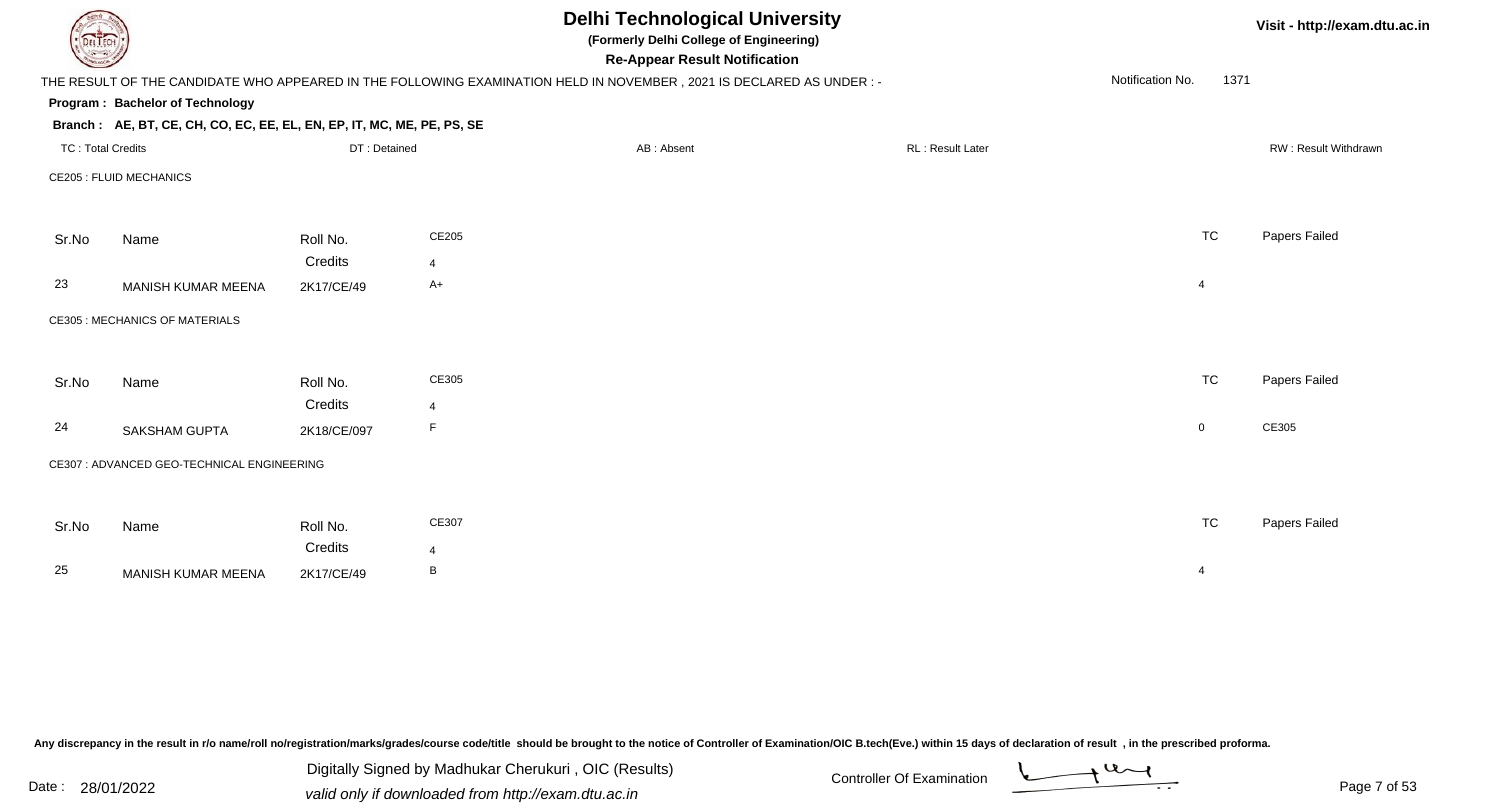| DEL TECH                 |                                                                                                                      |              |                         |                |                   | <b>Delhi Technological University</b><br>(Formerly Delhi College of Engineering)<br><b>Re-Appear Result Notification</b>      |                         |                  |             | Visit - http://exam.dtu.ac.in |
|--------------------------|----------------------------------------------------------------------------------------------------------------------|--------------|-------------------------|----------------|-------------------|-------------------------------------------------------------------------------------------------------------------------------|-------------------------|------------------|-------------|-------------------------------|
|                          | THE RESULT OF THE CANDIDATE WHO APPEARED IN THE FOLLOWING EXAMINATION HELD IN NOVEMBER, 2021 IS DECLARED AS UNDER :- |              |                         |                |                   |                                                                                                                               |                         | Notification No. | 1371        |                               |
|                          | Program: Bachelor of Technology                                                                                      |              |                         |                |                   |                                                                                                                               |                         |                  |             |                               |
|                          | Branch: AE, BT, CE, CH, CO, EC, EE, EL, EN, EP, IT, MC, ME, PE, PS, SE                                               |              |                         |                |                   |                                                                                                                               |                         |                  |             |                               |
| <b>TC: Total Credits</b> |                                                                                                                      | DT: Detained |                         |                |                   | AB: Absent                                                                                                                    | <b>RL: Result Later</b> |                  |             | RW: Result Withdrawn          |
|                          | CE309 : ENVIRONMENTAL ENGINEERING DESIGN                                                                             |              |                         |                |                   |                                                                                                                               |                         |                  |             |                               |
|                          |                                                                                                                      |              |                         |                |                   |                                                                                                                               |                         |                  |             |                               |
| Sr.No                    | Name                                                                                                                 | Roll No.     | CE309                   |                |                   |                                                                                                                               |                         |                  | <b>TC</b>   | Papers Failed                 |
|                          |                                                                                                                      | Credits      | $\overline{4}$          |                |                   |                                                                                                                               |                         |                  |             |                               |
| 26                       | <b>LAKSHAY CHOUDHARY</b>                                                                                             | 2K16/CE/58   |                         |                |                   |                                                                                                                               |                         |                  | $\mathbf 0$ |                               |
|                          | <b>CE315: ROCK ENGINEERING</b>                                                                                       |              |                         |                |                   |                                                                                                                               |                         |                  |             |                               |
|                          |                                                                                                                      |              |                         |                |                   |                                                                                                                               |                         |                  |             |                               |
| Sr.No                    | Name                                                                                                                 | Roll No.     | CE315                   |                |                   |                                                                                                                               |                         |                  | <b>TC</b>   | Papers Failed                 |
|                          |                                                                                                                      | Credits      | $\overline{\mathbf{A}}$ |                |                   |                                                                                                                               |                         |                  |             |                               |
| 27                       | NIRVAN SHRESTHA                                                                                                      | 2K18/CE/066  | F                       |                |                   |                                                                                                                               |                         |                  | 0           | CE315                         |
|                          | CE423 : ADVANCED TRANSPORTATION ENGINEERING                                                                          |              |                         |                |                   | MOOC401*: Technical Support Fundamentals(COURSERA)*MOOC403*: IT security: defense against the digital dark<br>arts(COURSERA)* |                         |                  |             |                               |
|                          |                                                                                                                      |              |                         |                |                   |                                                                                                                               |                         |                  |             |                               |
| Sr.No                    | Name                                                                                                                 | Roll No.     | CE423                   |                | MOOC401* MOOC403* |                                                                                                                               |                         |                  | <b>TC</b>   | Papers Failed                 |
|                          |                                                                                                                      | Credits      | $\overline{4}$          | $\overline{2}$ | $\overline{2}$    |                                                                                                                               |                         |                  |             |                               |
| 28                       | MANISH KUMAR MEENA                                                                                                   | 2K17/CE/49   | Α                       | A+             | $A+$              |                                                                                                                               |                         |                  | 8           |                               |
|                          |                                                                                                                      |              |                         |                |                   |                                                                                                                               |                         |                  |             |                               |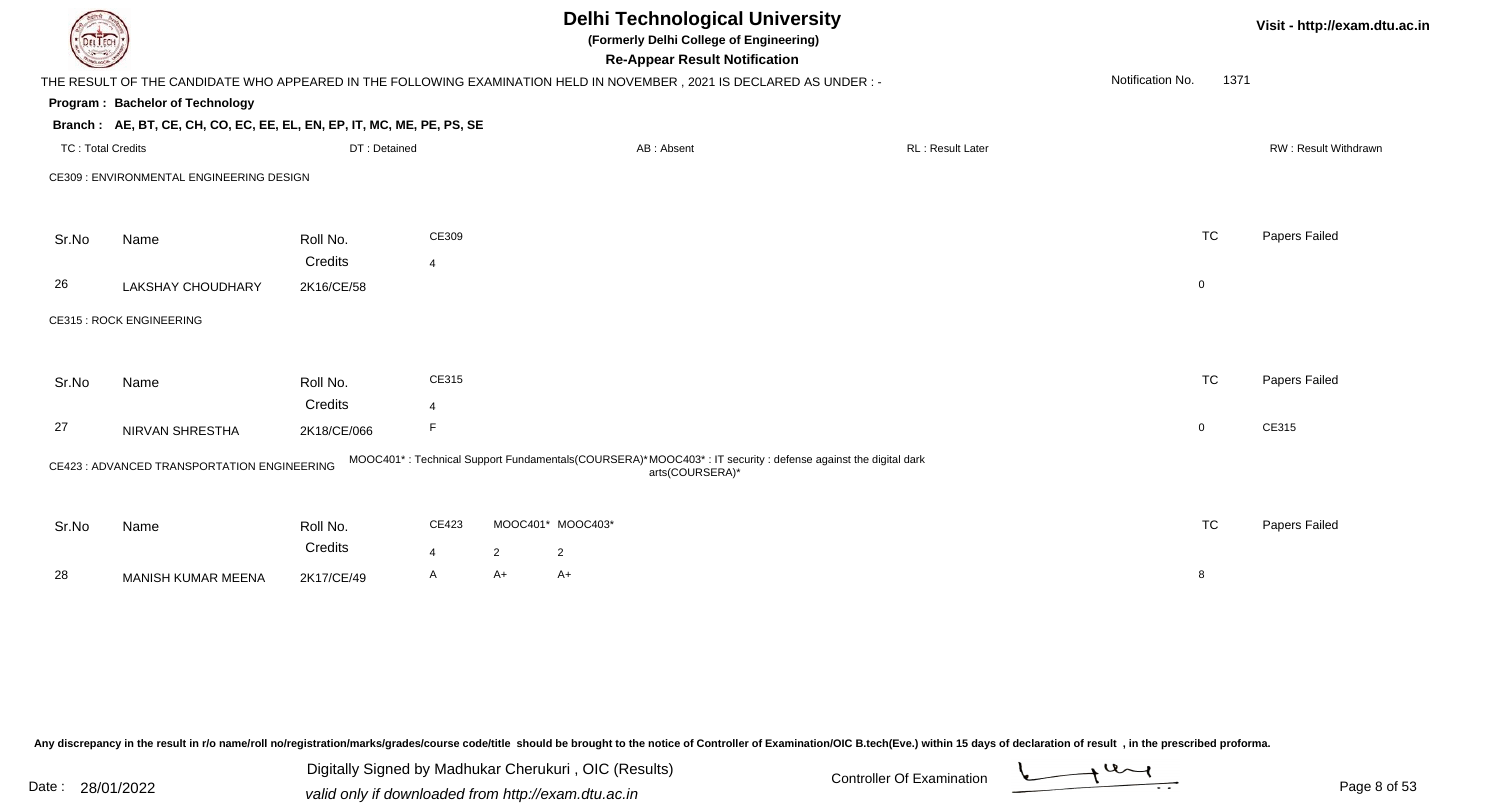| <b>DELTECH</b>           |                                                                        |                        |                | <b>Delhi Technological University</b><br>(Formerly Delhi College of Engineering)<br><b>Re-Appear Result Notification</b> |                  |                  |      | Visit - http://exam.dtu.ac.in |
|--------------------------|------------------------------------------------------------------------|------------------------|----------------|--------------------------------------------------------------------------------------------------------------------------|------------------|------------------|------|-------------------------------|
|                          |                                                                        |                        |                | THE RESULT OF THE CANDIDATE WHO APPEARED IN THE FOLLOWING EXAMINATION HELD IN NOVEMBER, 2021 IS DECLARED AS UNDER :-     |                  | Notification No. | 1371 |                               |
|                          | Program: Bachelor of Technology                                        |                        |                |                                                                                                                          |                  |                  |      |                               |
|                          | Branch: AE, BT, CE, CH, CO, EC, EE, EL, EN, EP, IT, MC, ME, PE, PS, SE |                        |                |                                                                                                                          |                  |                  |      |                               |
| <b>TC: Total Credits</b> |                                                                        | DT: Detained           |                | AB: Absent                                                                                                               | RL: Result Later |                  |      | RW: Result Withdrawn          |
|                          | ME423 : ADVANCED MANUFACTURING PROCESSES                               |                        |                | ME431 : NON-CONVENTIONAL ENERGY SOURCES                                                                                  |                  |                  |      |                               |
| Sr.No                    | Name                                                                   | Roll No.               | ME423          | ME431                                                                                                                    |                  | <b>TC</b>        |      | Papers Failed                 |
|                          |                                                                        | Credits                | $\overline{4}$ | $\overline{4}$                                                                                                           |                  |                  |      |                               |
| 29                       | <b>VISHAL</b>                                                          | 2K17/CE/123            | B              | $A+$                                                                                                                     |                  | 8                |      |                               |
| AP101: PHYSICS - I       |                                                                        |                        |                | EE101 : BASIC ELECTRICAL ENGINEERING                                                                                     |                  |                  |      |                               |
| Sr.No                    | Name                                                                   | Roll No.               | AP101          | EE101                                                                                                                    |                  | <b>TC</b>        |      | Papers Failed                 |
| 30                       | <b>GAURAV YADAV</b>                                                    | Credits<br>2K18/CO/131 | $\overline{4}$ | $\overline{4}$                                                                                                           |                  | $\mathbf 0$      |      |                               |
|                          | CO101 : PROGRAMMING FUNDAMENTALS                                       |                        |                |                                                                                                                          |                  |                  |      |                               |
| Sr.No                    | Name                                                                   | Roll No.               | CO101          |                                                                                                                          |                  | <b>TC</b>        |      | Papers Failed                 |
| 31                       | <b>NAMAN ROY</b>                                                       | Credits<br>2K17/CO/200 | $\overline{4}$ |                                                                                                                          |                  | $\mathbf 0$      |      |                               |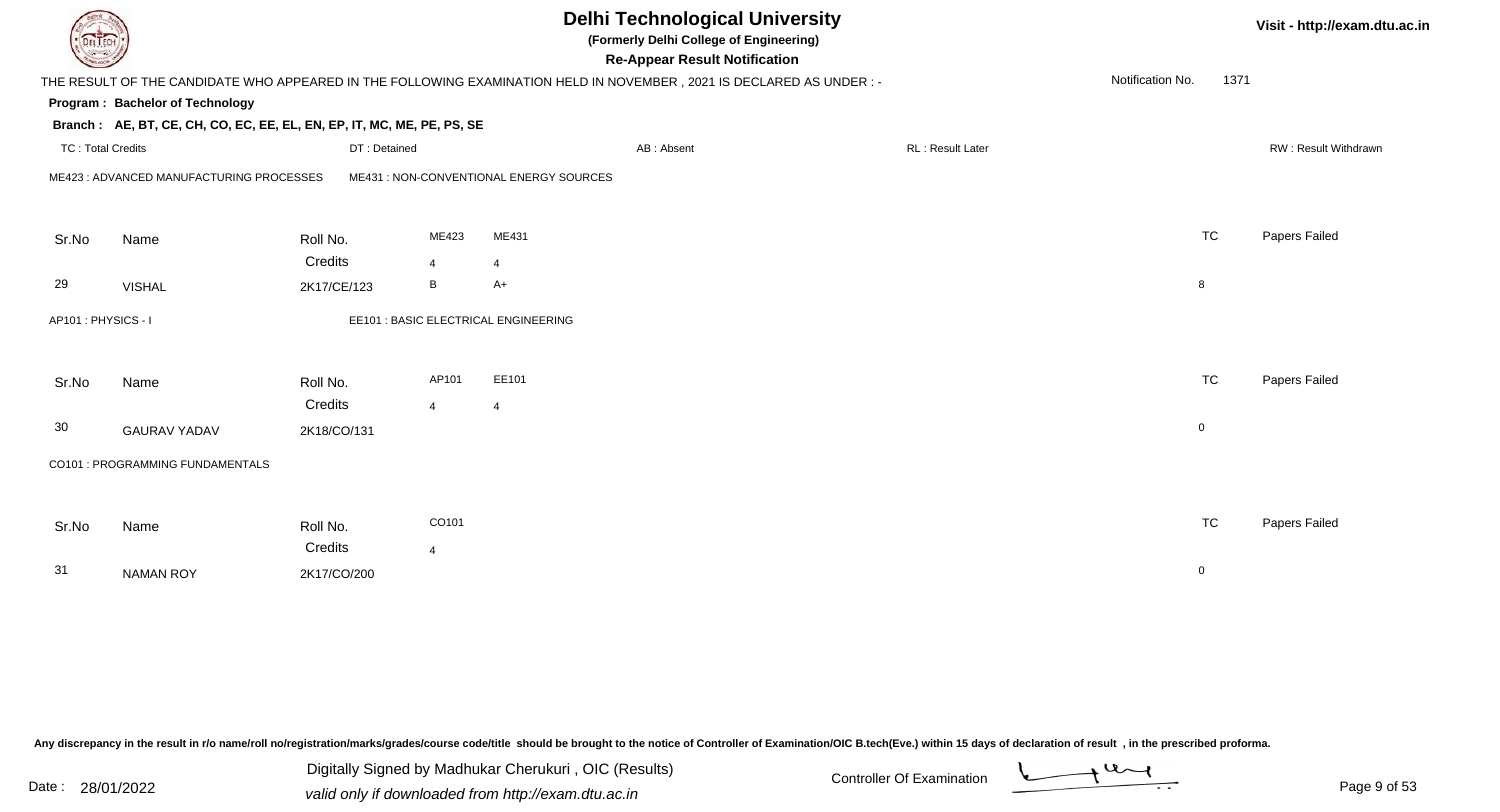| EL I ECH                 |                                                                        |                               |       |                |        | <b>Delhi Technological University</b><br>(Formerly Delhi College of Engineering)<br><b>Re-Appear Result Notification</b> |                         |                  | Visit - http://exam.dtu.ac.in |                      |
|--------------------------|------------------------------------------------------------------------|-------------------------------|-------|----------------|--------|--------------------------------------------------------------------------------------------------------------------------|-------------------------|------------------|-------------------------------|----------------------|
|                          |                                                                        |                               |       |                |        | THE RESULT OF THE CANDIDATE WHO APPEARED IN THE FOLLOWING EXAMINATION HELD IN NOVEMBER, 2021 IS DECLARED AS UNDER :-     |                         | Notification No. | 1371                          |                      |
|                          | Program: Bachelor of Technology                                        |                               |       |                |        |                                                                                                                          |                         |                  |                               |                      |
|                          | Branch: AE, BT, CE, CH, CO, EC, EE, EL, EN, EP, IT, MC, ME, PE, PS, SE |                               |       |                |        |                                                                                                                          |                         |                  |                               |                      |
| <b>TC: Total Credits</b> |                                                                        | DT: Detained                  |       |                |        | AB: Absent                                                                                                               | <b>RL: Result Later</b> |                  |                               | RW: Result Withdrawn |
|                          | <b>CO201 : DATA STRUCTURES</b>                                         |                               |       |                |        |                                                                                                                          |                         |                  |                               |                      |
| Sr.No                    | Name                                                                   | Roll No.                      | CO201 |                |        |                                                                                                                          |                         | <b>TC</b>        |                               | Papers Failed        |
|                          |                                                                        | Credits                       | 4     |                |        |                                                                                                                          |                         |                  |                               |                      |
| 32                       | <b>ABHISHEK JAYANT</b>                                                 | 2K17/CO/13                    | A     |                |        |                                                                                                                          |                         | $\overline{4}$   |                               |                      |
|                          | CO203 : OBJECT ORIENTED PROGRAMMING                                    | CO205 : DISCRETE STRUCTURES   |       |                |        |                                                                                                                          |                         |                  |                               |                      |
| Sr.No                    | Name                                                                   | Roll No.                      | CO203 | CO205          |        |                                                                                                                          |                         | <b>TC</b>        |                               | Papers Failed        |
|                          |                                                                        | Credits                       | 4     | $\overline{4}$ |        |                                                                                                                          |                         |                  |                               |                      |
| 33                       | <b>ABHISHEK KUMAR</b>                                                  | 2K17/CO/14                    | F     |                |        |                                                                                                                          |                         | $\overline{0}$   |                               | CO203                |
|                          | CO301 : SOFTWARE ENGINEERING                                           | CO303 : THEORY OF COMPUTATION |       |                |        | HU301a: Engineering Economics                                                                                            | EC359 : VLSI Design     |                  |                               |                      |
| Sr.No                    | Name                                                                   | Roll No.                      | CO301 | CO303          | HU301a | EC359                                                                                                                    |                         | <b>TC</b>        |                               | Papers Failed        |
|                          |                                                                        | Credits                       | 4     | $\overline{4}$ | 3      | 3                                                                                                                        |                         |                  |                               |                      |
| 34                       | <b>GUNIT MAHAJAN</b>                                                   | 2K18/CO/133                   | F.    | F              |        |                                                                                                                          |                         | $\mathbf 0$      |                               | CO301CO303, HU301a,  |

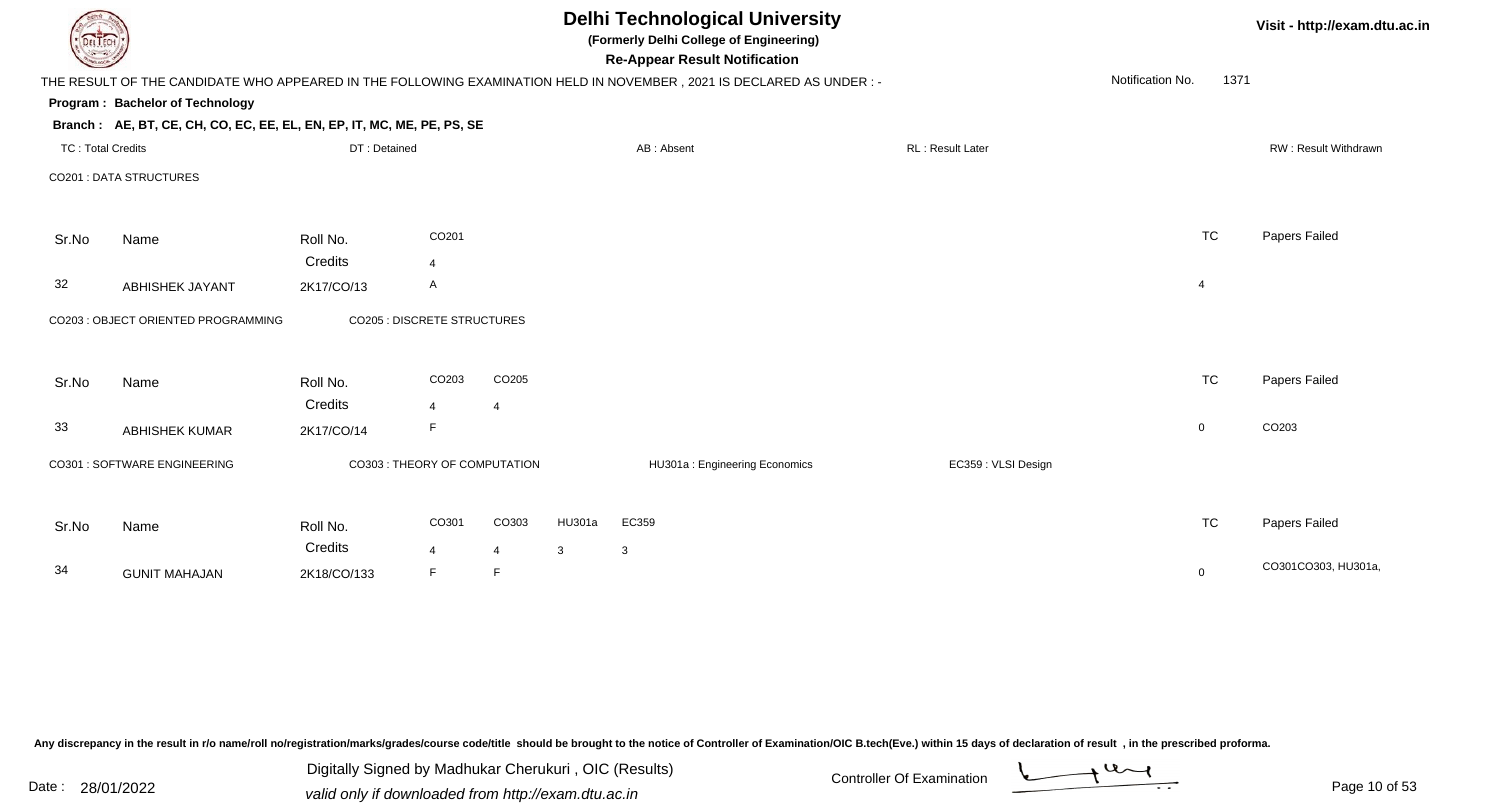

**(Formerly Delhi College of Engineering)**

**Re-Appear Result Notification**

**Visit - http://exam.dtu.ac.in**

| <b>Country of Charles</b> |                                                                        |              |                               |                |                | <b>Re-Appear Result Notification</b>                                                                                |                                                                       |                  |                  |                |                             |
|---------------------------|------------------------------------------------------------------------|--------------|-------------------------------|----------------|----------------|---------------------------------------------------------------------------------------------------------------------|-----------------------------------------------------------------------|------------------|------------------|----------------|-----------------------------|
|                           |                                                                        |              |                               |                |                | THE RESULT OF THE CANDIDATE WHO APPEARED IN THE FOLLOWING EXAMINATION HELD IN NOVEMBER, 2021 IS DECLARED AS UNDER:- |                                                                       |                  | Notification No. | 1371           |                             |
|                           | Program: Bachelor of Technology                                        |              |                               |                |                |                                                                                                                     |                                                                       |                  |                  |                |                             |
|                           | Branch: AE, BT, CE, CH, CO, EC, EE, EL, EN, EP, IT, MC, ME, PE, PS, SE |              |                               |                |                |                                                                                                                     |                                                                       |                  |                  |                |                             |
| <b>TC: Total Credits</b>  |                                                                        | DT: Detained |                               |                |                | AB: Absent                                                                                                          |                                                                       | RL: Result Later |                  |                | <b>RW: Result Withdrawr</b> |
|                           | CO301 : SOFTWARE ENGINEERING                                           |              | CO303 : THEORY OF COMPUTATION |                |                |                                                                                                                     | HU303 : PROFESSIONAL ETHICS AND HUMAN VALUES IT321 : MALWARE ANALYSIS |                  |                  |                |                             |
|                           |                                                                        |              |                               |                |                |                                                                                                                     |                                                                       |                  |                  |                |                             |
| Sr.No                     | Name                                                                   | Roll No.     | CO301                         | CO303          | HU303          | <b>IT321</b>                                                                                                        |                                                                       |                  |                  | <b>TC</b>      | Papers Failed               |
|                           |                                                                        | Credits      | $\overline{4}$                | $\overline{4}$ | $\overline{2}$ | $\overline{4}$                                                                                                      |                                                                       |                  |                  |                |                             |
| 35                        | <b>ABHISHEK KUMAR</b>                                                  | 2K17/CO/14   | F                             | C              |                | F                                                                                                                   |                                                                       |                  |                  | $\overline{4}$ | CO301<br>IT321,             |
|                           | CO301 : SOFTWARE ENGINEERING                                           |              | CO327 : MACHINE LEARNING      |                |                |                                                                                                                     |                                                                       |                  |                  |                |                             |
|                           |                                                                        |              |                               |                |                |                                                                                                                     |                                                                       |                  |                  |                |                             |
| Sr.No                     | Name                                                                   | Roll No.     | CO301                         | CO327          |                |                                                                                                                     |                                                                       |                  |                  | <b>TC</b>      | Papers Failed               |
|                           |                                                                        | Credits      | $\overline{4}$                | $\overline{4}$ |                |                                                                                                                     |                                                                       |                  |                  |                |                             |
| 36                        | ABHISHEK JAYANT                                                        | 2K17/CO/13   | A+                            | $A+$           |                |                                                                                                                     |                                                                       |                  |                  | 8              |                             |
|                           | CO313 : COMPUTER GRAPHICS                                              |              | MC305 : OPERATION RESEARCH    |                |                | SE321 : ARTIFICIAL INTELLIGENCE                                                                                     |                                                                       |                  |                  |                |                             |
|                           |                                                                        |              |                               |                |                |                                                                                                                     |                                                                       |                  |                  |                |                             |
| Sr.No                     | Name                                                                   | Roll No.     | CO313                         | MC305          | SE321          |                                                                                                                     |                                                                       |                  |                  | <b>TC</b>      | Papers Failed               |
|                           |                                                                        | Credits      | $\overline{4}$                | $\overline{4}$ | $\overline{4}$ |                                                                                                                     |                                                                       |                  |                  |                |                             |
| 37                        | <b>GAURAV YADAV</b>                                                    | 2K18/CO/131  | A                             | C              | A              |                                                                                                                     |                                                                       |                  |                  | 12             |                             |
|                           |                                                                        |              |                               |                |                |                                                                                                                     |                                                                       |                  |                  |                |                             |

Any discrepancy in the result in r/o name/roll no/registration/marks/grades/course code/title should be brought to the notice of Controller of Examination/OIC B.tech(Eve.) within 15 days of declaration of result, in the pr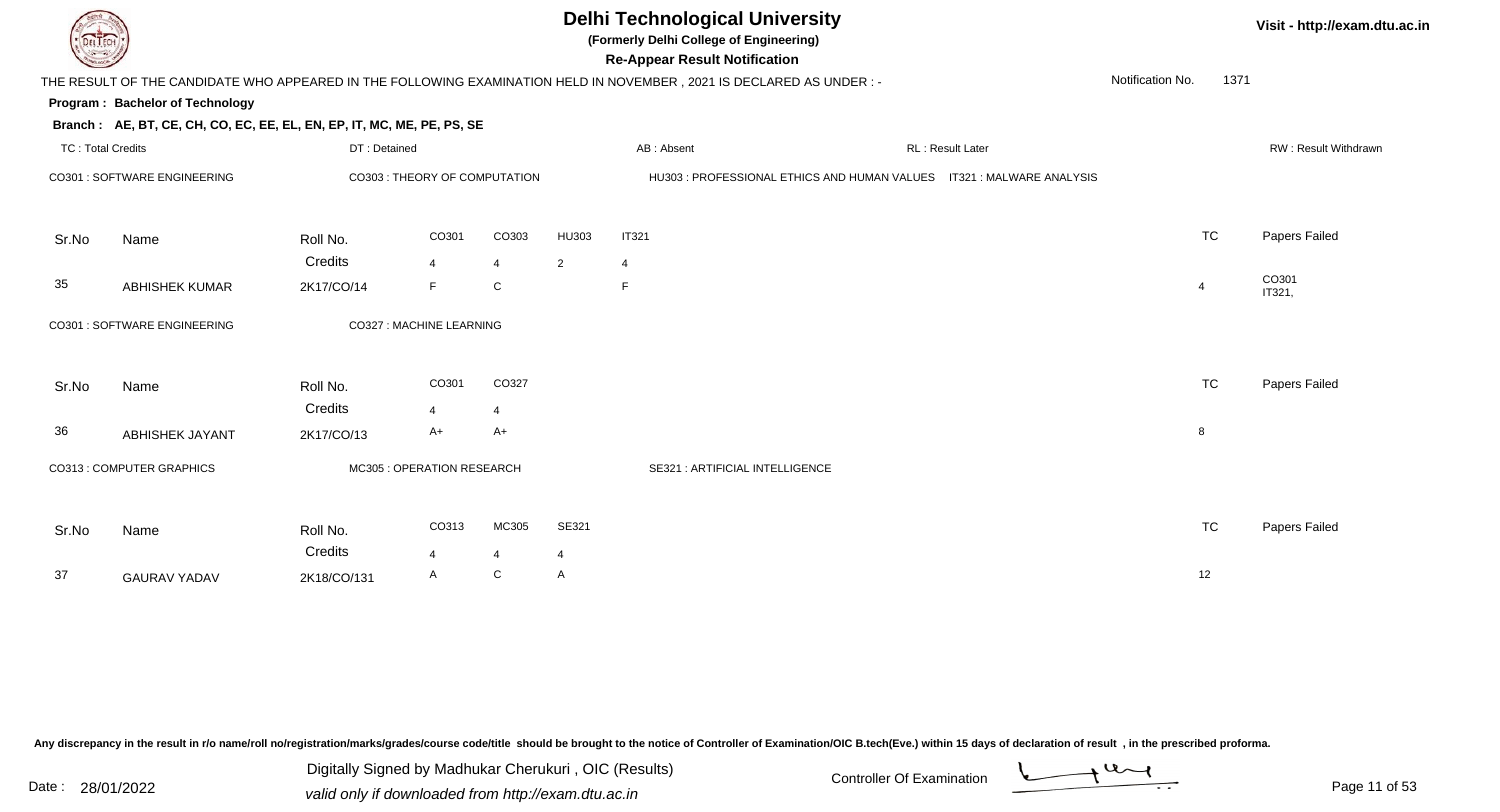

**(Formerly Delhi College of Engineering)**

**Visit - http://exam.dtu.ac.in**

| <b>Courses of The Courses</b> |                                                                        |              |                                |                                        |                         | <b>Re-Appear Result Notification</b>                                                                                 |                           |                  |                |                      |
|-------------------------------|------------------------------------------------------------------------|--------------|--------------------------------|----------------------------------------|-------------------------|----------------------------------------------------------------------------------------------------------------------|---------------------------|------------------|----------------|----------------------|
|                               |                                                                        |              |                                |                                        |                         | THE RESULT OF THE CANDIDATE WHO APPEARED IN THE FOLLOWING EXAMINATION HELD IN NOVEMBER, 2021 IS DECLARED AS UNDER :- |                           | Notification No. | 1371           |                      |
|                               | Program: Bachelor of Technology                                        |              |                                |                                        |                         |                                                                                                                      |                           |                  |                |                      |
|                               | Branch: AE, BT, CE, CH, CO, EC, EE, EL, EN, EP, IT, MC, ME, PE, PS, SE |              |                                |                                        |                         |                                                                                                                      |                           |                  |                |                      |
| <b>TC: Total Credits</b>      |                                                                        | DT: Detained |                                |                                        |                         | AB: Absent                                                                                                           | RL : Result Later         |                  |                | RW: Result Withdrawr |
|                               | CO327 : MACHINE LEARNING                                               |              |                                | MOOC301*: Software Security(COURSERA)* |                         | MOOC303*: Data Science Math Skills(COURSERA)*                                                                        | CO313 : COMPUTER GRAPHICS |                  |                |                      |
| Sr.No                         | Name                                                                   | Roll No.     | CO327                          |                                        | MOOC301* MOOC303* CO313 |                                                                                                                      |                           |                  | <b>TC</b>      | Papers Failed        |
|                               |                                                                        | Credits      | $\overline{4}$                 | $\overline{2}$                         | $\overline{2}$          | $\overline{4}$                                                                                                       |                           |                  |                |                      |
| 38                            | <b>VIPUL YADAV</b>                                                     | 2K17/CO/375  | F                              | $A+$                                   | $A+$                    | F                                                                                                                    |                           |                  | $\overline{4}$ | CO327<br>CO313,      |
|                               | CO401 : B.TECH PROJECT-I                                               |              | <b>CO403: TRAINING SEMINAR</b> |                                        |                         | CO405 : INFORMATION AND NETWORK SECURITY                                                                             |                           |                  |                |                      |
| Sr.No                         | Name                                                                   | Roll No.     | CO401                          | CO403                                  | CO405                   |                                                                                                                      |                           |                  | <b>TC</b>      | Papers Failed        |
|                               |                                                                        | Credits      | $\overline{4}$                 | $\overline{2}$                         | $\overline{4}$          |                                                                                                                      |                           |                  |                |                      |
| 39                            | <b>ABHISHEK KUMAR</b>                                                  | 2K17/CO/14   | F                              | $B+$                                   | F                       |                                                                                                                      |                           |                  | 2              | CO401CO405,          |
|                               | <b>CO403: TRAINING SEMINAR</b>                                         |              | CO407 : DISTRIBUTED SYSTEMS    |                                        |                         |                                                                                                                      |                           |                  |                |                      |
| Sr.No                         | Name                                                                   | Roll No.     | CO403                          | CO407                                  |                         |                                                                                                                      |                           |                  | <b>TC</b>      | Papers Failed        |
|                               |                                                                        | Credits      | $\overline{2}$                 | 4                                      |                         |                                                                                                                      |                           |                  |                |                      |
| 40                            | UTKARSH JHA                                                            | 2K17/CO/362  | A                              |                                        |                         |                                                                                                                      |                           |                  | $\overline{2}$ |                      |

Any discrepancy in the result in r/o name/roll no/registration/marks/grades/course code/title should be brought to the notice of Controller of Examination/OIC B.tech(Eve.) within 15 days of declaration of result, in the pr

Date : 28/01/2022 Valid only if downloaded from http://exam.dtu.ac.in<br>valid only if downloaded from http://exam.dtu.ac.in Digitally Signed by Madhukar Cherukuri , OIC (Results)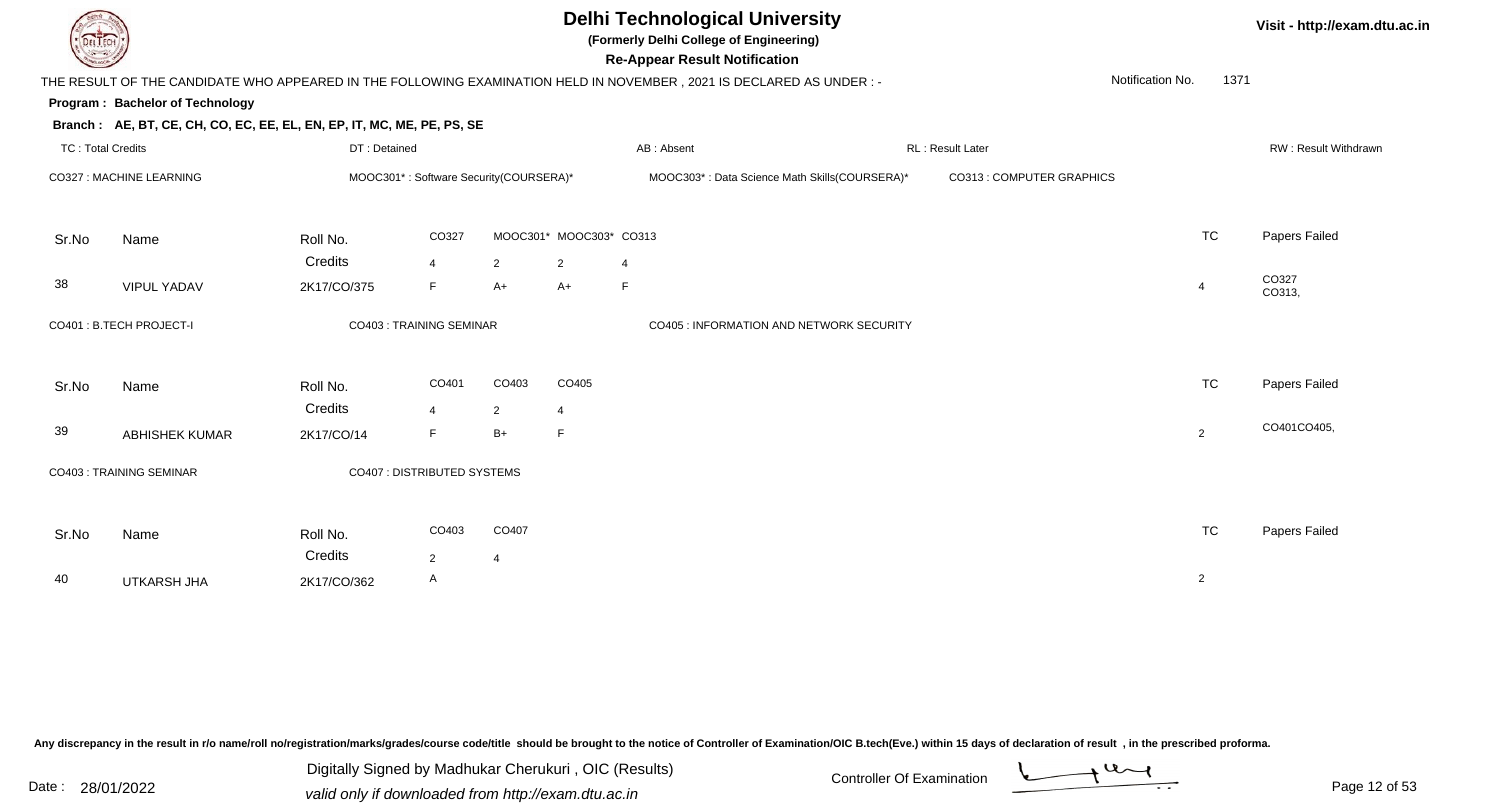**(Formerly Delhi College of Engineering)**

**Re-Appear Result Notification**

**Visit - http://exam.dtu.ac.in**

| <b>Country of Charles</b> |                                                                        |              |                                        |                |       |                | <b>Re-Appear Result Notification</b>                                                                                   |                          |                  |              |                             |
|---------------------------|------------------------------------------------------------------------|--------------|----------------------------------------|----------------|-------|----------------|------------------------------------------------------------------------------------------------------------------------|--------------------------|------------------|--------------|-----------------------------|
|                           |                                                                        |              |                                        |                |       |                | THE RESULT OF THE CANDIDATE WHO APPEARED IN THE FOLLOWING EXAMINATION HELD IN NOVEMBER , 2021 IS DECLARED AS UNDER : - |                          | Notification No. | 1371         |                             |
|                           | Program: Bachelor of Technology                                        |              |                                        |                |       |                |                                                                                                                        |                          |                  |              |                             |
|                           | Branch: AE, BT, CE, CH, CO, EC, EE, EL, EN, EP, IT, MC, ME, PE, PS, SE |              |                                        |                |       |                |                                                                                                                        |                          |                  |              |                             |
| <b>TC: Total Credits</b>  |                                                                        | DT: Detained |                                        |                |       | AB: Absent     |                                                                                                                        | RL: Result Later         |                  |              | <b>RW: Result Withdrawr</b> |
|                           | CO407 : DISTRIBUTED SYSTEMS                                            |              | CO423 : SWARM & EVOLUTIONARY COMPUTING |                |       |                | CO401 : B.TECH PROJECT-I                                                                                               | CO403 : TRAINING SEMINAR |                  |              |                             |
|                           | CO405 : INFORMATION AND NETWORK SECURITY                               |              |                                        |                |       |                |                                                                                                                        |                          |                  |              |                             |
| Sr.No                     | Name                                                                   | Roll No.     | CO407                                  | CO423          | CO401 | CO403          | CO405                                                                                                                  |                          |                  | <b>TC</b>    | Papers Failed               |
|                           |                                                                        | Credits      | $\overline{4}$                         | $\overline{4}$ | 4     | $\overline{2}$ | $\overline{4}$                                                                                                         |                          |                  |              |                             |
| 41                        | <b>ABHISHEK JAYANT</b>                                                 | 2K17/CO/13   | A                                      | Α              | A     | B              | B                                                                                                                      |                          |                  | 18           |                             |
|                           | CO427: Web Technology                                                  |              | SE425 : Intellectual Property Rights   |                |       |                |                                                                                                                        |                          |                  |              |                             |
| Sr.No                     | Name                                                                   | Roll No.     | CO427                                  | <b>SE425</b>   |       |                |                                                                                                                        |                          |                  | <b>TC</b>    | Papers Failed               |
|                           |                                                                        | Credits      | $\overline{4}$                         | 4              |       |                |                                                                                                                        |                          |                  |              |                             |
| 42                        | ANMOL GOYAL                                                            | 2K17/CO/66   | A+                                     | $\circ$        |       |                |                                                                                                                        |                          |                  | 8            |                             |
|                           | EC261 : ANALOG ELECTRONICS                                             |              |                                        |                |       |                |                                                                                                                        |                          |                  |              |                             |
| Sr.No                     | Name                                                                   | Roll No.     | EC261                                  |                |       |                |                                                                                                                        |                          |                  | <b>TC</b>    | Papers Failed               |
|                           |                                                                        | Credits      | $\overline{4}$                         |                |       |                |                                                                                                                        |                          |                  |              |                             |
| 43                        | UTKARSH JHA                                                            | 2K17/CO/362  |                                        |                |       |                |                                                                                                                        |                          |                  | $\mathbf{0}$ |                             |
| 44                        | <b>BRIJESH</b>                                                         | 2K18/CO/113  |                                        |                |       |                |                                                                                                                        |                          |                  | $\mathbf 0$  |                             |
| 45                        | <b>NAMAN SINGH</b>                                                     | 2K18/CO/220  |                                        |                |       |                |                                                                                                                        |                          |                  | $\mathbf 0$  |                             |

Any discrepancy in the result in r/o name/roll no/registration/marks/grades/course code/title should be brought to the notice of Controller of Examination/OIC B.tech(Eve.) within 15 days of declaration of result, in the pr

Digitally Signed by Madhukar Cherukuri , OIC (Results)valid only if downloaded from http://exam.dtu.ac.in

 $\overline{\phantom{a}}$ Controller Of Examination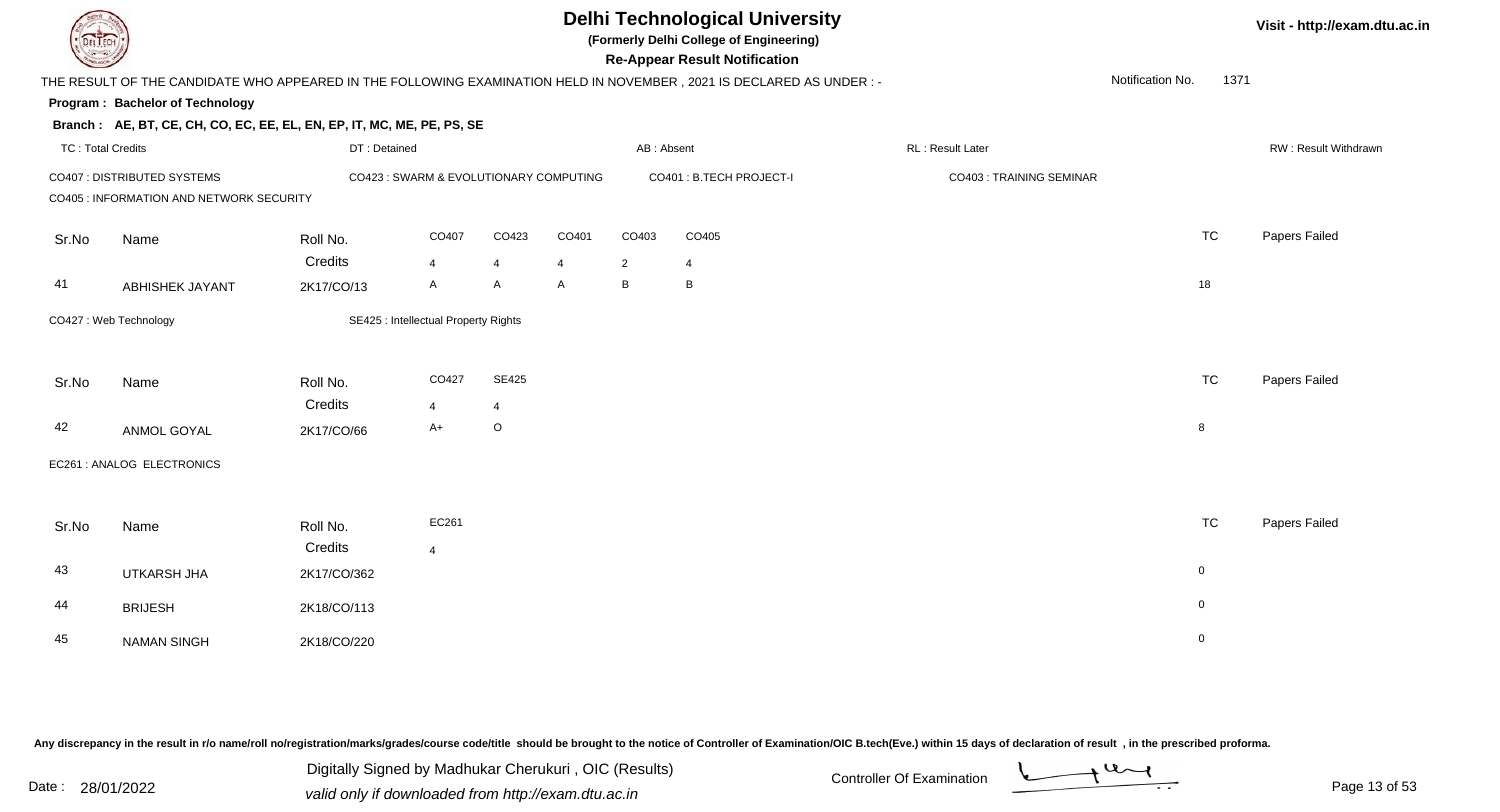

**(Formerly Delhi College of Engineering)**

**Visit - http://exam.dtu.ac.in**

| <b>Courses of</b>        |                                                                                                   |                        |                                          |                |                   |                | <b>Re-Appear Result Notification</b>                                                                                   |                   |                                    |                |                             |
|--------------------------|---------------------------------------------------------------------------------------------------|------------------------|------------------------------------------|----------------|-------------------|----------------|------------------------------------------------------------------------------------------------------------------------|-------------------|------------------------------------|----------------|-----------------------------|
|                          |                                                                                                   |                        |                                          |                |                   |                | THE RESULT OF THE CANDIDATE WHO APPEARED IN THE FOLLOWING EXAMINATION HELD IN NOVEMBER , 2021 IS DECLARED AS UNDER : - |                   | Notification No.                   | 1371           |                             |
|                          | <b>Program: Bachelor of Technology</b>                                                            |                        |                                          |                |                   |                |                                                                                                                        |                   |                                    |                |                             |
|                          | Branch: AE, BT, CE, CH, CO, EC, EE, EL, EN, EP, IT, MC, ME, PE, PS, SE                            |                        |                                          |                |                   |                |                                                                                                                        |                   |                                    |                |                             |
| <b>TC: Total Credits</b> |                                                                                                   | DT: Detained           |                                          |                |                   | AB: Absent     |                                                                                                                        | RL : Result Later |                                    |                | <b>RW: Result Withdrawr</b> |
|                          | EC261: ANALOG ELECTRONICS<br>CO207 : ENGINEERING ANALYSIS AND DESIGN<br>(MODELING AND SIMULATION) |                        | <b>CO201 : DATA STRUCTURES</b>           |                |                   |                | CO203 : OBJECT ORIENTED PROGRAMMING                                                                                    |                   | <b>CO205 : DISCRETE STRUCTURES</b> |                |                             |
| Sr.No                    | Name                                                                                              | Roll No.               | EC261                                    | CO201          | CO <sub>203</sub> | CO205          | CO207                                                                                                                  |                   |                                    | <b>TC</b>      | Papers Failed               |
|                          |                                                                                                   | Credits                | $\overline{4}$                           | $\overline{4}$ | $\overline{4}$    | $\overline{4}$ | 4                                                                                                                      |                   |                                    |                |                             |
| 46                       | <b>RISHABH</b>                                                                                    | 2K18/CO/289            |                                          | F              | E                 | $B+$           | P                                                                                                                      |                   |                                    | 8              | CO201, CO203,               |
|                          | EE355 : INSTRUMENTATION SYSTEMS                                                                   |                        | CE309 : ENVIRONMENTAL ENGINEERING DESIGN |                |                   |                |                                                                                                                        |                   |                                    |                |                             |
| Sr.No                    | Name                                                                                              | Roll No.               | EE355                                    | CE309          |                   |                |                                                                                                                        |                   |                                    | <b>TC</b>      | Papers Failed               |
| 47                       | UTKARSH JHA                                                                                       | Credits<br>2K17/CO/362 | 3                                        | 4              |                   |                |                                                                                                                        |                   |                                    | $\mathbf 0$    |                             |
|                          |                                                                                                   |                        |                                          |                |                   |                |                                                                                                                        |                   |                                    |                |                             |
| FEC2 : SPORTS II         |                                                                                                   |                        |                                          |                |                   |                |                                                                                                                        |                   |                                    |                |                             |
|                          |                                                                                                   |                        |                                          |                |                   |                |                                                                                                                        |                   |                                    |                |                             |
| Sr.No                    | Name                                                                                              | Roll No.               | FEC <sub>2</sub>                         |                |                   |                |                                                                                                                        |                   |                                    | <b>TC</b>      | Papers Failed               |
|                          |                                                                                                   | Credits                | $\overline{2}$                           |                |                   |                |                                                                                                                        |                   |                                    |                |                             |
| 48                       | <b>GAURAV YADAV</b>                                                                               | 2K18/CO/131            | A                                        |                |                   |                |                                                                                                                        |                   |                                    | $\overline{2}$ |                             |
|                          |                                                                                                   |                        |                                          |                |                   |                |                                                                                                                        |                   |                                    |                |                             |

Any discrepancy in the result in r/o name/roll no/registration/marks/grades/course code/title should be brought to the notice of Controller of Examination/OIC B.tech(Eve.) within 15 days of declaration of result, in the pr

Date : 28/01/2022 Valid only if downloaded from http://exam.dtu.ac.in<br>valid only if downloaded from http://exam.dtu.ac.in Digitally Signed by Madhukar Cherukuri , OIC (Results)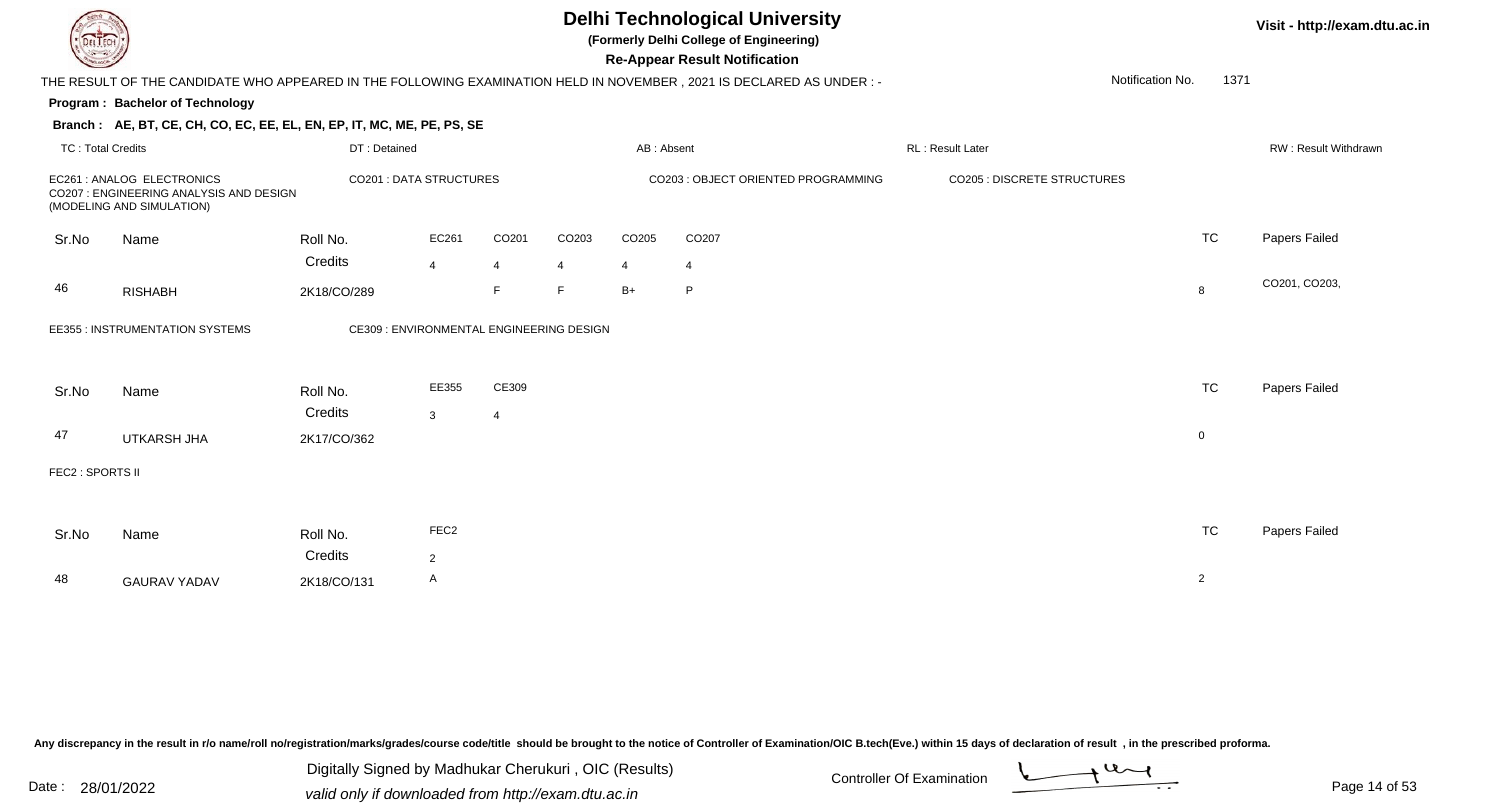| <b>DELTECH</b>           |                                                                        |                    |                             |                | <b>Delhi Technological University</b><br>(Formerly Delhi College of Engineering)<br><b>Re-Appear Result Notification</b> |                  |                  | Visit - http://exam.dtu.ac.in |
|--------------------------|------------------------------------------------------------------------|--------------------|-----------------------------|----------------|--------------------------------------------------------------------------------------------------------------------------|------------------|------------------|-------------------------------|
|                          |                                                                        |                    |                             |                | THE RESULT OF THE CANDIDATE WHO APPEARED IN THE FOLLOWING EXAMINATION HELD IN NOVEMBER, 2021 IS DECLARED AS UNDER :-     |                  | Notification No. | 1371                          |
|                          | Program: Bachelor of Technology                                        |                    |                             |                |                                                                                                                          |                  |                  |                               |
|                          | Branch: AE, BT, CE, CH, CO, EC, EE, EL, EN, EP, IT, MC, ME, PE, PS, SE |                    |                             |                |                                                                                                                          |                  |                  |                               |
| <b>TC: Total Credits</b> |                                                                        | DT: Detained       |                             |                | AB: Absent                                                                                                               | RL: Result Later |                  | RW: Result Withdrawn          |
|                          | HU305 : Macroeconomics                                                 |                    | HU353 : INTERNATIONAL TRADE |                |                                                                                                                          |                  |                  |                               |
| Sr.No                    | Name                                                                   | Roll No.           | HU305                       | HU353          |                                                                                                                          |                  | <b>TC</b>        | Papers Failed                 |
|                          |                                                                        | Credits            | $\overline{4}$              | 3              |                                                                                                                          |                  |                  |                               |
| 49                       | <b>JOSHUA KUJUR</b>                                                    | 2K17/CO/150        |                             |                |                                                                                                                          |                  | $\overline{0}$   |                               |
|                          | MA101 : MATHEMATICS - I                                                |                    |                             |                |                                                                                                                          |                  |                  |                               |
| Sr.No                    | Name                                                                   | Roll No.           | MA101                       |                |                                                                                                                          |                  | <b>TC</b>        | Papers Failed                 |
|                          |                                                                        | Credits            | $\overline{4}$              |                |                                                                                                                          |                  |                  |                               |
| 50                       | AKSHAJ KABTHIYAL                                                       | 2K18/CO/041        |                             |                |                                                                                                                          |                  | $\overline{0}$   |                               |
| 51                       | <b>BRIJESH</b>                                                         | 2K18/CO/113        |                             |                |                                                                                                                          |                  | $\overline{0}$   |                               |
|                          | ME105 : ENGINEERING GRAPHICS                                           | AP101: PHYSICS - I |                             |                |                                                                                                                          |                  |                  |                               |
| Sr.No                    | Name                                                                   | Roll No.           | ME105                       | AP101          |                                                                                                                          |                  | <b>TC</b>        | Papers Failed                 |
|                          |                                                                        | Credits            | $\overline{2}$              | $\overline{4}$ |                                                                                                                          |                  |                  |                               |
| 52                       | <b>HARSHIT SONI</b>                                                    | 2K18/CO/146        |                             |                |                                                                                                                          |                  | $\mathbf 0$      |                               |
|                          |                                                                        |                    |                             |                |                                                                                                                          |                  |                  |                               |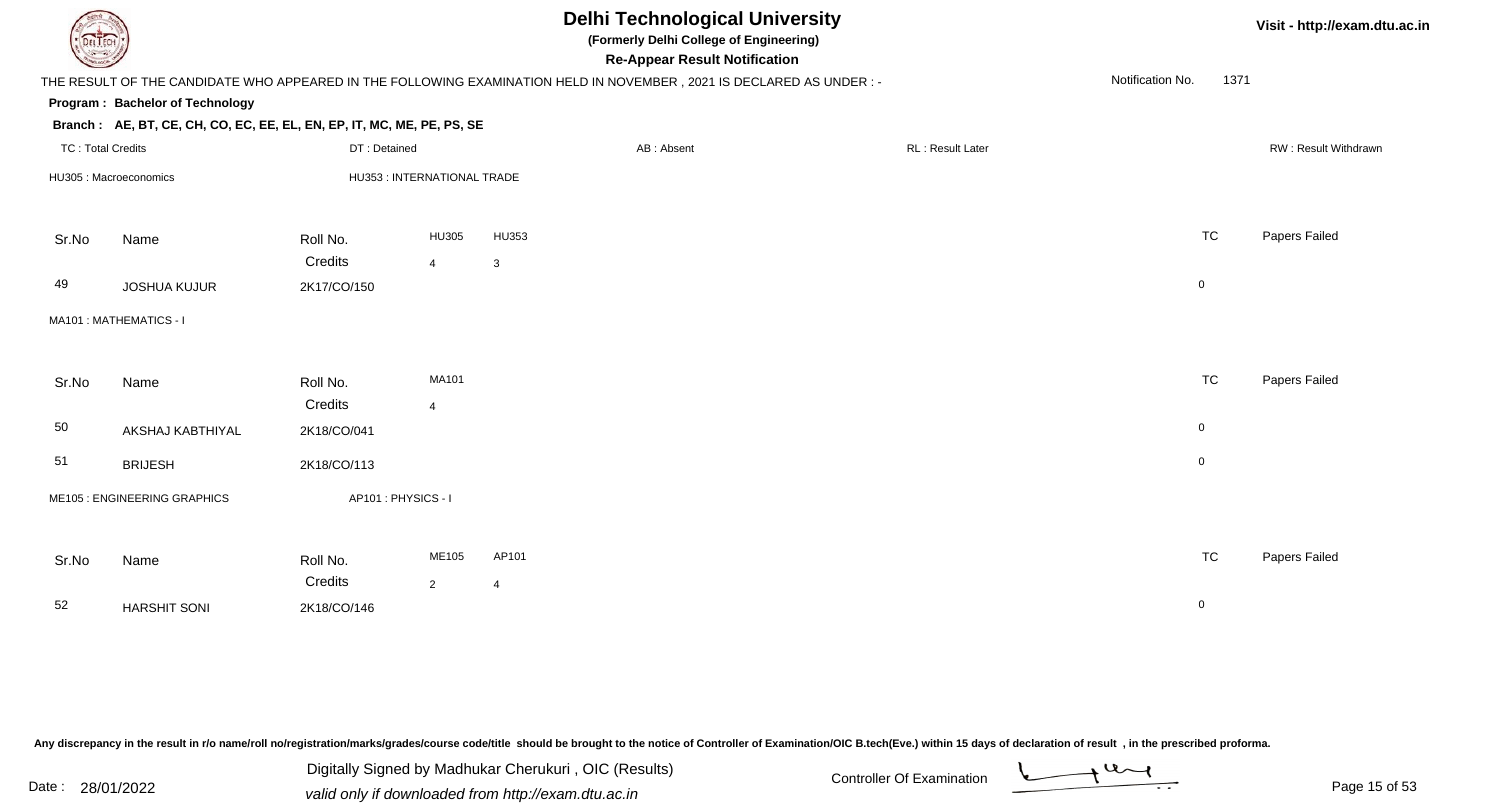| DEL TECH                 |                                                                        |              |                           |                   | <b>Delhi Technological University</b><br>(Formerly Delhi College of Engineering)<br><b>Re-Appear Result Notification</b> |                  |                  | Visit - http://exam.dtu.ac.in |                      |
|--------------------------|------------------------------------------------------------------------|--------------|---------------------------|-------------------|--------------------------------------------------------------------------------------------------------------------------|------------------|------------------|-------------------------------|----------------------|
|                          |                                                                        |              |                           |                   | THE RESULT OF THE CANDIDATE WHO APPEARED IN THE FOLLOWING EXAMINATION HELD IN NOVEMBER, 2021 IS DECLARED AS UNDER :-     |                  | Notification No. | 1371                          |                      |
|                          | Program: Bachelor of Technology                                        |              |                           |                   |                                                                                                                          |                  |                  |                               |                      |
|                          | Branch: AE, BT, CE, CH, CO, EC, EE, EL, EN, EP, IT, MC, ME, PE, PS, SE |              |                           |                   |                                                                                                                          |                  |                  |                               |                      |
| <b>TC: Total Credits</b> |                                                                        | DT: Detained |                           |                   | AB: Absent                                                                                                               | RL: Result Later |                  |                               | RW: Result Withdrawn |
|                          | MOOC301*: MOOC COURSE 301                                              |              | MOOC303*: MOOC COURSE 303 |                   |                                                                                                                          |                  |                  |                               |                      |
| Sr.No                    | Name                                                                   | Roll No.     |                           | MOOC301* MOOC303* |                                                                                                                          |                  | <b>TC</b>        |                               | Papers Failed        |
|                          |                                                                        | Credits      | $\overline{2}$            | $\overline{2}$    |                                                                                                                          |                  |                  |                               |                      |
| 53                       | ABHISHEK SHARMA                                                        | 2K18/CO/026  | F                         | $\mathsf F$       |                                                                                                                          |                  | $\mathbf 0$      |                               | MOOC301*MOOC303*,    |
|                          | PE353: SUPPLY CHAIN MANAGEMENT                                         |              |                           |                   |                                                                                                                          |                  |                  |                               |                      |
| Sr.No                    | Name                                                                   | Roll No.     | PE353                     |                   |                                                                                                                          |                  | <b>TC</b>        |                               | Papers Failed        |
|                          |                                                                        | Credits      | $\mathbf{3}$              |                   |                                                                                                                          |                  |                  |                               |                      |
| 54                       | <b>RISHABH</b>                                                         | 2K18/CO/289  |                           |                   |                                                                                                                          |                  | $\mathbf 0$      |                               |                      |
|                          | PE353a: SUPPLY CHAIN MANAGEMENT                                        |              |                           |                   |                                                                                                                          |                  |                  |                               |                      |
|                          |                                                                        |              |                           |                   |                                                                                                                          |                  |                  |                               |                      |
| Sr.No                    | Name                                                                   | Roll No.     | PE353a                    |                   |                                                                                                                          |                  | <b>TC</b>        |                               | Papers Failed        |
|                          |                                                                        | Credits      | 4                         |                   |                                                                                                                          |                  |                  |                               |                      |
| 55                       | AYUSH SINGH YADAV                                                      | 2K18/CO/105  | $B+$                      |                   |                                                                                                                          |                  | 3                |                               |                      |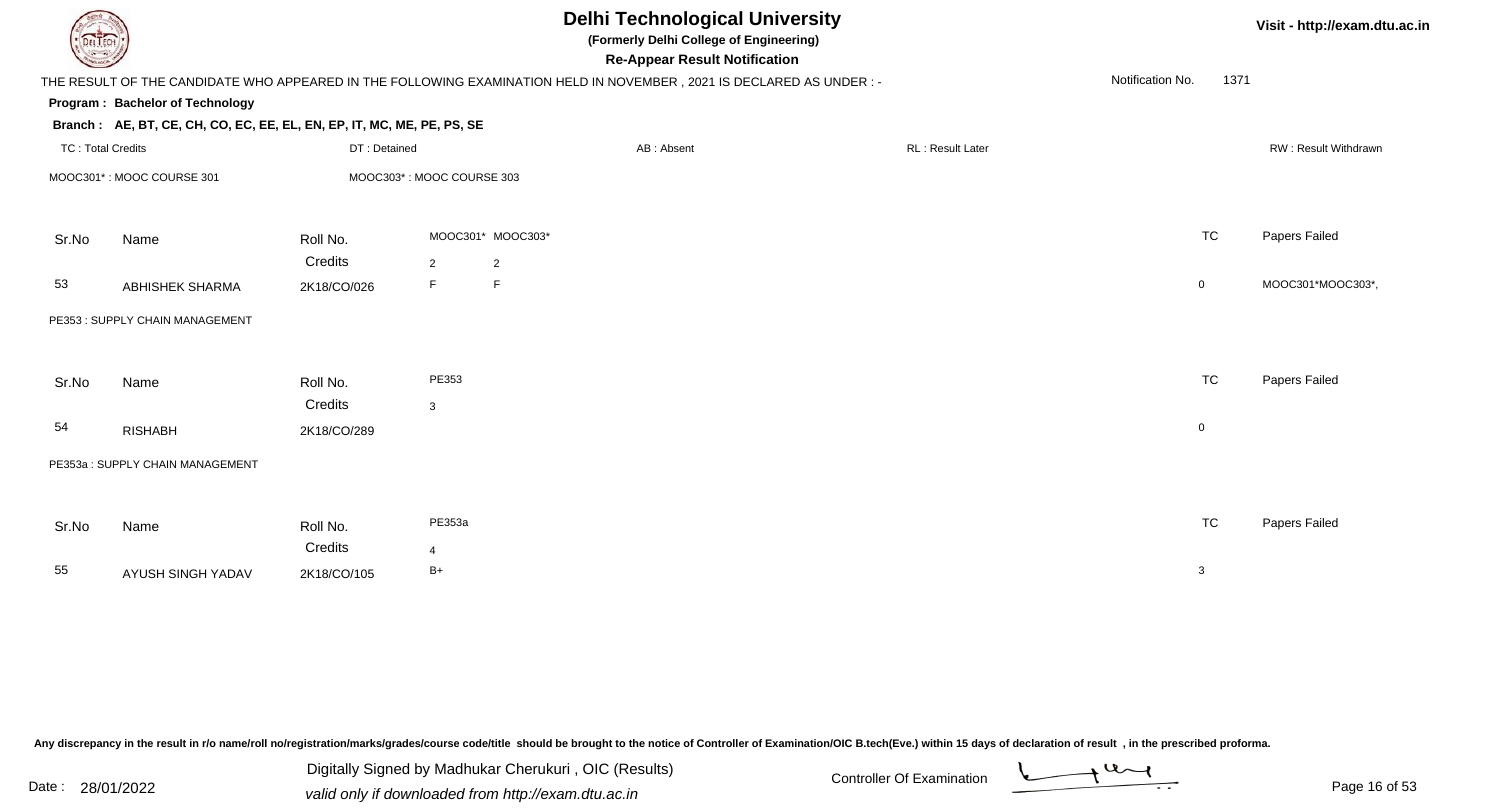| DEL ECH                    |                                                                        |              |                         |                |                | <b>Delhi Technological University</b><br>(Formerly Delhi College of Engineering)<br><b>Re-Appear Result Notification</b> |                                   |                          | Visit - http://exam.dtu.ac.in |
|----------------------------|------------------------------------------------------------------------|--------------|-------------------------|----------------|----------------|--------------------------------------------------------------------------------------------------------------------------|-----------------------------------|--------------------------|-------------------------------|
|                            |                                                                        |              |                         |                |                | THE RESULT OF THE CANDIDATE WHO APPEARED IN THE FOLLOWING EXAMINATION HELD IN NOVEMBER, 2021 IS DECLARED AS UNDER :-     |                                   | Notification No.<br>1371 |                               |
|                            | Program: Bachelor of Technology                                        |              |                         |                |                |                                                                                                                          |                                   |                          |                               |
|                            | Branch: AE, BT, CE, CH, CO, EC, EE, EL, EN, EP, IT, MC, ME, PE, PS, SE |              |                         |                |                |                                                                                                                          |                                   |                          |                               |
| <b>TC: Total Credits</b>   |                                                                        | DT: Detained |                         |                |                | AB: Absent                                                                                                               | RL: Result Later                  |                          | RW: Result Withdrawn          |
|                            | SE325 : WEB TECHNOLOGY                                                 |              |                         |                |                |                                                                                                                          |                                   |                          |                               |
| Sr.No                      | Name                                                                   | Roll No.     | <b>SE325</b>            |                |                |                                                                                                                          |                                   | <b>TC</b>                | Papers Failed                 |
|                            |                                                                        | Credits      | $\overline{4}$          |                |                |                                                                                                                          |                                   |                          |                               |
| 56                         | <b>HAZRAT BILAL SADAT</b>                                              | 2K18/CO/147  | $A+$                    |                |                |                                                                                                                          |                                   | $\overline{4}$           |                               |
| <b>BT425: BIOMATERIALS</b> |                                                                        |              | EE401: B.TECH PROJECT-I |                |                | EE403: TRAINING SEMINAR                                                                                                  | EE405 : DIGITAL SIGNAL PROCESSING |                          |                               |
| Sr.No                      | Name                                                                   | Roll No.     | <b>BT425</b>            | EE401          | EE403          | EE405                                                                                                                    |                                   | <b>TC</b>                | Papers Failed                 |
|                            |                                                                        | Credits      | $\overline{4}$          | $\overline{4}$ | $\overline{2}$ | $\overline{4}$                                                                                                           |                                   |                          |                               |
| 57                         | <b>PULKIT GAUTAM</b>                                                   | 2K17/EE/161  | A                       | B              | $B+$           | $B+$                                                                                                                     |                                   | 14                       |                               |
|                            | EC313 : MICROPROCESSORS AND INTERFACING                                |              |                         |                |                |                                                                                                                          |                                   |                          |                               |
| Sr.No                      | Name                                                                   | Roll No.     | EC313                   |                |                |                                                                                                                          |                                   | TC                       | Papers Failed                 |
|                            |                                                                        | Credits      | $\overline{4}$          |                |                |                                                                                                                          |                                   |                          |                               |
| 58                         | ANGSHUK BASU                                                           | 2K18/EE/027  | $B+$                    |                |                |                                                                                                                          |                                   | $\overline{4}$           |                               |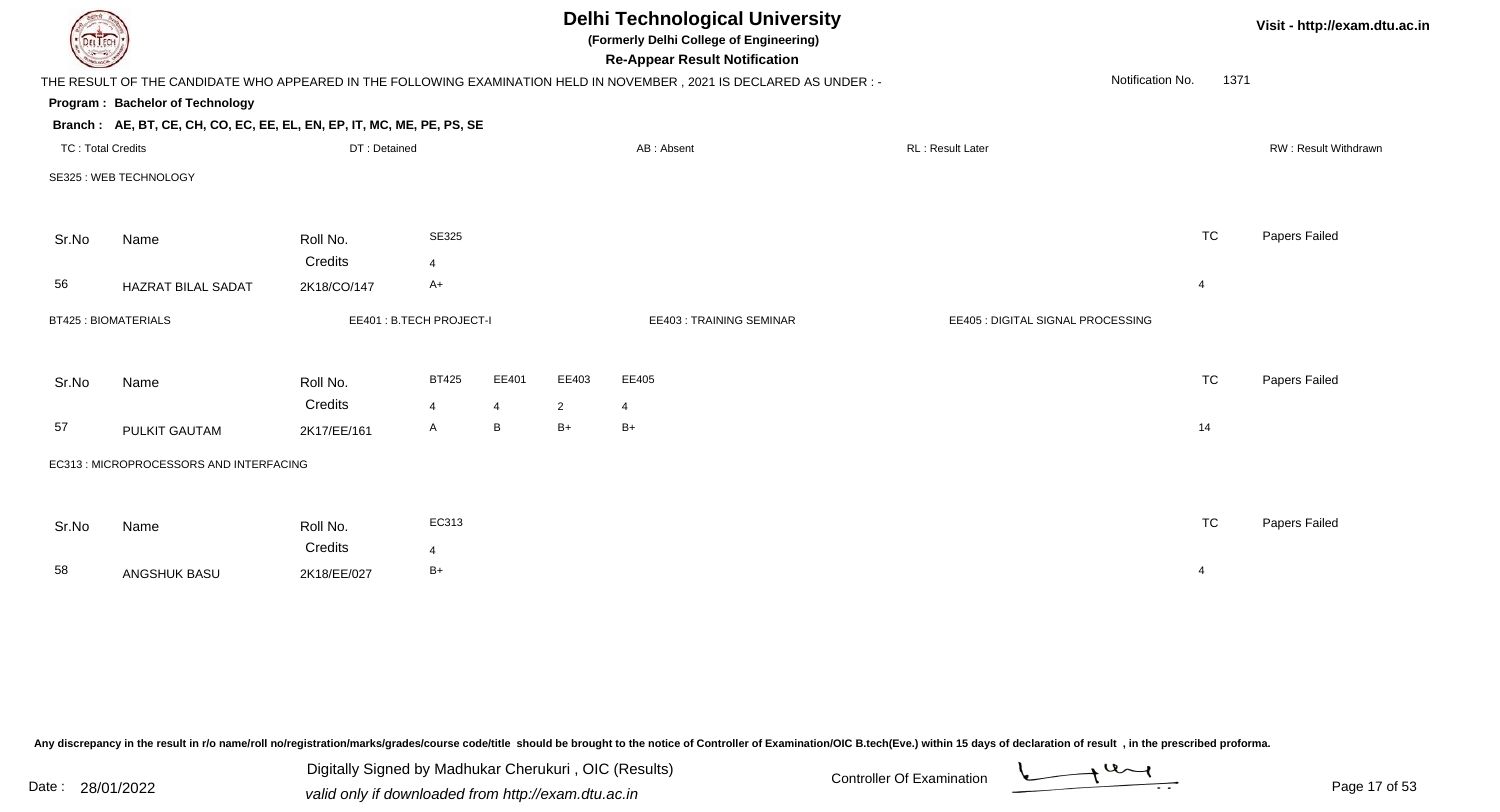|                          | <b>Delhi Technological University</b><br>Visit - http://exam.dtu.ac.in<br>(Formerly Delhi College of Engineering)<br>DEL ECH<br><b>Re-Appear Result Notification</b> |                        |                                         |                |       |                 |                                             |                  |                                       |                |                      |  |
|--------------------------|----------------------------------------------------------------------------------------------------------------------------------------------------------------------|------------------------|-----------------------------------------|----------------|-------|-----------------|---------------------------------------------|------------------|---------------------------------------|----------------|----------------------|--|
|                          | THE RESULT OF THE CANDIDATE WHO APPEARED IN THE FOLLOWING EXAMINATION HELD IN NOVEMBER, 2021 IS DECLARED AS UNDER :-                                                 |                        |                                         |                |       |                 |                                             |                  | Notification No.                      | 1371           |                      |  |
|                          | Program: Bachelor of Technology                                                                                                                                      |                        |                                         |                |       |                 |                                             |                  |                                       |                |                      |  |
|                          | Branch: AE, BT, CE, CH, CO, EC, EE, EL, EN, EP, IT, MC, ME, PE, PS, SE                                                                                               |                        |                                         |                |       |                 |                                             |                  |                                       |                |                      |  |
| <b>TC: Total Credits</b> |                                                                                                                                                                      | DT: Detained           |                                         |                |       | AB: Absent      |                                             | RL: Result Later |                                       |                | RW: Result Withdrawn |  |
|                          | EE201 : NETWORK ANALYSIS & SYNTHESIS                                                                                                                                 |                        |                                         |                |       |                 |                                             |                  |                                       |                |                      |  |
| Sr.No                    | Name                                                                                                                                                                 | Roll No.               | EE201                                   |                |       |                 |                                             |                  |                                       | <b>TC</b>      | Papers Failed        |  |
|                          |                                                                                                                                                                      | Credits                | $\overline{4}$                          |                |       |                 |                                             |                  |                                       |                |                      |  |
| 59                       | PRANJUL RANA                                                                                                                                                         | 2K17/EE/155            |                                         |                |       |                 |                                             |                  |                                       | $\overline{0}$ |                      |  |
|                          | EE201 : NETWORK ANALYSIS & SYNTHESIS                                                                                                                                 |                        | EE203 : ELECTRONIC DEVICES AND CIRCUITS |                |       | AND TRANSFORMER | EE205 : ELECTROMECHANICAL ENERGY CONVERSION |                  | EE207a : Electromagnetic Field Theory |                |                      |  |
| Sr.No                    | Name                                                                                                                                                                 | Roll No.               | EE201                                   | EE203          | EE205 | EE207a          |                                             |                  |                                       | <b>TC</b>      | Papers Failed        |  |
|                          |                                                                                                                                                                      | Credits                | $\overline{4}$                          | $\overline{4}$ | 4     | $\overline{4}$  |                                             |                  |                                       |                |                      |  |
| 60                       | <b>LAKSHAY YADAV</b>                                                                                                                                                 | 2K18/EE/098            | A                                       |                | A+    | $A+$            |                                             |                  |                                       | 12             |                      |  |
|                          | EE203 : ELECTRONIC DEVICES AND CIRCUITS                                                                                                                              |                        |                                         |                |       |                 |                                             |                  |                                       |                |                      |  |
| Sr.No                    | Name                                                                                                                                                                 | Roll No.               | EE203                                   |                |       |                 |                                             |                  |                                       | <b>TC</b>      | Papers Failed        |  |
| 61                       | <b>TUSHAR MANATWAL</b>                                                                                                                                               | Credits<br>2K18/EE/227 | $\overline{4}$                          |                |       |                 |                                             |                  |                                       | $\overline{0}$ |                      |  |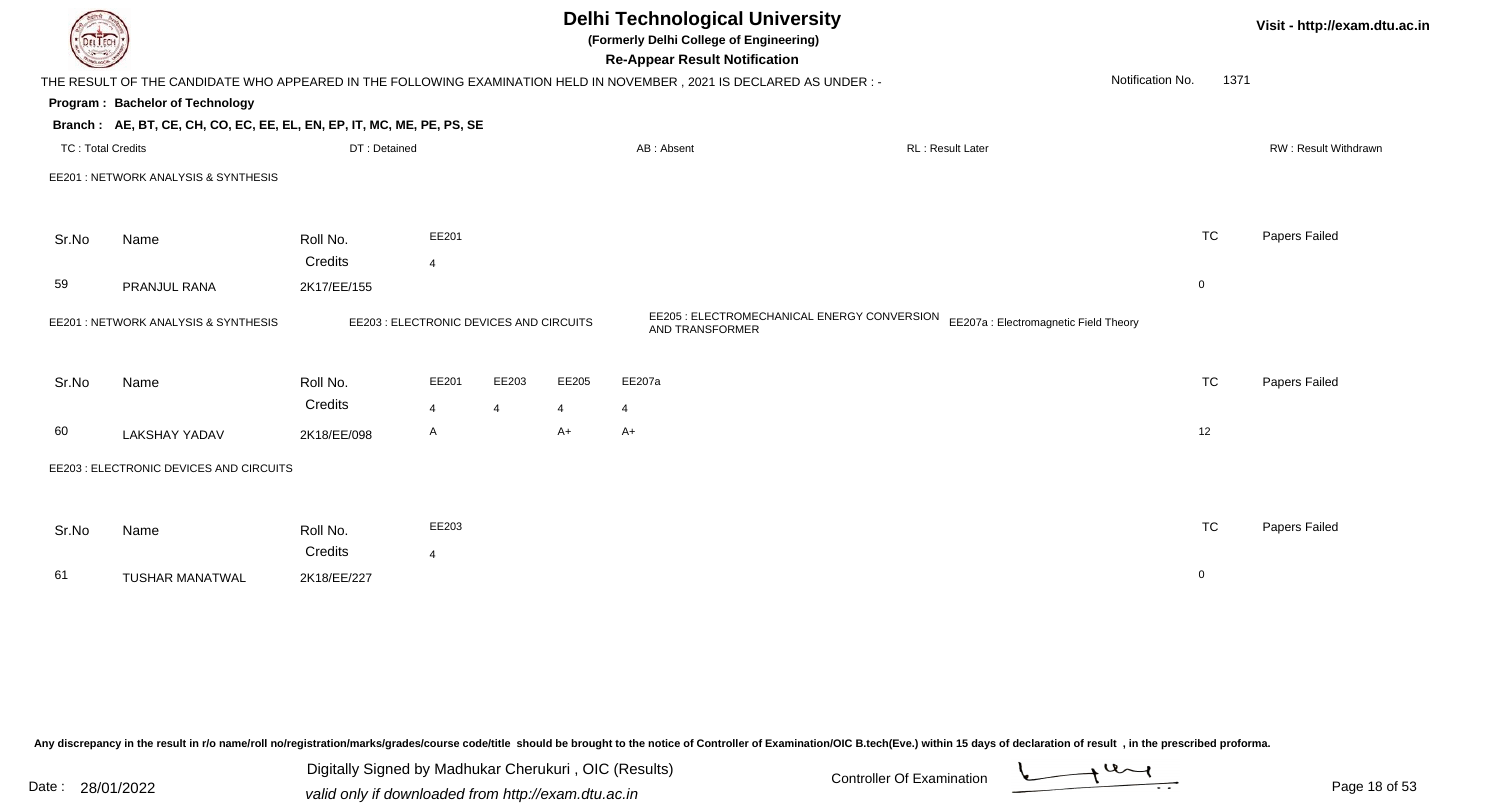| <b>Delhi Technological University</b><br>(Formerly Delhi College of Engineering)<br>DEL ECH<br><b>Re-Appear Result Notification</b> |                                                                        |                                             |                |                |             |                         |                                                                                                                      |                                    |                  | Visit - http://exam.dtu.ac.in |                      |
|-------------------------------------------------------------------------------------------------------------------------------------|------------------------------------------------------------------------|---------------------------------------------|----------------|----------------|-------------|-------------------------|----------------------------------------------------------------------------------------------------------------------|------------------------------------|------------------|-------------------------------|----------------------|
|                                                                                                                                     |                                                                        |                                             |                |                |             |                         | THE RESULT OF THE CANDIDATE WHO APPEARED IN THE FOLLOWING EXAMINATION HELD IN NOVEMBER, 2021 IS DECLARED AS UNDER :- |                                    | Notification No. | 1371                          |                      |
|                                                                                                                                     | Program: Bachelor of Technology                                        |                                             |                |                |             |                         |                                                                                                                      |                                    |                  |                               |                      |
|                                                                                                                                     | Branch: AE, BT, CE, CH, CO, EC, EE, EL, EN, EP, IT, MC, ME, PE, PS, SE |                                             |                |                |             |                         |                                                                                                                      |                                    |                  |                               |                      |
| <b>TC: Total Credits</b>                                                                                                            |                                                                        | DT: Detained                                |                |                |             | AB: Absent              |                                                                                                                      | RL: Result Later                   |                  |                               | RW: Result Withdrawn |
|                                                                                                                                     | EE207a : Electromagnetic Field Theory                                  |                                             |                |                |             |                         |                                                                                                                      |                                    |                  |                               |                      |
| Sr.No                                                                                                                               | Name                                                                   | Roll No.                                    | EE207a         |                |             |                         |                                                                                                                      |                                    |                  | <b>TC</b>                     | Papers Failed        |
|                                                                                                                                     |                                                                        | Credits                                     | $\overline{4}$ |                |             |                         |                                                                                                                      |                                    |                  |                               |                      |
| 62                                                                                                                                  | <b>HARSH JAIN</b>                                                      | 2K17/EE/88                                  | A              |                |             |                         |                                                                                                                      |                                    | 4                |                               |                      |
| 63                                                                                                                                  | <b>AMIT GUPTA</b>                                                      | 2K18/EE/023                                 |                |                |             |                         |                                                                                                                      |                                    | $\mathbf 0$      |                               |                      |
|                                                                                                                                     | EE301 : POWER ELECTRONICS                                              | EE303 : POWER TRANSMISSION AND DISTRIBUTION |                |                |             |                         |                                                                                                                      |                                    |                  |                               |                      |
| Sr.No                                                                                                                               | Name                                                                   | Roll No.                                    | EE301          | EE303          |             |                         |                                                                                                                      |                                    |                  | <b>TC</b>                     | Papers Failed        |
|                                                                                                                                     |                                                                        | Credits                                     | $\overline{4}$ | $\overline{4}$ |             |                         |                                                                                                                      |                                    |                  |                               |                      |
| 64                                                                                                                                  | <b>LAKSHAY YADAV</b>                                                   | 2K18/EE/098                                 | $\mathsf{A}$   | $B+$           |             |                         |                                                                                                                      |                                    | 8                |                               |                      |
|                                                                                                                                     | EE301 : POWER ELECTRONICS<br>EE317: RENEWABLE ENERGY SYSTEMS           | EE303 : POWER TRANSMISSION AND DISTRIBUTION |                |                |             |                         | EC357a : DIGITAL IMAGE PROCESSING                                                                                    | EE313 : LINEAR INTEGRATED CIRCUITS |                  |                               |                      |
| Sr.No                                                                                                                               | Name                                                                   | Roll No.<br>Credits                         | EE301<br>4     | EE303<br>4     | EC357a<br>4 | EE313<br>$\overline{4}$ | EE317<br>4                                                                                                           |                                    |                  | <b>TC</b>                     | Papers Failed        |
| 65                                                                                                                                  | <b>AKASH GUPTA</b>                                                     | 2K17/EE/24                                  | P              | B              | P           |                         | $B+$                                                                                                                 |                                    | 15               |                               |                      |
|                                                                                                                                     |                                                                        |                                             |                |                |             |                         |                                                                                                                      |                                    |                  |                               |                      |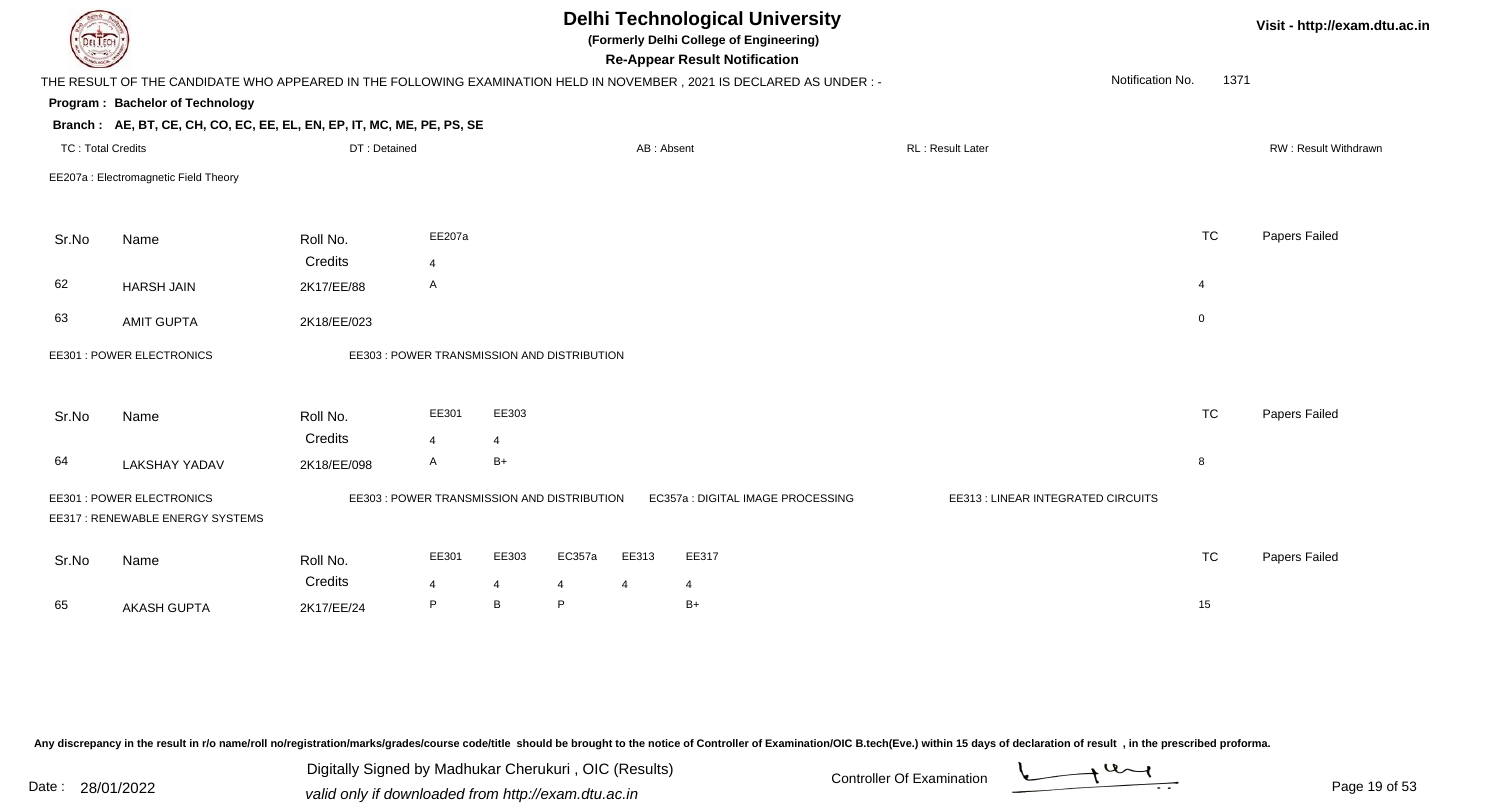| DEL ECI                  |                                                                          |              |                |                |                                                        | <b>Delhi Technological University</b><br>(Formerly Delhi College of Engineering)<br><b>Re-Appear Result Notification</b> |                  |                  |                | Visit - http://exam.dtu.ac.in |
|--------------------------|--------------------------------------------------------------------------|--------------|----------------|----------------|--------------------------------------------------------|--------------------------------------------------------------------------------------------------------------------------|------------------|------------------|----------------|-------------------------------|
|                          |                                                                          |              |                |                |                                                        | THE RESULT OF THE CANDIDATE WHO APPEARED IN THE FOLLOWING EXAMINATION HELD IN NOVEMBER, 2021 IS DECLARED AS UNDER :-     |                  | Notification No. | 1371           |                               |
|                          | Program: Bachelor of Technology                                          |              |                |                |                                                        |                                                                                                                          |                  |                  |                |                               |
|                          | Branch: AE, BT, CE, CH, CO, EC, EE, EL, EN, EP, IT, MC, ME, PE, PS, SE   |              |                |                |                                                        |                                                                                                                          |                  |                  |                |                               |
| <b>TC: Total Credits</b> |                                                                          | DT: Detained |                |                |                                                        | AB: Absent                                                                                                               | RL: Result Later |                  |                | RW: Result Withdrawn          |
|                          | EE301 : POWER ELECTRONICS<br>EE303 : POWER TRANSMISSION AND DISTRIBUTION |              |                |                |                                                        | EE313 : LINEAR INTEGRATED CIRCUITS                                                                                       |                  |                  |                |                               |
|                          |                                                                          |              |                |                |                                                        |                                                                                                                          |                  |                  |                |                               |
| Sr.No                    | Name                                                                     | Roll No.     | EE301          | EE303          | EE313                                                  |                                                                                                                          |                  |                  | <b>TC</b>      | Papers Failed                 |
|                          |                                                                          | Credits      | $\overline{4}$ | 4              | $\overline{4}$                                         |                                                                                                                          |                  |                  |                |                               |
| 66                       | ANUPAM                                                                   | 2K16/EE/25   | $B+$           | B              |                                                        |                                                                                                                          |                  |                  | 8              |                               |
|                          | EE303 : POWER TRANSMISSION AND DISTRIBUTION                              |              |                |                | MOOC301*: introduction to self driving cars(COURSERA)* | MOOC303*: object oriented programming in<br>java(COURSERA)*                                                              |                  |                  |                |                               |
|                          |                                                                          |              |                |                |                                                        |                                                                                                                          |                  |                  |                |                               |
| Sr.No                    | Name                                                                     | Roll No.     | EE303          |                | MOOC301* MOOC303*                                      |                                                                                                                          |                  |                  | <b>TC</b>      | Papers Failed                 |
|                          |                                                                          | Credits      | $\overline{4}$ | $\overline{2}$ | $\overline{2}$                                         |                                                                                                                          |                  |                  |                |                               |
| 67                       | <b>TUSHAR MANATWAL</b>                                                   | 2K18/EE/227  | F.             | $A+$           | A+                                                     |                                                                                                                          |                  |                  | $\overline{4}$ | EE303                         |
|                          | EE313 : LINEAR INTEGRATED CIRCUITS                                       |              |                |                |                                                        |                                                                                                                          |                  |                  |                |                               |
|                          |                                                                          |              |                |                |                                                        |                                                                                                                          |                  |                  |                |                               |
| Sr.No                    | Name                                                                     | Roll No.     | EE313          |                |                                                        |                                                                                                                          |                  |                  | <b>TC</b>      | Papers Failed                 |
|                          |                                                                          | Credits      | $\overline{4}$ |                |                                                        |                                                                                                                          |                  |                  |                |                               |
| 68                       | PRANJUL RANA                                                             | 2K17/EE/155  |                |                |                                                        |                                                                                                                          |                  |                  | $\mathbf 0$    |                               |
|                          |                                                                          |              |                |                |                                                        |                                                                                                                          |                  |                  |                |                               |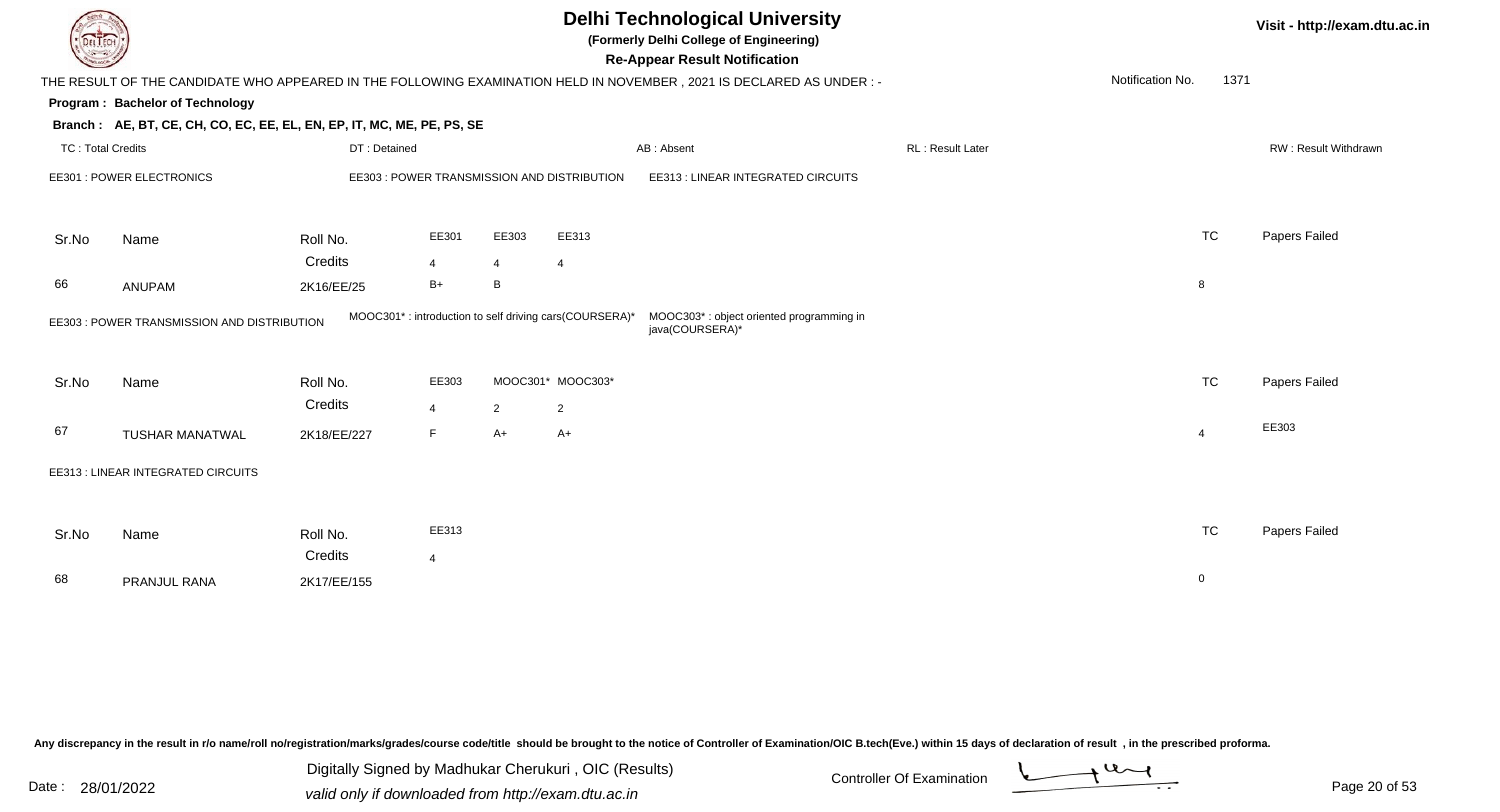

**(Formerly Delhi College of Engineering)**

**Re-Appear Result Notification**

**Visit - http://exam.dtu.ac.in**

| <b>Consultor of Designation of the Consultant</b> |                                                                                     |                                           |                |                |                |                   | <b>Re-Appear Result Notification</b>                                                                                 |                                                        |                |      |                             |
|---------------------------------------------------|-------------------------------------------------------------------------------------|-------------------------------------------|----------------|----------------|----------------|-------------------|----------------------------------------------------------------------------------------------------------------------|--------------------------------------------------------|----------------|------|-----------------------------|
|                                                   |                                                                                     |                                           |                |                |                |                   | THE RESULT OF THE CANDIDATE WHO APPEARED IN THE FOLLOWING EXAMINATION HELD IN NOVEMBER, 2021 IS DECLARED AS UNDER :- | Notification No.                                       |                | 1371 |                             |
|                                                   | <b>Program: Bachelor of Technology</b>                                              |                                           |                |                |                |                   |                                                                                                                      |                                                        |                |      |                             |
|                                                   | Branch: AE, BT, CE, CH, CO, EC, EE, EL, EN, EP, IT, MC, ME, PE, PS, SE              |                                           |                |                |                |                   |                                                                                                                      |                                                        |                |      |                             |
| <b>TC: Total Credits</b>                          |                                                                                     | DT: Detained                              |                |                |                | AB: Absent        |                                                                                                                      | RL : Result Later                                      |                |      | <b>RW: Result Withdrawr</b> |
|                                                   | EE327 : Introduction to Python Programming<br>MOOC303*: Basic Statistics(COURSERA)* | EE357a : UTILIZATION OF ELECTRICAL ENERGY |                |                |                |                   | HU303 : PROFESSIONAL ETHICS AND HUMAN VALUES  MOOC301* : Data Structures(COURSERA)*                                  |                                                        |                |      |                             |
|                                                   |                                                                                     |                                           |                |                |                |                   |                                                                                                                      |                                                        |                |      |                             |
| Sr.No                                             | Name                                                                                | Roll No.                                  | EE327          | EE357a         | HU303          |                   | MOOC301* MOOC303*                                                                                                    |                                                        | <b>TC</b>      |      | Papers Failed               |
|                                                   |                                                                                     | Credits                                   | 4              | $\overline{4}$ | $\overline{2}$ | 2                 | $\overline{2}$                                                                                                       |                                                        |                |      |                             |
| 69                                                | <b>HARSH JAIN</b>                                                                   | 2K17/EE/88                                | В              | A              |                | A+                | $A+$                                                                                                                 |                                                        | 12             |      |                             |
|                                                   | EE355a : INSTRUMENTATION SYSTEMS                                                    |                                           |                |                |                |                   |                                                                                                                      |                                                        |                |      |                             |
|                                                   |                                                                                     |                                           |                |                |                |                   |                                                                                                                      |                                                        |                |      |                             |
| Sr.No                                             | Name                                                                                | Roll No.                                  | EE355a         |                |                |                   |                                                                                                                      |                                                        | <b>TC</b>      |      | Papers Failed               |
|                                                   |                                                                                     | Credits                                   | $\overline{4}$ |                |                |                   |                                                                                                                      |                                                        |                |      |                             |
| 70                                                | <b>ARUN PRATAP SINGH</b>                                                            | 2K17/EE/53                                | C              |                |                |                   |                                                                                                                      |                                                        | $\overline{4}$ |      |                             |
|                                                   | EE357a : UTILIZATION OF ELECTRICAL ENERGY                                           | EE317: RENEWABLE ENERGY SYSTEMS           |                |                |                |                   | MOOC301*: Machine Learning: Regression(COURSERA)*                                                                    | MOOC303*: Database Management<br>Essentials(COURSERA)* |                |      |                             |
|                                                   |                                                                                     |                                           |                |                |                |                   |                                                                                                                      |                                                        |                |      |                             |
| Sr.No                                             | Name                                                                                | Roll No.                                  | EE357a         | EE317          |                | MOOC301* MOOC303* |                                                                                                                      |                                                        | <b>TC</b>      |      | Papers Failed               |
|                                                   |                                                                                     | Credits                                   | 4              | 4              | $\overline{2}$ | $\overline{2}$    |                                                                                                                      |                                                        |                |      |                             |
| 71                                                | DHARMENDRA KUMAR                                                                    | 2K18/EE/063                               | $B+$           | A              | $A+$           | $A+$              |                                                                                                                      |                                                        | 12             |      |                             |
|                                                   |                                                                                     |                                           |                |                |                |                   |                                                                                                                      |                                                        |                |      |                             |

Any discrepancy in the result in r/o name/roll no/registration/marks/grades/course code/title should be brought to the notice of Controller of Examination/OIC B.tech(Eve.) within 15 days of declaration of result, in the pr

Date : 28/01/2022 Valid only if downloaded from http://exam.dtu.ac.in<br>valid only if downloaded from http://exam.dtu.ac.in Digitally Signed by Madhukar Cherukuri , OIC (Results)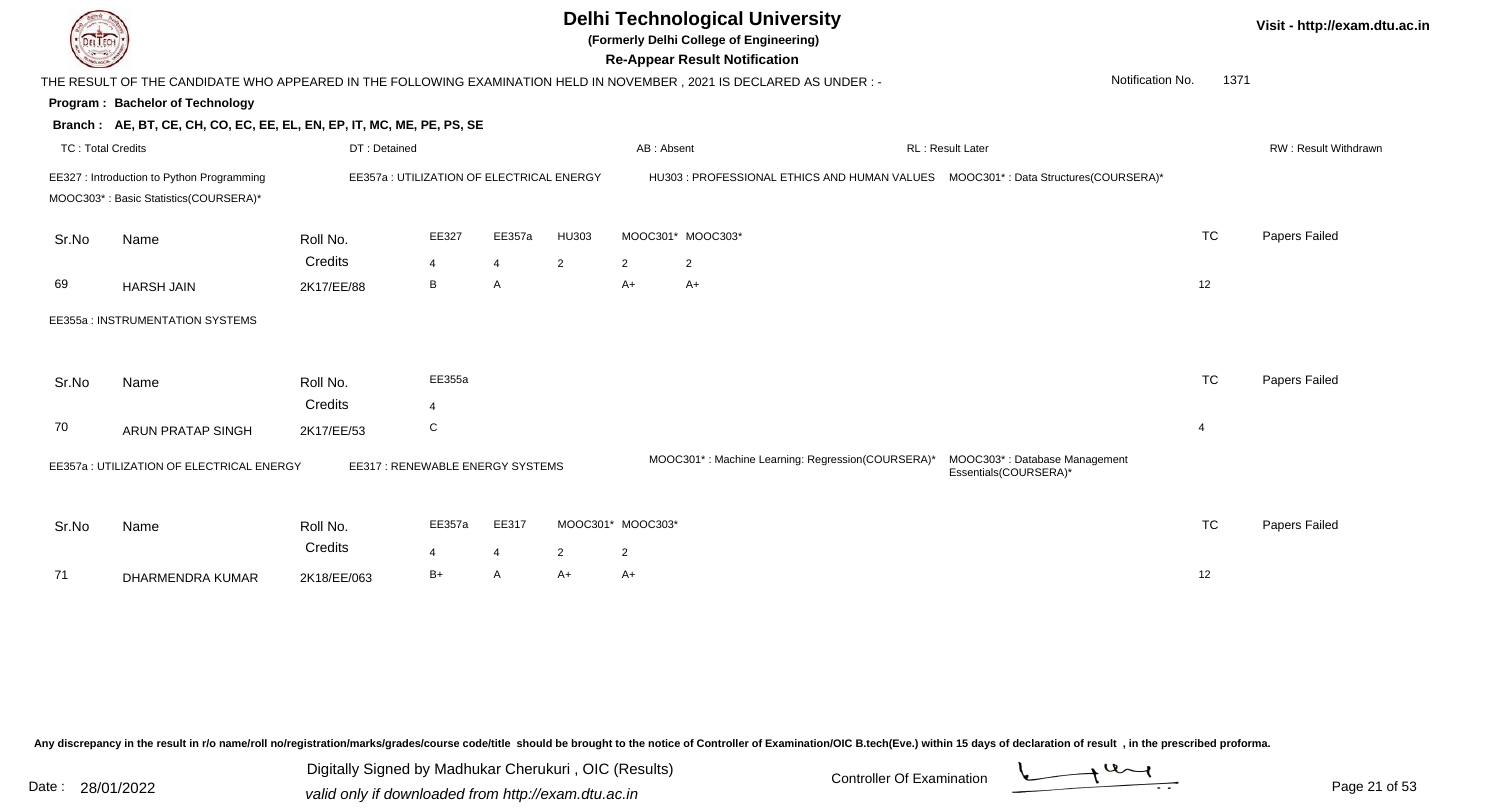|                          |                                                                                                                      |                     |                         |                         |                         | <b>Delhi Technological University</b><br>(Formerly Delhi College of Engineering)<br><b>Re-Appear Result Notification</b> |                  |                  |      | Visit - http://exam.dtu.ac.in |  |
|--------------------------|----------------------------------------------------------------------------------------------------------------------|---------------------|-------------------------|-------------------------|-------------------------|--------------------------------------------------------------------------------------------------------------------------|------------------|------------------|------|-------------------------------|--|
|                          | THE RESULT OF THE CANDIDATE WHO APPEARED IN THE FOLLOWING EXAMINATION HELD IN NOVEMBER, 2021 IS DECLARED AS UNDER :- |                     |                         |                         |                         |                                                                                                                          |                  | Notification No. | 1371 |                               |  |
|                          | Program: Bachelor of Technology                                                                                      |                     |                         |                         |                         |                                                                                                                          |                  |                  |      |                               |  |
|                          | Branch: AE, BT, CE, CH, CO, EC, EE, EL, EN, EP, IT, MC, ME, PE, PS, SE                                               |                     |                         |                         |                         |                                                                                                                          |                  |                  |      |                               |  |
| <b>TC: Total Credits</b> |                                                                                                                      | DT: Detained        |                         |                         |                         | AB: Absent                                                                                                               | RL: Result Later |                  |      | RW: Result Withdrawn          |  |
|                          | MA101 : MATHEMATICS - I                                                                                              |                     |                         |                         |                         |                                                                                                                          |                  |                  |      |                               |  |
| Sr.No                    | Name                                                                                                                 | Roll No.            | MA101                   |                         |                         |                                                                                                                          |                  | <b>TC</b>        |      | Papers Failed                 |  |
|                          |                                                                                                                      | Credits             | $\overline{4}$          |                         |                         |                                                                                                                          |                  |                  |      |                               |  |
| 72                       | <b>HIMANSHU KUMAR</b>                                                                                                | 2K17/EE/95          |                         |                         |                         |                                                                                                                          |                  | $\mathbf 0$      |      |                               |  |
| <b>METHODS</b>           | MA261 : NUMERICAL AND ENGINEERING OPTIMIZATION EE201 : NETWORK ANALYSIS & SYNTHESIS                                  |                     |                         |                         |                         | EE205 : ELECTROMECHANICAL ENERGY CONVERSION<br>AND TRANSFORMER                                                           |                  |                  |      |                               |  |
| Sr.No                    | Name                                                                                                                 | Roll No.<br>Credits | MA261<br>$\overline{4}$ | EE201<br>$\overline{4}$ | EE205<br>$\overline{4}$ |                                                                                                                          |                  | <b>TC</b>        |      | Papers Failed                 |  |
| 73                       | ANUPAM                                                                                                               | 2K16/EE/25          |                         |                         |                         |                                                                                                                          |                  | $\mathbf 0$      |      |                               |  |
| <b>METHODS</b>           | MA261 : NUMERICAL AND ENGINEERING OPTIMIZATION EE203 : ELECTRONIC DEVICES AND CIRCUITS                               |                     |                         |                         |                         | EE205 : ELECTROMECHANICAL ENERGY CONVERSION<br>AND TRANSFORMER                                                           |                  |                  |      |                               |  |
| Sr.No                    | Name                                                                                                                 | Roll No.<br>Credits | MA261                   | EE203                   | EE205                   |                                                                                                                          |                  | <b>TC</b>        |      | Papers Failed                 |  |
| 74                       | <b>HARSH JAIN</b>                                                                                                    | 2K17/EE/88          | $\overline{4}$<br>$B+$  | $\overline{4}$          | 4<br>$B+$               |                                                                                                                          |                  | 8                |      |                               |  |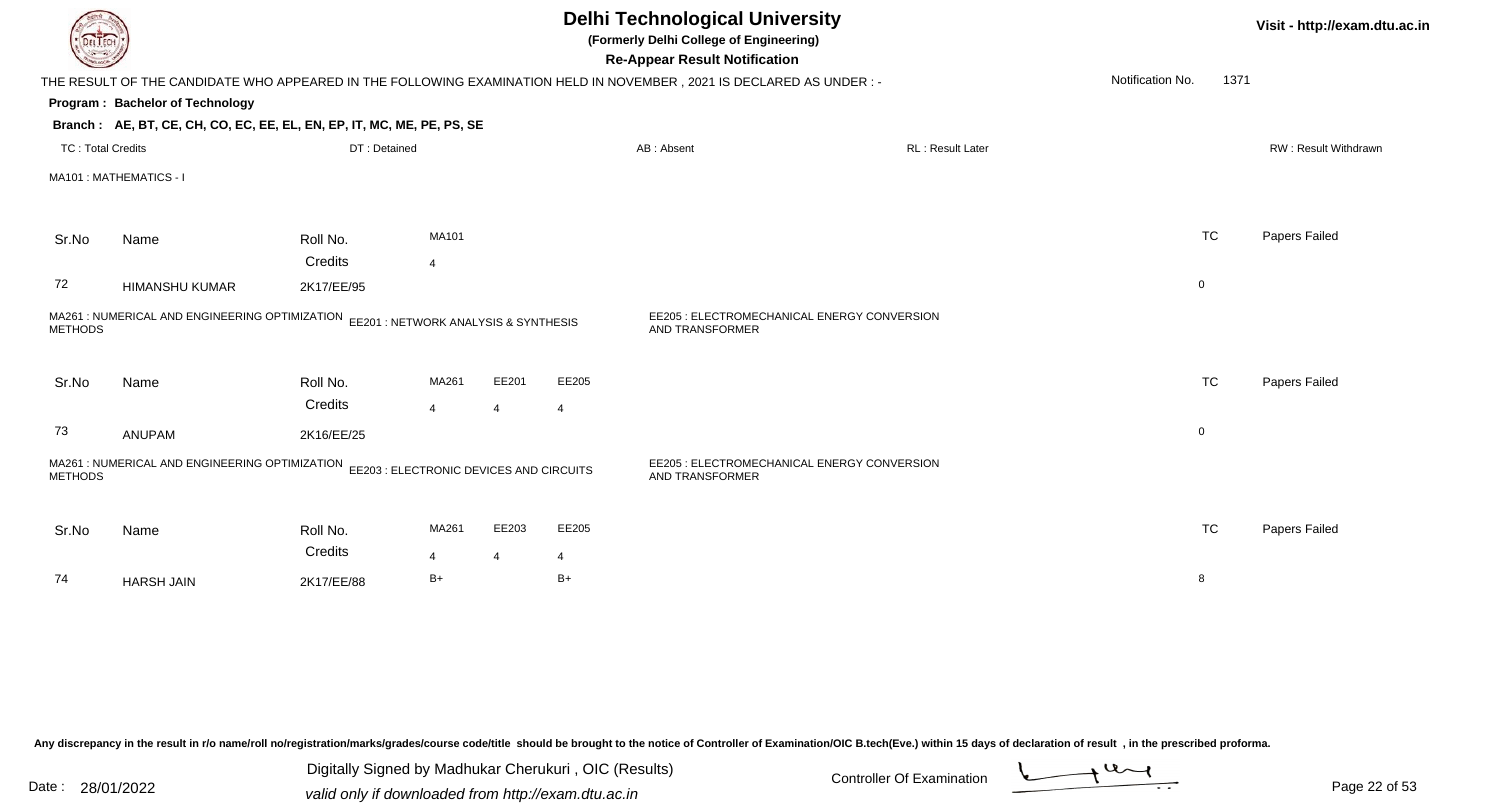|                          |                                                                        |                               |                |        |                | <b>Delhi Technological University</b><br>(Formerly Delhi College of Engineering)<br><b>Re-Appear Result Notification</b> |                                        |                  |      | Visit - http://exam.dtu.ac.in |
|--------------------------|------------------------------------------------------------------------|-------------------------------|----------------|--------|----------------|--------------------------------------------------------------------------------------------------------------------------|----------------------------------------|------------------|------|-------------------------------|
|                          |                                                                        |                               |                |        |                | THE RESULT OF THE CANDIDATE WHO APPEARED IN THE FOLLOWING EXAMINATION HELD IN NOVEMBER, 2021 IS DECLARED AS UNDER:-      |                                        | Notification No. | 1371 |                               |
|                          | Program: Bachelor of Technology                                        |                               |                |        |                |                                                                                                                          |                                        |                  |      |                               |
|                          | Branch: AE, BT, CE, CH, CO, EC, EE, EL, EN, EP, IT, MC, ME, PE, PS, SE |                               |                |        |                |                                                                                                                          |                                        |                  |      |                               |
| <b>TC: Total Credits</b> |                                                                        | DT: Detained                  |                |        |                | AB: Absent                                                                                                               | RL: Result Later                       |                  |      | RW: Result Withdrawn          |
| AP101: PHYSICS - I       |                                                                        |                               |                |        |                |                                                                                                                          |                                        |                  |      |                               |
| Sr.No                    | Name                                                                   | Roll No.                      | AP101          |        |                |                                                                                                                          |                                        | <b>TC</b>        |      | Papers Failed                 |
|                          |                                                                        | Credits                       | $\overline{4}$ |        |                |                                                                                                                          |                                        |                  |      |                               |
| 75                       | <b>AADITYA SAINI</b>                                                   | 2K18/EC/001                   |                |        |                |                                                                                                                          |                                        | $\mathbf 0$      |      |                               |
| 76                       | AKASH KUMAR SAH                                                        | 2K18/EC/021                   |                |        |                |                                                                                                                          |                                        | $\mathsf 0$      |      |                               |
| DEVELOPMENT              | CE327 : CLIMATE CHANGE AND SUSTAINABLE                                 |                               |                |        |                |                                                                                                                          |                                        |                  |      |                               |
| Sr.No                    | Name                                                                   | Roll No.                      | CE327          |        |                |                                                                                                                          |                                        | TC               |      | Papers Failed                 |
|                          |                                                                        | Credits                       | $\overline{4}$ |        |                |                                                                                                                          |                                        |                  |      |                               |
| 77                       | <b>SACHIN SINGH GAUR</b>                                               | 2K18/EC/144                   | $\circ$        |        |                |                                                                                                                          |                                        | $\overline{4}$   |      |                               |
|                          | CO313 : COMPUTER GRAPHICS                                              | HU301a: Engineering Economics |                |        |                | MOOC303*: Text Mining and Analytics(COURSERA)*                                                                           | EN305 : SOIL POLLUTION AND REMEDIATION |                  |      |                               |
| Sr.No                    | Name                                                                   | Roll No.                      | CO313          | HU301a | MOOC303* EN305 |                                                                                                                          |                                        | <b>TC</b>        |      | Papers Failed                 |
|                          |                                                                        | Credits                       | $\overline{4}$ | 3      | $\overline{2}$ | 4                                                                                                                        |                                        |                  |      |                               |
| 78                       | ANURAG RANJAN                                                          | 2K18/EC/038                   | $B+$           | A+     | A+             | A                                                                                                                        |                                        | 12               |      |                               |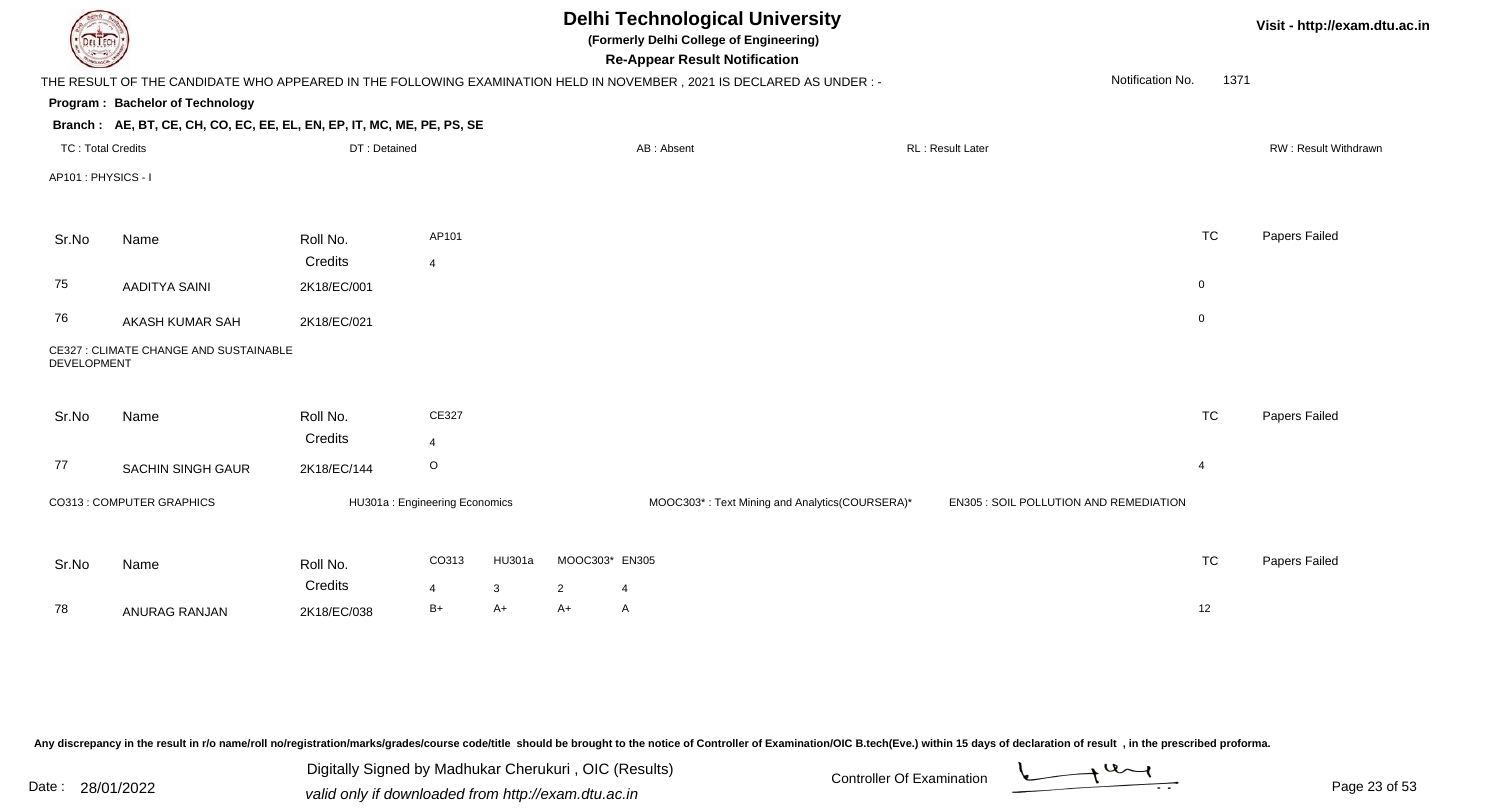|                       |                                                                                                                                                                                            |                                              |                |                                                                                                     |                         |                                                                                                                                        |                                                                                                                                                                        | Visit - http://exam.dtu.ac.in |
|-----------------------|--------------------------------------------------------------------------------------------------------------------------------------------------------------------------------------------|----------------------------------------------|----------------|-----------------------------------------------------------------------------------------------------|-------------------------|----------------------------------------------------------------------------------------------------------------------------------------|------------------------------------------------------------------------------------------------------------------------------------------------------------------------|-------------------------------|
|                       |                                                                                                                                                                                            |                                              |                |                                                                                                     |                         |                                                                                                                                        | Notification No.                                                                                                                                                       |                               |
|                       |                                                                                                                                                                                            |                                              |                |                                                                                                     |                         |                                                                                                                                        |                                                                                                                                                                        |                               |
|                       |                                                                                                                                                                                            |                                              |                |                                                                                                     |                         |                                                                                                                                        |                                                                                                                                                                        |                               |
|                       |                                                                                                                                                                                            |                                              |                |                                                                                                     |                         | RL: Result Later                                                                                                                       |                                                                                                                                                                        | RW: Result Withdrawn          |
|                       |                                                                                                                                                                                            |                                              |                |                                                                                                     |                         |                                                                                                                                        |                                                                                                                                                                        |                               |
| Name                  | Roll No.                                                                                                                                                                                   | CO415                                        |                |                                                                                                     |                         |                                                                                                                                        | <b>TC</b>                                                                                                                                                              | Papers Failed                 |
|                       | Credits                                                                                                                                                                                    | $\overline{4}$                               |                |                                                                                                     |                         |                                                                                                                                        |                                                                                                                                                                        |                               |
|                       |                                                                                                                                                                                            | $A+$                                         |                |                                                                                                     |                         |                                                                                                                                        | $\overline{4}$                                                                                                                                                         |                               |
|                       |                                                                                                                                                                                            |                                              |                |                                                                                                     |                         |                                                                                                                                        |                                                                                                                                                                        |                               |
| Name                  | Roll No.                                                                                                                                                                                   | EC201                                        |                |                                                                                                     |                         |                                                                                                                                        | <b>TC</b>                                                                                                                                                              | Papers Failed                 |
|                       | Credits                                                                                                                                                                                    | $\overline{4}$                               |                |                                                                                                     |                         |                                                                                                                                        |                                                                                                                                                                        |                               |
| <b>AMAN MEENA</b>     | 2K17/EC/17                                                                                                                                                                                 | B                                            |                |                                                                                                     |                         |                                                                                                                                        | $\overline{4}$                                                                                                                                                         |                               |
|                       |                                                                                                                                                                                            |                                              |                |                                                                                                     | ANALYSIS AND SYNTHESIS) |                                                                                                                                        |                                                                                                                                                                        |                               |
| Name                  | Roll No.                                                                                                                                                                                   | EC201                                        | EC205          | EC207                                                                                               |                         |                                                                                                                                        | <b>TC</b>                                                                                                                                                              | Papers Failed                 |
|                       |                                                                                                                                                                                            | $\overline{4}$                               | $\overline{4}$ | 4                                                                                                   |                         |                                                                                                                                        |                                                                                                                                                                        |                               |
| <b>JASKARAN SINGH</b> | 2K17/EC/72                                                                                                                                                                                 | F                                            | F              | E                                                                                                   |                         |                                                                                                                                        | $\mathbf 0$                                                                                                                                                            | EC201EC205, EC207,            |
|                       | <b>DELTECH</b><br>Program: Bachelor of Technology<br><b>TC: Total Credits</b><br>CO415 : WIRELESS AND MOBILE COMPUTING<br>EC201 : ANALOG ELECTRONICS - I<br>EC201 : ANALOG ELECTRONICS - I | DEVASHISH PRATAP SINGH 2K17/EC/57<br>Credits | DT: Detained   | Branch: AE, BT, CE, CH, CO, EC, EE, EL, EN, EP, IT, MC, ME, PE, PS, SE<br>EC205 : SIGNALS & SYSTEMS |                         | <b>Delhi Technological University</b><br>(Formerly Delhi College of Engineering)<br><b>Re-Appear Result Notification</b><br>AB: Absent | THE RESULT OF THE CANDIDATE WHO APPEARED IN THE FOLLOWING EXAMINATION HELD IN NOVEMBER, 2021 IS DECLARED AS UNDER :-<br>EC207 : ENGINEERING ANALYSIS & DESIGN (NETWORK | 1371                          |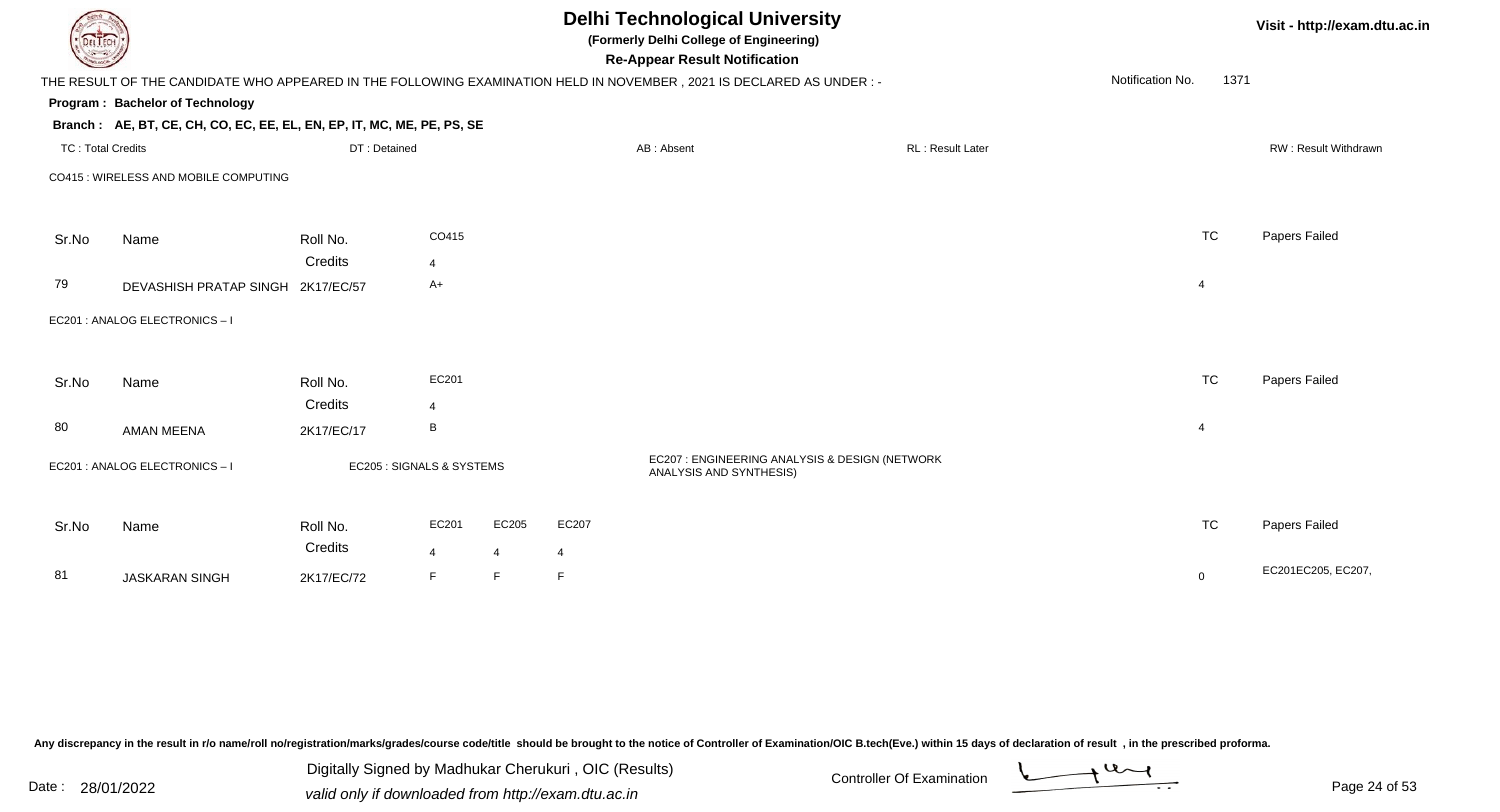| DEL TECH                 |                                                                        |                         |                | <b>Delhi Technological University</b><br>(Formerly Delhi College of Engineering)<br><b>Re-Appear Result Notification</b> |                         |                  |           | Visit - http://exam.dtu.ac.in |
|--------------------------|------------------------------------------------------------------------|-------------------------|----------------|--------------------------------------------------------------------------------------------------------------------------|-------------------------|------------------|-----------|-------------------------------|
|                          |                                                                        |                         |                | THE RESULT OF THE CANDIDATE WHO APPEARED IN THE FOLLOWING EXAMINATION HELD IN NOVEMBER, 2021 IS DECLARED AS UNDER :-     |                         | Notification No. | 1371      |                               |
|                          | Program: Bachelor of Technology                                        |                         |                |                                                                                                                          |                         |                  |           |                               |
|                          | Branch: AE, BT, CE, CH, CO, EC, EE, EL, EN, EP, IT, MC, ME, PE, PS, SE |                         |                |                                                                                                                          |                         |                  |           |                               |
| <b>TC: Total Credits</b> |                                                                        | DT: Detained            |                | AB: Absent                                                                                                               | <b>RL: Result Later</b> |                  |           | RW: Result Withdrawn          |
|                          | EC201 : ANALOG ELECTRONICS - I                                         | ANALYSIS AND SYNTHESIS) |                | EC207 : ENGINEERING ANALYSIS & DESIGN (NETWORK                                                                           |                         |                  |           |                               |
| Sr.No                    | Name                                                                   | Roll No.                | EC201          | EC207                                                                                                                    |                         |                  | <b>TC</b> | Papers Failed                 |
|                          |                                                                        | Credits                 | $\overline{4}$ | $\overline{4}$                                                                                                           |                         |                  |           |                               |
| 82                       | LAMBADI VINEETH KRISHNA                                                | 2K17/EC/94              | F.             | F                                                                                                                        |                         | 0                |           | EC201EC207,                   |
|                          | EC301 : DIGITAL COMMUNICATION                                          |                         |                |                                                                                                                          |                         |                  |           |                               |
| Sr.No                    | Name                                                                   | Roll No.                | EC301          |                                                                                                                          |                         |                  | <b>TC</b> | Papers Failed                 |
|                          |                                                                        | Credits                 | $\overline{4}$ |                                                                                                                          |                         |                  |           |                               |
| 83                       | ARNAV KUMAR SINGH                                                      | 2K15/EC/40              | B              |                                                                                                                          |                         | $\overline{4}$   |           |                               |
|                          | EC301 : DIGITAL COMMUNICATION                                          |                         |                | EC303 : LINEAR INTEGRATED CIRCUITS                                                                                       |                         |                  |           |                               |
| Sr.No                    | Name                                                                   | Roll No.                | EC301          | EC303                                                                                                                    |                         |                  | <b>TC</b> | Papers Failed                 |
|                          |                                                                        | Credits                 | $\overline{4}$ | 4                                                                                                                        |                         |                  |           |                               |
| 84                       | <b>ASHWANI MEENA</b>                                                   | 2K15/EC/46              | $B+$           | A                                                                                                                        |                         | 8                |           |                               |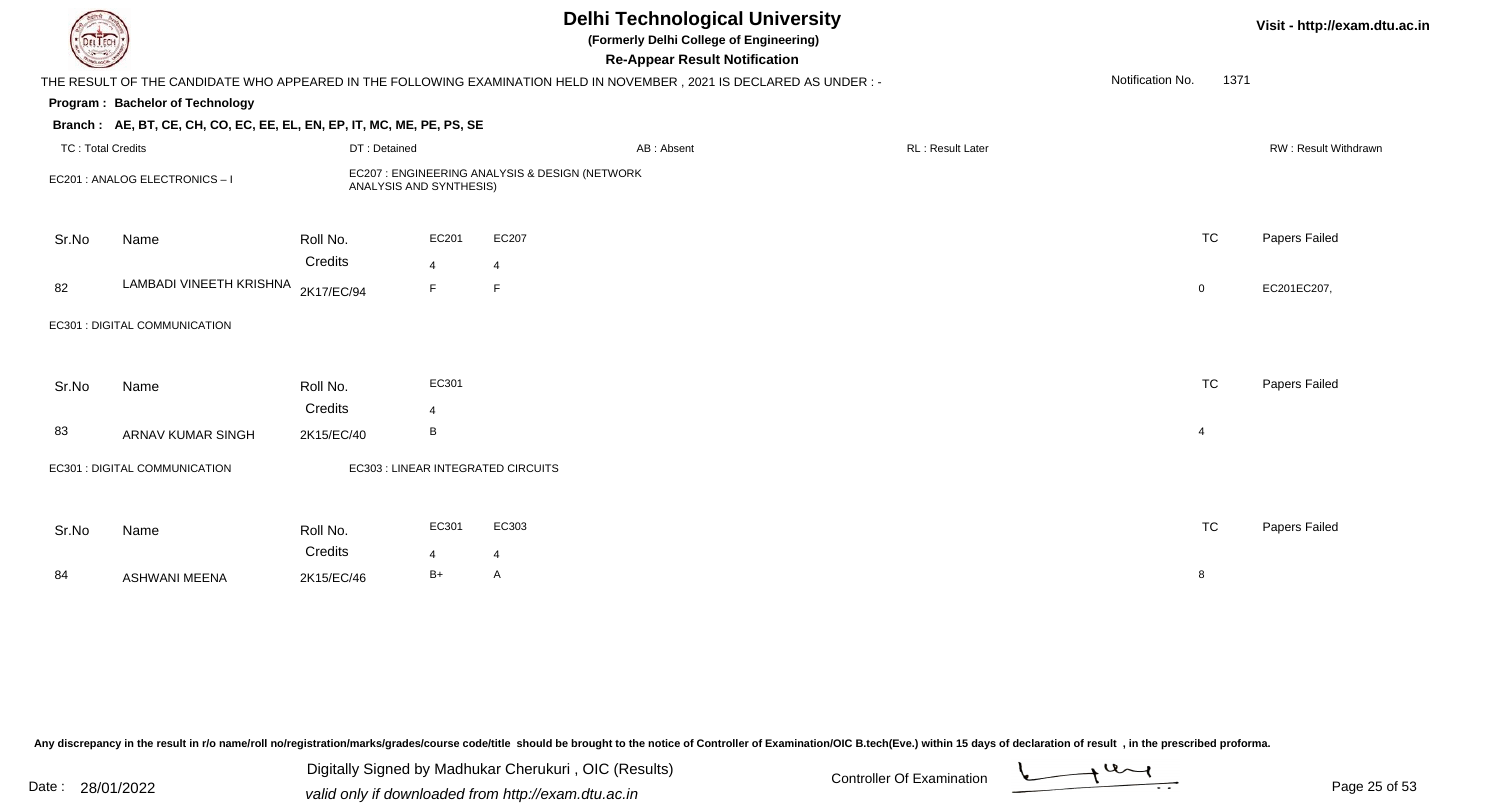

**(Formerly Delhi College of Engineering)**

**Re-Appear Result Notification**

**Visit - http://exam.dtu.ac.in**

| <b>Consumer of</b>       |                                                                        |                                    |                |       |                |                | <b>Re-Appear Result Notification</b>                                                                                   |                           |                  |             |                                    |
|--------------------------|------------------------------------------------------------------------|------------------------------------|----------------|-------|----------------|----------------|------------------------------------------------------------------------------------------------------------------------|---------------------------|------------------|-------------|------------------------------------|
|                          |                                                                        |                                    |                |       |                |                | THE RESULT OF THE CANDIDATE WHO APPEARED IN THE FOLLOWING EXAMINATION HELD IN NOVEMBER , 2021 IS DECLARED AS UNDER : - |                           | Notification No. | 1371        |                                    |
|                          | <b>Program: Bachelor of Technology</b>                                 |                                    |                |       |                |                |                                                                                                                        |                           |                  |             |                                    |
|                          | Branch: AE, BT, CE, CH, CO, EC, EE, EL, EN, EP, IT, MC, ME, PE, PS, SE |                                    |                |       |                |                |                                                                                                                        |                           |                  |             |                                    |
| <b>TC: Total Credits</b> |                                                                        | DT: Detained                       |                |       |                | AB: Absent     |                                                                                                                        | RL: Result Later          |                  |             | RW: Result Withdrawn               |
|                          | EC301 : DIGITAL COMMUNICATION                                          | EC303 : LINEAR INTEGRATED CIRCUITS |                |       |                |                | EC323 : CONTROL SYSTEMS                                                                                                | MOOC301*: MOOC COURSE 301 |                  |             |                                    |
|                          | MOOC303*: MOOC COURSE 303                                              |                                    |                |       |                |                |                                                                                                                        |                           |                  |             |                                    |
| Sr.No                    | Name                                                                   | Roll No.                           | EC301          | EC303 | EC323          |                | MOOC301* MOOC303*                                                                                                      |                           |                  | <b>TC</b>   | Papers Failed                      |
|                          |                                                                        | Credits                            | $\overline{4}$ | 4     | $\overline{4}$ | $\overline{2}$ | $\overline{2}$                                                                                                         |                           |                  |             |                                    |
| 85                       | <b>JASKARAN SINGH</b>                                                  | 2K17/EC/72                         | F.             |       | $\mathsf F$    | F              | F                                                                                                                      |                           |                  | $\mathbf 0$ | EC301EC323,<br>MOOC301*, MOOC303*, |
|                          | EC303 : LINEAR INTEGRATED CIRCUITS                                     |                                    |                |       |                |                |                                                                                                                        |                           |                  |             |                                    |
|                          |                                                                        |                                    |                |       |                |                |                                                                                                                        |                           |                  |             |                                    |
| Sr.No                    | Name                                                                   | Roll No.                           | EC303          |       |                |                |                                                                                                                        |                           |                  | <b>TC</b>   | Papers Failed                      |
|                          |                                                                        | Credits                            | $\overline{4}$ |       |                |                |                                                                                                                        |                           |                  |             |                                    |
| 86                       | SIDHANT KUMAR                                                          | 2K15/EC/158                        | В              |       |                |                |                                                                                                                        |                           |                  | 4           |                                    |
|                          | EC311 : ALGORITHM ANALYSIS AND DESIGN                                  |                                    |                |       |                |                |                                                                                                                        |                           |                  |             |                                    |
|                          |                                                                        |                                    |                |       |                |                |                                                                                                                        |                           |                  |             |                                    |
| Sr.No                    | Name                                                                   | Roll No.                           | EC311          |       |                |                |                                                                                                                        |                           |                  | <b>TC</b>   | Papers Failed                      |
|                          |                                                                        | Credits                            | $\overline{4}$ |       |                |                |                                                                                                                        |                           |                  |             |                                    |
| 87                       | <b>AMAN MEENA</b>                                                      | 2K17/EC/17                         | В              |       |                |                |                                                                                                                        |                           |                  | 4           |                                    |
|                          |                                                                        |                                    |                |       |                |                |                                                                                                                        |                           |                  |             |                                    |

Any discrepancy in the result in r/o name/roll no/registration/marks/grades/course code/title should be brought to the notice of Controller of Examination/OIC B.tech(Eve.) within 15 days of declaration of result, in the pr

Date : 28/01/2022 Valid only if downloaded from http://exam.dtu.ac.in<br>valid only if downloaded from http://exam.dtu.ac.in Digitally Signed by Madhukar Cherukuri , OIC (Results)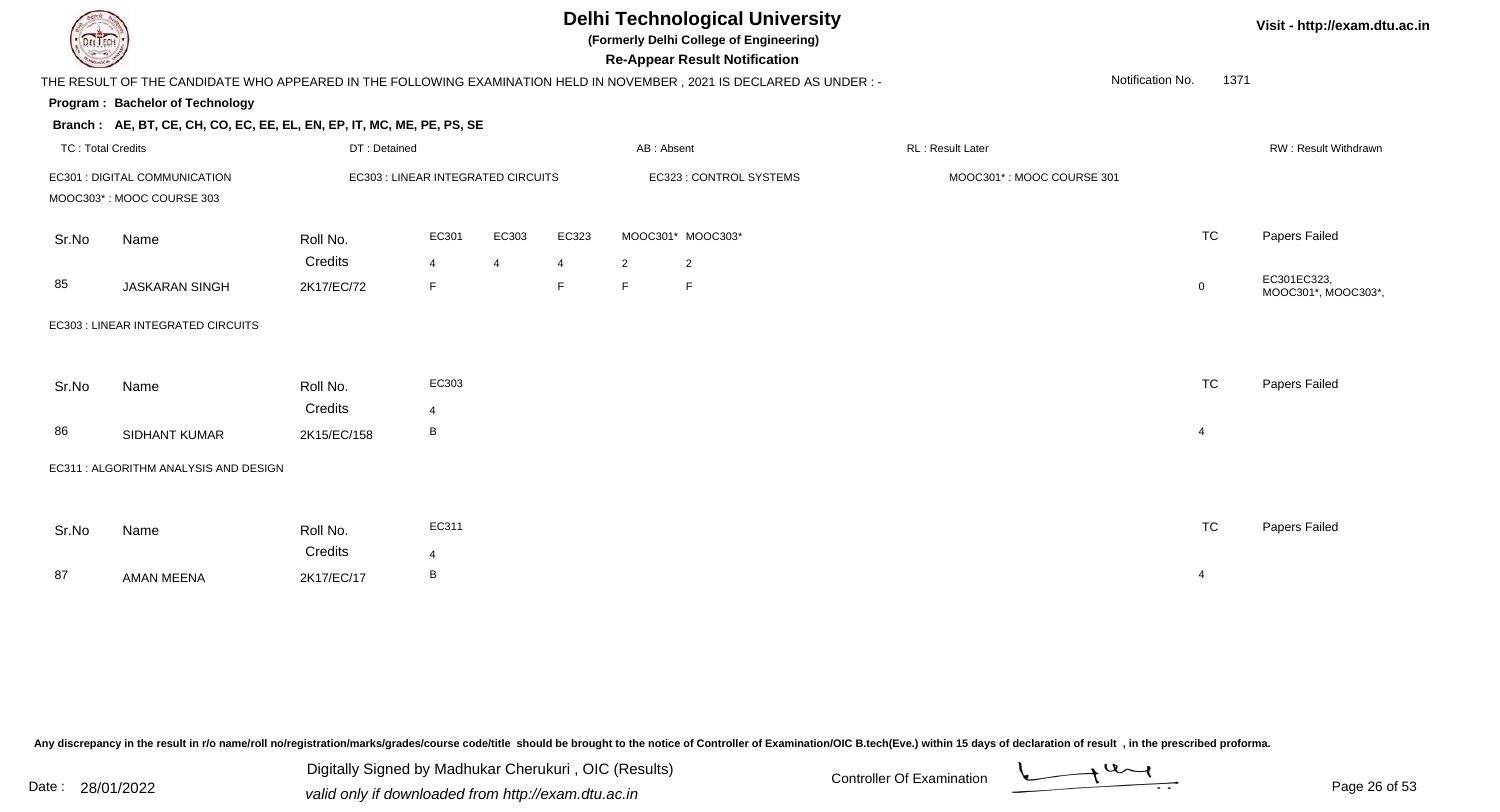| L ECH                    |                                                                                                                      |              |                |       |       | Visit - http://exam.dtu.ac.in           |  |                         |                  |             |                      |  |
|--------------------------|----------------------------------------------------------------------------------------------------------------------|--------------|----------------|-------|-------|-----------------------------------------|--|-------------------------|------------------|-------------|----------------------|--|
|                          | THE RESULT OF THE CANDIDATE WHO APPEARED IN THE FOLLOWING EXAMINATION HELD IN NOVEMBER, 2021 IS DECLARED AS UNDER :- |              |                |       |       |                                         |  |                         | Notification No. | 1371        |                      |  |
|                          | Program: Bachelor of Technology                                                                                      |              |                |       |       |                                         |  |                         |                  |             |                      |  |
|                          | Branch: AE, BT, CE, CH, CO, EC, EE, EL, EN, EP, IT, MC, ME, PE, PS, SE                                               |              |                |       |       |                                         |  |                         |                  |             |                      |  |
| <b>TC: Total Credits</b> |                                                                                                                      | DT: Detained |                |       |       | AB: Absent                              |  | <b>RL: Result Later</b> |                  |             | RW: Result Withdrawn |  |
|                          | EC423 : Internet and Web Technologies<br>EC405 : MICROWAVE ENGINEERING                                               |              |                |       |       | EP423 : SPACE AND ATMOSPHERIC SCIENCE-I |  |                         |                  |             |                      |  |
| Sr.No                    | Name                                                                                                                 | Roll No.     | EC405          | EC423 | EP423 |                                         |  |                         |                  | <b>TC</b>   | Papers Failed        |  |
|                          |                                                                                                                      | Credits      | $\overline{4}$ | 4     | 4     |                                         |  |                         |                  |             |                      |  |
| 88                       | <b>AMAN MEENA</b>                                                                                                    | 2K17/EC/17   | $\mathsf{C}$   | B     | $A+$  |                                         |  |                         |                  | 12          |                      |  |
|                          | EC423 : Internet and Web Technologies                                                                                |              |                |       |       |                                         |  |                         |                  |             |                      |  |
| Sr.No                    | Name                                                                                                                 | Roll No.     | EC423          |       |       |                                         |  |                         |                  | <b>TC</b>   | Papers Failed        |  |
|                          |                                                                                                                      | Credits      | 4              |       |       |                                         |  |                         |                  |             |                      |  |
| 89                       | DEVASHISH PRATAP SINGH 2K17/EC/57                                                                                    |              | P.             |       |       |                                         |  |                         | $\overline{4}$   |             |                      |  |
|                          | MA101: MATHEMATICS - I                                                                                               |              |                |       |       |                                         |  |                         |                  |             |                      |  |
|                          |                                                                                                                      |              |                |       |       |                                         |  |                         |                  |             |                      |  |
| Sr.No                    | Name                                                                                                                 | Roll No.     | MA101          |       |       |                                         |  |                         |                  | <b>TC</b>   | Papers Failed        |  |
|                          |                                                                                                                      | Credits      | $\overline{4}$ |       |       |                                         |  |                         |                  |             |                      |  |
| 90                       | LAMBADI VINEETH KRISHNA 2K17/EC/94                                                                                   |              |                |       |       |                                         |  |                         |                  | $\mathbf 0$ |                      |  |

Digitally Signed by Madhukar Cherukuri, OIC (Results)<br>Date : 28/01/2022 valid only if downloaded from http://oxam.dtu.ac.in valid only if downloaded from http://exam.dtu.ac.in



Digitally Signed by Madhukar Cherukuri , OIC (Results)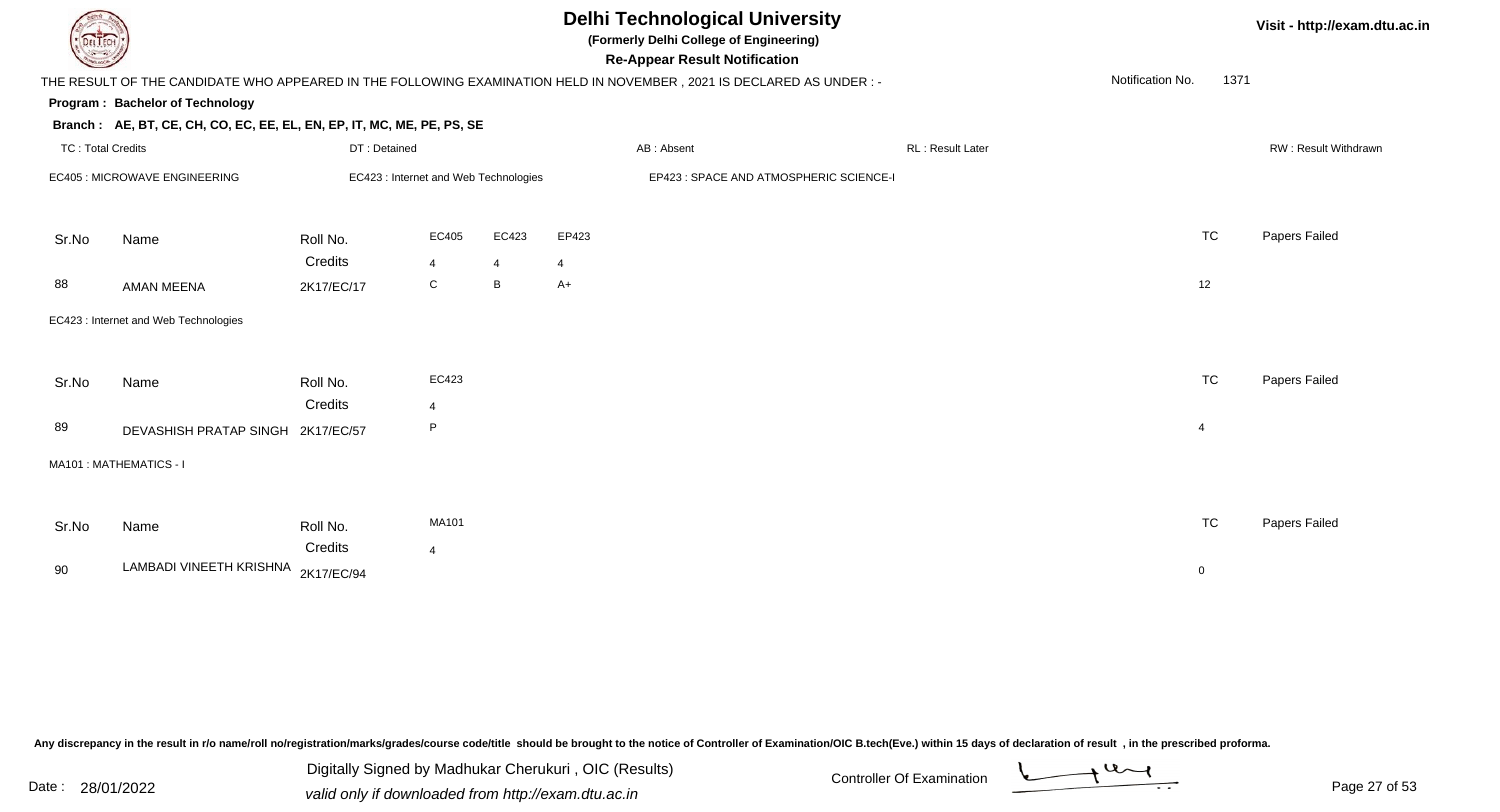

**(Formerly Delhi College of Engineering)**

**Re-Appear Result Notification**

**Visit - http://exam.dtu.ac.in**

| <b>Courses I</b>         |                                                                          |                                         |                  |                |       |                | <b>Re-Appear Result Notification</b>                                                                                 |                                      |                  |           |                      |
|--------------------------|--------------------------------------------------------------------------|-----------------------------------------|------------------|----------------|-------|----------------|----------------------------------------------------------------------------------------------------------------------|--------------------------------------|------------------|-----------|----------------------|
|                          |                                                                          |                                         |                  |                |       |                | THE RESULT OF THE CANDIDATE WHO APPEARED IN THE FOLLOWING EXAMINATION HELD IN NOVEMBER, 2021 IS DECLARED AS UNDER :- |                                      | Notification No. | 1371      |                      |
|                          | <b>Program: Bachelor of Technology</b>                                   |                                         |                  |                |       |                |                                                                                                                      |                                      |                  |           |                      |
|                          | Branch: AE, BT, CE, CH, CO, EC, EE, EL, EN, EP, IT, MC, ME, PE, PS, SE   |                                         |                  |                |       |                |                                                                                                                      |                                      |                  |           |                      |
| <b>TC: Total Credits</b> |                                                                          | DT: Detained                            |                  |                |       | AB: Absent     |                                                                                                                      | RL: Result Later                     |                  |           | RW: Result Withdrawn |
|                          | CO313 : COMPUTER GRAPHICS<br>MOOC303*: Crash Course on Python(COURSERA)* | EP301 : SEMICONDUCTOR DEVICES           |                  |                |       |                | EP303 : ELECTROMAGNETIC THEORY, ANTENNAS AND<br>PROPAGATION                                                          | MOOC301*: Data Structures(COURSERA)* |                  |           |                      |
| Sr.No                    | Name                                                                     | Roll No.                                | CO313            | EP301          | EP303 |                | MOOC301* MOOC303*                                                                                                    |                                      |                  | <b>TC</b> | Papers Failed        |
|                          |                                                                          | Credits                                 | 4                | 4              | 4     | $\overline{2}$ | $\overline{2}$                                                                                                       |                                      |                  |           |                      |
| 91                       | SHIVAM CHAUDHARY                                                         | 2K17/EP/510                             | B                | $\circ$        | A     | A+             | $A+$                                                                                                                 |                                      |                  | 16        |                      |
|                          | EP201 : INTRODUCTION TO COMPUTING                                        | EP203: MATHEMATICAL PHYSICS             |                  |                |       |                |                                                                                                                      |                                      |                  |           |                      |
| Sr.No                    | Name                                                                     | Roll No.                                | EP201            | EP203          |       |                |                                                                                                                      |                                      |                  | <b>TC</b> | Papers Failed        |
|                          |                                                                          | Credits                                 | $\overline{4}$   | $\overline{4}$ |       |                |                                                                                                                      |                                      |                  |           |                      |
| 92                       | RAHUL SINGH                                                              | 2K15/EP/44                              | C                | $B+$           |       |                |                                                                                                                      |                                      |                  | 8         |                      |
|                          | EP203: MATHEMATICAL PHYSICS                                              | EP205 : CLASSICAL AND QUANTUM MECHANICS |                  |                |       |                |                                                                                                                      |                                      |                  |           |                      |
| Sr.No                    | Name                                                                     | Roll No.                                | EP203            | EP205          |       |                |                                                                                                                      |                                      |                  | <b>TC</b> | Papers Failed        |
|                          |                                                                          | Credits                                 | $\boldsymbol{4}$ | 4              |       |                |                                                                                                                      |                                      |                  |           |                      |
| 93                       | <b>MANKIRAT SINGH KANG</b>                                               | 2K17/EP/39                              | C                | C              |       |                |                                                                                                                      |                                      |                  | 8         |                      |
|                          |                                                                          |                                         |                  |                |       |                |                                                                                                                      |                                      |                  |           |                      |

Any discrepancy in the result in r/o name/roll no/registration/marks/grades/course code/title should be brought to the notice of Controller of Examination/OIC B.tech(Eve.) within 15 days of declaration of result, in the pr

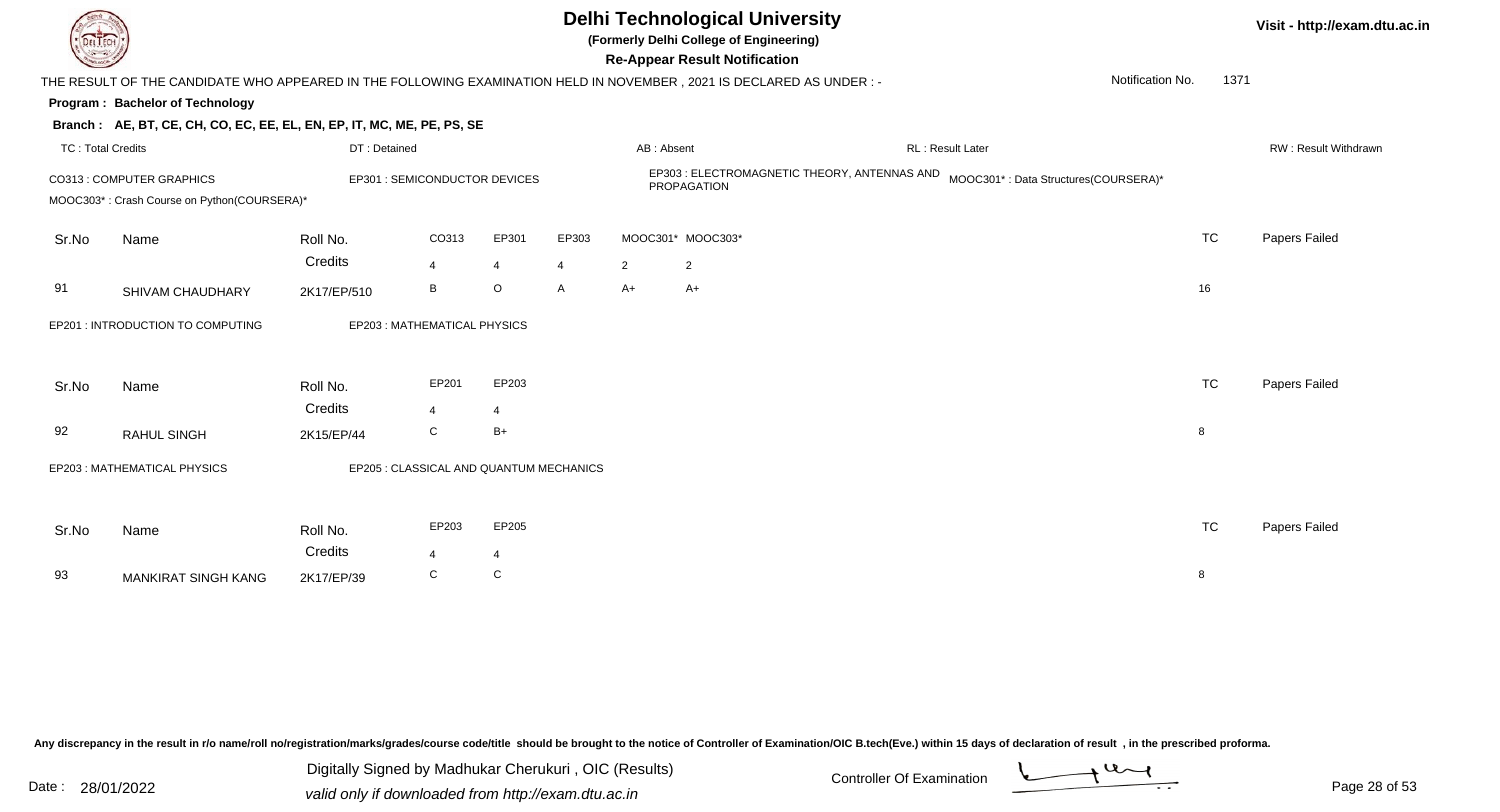| <b>DELTECH</b>           |                                                                        |                     |                         | <b>Delhi Technological University</b><br>(Formerly Delhi College of Engineering)<br><b>Re-Appear Result Notification</b> |                  |                          | Visit - http://exam.dtu.ac.in |
|--------------------------|------------------------------------------------------------------------|---------------------|-------------------------|--------------------------------------------------------------------------------------------------------------------------|------------------|--------------------------|-------------------------------|
|                          |                                                                        |                     |                         | THE RESULT OF THE CANDIDATE WHO APPEARED IN THE FOLLOWING EXAMINATION HELD IN NOVEMBER, 2021 IS DECLARED AS UNDER :-     |                  | Notification No.<br>1371 |                               |
|                          | Program: Bachelor of Technology                                        |                     |                         |                                                                                                                          |                  |                          |                               |
|                          | Branch: AE, BT, CE, CH, CO, EC, EE, EL, EN, EP, IT, MC, ME, PE, PS, SE |                     |                         |                                                                                                                          |                  |                          |                               |
| <b>TC: Total Credits</b> |                                                                        | DT: Detained        |                         | AB: Absent                                                                                                               | RL: Result Later |                          | RW: Result Withdrawn          |
|                          | EP205 : CLASSICAL AND QUANTUM MECHANICS                                |                     |                         |                                                                                                                          |                  |                          |                               |
| Sr.No                    | Name                                                                   | Roll No.            | EP205                   |                                                                                                                          |                  | <b>TC</b>                | Papers Failed                 |
|                          |                                                                        | Credits             | $\overline{4}$          |                                                                                                                          |                  |                          |                               |
| 94                       | SHIVAM CHAUDHARY                                                       | 2K17/EP/510         | P                       |                                                                                                                          |                  | $\overline{4}$           |                               |
| PROPAGATION              | EP303 : ELECTROMAGNETIC THEORY, ANTENNAS AND EP307 : BIOPHYSICS        |                     |                         |                                                                                                                          |                  |                          |                               |
| Sr.No                    | Name                                                                   | Roll No.<br>Credits | EP303<br>$\overline{4}$ | EP307<br>$\overline{4}$                                                                                                  |                  | <b>TC</b>                | Papers Failed                 |
| 95                       | RAHUL SINGH                                                            | 2K15/EP/44          | $B+$                    | ${\bf C}$                                                                                                                |                  | 8                        |                               |
|                          | EP401: B.TECH PROJECT-I                                                |                     |                         |                                                                                                                          |                  |                          |                               |
|                          |                                                                        |                     |                         |                                                                                                                          |                  |                          |                               |
| Sr.No                    | Name                                                                   | Roll No.            | EP401                   |                                                                                                                          |                  | <b>TC</b>                | Papers Failed                 |
|                          |                                                                        | Credits             | $\overline{4}$          |                                                                                                                          |                  |                          |                               |
| 96                       | <b>BASANT KUMAR</b>                                                    | 2K17/EP/23          | C                       |                                                                                                                          |                  | $\overline{4}$           |                               |

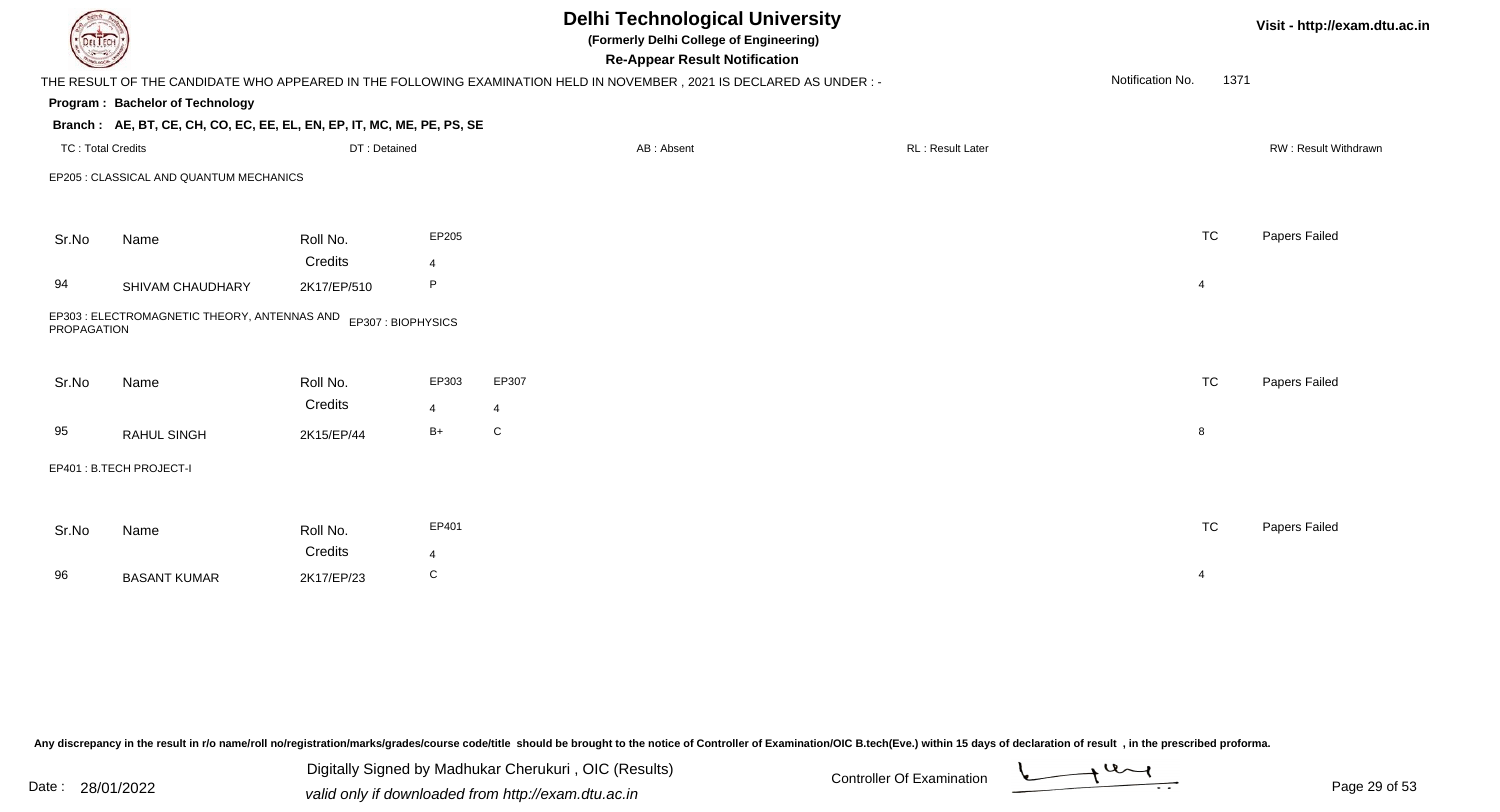

**(Formerly Delhi College of Engineering)**

**Re-Appear Result Notification**

**Visit - http://exam.dtu.ac.in**

|                          |                                                                        |                                        |                         |                         |                | THE RESULT OF THE CANDIDATE WHO APPEARED IN THE FOLLOWING EXAMINATION HELD IN NOVEMBER , 2021 IS DECLARED AS UNDER : - |                                                                      | Notification No.<br>1371 |                             |
|--------------------------|------------------------------------------------------------------------|----------------------------------------|-------------------------|-------------------------|----------------|------------------------------------------------------------------------------------------------------------------------|----------------------------------------------------------------------|--------------------------|-----------------------------|
|                          | Program: Bachelor of Technology                                        |                                        |                         |                         |                |                                                                                                                        |                                                                      |                          |                             |
|                          | Branch: AE, BT, CE, CH, CO, EC, EE, EL, EN, EP, IT, MC, ME, PE, PS, SE |                                        |                         |                         |                |                                                                                                                        |                                                                      |                          |                             |
| <b>TC: Total Credits</b> |                                                                        | DT: Detained                           |                         |                         |                | AB: Absent                                                                                                             | RL: Result Later                                                     |                          | <b>RW: Result Withdrawr</b> |
|                          | EP401: B.TECH PROJECT-I                                                | EP403: TRAINING SEMINAR                |                         |                         |                | EP405 : VLSI AND FPGA DESIGN                                                                                           | EP407 : MOBILE AND SATELLITE COMMUNICATION                           |                          |                             |
| Sr.No                    | Name                                                                   | Roll No.                               | EP401                   | EP403                   | EP405          | EP407                                                                                                                  |                                                                      | <b>TC</b>                | Papers Failed               |
|                          |                                                                        | Credits                                | $\overline{4}$          | $\overline{2}$          | 4              | $\overline{4}$                                                                                                         |                                                                      |                          |                             |
| 97                       | <b>RAHUL SINGH</b>                                                     | 2K15/EP/44                             | C                       | $B+$                    | P              | $B+$                                                                                                                   |                                                                      | 14                       |                             |
|                          | EP401: B.TECH PROJECT-I                                                | EP403: TRAINING SEMINAR                |                         |                         |                | MOOC401*: Crash Course on Python(COURSERA)*                                                                            | MOOC403 <sup>*</sup> : Introduction to Web<br>Development(COURSERA)* |                          |                             |
| Sr.No                    | Name                                                                   | Roll No.<br>Credits                    | EP401<br>$\overline{4}$ | EP403<br>$\overline{2}$ | $\overline{2}$ | MOOC401* MOOC403*<br>$\overline{2}$                                                                                    |                                                                      | <b>TC</b>                | Papers Failed               |
| 98                       | MANKIRAT SINGH KANG                                                    | 2K17/EP/39                             | F.                      | $B+$                    | $A+$           | $A+$                                                                                                                   |                                                                      | 6                        | EP401                       |
|                          | ME359a: REFRIGERATION AND AIR CONDITIONING                             | AE307 : COMBUSTION GENERATED POLLUTION |                         |                         |                |                                                                                                                        |                                                                      |                          |                             |
| Sr.No                    | Name                                                                   | Roll No.                               | ME359a                  | AE307                   |                |                                                                                                                        |                                                                      | <b>TC</b>                | Papers Failed               |
|                          |                                                                        | Credits                                | $\overline{4}$          | 4                       |                |                                                                                                                        |                                                                      |                          |                             |
| 99                       | <b>DIVYAM NIGAM</b>                                                    | 2K18/EP/024                            | B+                      | $A+$                    |                |                                                                                                                        |                                                                      | $\overline{7}$           |                             |
|                          |                                                                        |                                        |                         |                         |                |                                                                                                                        |                                                                      |                          |                             |

Any discrepancy in the result in r/o name/roll no/registration/marks/grades/course code/title should be brought to the notice of Controller of Examination/OIC B.tech(Eve.) within 15 days of declaration of result, in the pr

Date : 28/01/2022 Valid only if downloaded from http://exam.dtu.ac.in<br>valid only if downloaded from http://exam.dtu.ac.in Digitally Signed by Madhukar Cherukuri , OIC (Results)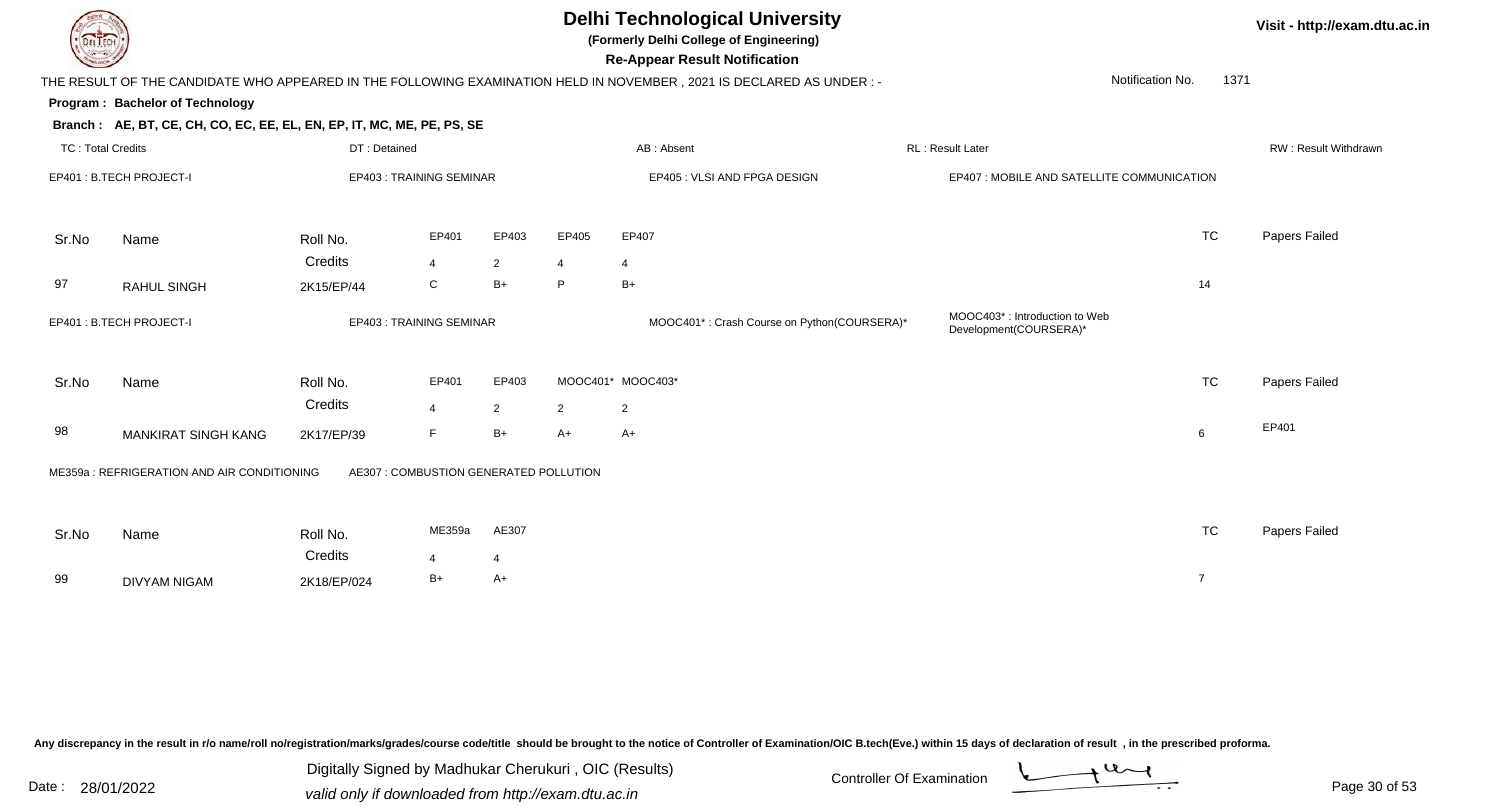| DEL I ECH                |                                                                        |                                               |                        |                |                | <b>Delhi Technological University</b><br>(Formerly Delhi College of Engineering)<br><b>Re-Appear Result Notification</b> |                                       |                | Visit - http://exam.dtu.ac.in |
|--------------------------|------------------------------------------------------------------------|-----------------------------------------------|------------------------|----------------|----------------|--------------------------------------------------------------------------------------------------------------------------|---------------------------------------|----------------|-------------------------------|
|                          |                                                                        |                                               |                        |                |                | THE RESULT OF THE CANDIDATE WHO APPEARED IN THE FOLLOWING EXAMINATION HELD IN NOVEMBER, 2021 IS DECLARED AS UNDER :-     | Notification No.                      | 1371           |                               |
|                          | Program: Bachelor of Technology                                        |                                               |                        |                |                |                                                                                                                          |                                       |                |                               |
|                          | Branch: AE, BT, CE, CH, CO, EC, EE, EL, EN, EP, IT, MC, ME, PE, PS, SE |                                               |                        |                |                |                                                                                                                          |                                       |                |                               |
| <b>TC: Total Credits</b> |                                                                        | DT: Detained                                  |                        |                |                | AB: Absent                                                                                                               | RL: Result Later                      |                | RW: Result Withdrawn          |
|                          | EE101 : BASIC ELECTRICAL ENGINEERING                                   | MA101: MATHEMATICS - I                        |                        |                |                | AP101: PHYSICS - I                                                                                                       |                                       |                |                               |
| Sr.No                    | Name                                                                   | Roll No.                                      | EE101                  | MA101          | AP101          |                                                                                                                          |                                       | <b>TC</b>      | Papers Failed                 |
|                          |                                                                        | Credits                                       | $\overline{4}$         | $\overline{4}$ | $\overline{4}$ |                                                                                                                          |                                       |                |                               |
| 100                      | SAMUJJWAL PANDEY                                                       | 2K18/EN/039                                   |                        |                |                |                                                                                                                          |                                       | $\mathbf 0$    |                               |
|                          | <b>EN201: STRENGTH OF MATERIALS</b>                                    | EN203 : ENGINEERING & ENVIRONMENTAL SURVEYING |                        |                |                | EN205 : ENVIRONMENTAL CHEMISTRY &<br>MICROBIOLOGY                                                                        | EN207 : ENGINEERING ANALYSIS & DESIGN |                |                               |
| Sr.No                    | Name                                                                   | Roll No.<br>Credits                           | <b>EN201</b>           | EN203          | EN205          | EN207                                                                                                                    |                                       | <b>TC</b>      | Papers Failed                 |
|                          |                                                                        |                                               | $\overline{4}$         | $\overline{4}$ | $\overline{4}$ | $\overline{4}$                                                                                                           |                                       |                |                               |
| 101                      | ADARSH RANJAN JHA                                                      | 2K18/EN/005                                   | C                      | P              | $B+$           | P                                                                                                                        |                                       | 16             |                               |
| 102                      | SAMUJJWAL PANDEY                                                       | 2K18/EN/039                                   | F                      | $\mathsf P$    | F.             | $\mathsf F$                                                                                                              |                                       | $\overline{4}$ | EN201EN205,<br>EN207,         |
|                          | EN207 : ENGINEERING ANALYSIS & DESIGN                                  |                                               |                        |                |                |                                                                                                                          |                                       |                |                               |
| Sr.No                    | Name                                                                   | Roll No.<br>Credits                           | <b>EN207</b>           |                |                |                                                                                                                          |                                       | <b>TC</b>      | Papers Failed                 |
| 103                      | RISHABH GOPALKA                                                        | 2K18/EN/033                                   | $\overline{4}$<br>$B+$ |                |                |                                                                                                                          |                                       | $\overline{4}$ |                               |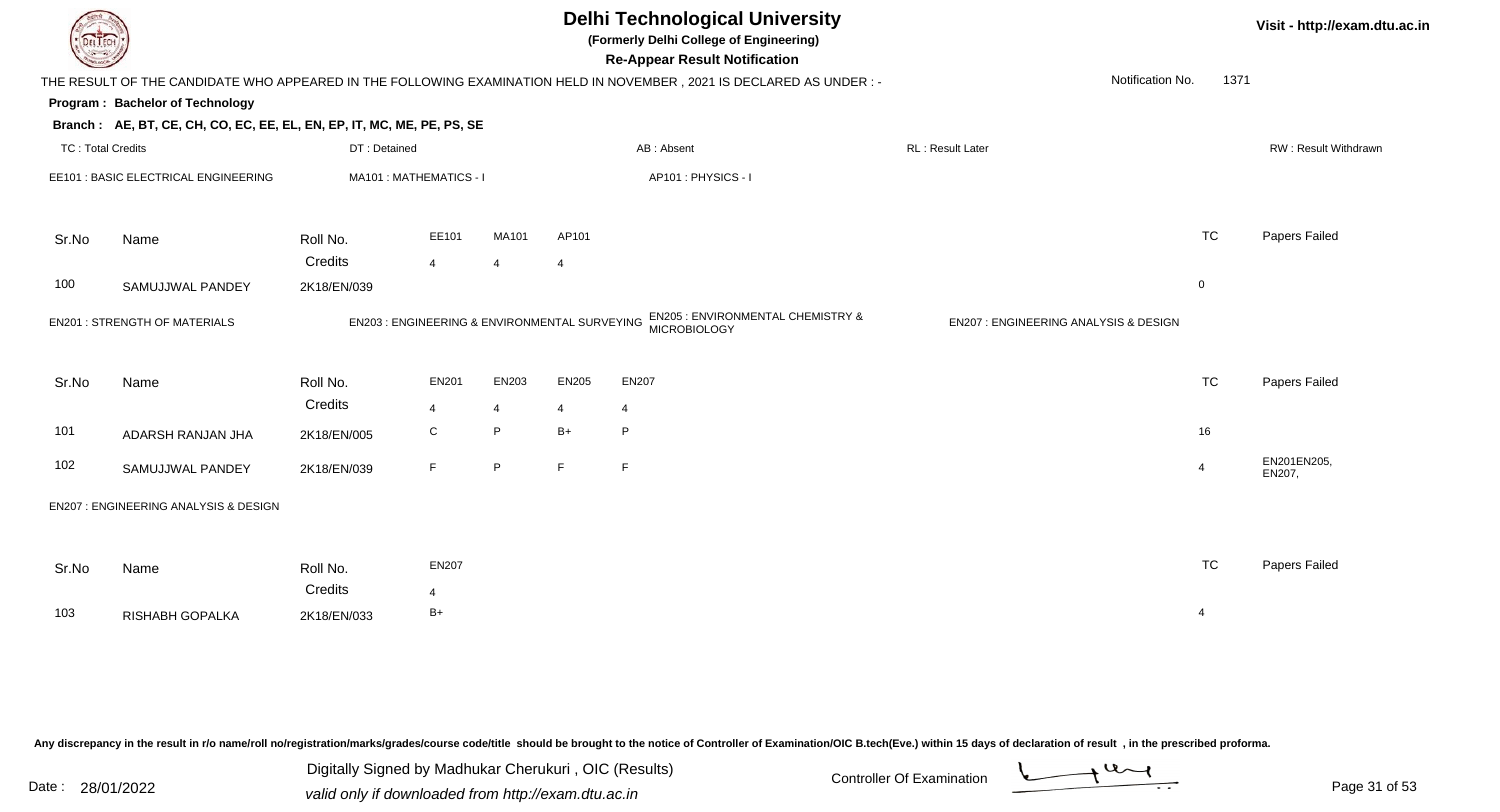| EL ECH                   |                                                                        |                     |                          | <b>Delhi Technological University</b><br>(Formerly Delhi College of Engineering)<br><b>Re-Appear Result Notification</b> |                  |                          | Visit - http://exam.dtu.ac.in |
|--------------------------|------------------------------------------------------------------------|---------------------|--------------------------|--------------------------------------------------------------------------------------------------------------------------|------------------|--------------------------|-------------------------------|
|                          |                                                                        |                     |                          | THE RESULT OF THE CANDIDATE WHO APPEARED IN THE FOLLOWING EXAMINATION HELD IN NOVEMBER, 2021 IS DECLARED AS UNDER:-      |                  | Notification No.<br>1371 |                               |
|                          | <b>Program: Bachelor of Technology</b>                                 |                     |                          |                                                                                                                          |                  |                          |                               |
|                          | Branch: AE, BT, CE, CH, CO, EC, EE, EL, EN, EP, IT, MC, ME, PE, PS, SE |                     |                          |                                                                                                                          |                  |                          |                               |
| <b>TC: Total Credits</b> |                                                                        | DT: Detained        |                          | AB: Absent                                                                                                               | RL: Result Later |                          | RW: Result Withdrawn          |
| <b>APPLICATIONS</b>      | EN301: WASTE WATER ENGINEERING: DESIGN AND                             |                     |                          |                                                                                                                          |                  |                          |                               |
| Sr.No                    | Name                                                                   | Roll No.            | EN301                    |                                                                                                                          |                  | <b>TC</b>                | Papers Failed                 |
|                          |                                                                        | Credits             | $\overline{4}$           |                                                                                                                          |                  |                          |                               |
| 104                      | SAMUJJWAL PANDEY                                                       | 2K18/EN/039         | F                        |                                                                                                                          |                  | $\overline{0}$           | EN301                         |
| <b>APPLICATIONS</b>      | EN301 : WASTE WATER ENGINEERING: DESIGN AND                            |                     | ENVIRONMENTAL MONITORING | <b>EN303 : INSTRUMENTATION TECHNIQUES FOR</b>                                                                            |                  |                          |                               |
| Sr.No                    | Name                                                                   | Roll No.<br>Credits | EN301<br>$\overline{4}$  | EN303<br>$\overline{4}$                                                                                                  |                  | <b>TC</b>                | Papers Failed                 |
| 105                      | ADARSH RANJAN JHA                                                      | 2K18/EN/005         | F.                       |                                                                                                                          |                  | $\overline{0}$           | EN301                         |
|                          | EN311 : CLIMATE CHANGE & CDM                                           |                     |                          |                                                                                                                          |                  |                          |                               |
| Sr.No                    | Name                                                                   | Roll No.            | EN311                    |                                                                                                                          |                  | <b>TC</b>                | Papers Failed                 |
|                          |                                                                        | Credits             | $\overline{4}$           |                                                                                                                          |                  |                          |                               |
| 106                      | <b>FAIZAN AHMAD</b>                                                    | 2K19/EN/508         | $B+$                     |                                                                                                                          |                  | $\overline{4}$           |                               |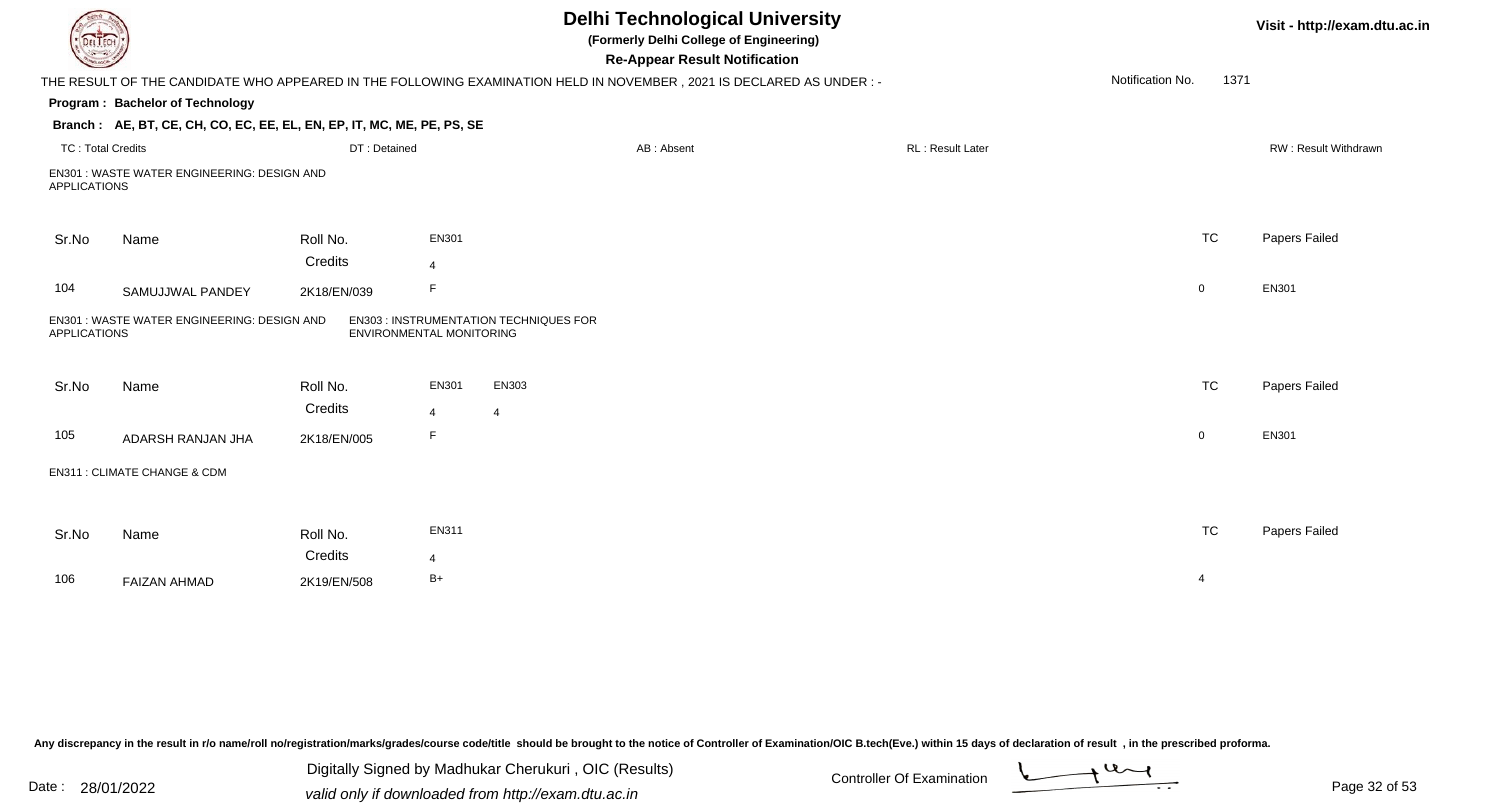| DEL ECH                  |                                                                        |                    |                         | <b>Delhi Technological University</b><br>(Formerly Delhi College of Engineering)<br><b>Re-Appear Result Notification</b> |                  |                  | Visit - http://exam.dtu.ac.in |
|--------------------------|------------------------------------------------------------------------|--------------------|-------------------------|--------------------------------------------------------------------------------------------------------------------------|------------------|------------------|-------------------------------|
|                          |                                                                        |                    |                         | THE RESULT OF THE CANDIDATE WHO APPEARED IN THE FOLLOWING EXAMINATION HELD IN NOVEMBER, 2021 IS DECLARED AS UNDER :-     |                  | Notification No. | 1371                          |
|                          | Program: Bachelor of Technology                                        |                    |                         |                                                                                                                          |                  |                  |                               |
|                          | Branch: AE, BT, CE, CH, CO, EC, EE, EL, EN, EP, IT, MC, ME, PE, PS, SE |                    |                         |                                                                                                                          |                  |                  |                               |
| <b>TC: Total Credits</b> |                                                                        | DT: Detained       |                         | AB: Absent                                                                                                               | RL: Result Later |                  | RW: Result Withdrawn          |
|                          | EN401: B.TECH PROJECT-I                                                |                    |                         |                                                                                                                          |                  |                  |                               |
|                          |                                                                        |                    |                         |                                                                                                                          |                  |                  |                               |
| Sr.No                    | Name                                                                   | Roll No.           | <b>EN401</b>            |                                                                                                                          |                  | <b>TC</b>        | Papers Failed                 |
|                          |                                                                        | Credits            | $\overline{4}$          |                                                                                                                          |                  |                  |                               |
| 107                      | <b>RAJAT PARLE</b>                                                     | 2K17/EN/29         | $\mathsf C$             |                                                                                                                          |                  | $\overline{4}$   |                               |
|                          | MA101 : MATHEMATICS - I                                                |                    |                         |                                                                                                                          |                  |                  |                               |
|                          |                                                                        |                    |                         |                                                                                                                          |                  |                  |                               |
| Sr.No                    | Name                                                                   | Roll No.           | MA101                   |                                                                                                                          |                  | <b>TC</b>        | Papers Failed                 |
|                          |                                                                        | Credits            | $\overline{\mathbf{A}}$ |                                                                                                                          |                  |                  |                               |
| 108                      | RISHABH GOPALKA                                                        | 2K18/EN/033        |                         |                                                                                                                          |                  | $\mathbf 0$      |                               |
|                          | MA101 : MATHEMATICS - I                                                | AP101: PHYSICS - I |                         |                                                                                                                          |                  |                  |                               |
|                          |                                                                        |                    |                         |                                                                                                                          |                  |                  |                               |
| Sr.No                    | Name                                                                   | Roll No.           | MA101                   | AP101                                                                                                                    |                  | <b>TC</b>        | Papers Failed                 |
|                          |                                                                        | Credits            | $\overline{4}$          | $\overline{4}$                                                                                                           |                  |                  |                               |
| 109                      | SIDDHARTH DHAKA                                                        | 2K18/EN/044        |                         |                                                                                                                          |                  | $\mathbf 0$      |                               |
|                          |                                                                        |                    |                         |                                                                                                                          |                  |                  |                               |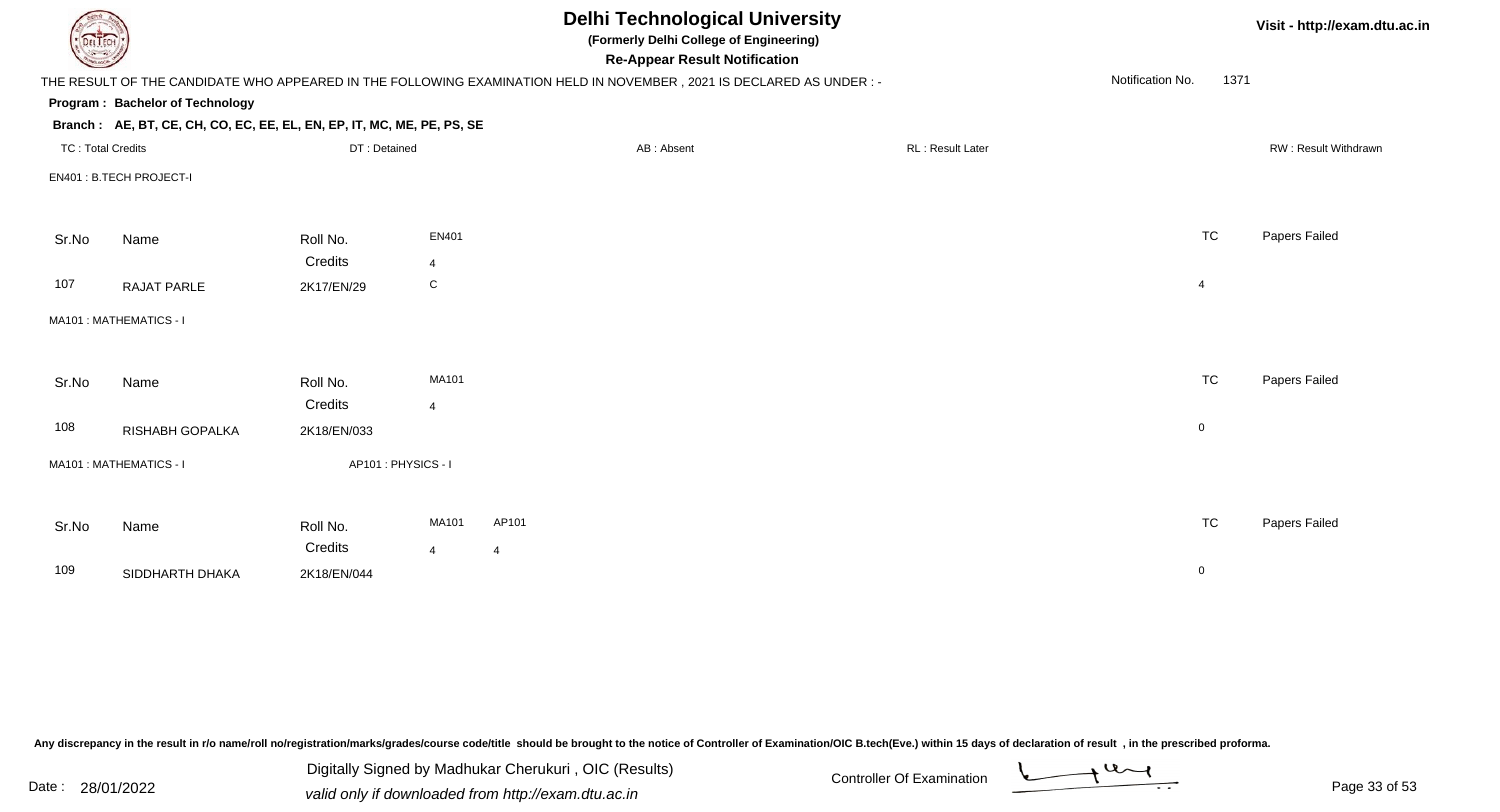|                          |                                                                        |              |                                 | <b>Delhi Technological University</b><br>(Formerly Delhi College of Engineering)<br><b>Re-Appear Result Notification</b> |                  | Visit - http://exam.dtu.ac.in |                      |
|--------------------------|------------------------------------------------------------------------|--------------|---------------------------------|--------------------------------------------------------------------------------------------------------------------------|------------------|-------------------------------|----------------------|
|                          |                                                                        |              |                                 | THE RESULT OF THE CANDIDATE WHO APPEARED IN THE FOLLOWING EXAMINATION HELD IN NOVEMBER, 2021 IS DECLARED AS UNDER :-     |                  | Notification No.<br>1371      |                      |
|                          | Program: Bachelor of Technology                                        |              |                                 |                                                                                                                          |                  |                               |                      |
|                          | Branch: AE, BT, CE, CH, CO, EC, EE, EL, EN, EP, IT, MC, ME, PE, PS, SE |              |                                 |                                                                                                                          |                  |                               |                      |
| <b>TC: Total Credits</b> |                                                                        | DT: Detained |                                 | AB: Absent                                                                                                               | RL: Result Later |                               | RW: Result Withdrawn |
|                          | PE353a: SUPPLY CHAIN MANAGEMENT                                        |              |                                 |                                                                                                                          |                  |                               |                      |
| Sr.No                    | Name                                                                   | Roll No.     | PE353a                          |                                                                                                                          |                  | <b>TC</b>                     | Papers Failed        |
|                          |                                                                        | Credits      | 4                               |                                                                                                                          |                  |                               |                      |
| 110                      | <b>RAHUL</b>                                                           | 2K19/EN/504  | B                               |                                                                                                                          |                  | $\sqrt{3}$                    |                      |
|                          | EE357a : UTILIZATION OF ELECTRICAL ENERGY                              |              | PE353a: SUPPLY CHAIN MANAGEMENT |                                                                                                                          |                  |                               |                      |
| Sr.No                    | Name                                                                   | Roll No.     | EE357a                          | PE353a                                                                                                                   |                  | <b>TC</b>                     | Papers Failed        |
|                          |                                                                        | Credits      | $\overline{4}$                  | $\overline{4}$                                                                                                           |                  |                               |                      |
| 111                      | <b>AVINASH KUMAR</b>                                                   | 2K18/IT/036  | $B+$                            | B                                                                                                                        |                  | $\overline{7}$                |                      |
|                          | FEC46 : TECHNICAL COMMUNICATION                                        |              |                                 |                                                                                                                          |                  |                               |                      |
|                          |                                                                        |              |                                 |                                                                                                                          |                  |                               |                      |
| Sr.No                    | Name                                                                   | Roll No.     | FEC46                           |                                                                                                                          |                  | <b>TC</b>                     | Papers Failed        |
|                          |                                                                        | Credits      | $\overline{2}$                  |                                                                                                                          |                  |                               |                      |
| 112                      | BRUNO OMONDI ADUL                                                      | 2K18/IT/038  | A                               |                                                                                                                          |                  | $\overline{2}$                |                      |
|                          |                                                                        |              |                                 |                                                                                                                          |                  |                               |                      |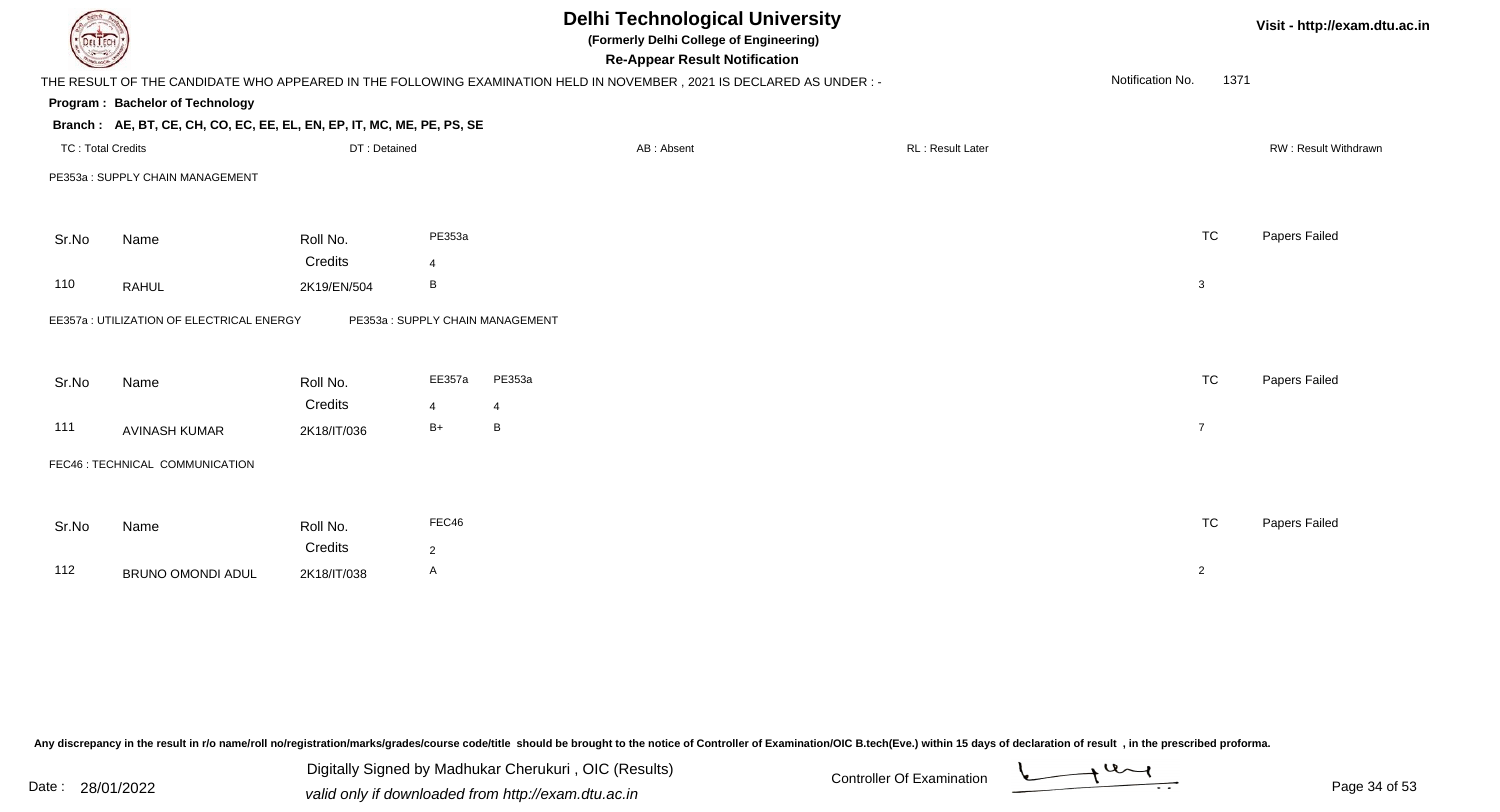| <b>DELTECH</b>           |                                                                        |              |                |                                                                                                                     | Visit - http://exam.dtu.ac.in |                          |                      |
|--------------------------|------------------------------------------------------------------------|--------------|----------------|---------------------------------------------------------------------------------------------------------------------|-------------------------------|--------------------------|----------------------|
|                          |                                                                        |              |                | THE RESULT OF THE CANDIDATE WHO APPEARED IN THE FOLLOWING EXAMINATION HELD IN NOVEMBER, 2021 IS DECLARED AS UNDER:- |                               | Notification No.<br>1371 |                      |
|                          | Program: Bachelor of Technology                                        |              |                |                                                                                                                     |                               |                          |                      |
|                          | Branch: AE, BT, CE, CH, CO, EC, EE, EL, EN, EP, IT, MC, ME, PE, PS, SE |              |                |                                                                                                                     |                               |                          |                      |
| <b>TC: Total Credits</b> |                                                                        | DT: Detained |                | AB: Absent                                                                                                          | RL: Result Later              |                          | RW: Result Withdrawn |
|                          | HU301 : TECHNICAL COMMUNICATION                                        |              |                |                                                                                                                     |                               |                          |                      |
|                          |                                                                        |              |                |                                                                                                                     |                               |                          |                      |
| Sr.No                    | Name                                                                   | Roll No.     | HU301          |                                                                                                                     |                               | <b>TC</b>                | Papers Failed        |
|                          |                                                                        | Credits      | 2              |                                                                                                                     |                               |                          |                      |
| 113                      | BRUNO OMONDI ADUL                                                      | 2K18/IT/038  |                |                                                                                                                     |                               | $\mathbf 0$              |                      |
|                          | IT203 : OBJECT ORIENTED PROGRAMMING                                    |              |                |                                                                                                                     |                               |                          |                      |
|                          |                                                                        |              |                |                                                                                                                     |                               |                          |                      |
| Sr.No                    | Name                                                                   | Roll No.     | <b>IT203</b>   |                                                                                                                     |                               | <b>TC</b>                | Papers Failed        |
|                          |                                                                        | Credits      | 4              |                                                                                                                     |                               |                          |                      |
| 114                      | ENZO GUILHERME DA                                                      | 2K18/IT/050  | $B+$           |                                                                                                                     |                               | $\overline{4}$           |                      |
|                          | IT301 : THEORY OF COMPUTATION                                          |              |                |                                                                                                                     |                               |                          |                      |
|                          |                                                                        |              |                |                                                                                                                     |                               |                          |                      |
| Sr.No                    | Name                                                                   | Roll No.     | <b>IT301</b>   |                                                                                                                     |                               | <b>TC</b>                | Papers Failed        |
|                          |                                                                        | Credits      | $\overline{4}$ |                                                                                                                     |                               |                          |                      |
| 115                      | AASHISH ARYA                                                           | 2K15/IT/01   | $A+$           |                                                                                                                     |                               | $\overline{4}$           |                      |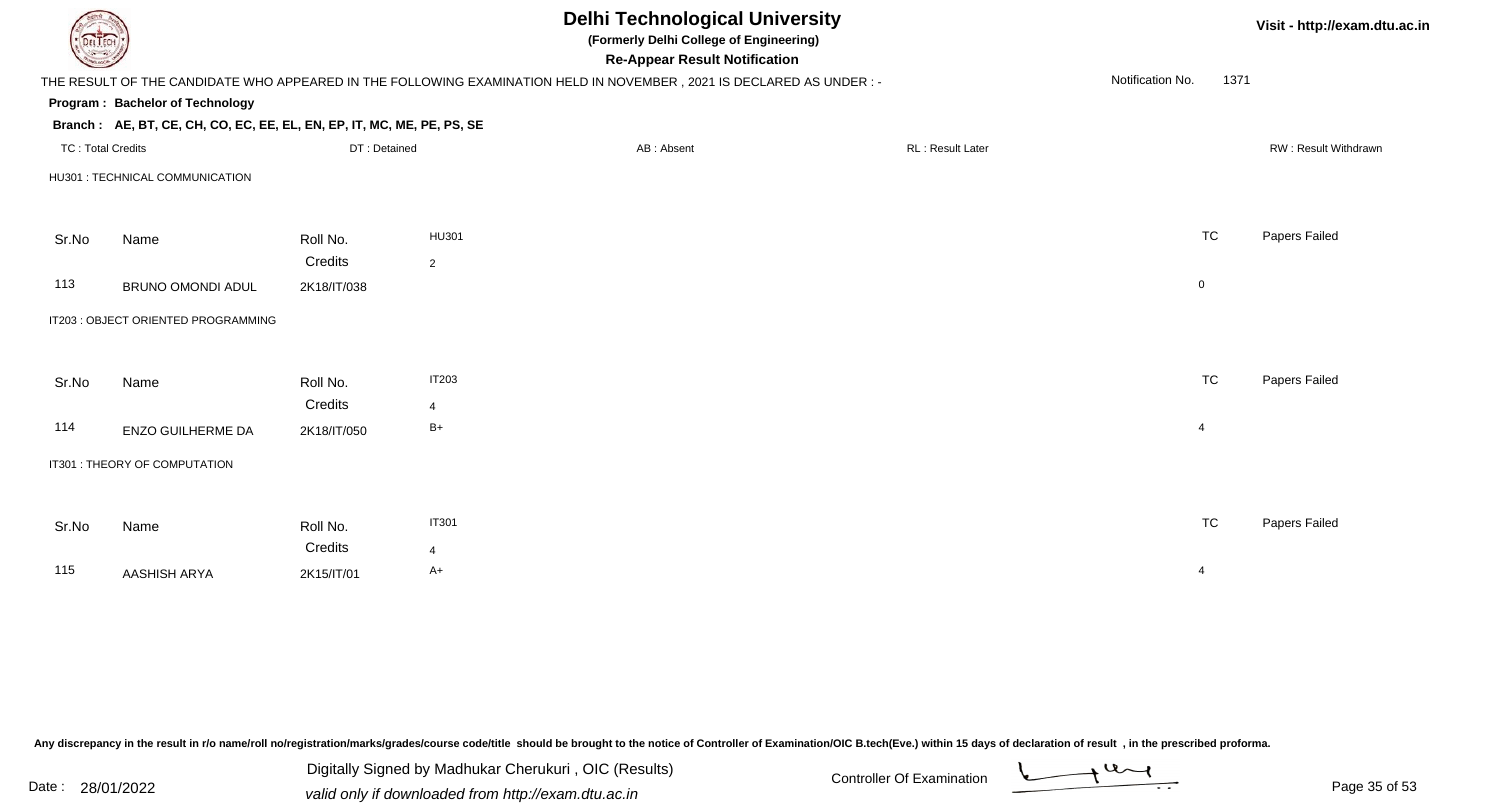|                         |                                                                        |                     |                                           |                     |                   | <b>Delhi Technological University</b><br>(Formerly Delhi College of Engineering)<br><b>Re-Appear Result Notification</b> |                  | Visit - http://exam.dtu.ac.in |      |                      |
|-------------------------|------------------------------------------------------------------------|---------------------|-------------------------------------------|---------------------|-------------------|--------------------------------------------------------------------------------------------------------------------------|------------------|-------------------------------|------|----------------------|
|                         |                                                                        |                     |                                           |                     |                   | THE RESULT OF THE CANDIDATE WHO APPEARED IN THE FOLLOWING EXAMINATION HELD IN NOVEMBER, 2021 IS DECLARED AS UNDER :-     |                  | Notification No.              | 1371 |                      |
|                         | Program: Bachelor of Technology                                        |                     |                                           |                     |                   |                                                                                                                          |                  |                               |      |                      |
|                         | Branch: AE, BT, CE, CH, CO, EC, EE, EL, EN, EP, IT, MC, ME, PE, PS, SE |                     |                                           |                     |                   |                                                                                                                          |                  |                               |      |                      |
|                         | <b>TC: Total Credits</b><br>DT: Detained                               |                     |                                           |                     |                   | AB: Absent                                                                                                               | RL: Result Later |                               |      | RW: Result Withdrawn |
| IT321: MALWARE ANALYSIS |                                                                        |                     | MOOC301*: Competitive Strategy(COURSERA)* |                     |                   | MOOC303*: Text mining and analytics<br>combined(COURSERA)*                                                               |                  |                               |      |                      |
| Sr.No                   | Name                                                                   | Roll No.            | <b>IT321</b>                              |                     | MOOC301* MOOC303* |                                                                                                                          |                  | <b>TC</b>                     |      | Papers Failed        |
|                         |                                                                        | Credits             | $\overline{4}$                            | $\overline{2}$      | $\overline{2}$    |                                                                                                                          |                  |                               |      |                      |
| 116                     | CHAVI KANT MEENA                                                       | 2K18/IT/039         | В                                         | $A+$                | $A+$              |                                                                                                                          |                  | 8                             |      |                      |
|                         | IT323 : MACHINE LEARNING                                               |                     | IT321 : MALWARE ANALYSIS                  |                     |                   |                                                                                                                          |                  |                               |      |                      |
| Sr.No                   | Name                                                                   | Roll No.            | IT323                                     | <b>IT321</b>        |                   |                                                                                                                          |                  | <b>TC</b>                     |      | Papers Failed        |
|                         |                                                                        | Credits             | 4                                         | $\overline{4}$      |                   |                                                                                                                          |                  |                               |      |                      |
| 117                     | JALAL AHMAD POPAL                                                      | 2K18/IT/059         | P                                         | B                   |                   |                                                                                                                          |                  | 8                             |      |                      |
|                         | IT401 : B.TECH PROJECT-I                                               |                     | IT403 : TRAINING SEMINAR                  |                     |                   |                                                                                                                          |                  |                               |      |                      |
| Sr.No                   | Name                                                                   | Roll No.<br>Credits | IT401                                     | <b>IT403</b>        |                   |                                                                                                                          |                  | <b>TC</b>                     |      | Papers Failed        |
| 118                     | <b>AASHISH ARYA</b>                                                    | 2K15/IT/01          | 4<br>$B+$                                 | $\overline{2}$<br>A |                   |                                                                                                                          |                  | 6                             |      |                      |
|                         |                                                                        |                     |                                           |                     |                   |                                                                                                                          |                  |                               |      |                      |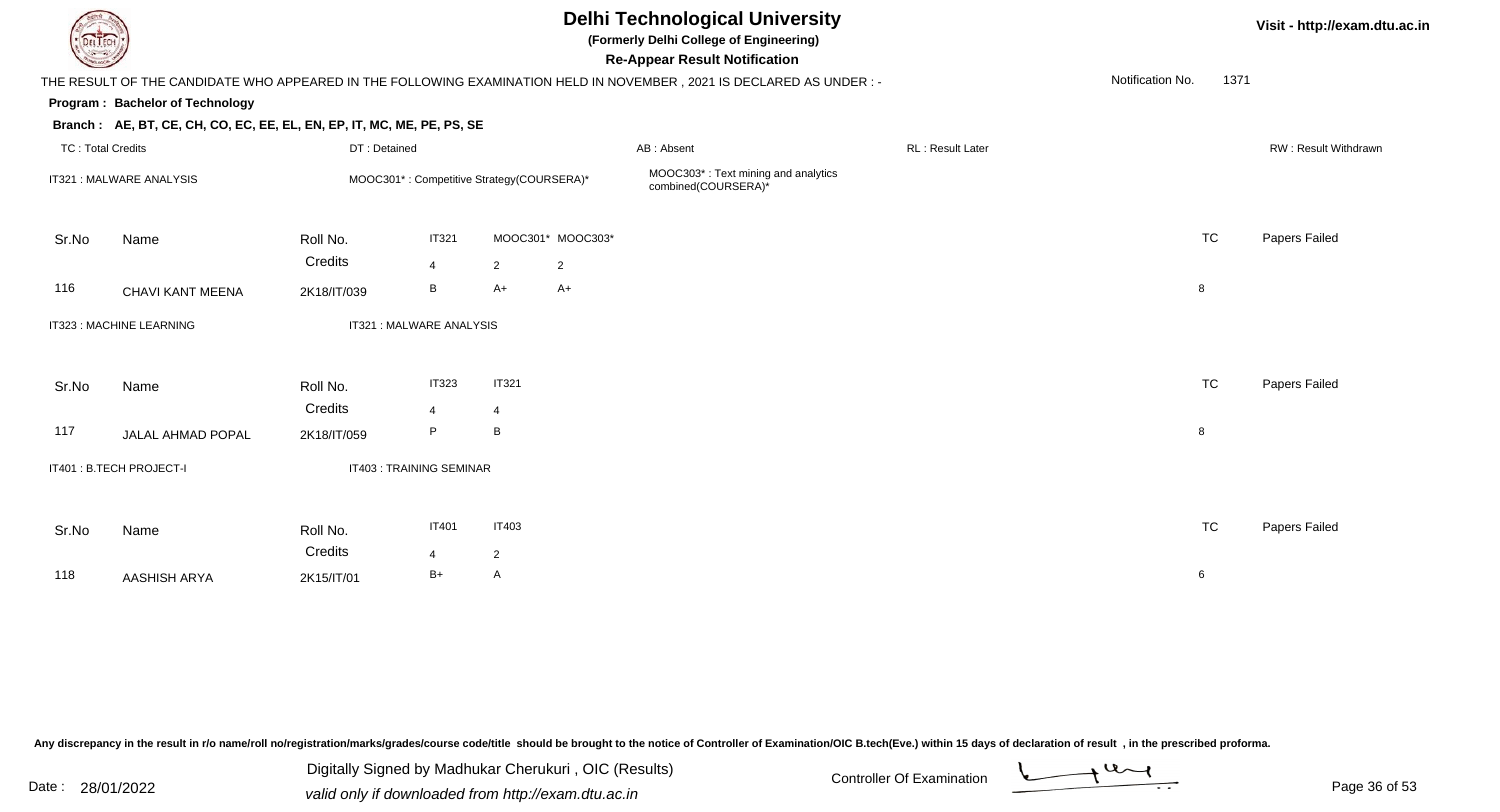|                          | <b>Delhi Technological University</b><br>(Formerly Delhi College of Engineering)<br><b>DELIECH</b><br><b>Re-Appear Result Notification</b> |             |                |                |        |                                  |  |                                        |                  |      | Visit - http://exam.dtu.ac.in |  |  |
|--------------------------|--------------------------------------------------------------------------------------------------------------------------------------------|-------------|----------------|----------------|--------|----------------------------------|--|----------------------------------------|------------------|------|-------------------------------|--|--|
|                          | THE RESULT OF THE CANDIDATE WHO APPEARED IN THE FOLLOWING EXAMINATION HELD IN NOVEMBER, 2021 IS DECLARED AS UNDER :-                       |             |                |                |        |                                  |  |                                        | Notification No. | 1371 |                               |  |  |
|                          | Program: Bachelor of Technology                                                                                                            |             |                |                |        |                                  |  |                                        |                  |      |                               |  |  |
|                          | Branch: AE, BT, CE, CH, CO, EC, EE, EL, EN, EP, IT, MC, ME, PE, PS, SE                                                                     |             |                |                |        |                                  |  |                                        |                  |      |                               |  |  |
| <b>TC: Total Credits</b> |                                                                                                                                            |             | DT: Detained   |                |        | AB: Absent                       |  | RL: Result Later                       |                  |      | RW: Result Withdrawn          |  |  |
|                          | ME105 : ENGINEERING GRAPHICS                                                                                                               |             |                |                |        |                                  |  |                                        |                  |      |                               |  |  |
| Sr.No                    | Name                                                                                                                                       | Roll No.    | ME105          |                |        |                                  |  |                                        | <b>TC</b>        |      | Papers Failed                 |  |  |
|                          |                                                                                                                                            | Credits     | $\overline{2}$ |                |        |                                  |  |                                        |                  |      |                               |  |  |
| 119                      | SIDDHANT JINDAL                                                                                                                            | 2K18/IT/118 |                |                |        |                                  |  |                                        | $\mathbf 0$      |      |                               |  |  |
|                          | CE321 : DISASTER PREPAREDNESS AND MITIGATION  FEC46 : TECHNICAL COMMUNICATION                                                              |             |                |                |        | PE361a: TOTAL QUALITY MANAGEMENT |  | AE307 : COMBUSTION GENERATED POLLUTION |                  |      |                               |  |  |
| Sr.No                    | Name                                                                                                                                       | Roll No.    | CE321          | FEC46          | PE361a | AE307                            |  |                                        | <b>TC</b>        |      | Papers Failed                 |  |  |
|                          |                                                                                                                                            | Credits     | $\overline{4}$ | $\overline{2}$ | 4      | $\overline{4}$                   |  |                                        |                  |      |                               |  |  |
| 120                      | <b>ADITYA VARDHAN</b>                                                                                                                      | 2K17/MC/10  | $A+$           | $\mathsf F$    | $B+$   | $A+$                             |  |                                        | 11               |      | <b>FEC46,</b>                 |  |  |
|                          | CS251 : DATA STRUCTURE                                                                                                                     |             |                |                |        |                                  |  |                                        |                  |      |                               |  |  |
| Sr.No                    | Name                                                                                                                                       | Roll No.    | CS251          |                |        |                                  |  |                                        | <b>TC</b>        |      | Papers Failed                 |  |  |
|                          |                                                                                                                                            | Credits     | $\overline{4}$ |                |        |                                  |  |                                        |                  |      |                               |  |  |
| 121                      | PRAKHAR SINGH                                                                                                                              | 2K17/MC/77  | A              |                |        |                                  |  |                                        | $\overline{4}$   |      |                               |  |  |
| 122                      | <b>SAGAR DABAS</b>                                                                                                                         | 2K17/MC/88  | A              |                |        |                                  |  |                                        | $\overline{4}$   |      |                               |  |  |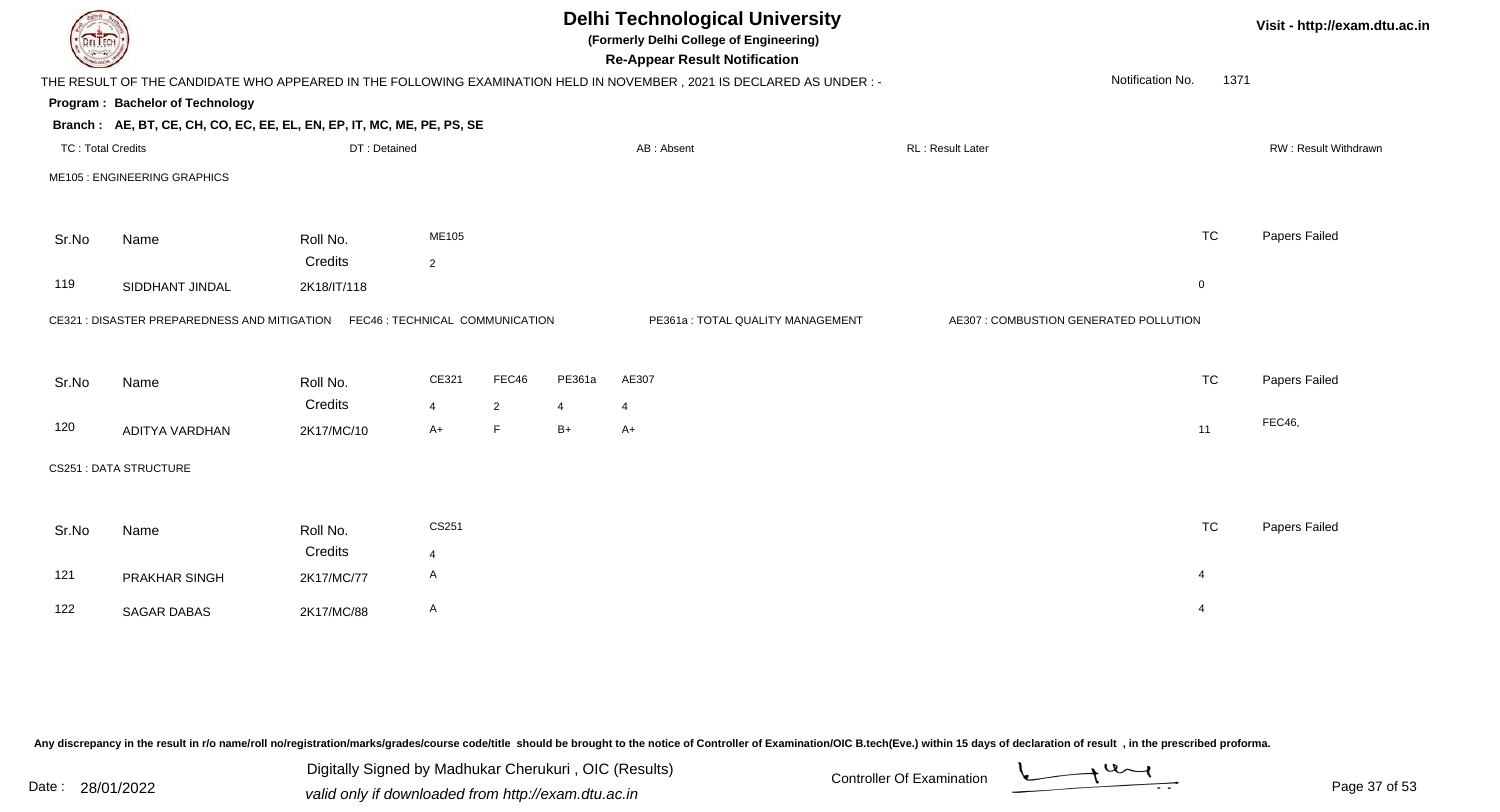|       |                                                                        |                             |                |                |                | <b>Delhi Technological University</b><br>(Formerly Delhi College of Engineering)<br><b>Re-Appear Result Notification</b> |                  |                  |                | Visit - http://exam.dtu.ac.in |
|-------|------------------------------------------------------------------------|-----------------------------|----------------|----------------|----------------|--------------------------------------------------------------------------------------------------------------------------|------------------|------------------|----------------|-------------------------------|
|       |                                                                        |                             |                |                |                | THE RESULT OF THE CANDIDATE WHO APPEARED IN THE FOLLOWING EXAMINATION HELD IN NOVEMBER, 2021 IS DECLARED AS UNDER :-     |                  | Notification No. | 1371           |                               |
|       | Program: Bachelor of Technology                                        |                             |                |                |                |                                                                                                                          |                  |                  |                |                               |
|       | Branch: AE, BT, CE, CH, CO, EC, EE, EL, EN, EP, IT, MC, ME, PE, PS, SE |                             |                |                |                |                                                                                                                          |                  |                  |                |                               |
|       | <b>TC: Total Credits</b><br>DT: Detained                               |                             |                |                |                | AB: Absent                                                                                                               | RL: Result Later |                  |                | RW: Result Withdrawn          |
|       | EE101 : BASIC ELECTRICAL ENGINEERING                                   |                             |                |                |                |                                                                                                                          |                  |                  |                |                               |
| Sr.No | Name                                                                   | Roll No.                    | EE101          |                |                |                                                                                                                          |                  |                  | <b>TC</b>      | Papers Failed                 |
|       |                                                                        | Credits                     | $\overline{4}$ |                |                |                                                                                                                          |                  |                  |                |                               |
| 123   | <b>ARCHIT MAURYA</b>                                                   | 2K17/MC/22                  |                |                |                |                                                                                                                          |                  |                  | $\mathbf 0$    |                               |
|       | MC203: MATHEMATICS-III                                                 |                             |                |                |                |                                                                                                                          |                  |                  |                |                               |
| Sr.No | Name                                                                   | Roll No.                    | MC203          |                |                |                                                                                                                          |                  |                  | <b>TC</b>      | Papers Failed                 |
|       |                                                                        | Credits                     | $\overline{4}$ |                |                |                                                                                                                          |                  |                  |                |                               |
| 124   | SHEFALI PAUL                                                           | 2K18/MC/105                 | $\, {\sf B}$   |                |                |                                                                                                                          |                  |                  | $\overline{4}$ |                               |
|       | MC301 : OPERATING SYSTEM                                               | AE309 : OPERATIONS RESEARCH |                |                |                | EN305 : SOIL POLLUTION AND REMEDIATION                                                                                   |                  |                  |                |                               |
| Sr.No | Name                                                                   | Roll No.                    | MC301          | AE309          | EN305          |                                                                                                                          |                  |                  | <b>TC</b>      | Papers Failed                 |
|       |                                                                        | Credits                     | $\overline{4}$ | $\overline{4}$ | $\overline{4}$ |                                                                                                                          |                  |                  |                |                               |
| 125   | PRAKHAR SINGH                                                          | 2K17/MC/77                  | B              | A              | $B+$           |                                                                                                                          |                  |                  | 11             |                               |
| 126   | <b>SAGAR DABAS</b>                                                     | 2K17/MC/88                  | ${\bf C}$      | A              | A              |                                                                                                                          |                  |                  | 11             |                               |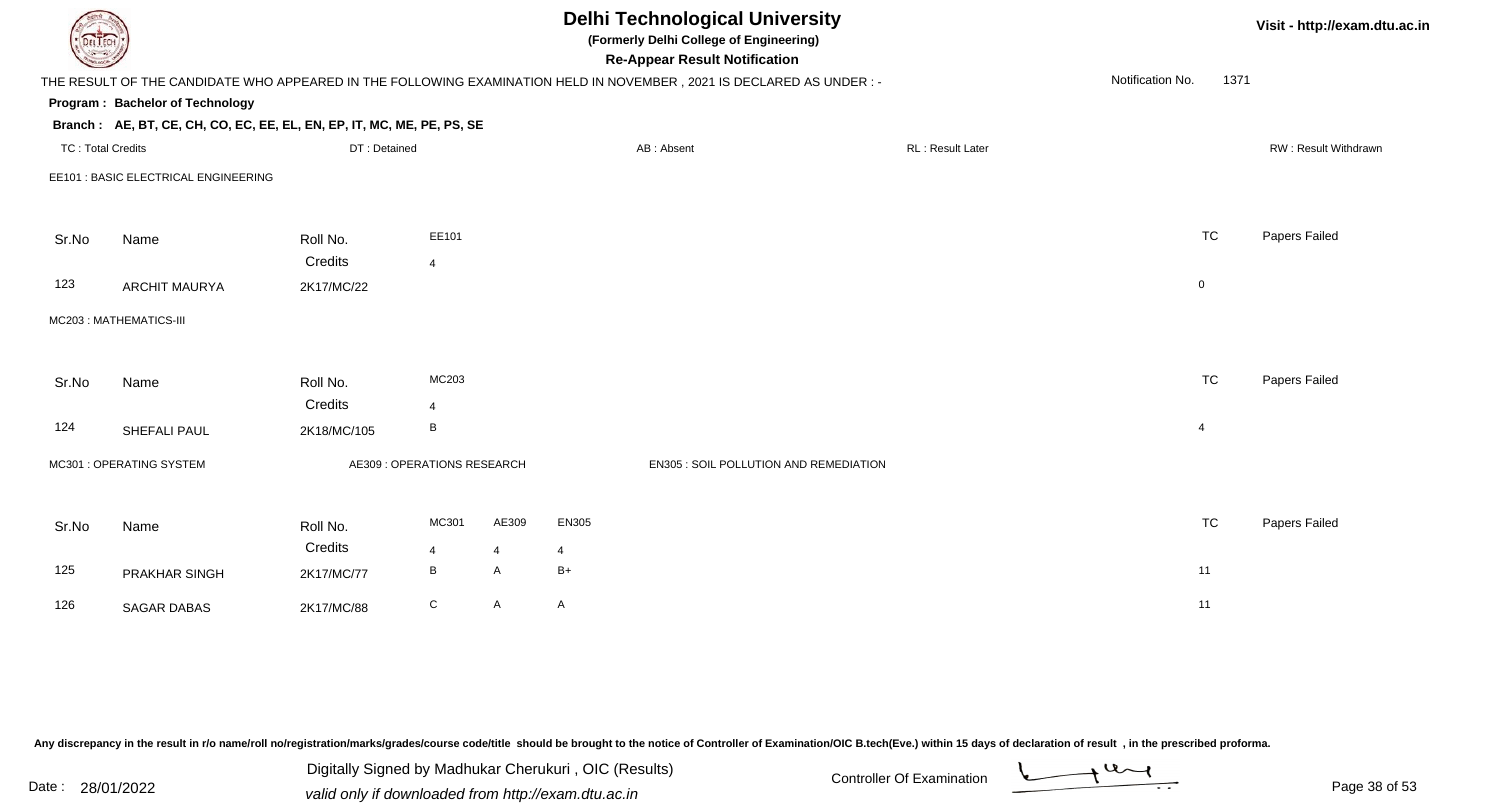| DEL ECH                  |                                                                        |                     |                         |                                                                                                                      | Visit - http://exam.dtu.ac.in |                  |                      |
|--------------------------|------------------------------------------------------------------------|---------------------|-------------------------|----------------------------------------------------------------------------------------------------------------------|-------------------------------|------------------|----------------------|
|                          |                                                                        |                     |                         | THE RESULT OF THE CANDIDATE WHO APPEARED IN THE FOLLOWING EXAMINATION HELD IN NOVEMBER, 2021 IS DECLARED AS UNDER :- |                               | Notification No. | 1371                 |
|                          | Program: Bachelor of Technology                                        |                     |                         |                                                                                                                      |                               |                  |                      |
|                          | Branch: AE, BT, CE, CH, CO, EC, EE, EL, EN, EP, IT, MC, ME, PE, PS, SE |                     |                         |                                                                                                                      |                               |                  |                      |
| <b>TC: Total Credits</b> |                                                                        | DT: Detained        |                         | AB: Absent                                                                                                           | <b>RL: Result Later</b>       |                  | RW: Result Withdrawn |
|                          | MC303 : STOCHASTIC PROCESSES                                           |                     |                         |                                                                                                                      |                               |                  |                      |
| Sr.No                    | Name                                                                   | Roll No.            | MC303                   |                                                                                                                      |                               | <b>TC</b>        | Papers Failed        |
|                          |                                                                        | Credits             | $\overline{4}$          |                                                                                                                      |                               |                  |                      |
| 127                      | <b>AKSHAY KUMAR</b>                                                    | 2K17/MC/11          | F                       |                                                                                                                      |                               | $\overline{0}$   | MC303                |
|                          | MC401: B.TECH PROJECT-I                                                |                     |                         |                                                                                                                      |                               |                  |                      |
| Sr.No                    | Name                                                                   | Roll No.<br>Credits | MC401<br>$\overline{4}$ |                                                                                                                      |                               | <b>TC</b>        | Papers Failed        |
| 128                      | <b>SAGAR DABAS</b>                                                     | 2K17/MC/88          | $\mathsf{A}$            |                                                                                                                      |                               | $\overline{4}$   |                      |
|                          | MC403: TRAINING SEMINAR                                                |                     |                         |                                                                                                                      |                               |                  |                      |
|                          |                                                                        |                     |                         |                                                                                                                      |                               |                  |                      |
| Sr.No                    | Name                                                                   | Roll No.            | MC403                   |                                                                                                                      |                               | <b>TC</b>        | Papers Failed        |
|                          |                                                                        | Credits             | $\overline{2}$          |                                                                                                                      |                               |                  |                      |
| 129                      | <b>AKSHAY KUMAR</b>                                                    | 2K17/MC/11          | $\mathsf{A}$            |                                                                                                                      |                               | $\overline{2}$   |                      |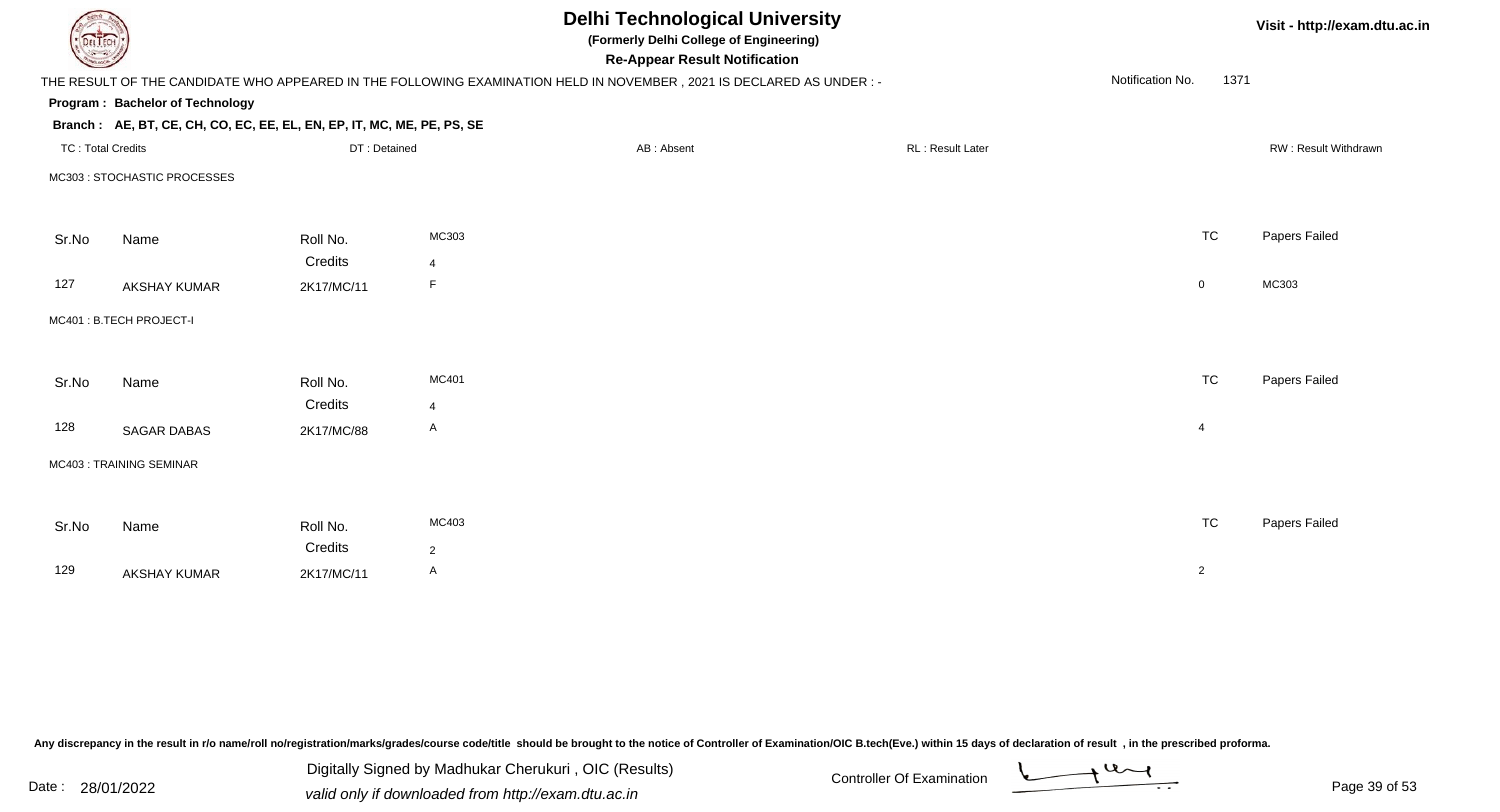|                          |                                                                        |                                        |                |                   |       | <b>Delhi Technological University</b><br>(Formerly Delhi College of Engineering)<br><b>Re-Appear Result Notification</b> |                         |                  | Visit - http://exam.dtu.ac.in |                      |
|--------------------------|------------------------------------------------------------------------|----------------------------------------|----------------|-------------------|-------|--------------------------------------------------------------------------------------------------------------------------|-------------------------|------------------|-------------------------------|----------------------|
|                          |                                                                        |                                        |                |                   |       | THE RESULT OF THE CANDIDATE WHO APPEARED IN THE FOLLOWING EXAMINATION HELD IN NOVEMBER, 2021 IS DECLARED AS UNDER:-      |                         | Notification No. | 1371                          |                      |
|                          | <b>Program: Bachelor of Technology</b>                                 |                                        |                |                   |       |                                                                                                                          |                         |                  |                               |                      |
|                          | Branch: AE, BT, CE, CH, CO, EC, EE, EL, EN, EP, IT, MC, ME, PE, PS, SE |                                        |                |                   |       |                                                                                                                          |                         |                  |                               |                      |
| <b>TC: Total Credits</b> |                                                                        | DT: Detained                           |                |                   |       | AB: Absent                                                                                                               | RL: Result Later        |                  |                               | RW: Result Withdrawn |
| MC403: TRAINING SEMINAR  |                                                                        | MC407: CRYPTOGRAPHY & NETWORK SECURITY |                |                   |       | MC411 : Data Warehousing & Data Mining                                                                                   | MC401: B.TECH PROJECT-I |                  |                               |                      |
| Sr.No                    | Name                                                                   | Roll No.                               | MC403          | MC407             | MC411 | MC401                                                                                                                    |                         | <b>TC</b>        |                               | Papers Failed        |
|                          |                                                                        | Credits                                | $\overline{2}$ | $\overline{4}$    | 4     | 4                                                                                                                        |                         |                  |                               |                      |
| 130                      | PRAKHAR SINGH                                                          | 2K17/MC/77                             | A              | $B+$              | $A+$  | $\mathsf{A}$                                                                                                             |                         | 14               |                               |                      |
|                          | MC411 : Data Warehousing & Data Mining                                 |                                        |                |                   |       |                                                                                                                          |                         |                  |                               |                      |
| Sr.No                    | Name                                                                   | Roll No.                               | MC411          |                   |       |                                                                                                                          |                         | <b>TC</b>        |                               | Papers Failed        |
|                          |                                                                        | Credits                                | 4              |                   |       |                                                                                                                          |                         |                  |                               |                      |
| 131                      | KARTIKE                                                                | 2K17/MC/57                             | A              |                   |       |                                                                                                                          |                         | $\overline{4}$   |                               |                      |
|                          | MOOC301*: MOOC COURSE 301                                              | MOOC303*: MOOC COURSE 303              |                |                   |       |                                                                                                                          |                         |                  |                               |                      |
| Sr.No                    | Name                                                                   | Roll No.                               |                | MOOC301* MOOC303* |       |                                                                                                                          |                         | <b>TC</b>        |                               | Papers Failed        |
|                          |                                                                        | Credits                                | $\overline{2}$ | $\overline{2}$    |       |                                                                                                                          |                         |                  |                               |                      |
| 132                      | SHIVAM GUPTA                                                           | 2K18/MC/107                            | F              | F                 |       |                                                                                                                          |                         | $\mathbf 0$      |                               | MOOC301*MOOC303*     |
|                          |                                                                        |                                        |                |                   |       |                                                                                                                          |                         |                  |                               |                      |

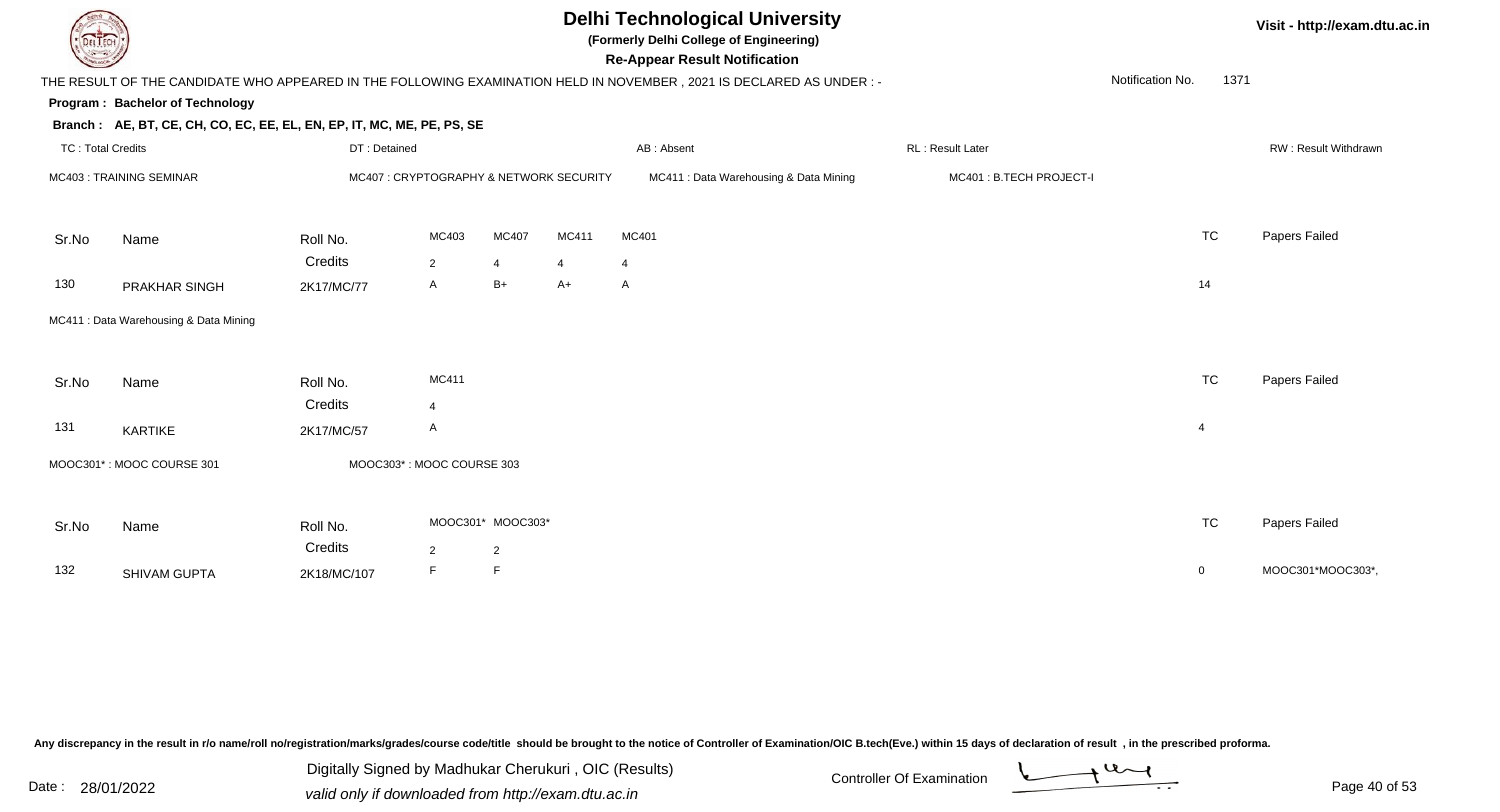| DEL ECH                  |                                                                        |              | Visit - http://exam.dtu.ac.in |                                                                                                                      |                  |                          |                      |
|--------------------------|------------------------------------------------------------------------|--------------|-------------------------------|----------------------------------------------------------------------------------------------------------------------|------------------|--------------------------|----------------------|
|                          |                                                                        |              |                               | THE RESULT OF THE CANDIDATE WHO APPEARED IN THE FOLLOWING EXAMINATION HELD IN NOVEMBER, 2021 IS DECLARED AS UNDER :- |                  | Notification No.<br>1371 |                      |
|                          | <b>Program: Bachelor of Technology</b>                                 |              |                               |                                                                                                                      |                  |                          |                      |
|                          | Branch: AE, BT, CE, CH, CO, EC, EE, EL, EN, EP, IT, MC, ME, PE, PS, SE |              |                               |                                                                                                                      |                  |                          |                      |
| <b>TC: Total Credits</b> |                                                                        | DT: Detained |                               | AB: Absent                                                                                                           | RL: Result Later |                          | RW: Result Withdrawn |
| AC101 : CHEMISTRY        |                                                                        |              |                               |                                                                                                                      |                  |                          |                      |
| Sr.No                    | Name                                                                   | Roll No.     | AC101                         |                                                                                                                      |                  | <b>TC</b>                | Papers Failed        |
|                          |                                                                        | Credits      | $\overline{4}$                |                                                                                                                      |                  |                          |                      |
| 133                      | <b>AKSHAY KANT</b>                                                     | 2K18/ME/023  |                               |                                                                                                                      |                  | $\mathbf 0$              |                      |
|                          | CO361 : DATABASE MANAGEMENT SYSTEM                                     |              |                               | ME305 : DESIGN OF MACHINE ELEMENTS                                                                                   |                  |                          |                      |
| Sr.No                    | Name                                                                   | Roll No.     | CO361                         | ME305                                                                                                                |                  | <b>TC</b>                | Papers Failed        |
|                          |                                                                        | Credits      | $\mathbf{3}$                  | $\overline{4}$                                                                                                       |                  |                          |                      |
| 134                      | ABHISHEK RAMAND KISKU                                                  | 2K17/ME/16   |                               | F                                                                                                                    |                  | $\overline{0}$           | ME305,               |
|                          | EE101 : BASIC ELECTRICAL ENGINEERING                                   |              |                               |                                                                                                                      |                  |                          |                      |
|                          |                                                                        |              |                               |                                                                                                                      |                  |                          |                      |
| Sr.No                    | Name                                                                   | Roll No.     | EE101                         |                                                                                                                      |                  | <b>TC</b>                | Papers Failed        |
|                          |                                                                        | Credits      | $\overline{4}$                |                                                                                                                      |                  |                          |                      |
| 135                      | <b>EHIMANCE KOFFI</b><br><b>MINTIANOU</b>                              | 2K18/ME/130  |                               |                                                                                                                      |                  | $\mathbf 0$              |                      |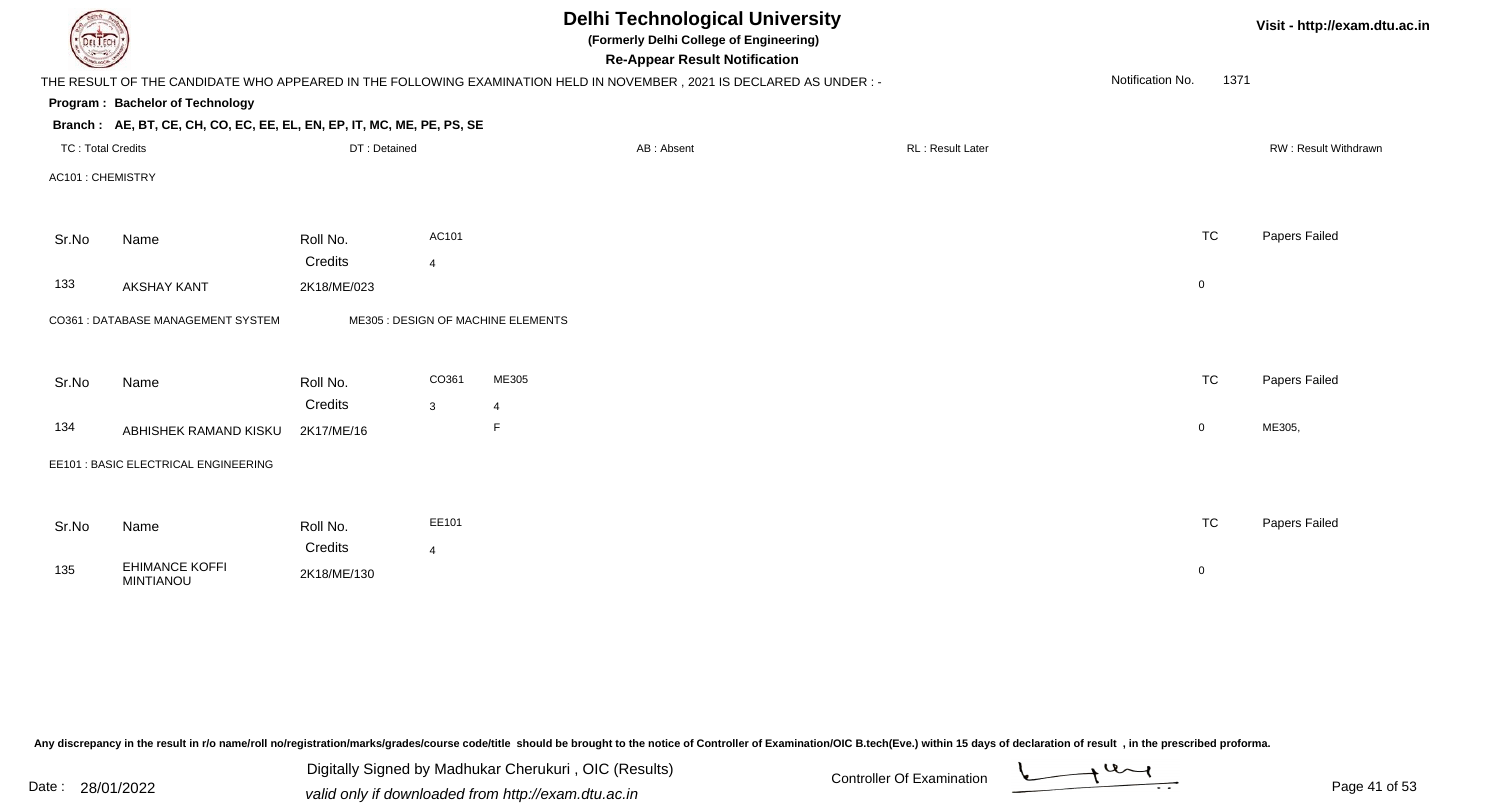| DEL ECH                  |                                                                        |              |                | <b>Delhi Technological University</b><br>(Formerly Delhi College of Engineering)<br><b>Re-Appear Result Notification</b> |                  |                  |           | Visit - http://exam.dtu.ac.in |  |  |
|--------------------------|------------------------------------------------------------------------|--------------|----------------|--------------------------------------------------------------------------------------------------------------------------|------------------|------------------|-----------|-------------------------------|--|--|
|                          |                                                                        |              |                | THE RESULT OF THE CANDIDATE WHO APPEARED IN THE FOLLOWING EXAMINATION HELD IN NOVEMBER, 2021 IS DECLARED AS UNDER :-     |                  | Notification No. | 1371      |                               |  |  |
|                          | Program: Bachelor of Technology                                        |              |                |                                                                                                                          |                  |                  |           |                               |  |  |
|                          | Branch: AE, BT, CE, CH, CO, EC, EE, EL, EN, EP, IT, MC, ME, PE, PS, SE |              |                |                                                                                                                          |                  |                  |           |                               |  |  |
| <b>TC: Total Credits</b> |                                                                        | DT: Detained |                | AB: Absent                                                                                                               | RL: Result Later |                  |           | RW: Result Withdrawn          |  |  |
|                          | FEC13 : PUBLIC SPEAKING                                                |              |                |                                                                                                                          |                  |                  |           |                               |  |  |
|                          |                                                                        |              |                |                                                                                                                          |                  |                  |           |                               |  |  |
| Sr.No                    | Name                                                                   | Roll No.     | FEC13          |                                                                                                                          |                  |                  | <b>TC</b> | Papers Failed                 |  |  |
|                          |                                                                        | Credits      | 2              |                                                                                                                          |                  |                  |           |                               |  |  |
| 136                      | <b>NITISH KUMAR SINGH</b>                                              | 2K18/ME/150  |                |                                                                                                                          |                  | $\pmb{0}$        |           |                               |  |  |
| FEC40: GERMAN            |                                                                        |              |                |                                                                                                                          |                  |                  |           |                               |  |  |
|                          |                                                                        |              |                |                                                                                                                          |                  |                  |           |                               |  |  |
|                          |                                                                        |              |                |                                                                                                                          |                  |                  |           |                               |  |  |
| Sr.No                    | Name                                                                   | Roll No.     | FEC40          |                                                                                                                          |                  |                  | <b>TC</b> | Papers Failed                 |  |  |
|                          |                                                                        | Credits      | 2              |                                                                                                                          |                  |                  |           |                               |  |  |
| 137                      | <b>HARSH RAJ</b>                                                       | 2K18/ME/090  | F              |                                                                                                                          |                  | $\mathbf 0$      |           | FEC40                         |  |  |
|                          | MA101: MATHEMATICS - I                                                 |              |                | ME101 : BASIC MECHANICAL ENGINEERING                                                                                     |                  |                  |           |                               |  |  |
|                          |                                                                        |              |                |                                                                                                                          |                  |                  |           |                               |  |  |
|                          |                                                                        |              |                |                                                                                                                          |                  |                  |           |                               |  |  |
| Sr.No                    | Name                                                                   | Roll No.     | MA101          | ME101                                                                                                                    |                  |                  | <b>TC</b> | Papers Failed                 |  |  |
|                          |                                                                        | Credits      | $\overline{4}$ | $\overline{4}$                                                                                                           |                  |                  |           |                               |  |  |
| 138                      | <b>AMIT MAURYA</b>                                                     | 2K18/ME/028  |                |                                                                                                                          |                  | $\mathbf 0$      |           |                               |  |  |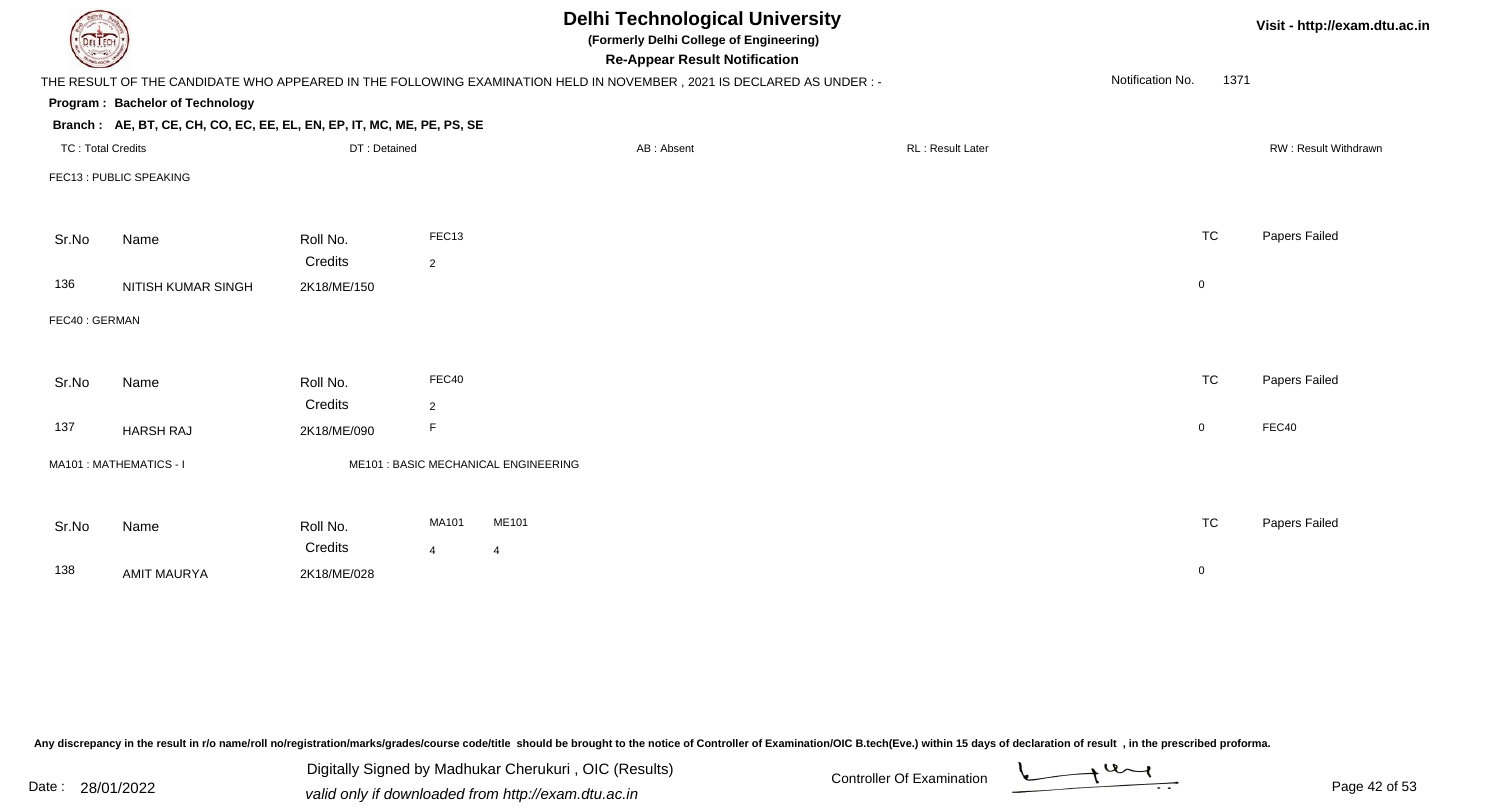|                       |                                                                                                                                                                            |                |                      | <b>Delhi Technological University</b><br>(Formerly Delhi College of Engineering)<br><b>Re-Appear Result Notification</b> |                   |                  |                                                                                                                                                        |                | Visit - http://exam.dtu.ac.in |  |
|-----------------------|----------------------------------------------------------------------------------------------------------------------------------------------------------------------------|----------------|----------------------|--------------------------------------------------------------------------------------------------------------------------|-------------------|------------------|--------------------------------------------------------------------------------------------------------------------------------------------------------|----------------|-------------------------------|--|
|                       |                                                                                                                                                                            |                |                      |                                                                                                                          |                   |                  |                                                                                                                                                        | 1371           |                               |  |
|                       |                                                                                                                                                                            |                |                      |                                                                                                                          |                   |                  |                                                                                                                                                        |                |                               |  |
|                       |                                                                                                                                                                            |                |                      |                                                                                                                          |                   |                  |                                                                                                                                                        |                |                               |  |
|                       | DT: Detained                                                                                                                                                               |                |                      |                                                                                                                          | AB: Absent        | RL: Result Later |                                                                                                                                                        |                | <b>RW: Result Withdrawn</b>   |  |
|                       |                                                                                                                                                                            |                |                      |                                                                                                                          |                   |                  |                                                                                                                                                        |                |                               |  |
| Name                  | Roll No.                                                                                                                                                                   | ME305          |                      |                                                                                                                          |                   |                  |                                                                                                                                                        | <b>TC</b>      | Papers Failed                 |  |
|                       | Credits                                                                                                                                                                    | $\overline{4}$ |                      |                                                                                                                          |                   |                  |                                                                                                                                                        |                |                               |  |
| <b>KABIR MANDIA</b>   | 2K17/ME/114                                                                                                                                                                | F              |                      |                                                                                                                          |                   |                  |                                                                                                                                                        | $\overline{0}$ | ME305                         |  |
| MD SHAHNAWAZ HUSSAIN  | 2K17/ME/138                                                                                                                                                                | F              |                      |                                                                                                                          |                   |                  |                                                                                                                                                        | $\overline{0}$ | ME305                         |  |
|                       |                                                                                                                                                                            |                |                      |                                                                                                                          | MOOC401*: MOOC401 |                  |                                                                                                                                                        |                |                               |  |
| Name                  | Roll No.                                                                                                                                                                   | ME401          | ME403                | MOOC401*                                                                                                                 |                   |                  |                                                                                                                                                        | <b>TC</b>      | Papers Failed                 |  |
|                       | Credits                                                                                                                                                                    | $\overline{4}$ | $\overline{2}$       | $\overline{2}$                                                                                                           |                   |                  |                                                                                                                                                        |                |                               |  |
| ABHISHEK RAMAND KISKU | 2K17/ME/16                                                                                                                                                                 | F              | $\mathsf{A}$         | F                                                                                                                        |                   |                  |                                                                                                                                                        | 2              | ME401MOOC401*,                |  |
|                       |                                                                                                                                                                            |                |                      |                                                                                                                          |                   |                  |                                                                                                                                                        |                |                               |  |
| Name                  | Roll No.                                                                                                                                                                   | ME409          | ME411                | ME435                                                                                                                    |                   |                  |                                                                                                                                                        | <b>TC</b>      | Papers Failed                 |  |
|                       | Credits                                                                                                                                                                    | $\overline{4}$ | $\overline{4}$       | $\overline{4}$                                                                                                           |                   |                  |                                                                                                                                                        |                |                               |  |
| <b>KABIR MANDIA</b>   | 2K17/ME/114                                                                                                                                                                | A              | $A+$                 |                                                                                                                          |                   |                  |                                                                                                                                                        | 8              |                               |  |
|                       | JEL I ECH<br>Program: Bachelor of Technology<br><b>TC: Total Credits</b><br>ME305 : DESIGN OF MACHINE ELEMENTS<br>ME401: B.TECH PROJECT-I<br>ME409: MECHATRONICS & CONTROL |                | ME411 : I.C. ENGINES | Branch: AE, BT, CE, CH, CO, EC, EE, EL, EN, EP, IT, MC, ME, PE, PS, SE<br>ME403: TRAINING SEMINAR                        |                   |                  | THE RESULT OF THE CANDIDATE WHO APPEARED IN THE FOLLOWING EXAMINATION HELD IN NOVEMBER, 2021 IS DECLARED AS UNDER:-<br>ME435 : OPTIMIZATION TECHNIQUES |                | Notification No.              |  |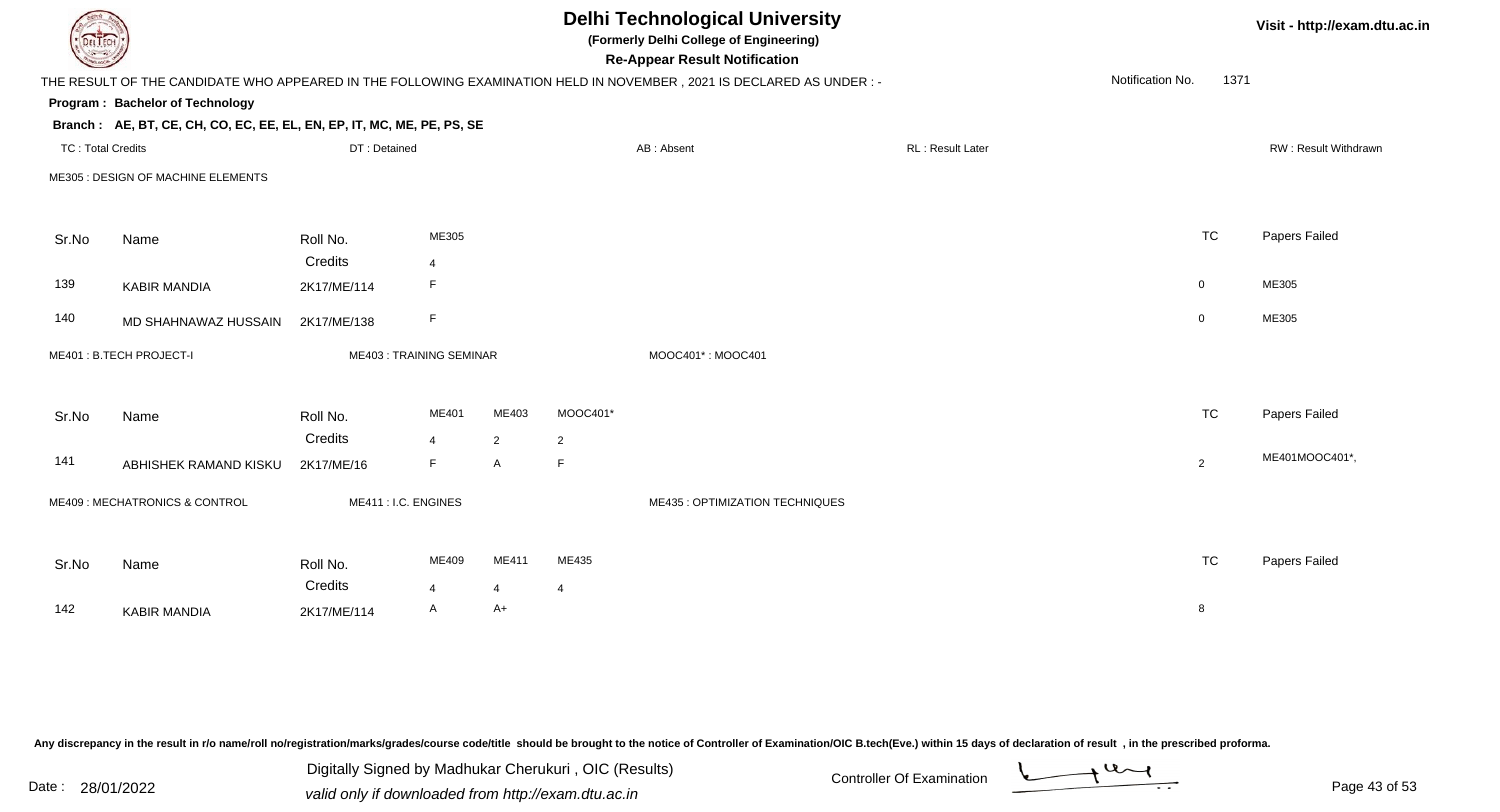| <b>DELTECH</b>           |                                                                        |              |                | <b>Delhi Technological University</b><br>(Formerly Delhi College of Engineering)<br><b>Re-Appear Result Notification</b> |                  |                  | Visit - http://exam.dtu.ac.in |  |
|--------------------------|------------------------------------------------------------------------|--------------|----------------|--------------------------------------------------------------------------------------------------------------------------|------------------|------------------|-------------------------------|--|
|                          |                                                                        |              |                | THE RESULT OF THE CANDIDATE WHO APPEARED IN THE FOLLOWING EXAMINATION HELD IN NOVEMBER, 2021 IS DECLARED AS UNDER :-     |                  | Notification No. | 1371                          |  |
|                          | Program: Bachelor of Technology                                        |              |                |                                                                                                                          |                  |                  |                               |  |
|                          | Branch: AE, BT, CE, CH, CO, EC, EE, EL, EN, EP, IT, MC, ME, PE, PS, SE |              |                |                                                                                                                          |                  |                  |                               |  |
| <b>TC: Total Credits</b> |                                                                        | DT: Detained |                | AB: Absent                                                                                                               | RL: Result Later |                  | RW: Result Withdrawn          |  |
|                          | MG301 : Fundamentals of Management                                     |              |                |                                                                                                                          |                  |                  |                               |  |
| Sr.No                    | Name                                                                   | Roll No.     | MG301          |                                                                                                                          |                  | <b>TC</b>        | Papers Failed                 |  |
|                          |                                                                        | Credits      | 3              |                                                                                                                          |                  |                  |                               |  |
| 143                      | <b>HARSH RAJ</b>                                                       | 2K18/ME/090  | F              |                                                                                                                          |                  | $\boldsymbol{0}$ | MG301                         |  |
|                          | PE251 : ENGINEERING MATERIALS & METALLURGY                             |              |                |                                                                                                                          |                  |                  |                               |  |
| Sr.No                    | Name                                                                   | Roll No.     | PE251          |                                                                                                                          |                  | <b>TC</b>        | Papers Failed                 |  |
|                          |                                                                        | Credits      | $\overline{4}$ |                                                                                                                          |                  |                  |                               |  |
| 144                      | ABHISHEK RAMAND KISKU                                                  | 2K17/ME/16   | F.             |                                                                                                                          |                  | $\overline{0}$   | PE251                         |  |
| 145                      | <b>KABIR MANDIA</b>                                                    | 2K17/ME/114  | $B+$           |                                                                                                                          |                  | $\overline{4}$   |                               |  |
|                          | AE203: THERMODYNAMICS                                                  |              |                |                                                                                                                          |                  |                  |                               |  |
| Sr.No                    | Name                                                                   | Roll No.     | AE203          |                                                                                                                          |                  | <b>TC</b>        | Papers Failed                 |  |
|                          |                                                                        | Credits      | $\overline{4}$ |                                                                                                                          |                  |                  |                               |  |
| 146                      | <b>DIVYANSHU SHOKEEN</b>                                               | 2K18/AE/022  | $B+$           |                                                                                                                          |                  | $\overline{4}$   |                               |  |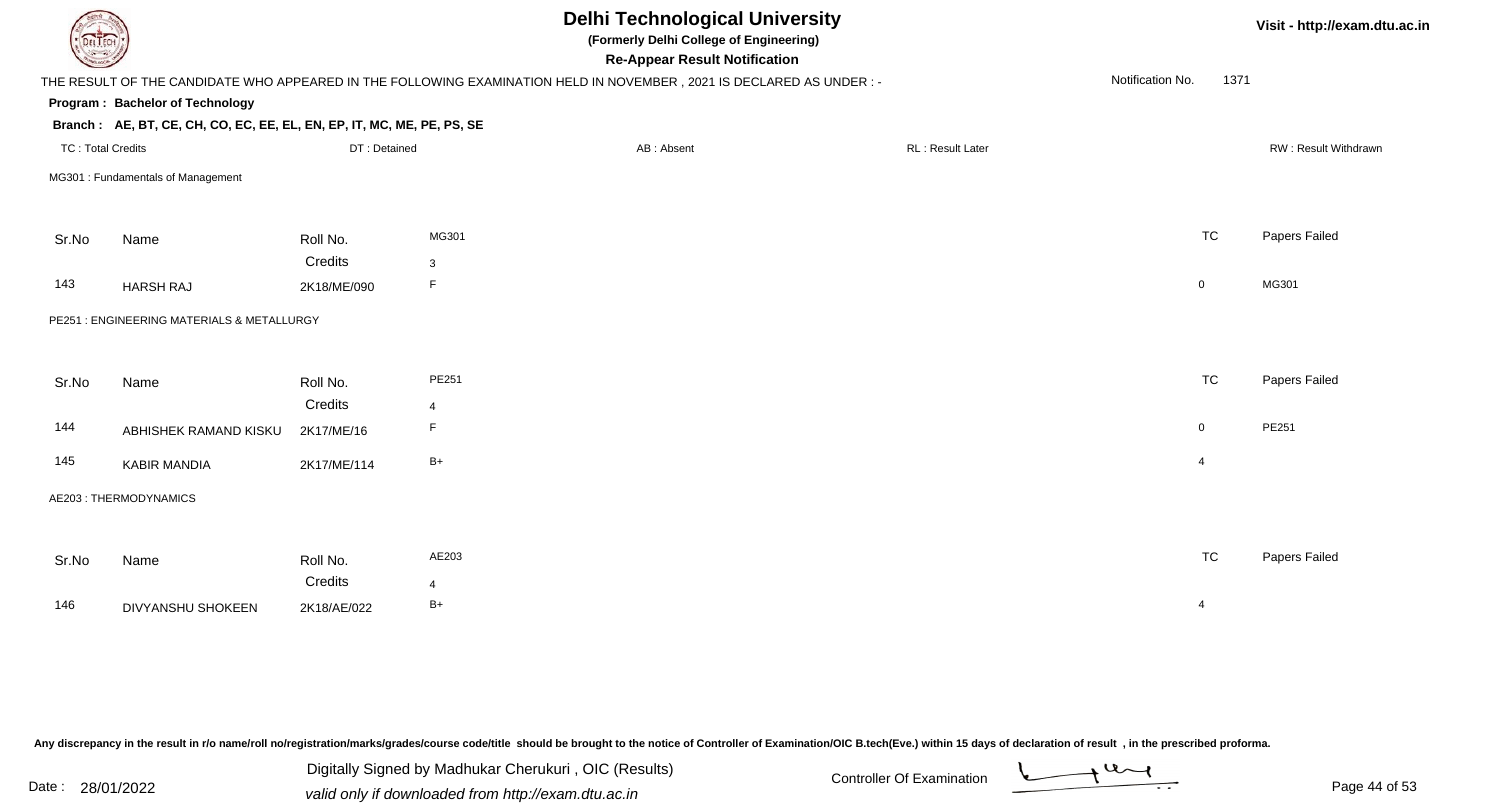| <b>DELTECH</b>                       |             |                |                                                                                        |                  |                                                                                                                                                                                                                                                  | Visit - http://exam.dtu.ac.in |
|--------------------------------------|-------------|----------------|----------------------------------------------------------------------------------------|------------------|--------------------------------------------------------------------------------------------------------------------------------------------------------------------------------------------------------------------------------------------------|-------------------------------|
|                                      |             |                |                                                                                        |                  | Notification No.                                                                                                                                                                                                                                 |                               |
| Program: Bachelor of Technology      |             |                |                                                                                        |                  |                                                                                                                                                                                                                                                  |                               |
|                                      |             |                |                                                                                        |                  |                                                                                                                                                                                                                                                  |                               |
| <b>TC: Total Credits</b>             |             |                | AB: Absent                                                                             | RL: Result Later |                                                                                                                                                                                                                                                  | RW: Result Withdrawn          |
| AE205 : MANUFACTURING MACHINES       |             |                |                                                                                        |                  |                                                                                                                                                                                                                                                  |                               |
| Name                                 | Roll No.    | AE205          |                                                                                        |                  | <b>TC</b>                                                                                                                                                                                                                                        | Papers Failed                 |
|                                      | Credits     | $\overline{4}$ |                                                                                        |                  |                                                                                                                                                                                                                                                  |                               |
| DEVANSH AGARWAL                      | 2K18/AE/021 | $\mathbf C$    |                                                                                        |                  | $\overline{4}$                                                                                                                                                                                                                                   |                               |
| CO101 : PROGRAMMING FUNDAMENTALS     |             |                |                                                                                        |                  |                                                                                                                                                                                                                                                  |                               |
| Name                                 | Roll No.    | CO101          |                                                                                        |                  | <b>TC</b>                                                                                                                                                                                                                                        | Papers Failed                 |
|                                      | Credits     | $\overline{4}$ |                                                                                        |                  |                                                                                                                                                                                                                                                  |                               |
| <b>VIBHORE</b>                       | 2K18/AE/057 |                |                                                                                        |                  | $\overline{0}$                                                                                                                                                                                                                                   |                               |
| ME101 : BASIC MECHANICAL ENGINEERING |             |                |                                                                                        |                  |                                                                                                                                                                                                                                                  |                               |
|                                      |             |                |                                                                                        |                  |                                                                                                                                                                                                                                                  |                               |
| Name                                 | Roll No.    | ME101          |                                                                                        |                  | <b>TC</b>                                                                                                                                                                                                                                        | Papers Failed                 |
|                                      | Credits     | $\overline{4}$ |                                                                                        |                  |                                                                                                                                                                                                                                                  |                               |
| DIVYANSHU SHOKEEN                    | 2K18/AE/022 |                |                                                                                        |                  | $\mathbf 0$                                                                                                                                                                                                                                      |                               |
|                                      |             |                | Branch: AE, BT, CE, CH, CO, EC, EE, EL, EN, EP, IT, MC, ME, PE, PS, SE<br>DT: Detained |                  | <b>Delhi Technological University</b><br>(Formerly Delhi College of Engineering)<br><b>Re-Appear Result Notification</b><br>THE RESULT OF THE CANDIDATE WHO APPEARED IN THE FOLLOWING EXAMINATION HELD IN NOVEMBER, 2021 IS DECLARED AS UNDER :- | 1371                          |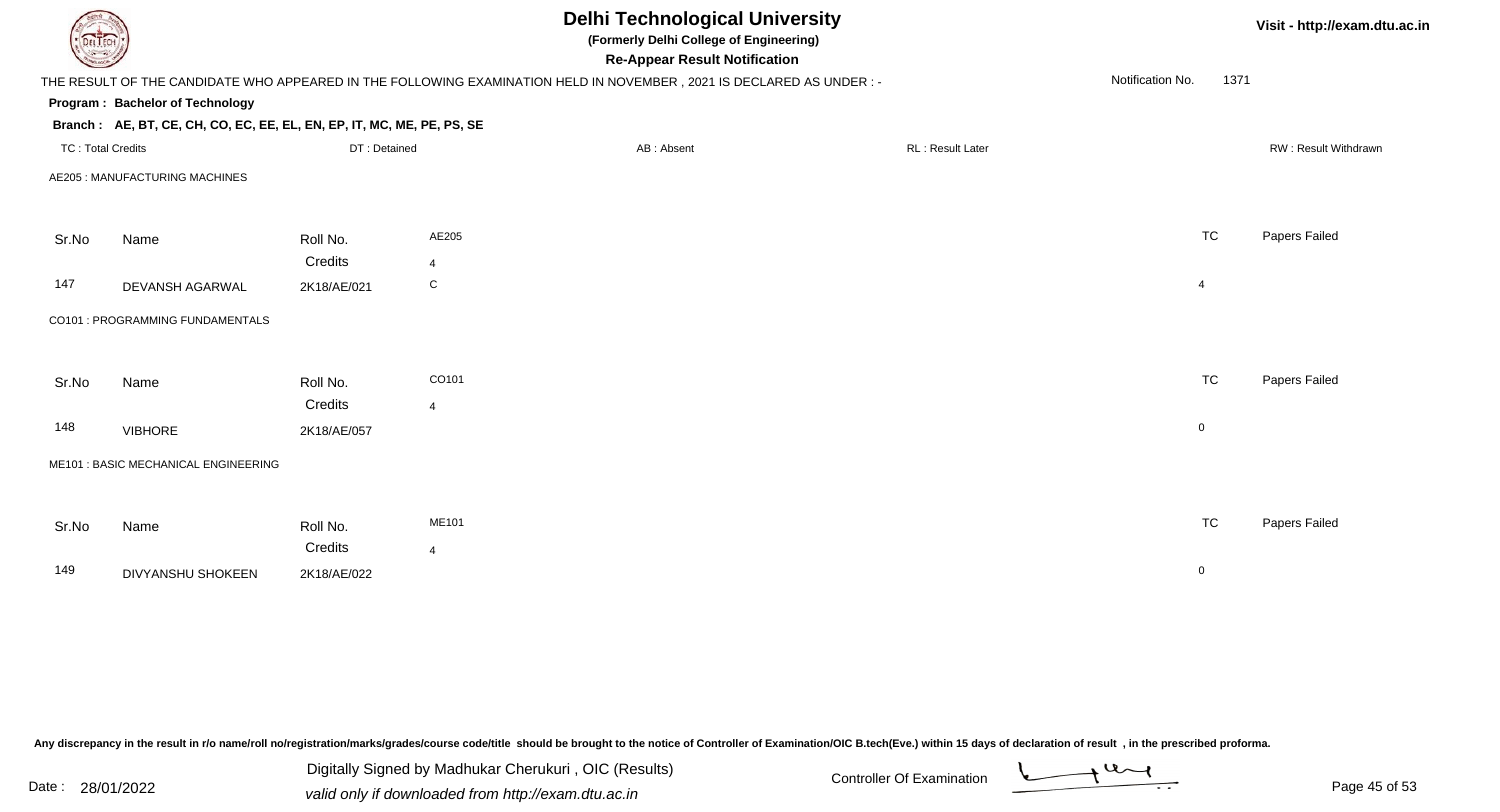| DEL TECH                 |                                                                                                                      |                                                               |                |                                        | <b>Delhi Technological University</b><br>(Formerly Delhi College of Engineering)<br><b>Re-Appear Result Notification</b> |                  |                  |                | Visit - http://exam.dtu.ac.in |
|--------------------------|----------------------------------------------------------------------------------------------------------------------|---------------------------------------------------------------|----------------|----------------------------------------|--------------------------------------------------------------------------------------------------------------------------|------------------|------------------|----------------|-------------------------------|
|                          | THE RESULT OF THE CANDIDATE WHO APPEARED IN THE FOLLOWING EXAMINATION HELD IN NOVEMBER, 2021 IS DECLARED AS UNDER :- |                                                               |                |                                        |                                                                                                                          |                  | Notification No. | 1371           |                               |
|                          | Program: Bachelor of Technology                                                                                      |                                                               |                |                                        |                                                                                                                          |                  |                  |                |                               |
|                          | Branch: AE, BT, CE, CH, CO, EC, EE, EL, EN, EP, IT, MC, ME, PE, PS, SE                                               |                                                               |                |                                        |                                                                                                                          |                  |                  |                |                               |
| <b>TC: Total Credits</b> |                                                                                                                      | DT: Detained                                                  |                |                                        | AB: Absent                                                                                                               | RL: Result Later |                  |                | RW: Result Withdrawn          |
|                          | MA101 : MATHEMATICS - I                                                                                              |                                                               |                |                                        |                                                                                                                          |                  |                  |                |                               |
|                          |                                                                                                                      |                                                               |                |                                        |                                                                                                                          |                  |                  |                |                               |
| Sr.No                    | Name                                                                                                                 | Roll No.                                                      | MA101          |                                        |                                                                                                                          |                  |                  | <b>TC</b>      | Papers Failed                 |
|                          |                                                                                                                      | Credits                                                       | $\overline{4}$ |                                        |                                                                                                                          |                  |                  |                |                               |
| 150                      | <b>MANISH KUMAR</b>                                                                                                  | 2K18/PS/023                                                   |                |                                        |                                                                                                                          |                  |                  | $\mathbf 0$    |                               |
|                          | MOOC301*: Basic Statistics(COURSERA)*                                                                                |                                                               |                | MOOC303*: Financial Markets(COURSERA)* |                                                                                                                          |                  |                  |                |                               |
|                          |                                                                                                                      |                                                               |                |                                        |                                                                                                                          |                  |                  |                |                               |
| Sr.No                    | Name                                                                                                                 | Roll No.                                                      |                | MOOC301* MOOC303*                      |                                                                                                                          |                  |                  | <b>TC</b>      | Papers Failed                 |
|                          |                                                                                                                      | Credits                                                       | 2              | $\overline{2}$                         |                                                                                                                          |                  |                  |                |                               |
| 151                      | <b>KUNAL GOYAL</b>                                                                                                   | 2K17/PS/31                                                    | $\circ$        | $A+$                                   |                                                                                                                          |                  |                  | $\overline{4}$ |                               |
|                          | MOOC303*: Financial Markets(COURSERA)*                                                                               | MOOC301*: Excel Skills For Business:<br>Essentials(COURSERA)* |                |                                        |                                                                                                                          |                  |                  |                |                               |
| Sr.No                    | Name                                                                                                                 | Roll No.                                                      |                | MOOC303* MOOC301*                      |                                                                                                                          |                  |                  | <b>TC</b>      | Papers Failed                 |
|                          |                                                                                                                      | Credits                                                       | $\overline{2}$ | $\overline{2}$                         |                                                                                                                          |                  |                  |                |                               |
| 152                      | <b>ALOK KUMAR SINGH</b>                                                                                              | 2K19/PS/510                                                   | A+             | $A+$                                   |                                                                                                                          |                  |                  | 4              |                               |
|                          |                                                                                                                      |                                                               |                |                                        |                                                                                                                          |                  |                  |                |                               |

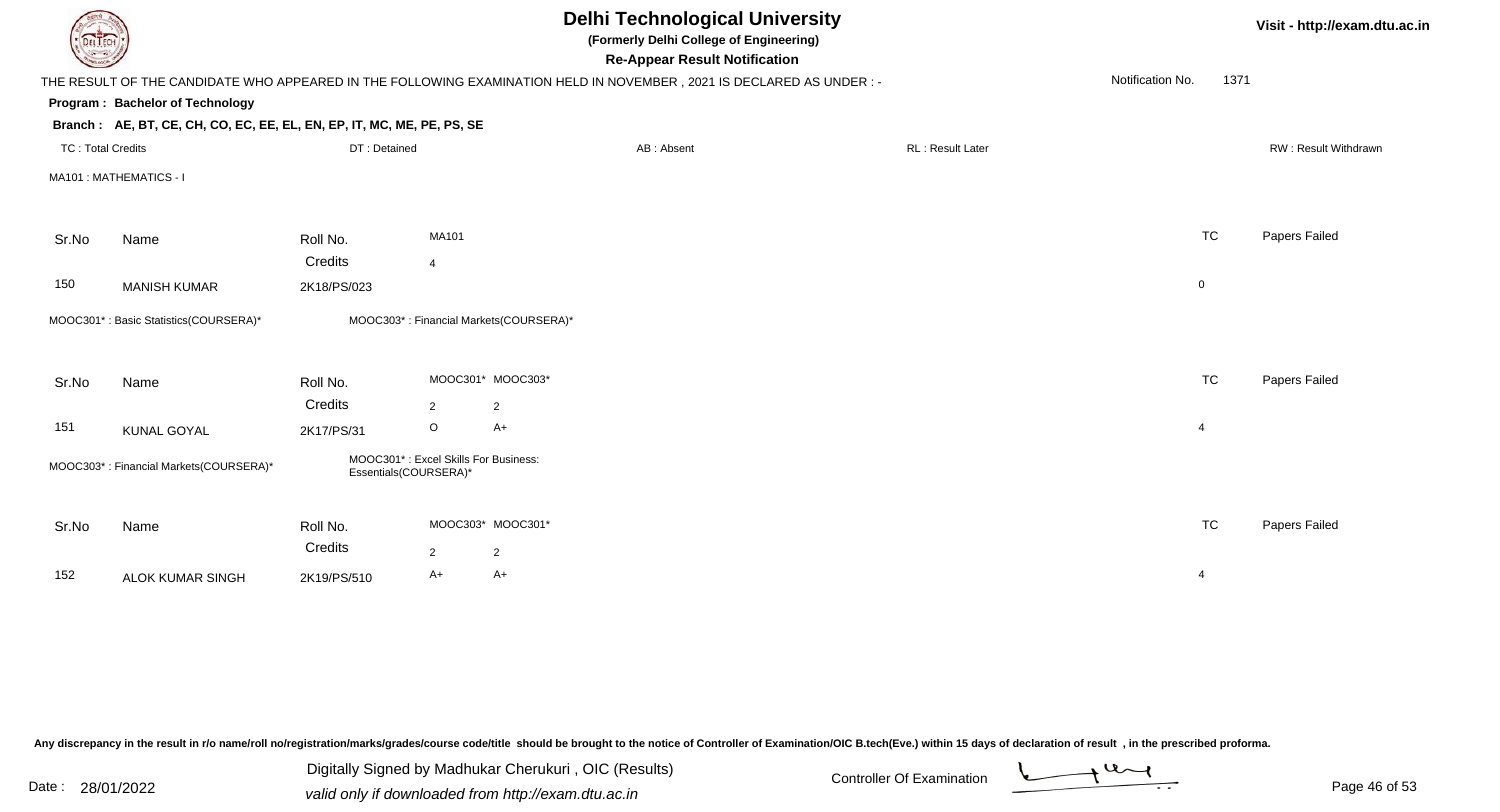| <b>DELTECH</b>           |                                                                        |              |                | <b>Delhi Technological University</b><br>(Formerly Delhi College of Engineering)<br><b>Re-Appear Result Notification</b> |                  |                          | Visit - http://exam.dtu.ac.in |
|--------------------------|------------------------------------------------------------------------|--------------|----------------|--------------------------------------------------------------------------------------------------------------------------|------------------|--------------------------|-------------------------------|
|                          |                                                                        |              |                | THE RESULT OF THE CANDIDATE WHO APPEARED IN THE FOLLOWING EXAMINATION HELD IN NOVEMBER, 2021 IS DECLARED AS UNDER :-     |                  | Notification No.<br>1371 |                               |
|                          | Program: Bachelor of Technology                                        |              |                |                                                                                                                          |                  |                          |                               |
|                          | Branch: AE, BT, CE, CH, CO, EC, EE, EL, EN, EP, IT, MC, ME, PE, PS, SE |              |                |                                                                                                                          |                  |                          |                               |
| <b>TC: Total Credits</b> |                                                                        | DT: Detained |                | AB: Absent                                                                                                               | RL: Result Later |                          | RW: Result Withdrawn          |
|                          | PT207 : ENGINEERING ANALYSIS AND DESIGN                                |              |                |                                                                                                                          |                  |                          |                               |
|                          |                                                                        |              |                |                                                                                                                          |                  |                          |                               |
| Sr.No                    | Name                                                                   | Roll No.     | PT207          |                                                                                                                          |                  | <b>TC</b>                | Papers Failed                 |
|                          |                                                                        | Credits      | $\overline{4}$ |                                                                                                                          |                  |                          |                               |
| 153                      | <b>HARSH RAJPUT</b>                                                    | 2K17/PS/23   |                |                                                                                                                          |                  | $\mathbf 0$              |                               |
|                          | AE317 : POWER UNITS AND TRANSMISSION                                   |              |                |                                                                                                                          |                  |                          |                               |
|                          |                                                                        |              |                |                                                                                                                          |                  |                          |                               |
| Sr.No                    | Name                                                                   | Roll No.     | AE317          |                                                                                                                          |                  | <b>TC</b>                | Papers Failed                 |
|                          |                                                                        | Credits      | $\overline{4}$ |                                                                                                                          |                  |                          |                               |
| 154                      | ABHIMANYU VERMA                                                        | 2K17/PE/02   | $A+$           |                                                                                                                          |                  | $\overline{4}$           |                               |
|                          | EN305 : SOIL POLLUTION AND REMEDIATION                                 |              |                |                                                                                                                          |                  |                          |                               |
|                          |                                                                        |              |                |                                                                                                                          |                  |                          |                               |
| Sr.No                    | Name                                                                   | Roll No.     | EN305          |                                                                                                                          |                  | <b>TC</b>                | Papers Failed                 |
|                          |                                                                        | Credits      | 4              |                                                                                                                          |                  |                          |                               |
| 155                      | CHAHAT GOYAL                                                           | 2K17/PE/19   | $B+$           |                                                                                                                          |                  | $\overline{4}$           |                               |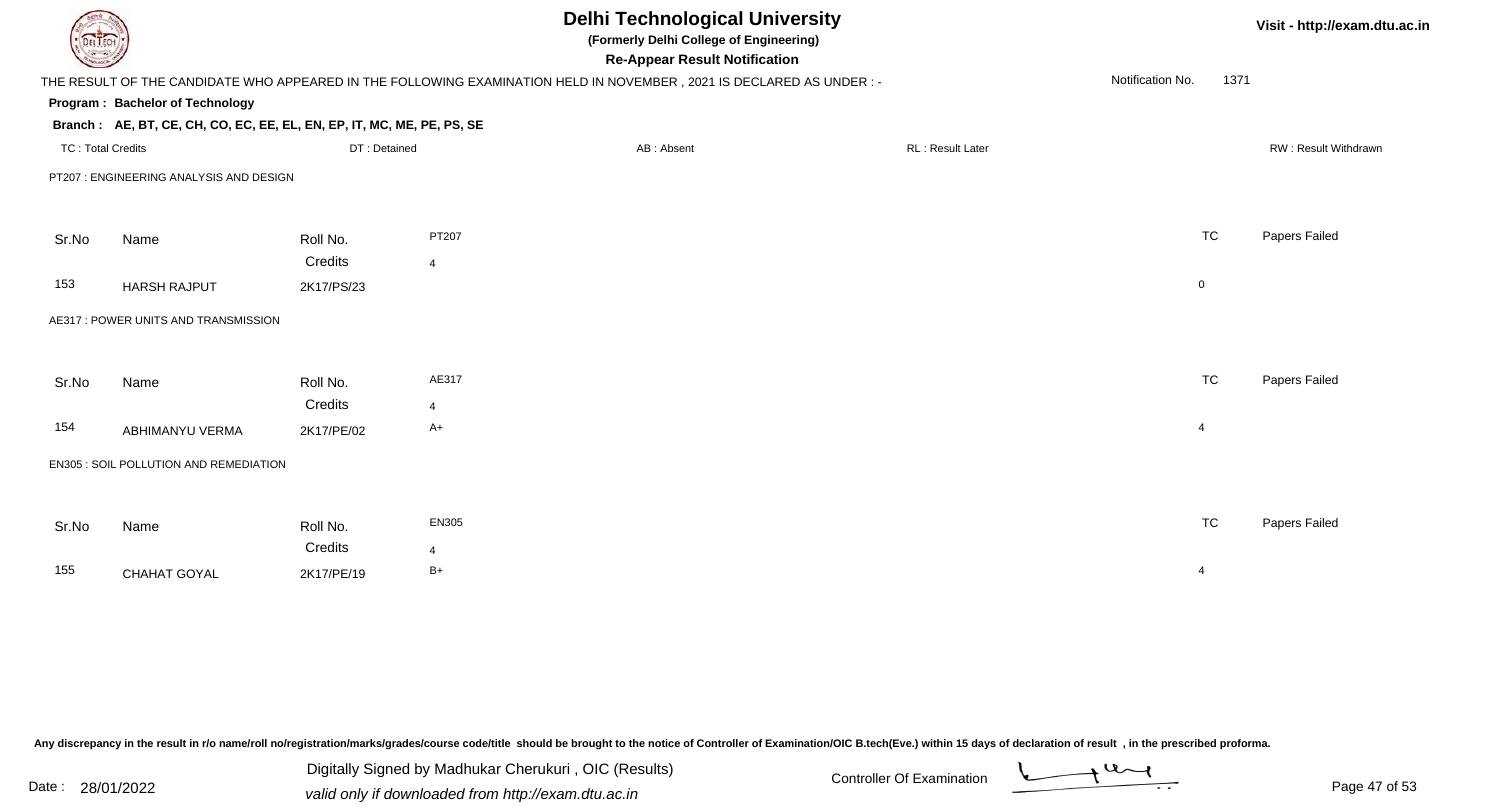|                 |                                                                                                                                                                  |                |                |                                                                                               |            |                                      |                                                                                                                                                                                                                                        |                  |      | Visit - http://exam.dtu.ac.in                                                             |
|-----------------|------------------------------------------------------------------------------------------------------------------------------------------------------------------|----------------|----------------|-----------------------------------------------------------------------------------------------|------------|--------------------------------------|----------------------------------------------------------------------------------------------------------------------------------------------------------------------------------------------------------------------------------------|------------------|------|-------------------------------------------------------------------------------------------|
|                 |                                                                                                                                                                  |                |                |                                                                                               |            |                                      |                                                                                                                                                                                                                                        | Notification No. | 1371 |                                                                                           |
|                 |                                                                                                                                                                  |                |                |                                                                                               |            |                                      |                                                                                                                                                                                                                                        |                  |      |                                                                                           |
|                 |                                                                                                                                                                  |                |                |                                                                                               |            |                                      |                                                                                                                                                                                                                                        |                  |      |                                                                                           |
|                 |                                                                                                                                                                  |                |                |                                                                                               | AB: Absent |                                      |                                                                                                                                                                                                                                        |                  |      | RW: Result Withdrawn                                                                      |
|                 |                                                                                                                                                                  |                |                |                                                                                               |            |                                      |                                                                                                                                                                                                                                        |                  |      |                                                                                           |
| Name            | Roll No.                                                                                                                                                         | FEC1           |                |                                                                                               |            |                                      |                                                                                                                                                                                                                                        |                  |      | Papers Failed                                                                             |
|                 | Credits                                                                                                                                                          | $\overline{2}$ |                |                                                                                               |            |                                      |                                                                                                                                                                                                                                        |                  |      |                                                                                           |
| YASHASVI MADAN  | 2K18/PE/061                                                                                                                                                      | A              |                |                                                                                               |            |                                      |                                                                                                                                                                                                                                        |                  |      |                                                                                           |
|                 |                                                                                                                                                                  |                |                |                                                                                               |            |                                      |                                                                                                                                                                                                                                        |                  |      |                                                                                           |
| Name            | Roll No.                                                                                                                                                         | FEC46          |                |                                                                                               |            |                                      |                                                                                                                                                                                                                                        |                  |      | Papers Failed                                                                             |
|                 | Credits                                                                                                                                                          | $\overline{2}$ |                |                                                                                               |            |                                      |                                                                                                                                                                                                                                        |                  |      |                                                                                           |
| CHAHAT GOYAL    | 2K17/PE/19                                                                                                                                                       | $\circ$        |                |                                                                                               |            |                                      |                                                                                                                                                                                                                                        |                  |      |                                                                                           |
|                 |                                                                                                                                                                  |                |                |                                                                                               |            |                                      |                                                                                                                                                                                                                                        |                  |      |                                                                                           |
| Name            | Roll No.                                                                                                                                                         | HU301          | PE315          | PE301                                                                                         |            |                                      |                                                                                                                                                                                                                                        |                  |      | Papers Failed                                                                             |
|                 | Credits                                                                                                                                                          | $\overline{2}$ | $\overline{4}$ | 4                                                                                             |            |                                      |                                                                                                                                                                                                                                        |                  |      |                                                                                           |
| <b>UDDESHYA</b> | 2K17/PE/57                                                                                                                                                       |                | F              | F                                                                                             |            |                                      |                                                                                                                                                                                                                                        |                  |      | PE315, PE301,                                                                             |
|                 | DEL ECH<br>Program: Bachelor of Technology<br><b>TC: Total Credits</b><br>FEC1: SPORTS - I<br>FEC46 : TECHNICAL COMMUNICATION<br>HU301 : TECHNICAL COMMUNICATION |                | DT: Detained   | Branch: AE, BT, CE, CH, CO, EC, EE, EL, EN, EP, IT, MC, ME, PE, PS, SE<br>PE315: MECHATRONICS |            | <b>Re-Appear Result Notification</b> | <b>Delhi Technological University</b><br>(Formerly Delhi College of Engineering)<br>THE RESULT OF THE CANDIDATE WHO APPEARED IN THE FOLLOWING EXAMINATION HELD IN NOVEMBER, 2021 IS DECLARED AS UNDER :-<br>PE301 : CASTING TECHNOLOGY | RL: Result Later |      | <b>TC</b><br>$\overline{2}$<br><b>TC</b><br>$\overline{2}$<br><b>TC</b><br>$\overline{0}$ |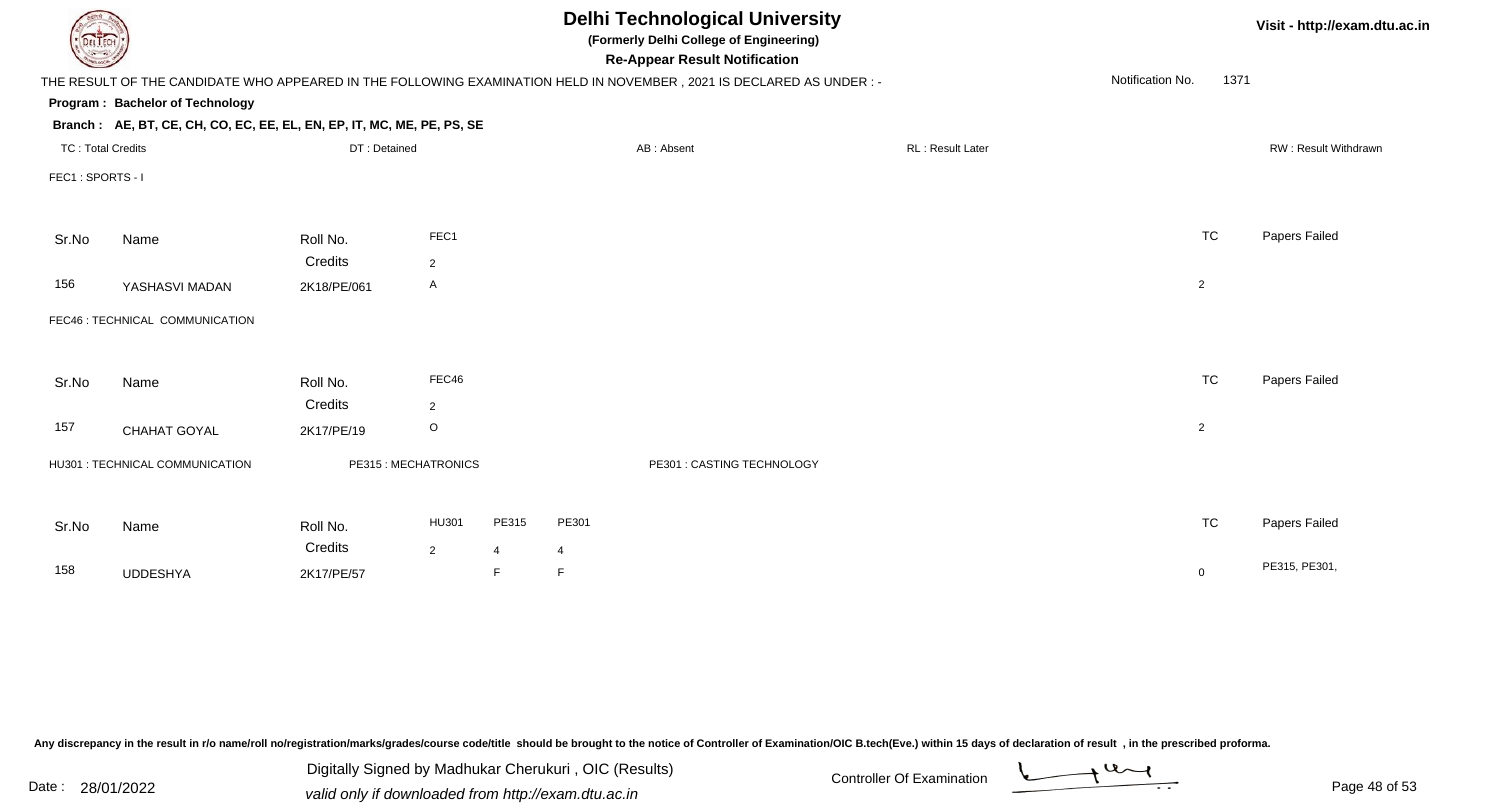| DEL TECH                 |                                                                                                                      |                     |                |                                                                     | <b>Delhi Technological University</b><br>(Formerly Delhi College of Engineering)<br><b>Re-Appear Result Notification</b> |                         |                  |                     | Visit - http://exam.dtu.ac.in |
|--------------------------|----------------------------------------------------------------------------------------------------------------------|---------------------|----------------|---------------------------------------------------------------------|--------------------------------------------------------------------------------------------------------------------------|-------------------------|------------------|---------------------|-------------------------------|
|                          | THE RESULT OF THE CANDIDATE WHO APPEARED IN THE FOLLOWING EXAMINATION HELD IN NOVEMBER, 2021 IS DECLARED AS UNDER :- |                     |                |                                                                     |                                                                                                                          |                         | Notification No. | 1371                |                               |
|                          | Program: Bachelor of Technology                                                                                      |                     |                |                                                                     |                                                                                                                          |                         |                  |                     |                               |
|                          | Branch: AE, BT, CE, CH, CO, EC, EE, EL, EN, EP, IT, MC, ME, PE, PS, SE                                               |                     |                |                                                                     |                                                                                                                          |                         |                  |                     |                               |
| <b>TC: Total Credits</b> |                                                                                                                      | DT: Detained        |                |                                                                     | AB: Absent                                                                                                               | <b>RL: Result Later</b> |                  |                     | RW: Result Withdrawn          |
|                          | MA101 : MATHEMATICS - I                                                                                              |                     |                |                                                                     |                                                                                                                          |                         |                  |                     |                               |
|                          |                                                                                                                      |                     | <b>MA101</b>   |                                                                     |                                                                                                                          |                         |                  | <b>TC</b>           | Papers Failed                 |
| Sr.No                    | Name                                                                                                                 | Roll No.<br>Credits |                |                                                                     |                                                                                                                          |                         |                  |                     |                               |
| 159                      |                                                                                                                      |                     | $\overline{4}$ |                                                                     |                                                                                                                          |                         |                  | $\mathsf 0$         |                               |
|                          | <b>UDDESHYA</b>                                                                                                      | 2K17/PE/57          |                |                                                                     |                                                                                                                          |                         |                  |                     |                               |
| 160                      | <b>AJAY KUMAR</b>                                                                                                    | 2K18/PE/003         |                |                                                                     |                                                                                                                          |                         |                  | $\mathsf{O}\xspace$ |                               |
|                          | ME261: KINEMATIC AND DYNAMIC OF MACHINES                                                                             |                     |                |                                                                     |                                                                                                                          |                         |                  |                     |                               |
|                          |                                                                                                                      |                     |                |                                                                     |                                                                                                                          |                         |                  |                     |                               |
| Sr.No                    | Name                                                                                                                 | Roll No.            | ME261          |                                                                     |                                                                                                                          |                         |                  | <b>TC</b>           | Papers Failed                 |
|                          |                                                                                                                      | Credits             | $\overline{4}$ |                                                                     |                                                                                                                          |                         |                  |                     |                               |
| 161                      | <b>UDDESHYA</b>                                                                                                      | 2K17/PE/57          | F              |                                                                     |                                                                                                                          |                         |                  | $\mathbf 0$         | ME261                         |
|                          | ME261: KINEMATIC AND DYNAMIC OF MACHINES                                                                             |                     |                | PE207 : ENGINEERING ANALYSIS AND<br>DESIGN(MODELING AND SIMULATION) |                                                                                                                          |                         |                  |                     |                               |
| Sr.No                    | Name                                                                                                                 | Roll No.            | ME261          | <b>PE207</b>                                                        |                                                                                                                          |                         |                  | <b>TC</b>           | Papers Failed                 |
|                          |                                                                                                                      | Credits             | $\overline{4}$ | $\overline{4}$                                                      |                                                                                                                          |                         |                  |                     |                               |
| 162                      | <b>HARKIRAT SINGH</b>                                                                                                | 2K18/PE/026         | E              | $\mathsf F$                                                         |                                                                                                                          |                         |                  | $\mathsf{O}$        | ME261PE207,                   |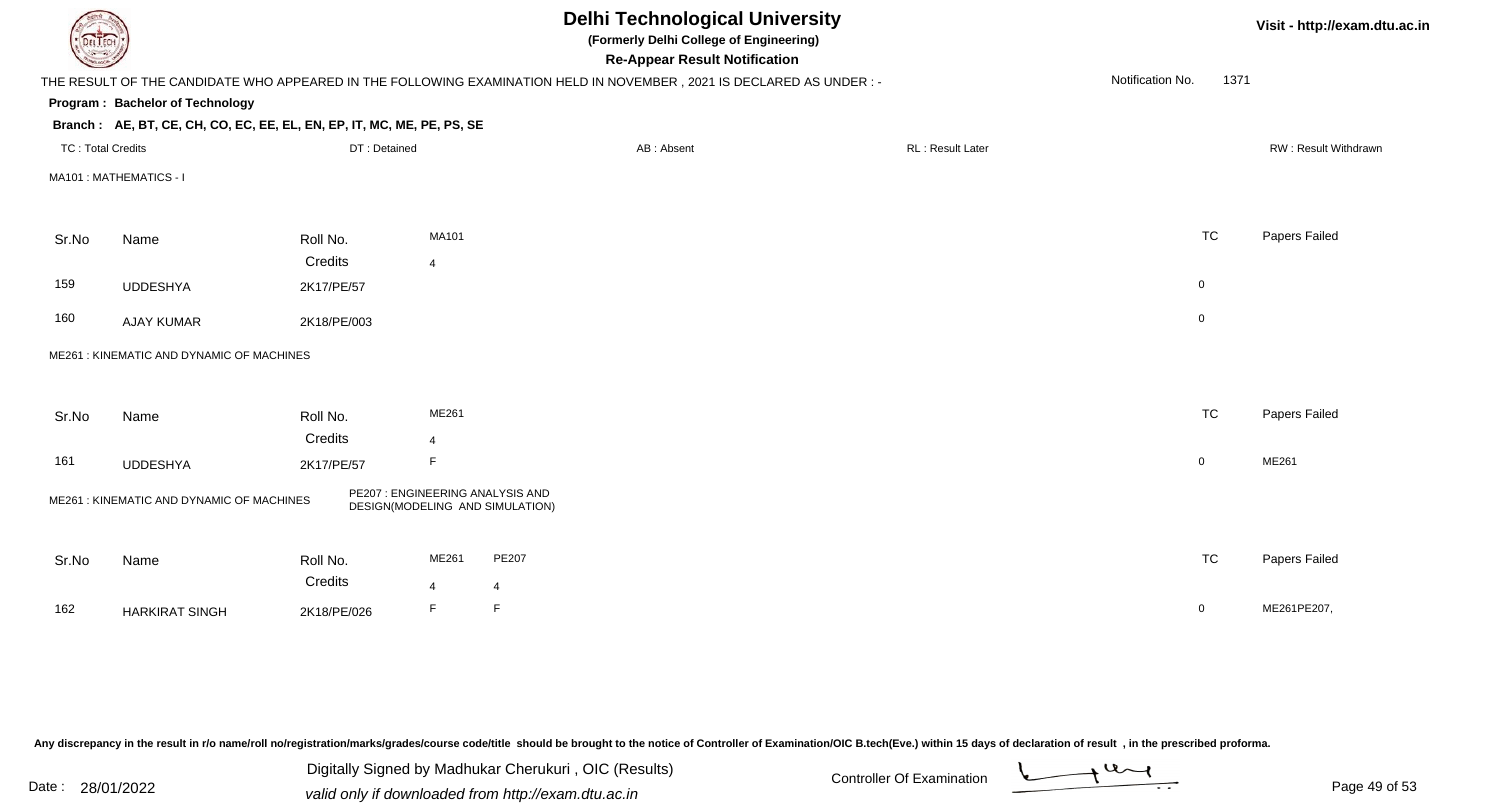| <b>DELIECH</b>           |                                                                                                                      |                                                              |                |                |       |                |                     | <b>Delhi Technological University</b><br>(Formerly Delhi College of Engineering)<br><b>Re-Appear Result Notification</b> |                            |                  |                | Visit - http://exam.dtu.ac.in             |
|--------------------------|----------------------------------------------------------------------------------------------------------------------|--------------------------------------------------------------|----------------|----------------|-------|----------------|---------------------|--------------------------------------------------------------------------------------------------------------------------|----------------------------|------------------|----------------|-------------------------------------------|
|                          | THE RESULT OF THE CANDIDATE WHO APPEARED IN THE FOLLOWING EXAMINATION HELD IN NOVEMBER, 2021 IS DECLARED AS UNDER :- |                                                              |                |                |       |                |                     |                                                                                                                          |                            | Notification No. | 1371           |                                           |
|                          | Program: Bachelor of Technology                                                                                      |                                                              |                |                |       |                |                     |                                                                                                                          |                            |                  |                |                                           |
|                          | Branch: AE, BT, CE, CH, CO, EC, EE, EL, EN, EP, IT, MC, ME, PE, PS, SE                                               |                                                              |                |                |       |                |                     |                                                                                                                          |                            |                  |                |                                           |
| <b>TC: Total Credits</b> |                                                                                                                      | DT: Detained                                                 |                |                |       | AB: Absent     |                     |                                                                                                                          | <b>RL: Result Later</b>    |                  |                | RW: Result Withdrawn                      |
|                          | PE203: THERMAL ENGINEERING-I                                                                                         | PE205 : MANUFACTURING MACHINES                               |                |                |       |                |                     | PE207: ENGINEERING ANALYSIS AND<br>DESIGN(MODELING AND SIMULATION)                                                       |                            |                  |                |                                           |
| Sr.No                    | Name                                                                                                                 | Roll No.                                                     | PE203          | PE205          | PE207 |                |                     |                                                                                                                          |                            |                  | <b>TC</b>      | Papers Failed                             |
|                          |                                                                                                                      | Credits                                                      | $\overline{4}$ | $\overline{4}$ |       |                |                     |                                                                                                                          |                            |                  |                |                                           |
| 163                      | <b>ARYAN KATARIA</b>                                                                                                 | 2K17/PE/16                                                   | $\mathsf C$    | F.             | E     |                |                     |                                                                                                                          |                            |                  | $\overline{4}$ | PE205, PE207,                             |
|                          | PE303 : PRODUCTION PLANNING & CONTROL<br>MOOC301*: MOOC COURSE 301                                                   | HU301 : TECHNICAL COMMUNICATION<br>MOOC303*: MOOC COURSE 303 |                |                |       |                | PE315: MECHATRONICS |                                                                                                                          | PE301 : CASTING TECHNOLOGY |                  |                |                                           |
| Sr.No                    | Name                                                                                                                 | Roll No.                                                     | PE303          | <b>HU301</b>   | PE315 | PE301          |                     | MOOC301* MOOC303*                                                                                                        |                            |                  | <b>TC</b>      | Papers Failed                             |
|                          |                                                                                                                      | Credits                                                      | $\overline{4}$ | 2              | 4     | $\overline{4}$ | $\overline{2}$      | $\overline{2}$                                                                                                           |                            |                  |                |                                           |
| 164                      | <b>ARYAN KATARIA</b>                                                                                                 | 2K17/PE/16                                                   | F              |                | F     | F              | E                   | F                                                                                                                        |                            |                  | $\mathbf 0$    | PE303PE315,<br>PE301, MOOC301*, MOOC303*, |
|                          | PE315 : MECHATRONICS                                                                                                 |                                                              |                |                |       |                |                     |                                                                                                                          |                            |                  |                |                                           |
| Sr.No                    | Name                                                                                                                 | Roll No.                                                     | PE315          |                |       |                |                     |                                                                                                                          |                            |                  | <b>TC</b>      | Papers Failed                             |
| 165                      | <b>HARKIRAT SINGH</b>                                                                                                | Credits<br>2K18/PE/026                                       | 4<br>F         |                |       |                |                     |                                                                                                                          |                            |                  | $\mathbf 0$    | PE315                                     |

Digitally Signed by Madhukar Cherukuri, OIC (Results)<br>Date : 28/01/2022 valid only if downloaded from http://oxam.dtu.ac.in

Digitally Signed by Madhukar Cherukuri , OIC (Results)valid only if downloaded from http://exam.dtu.ac.in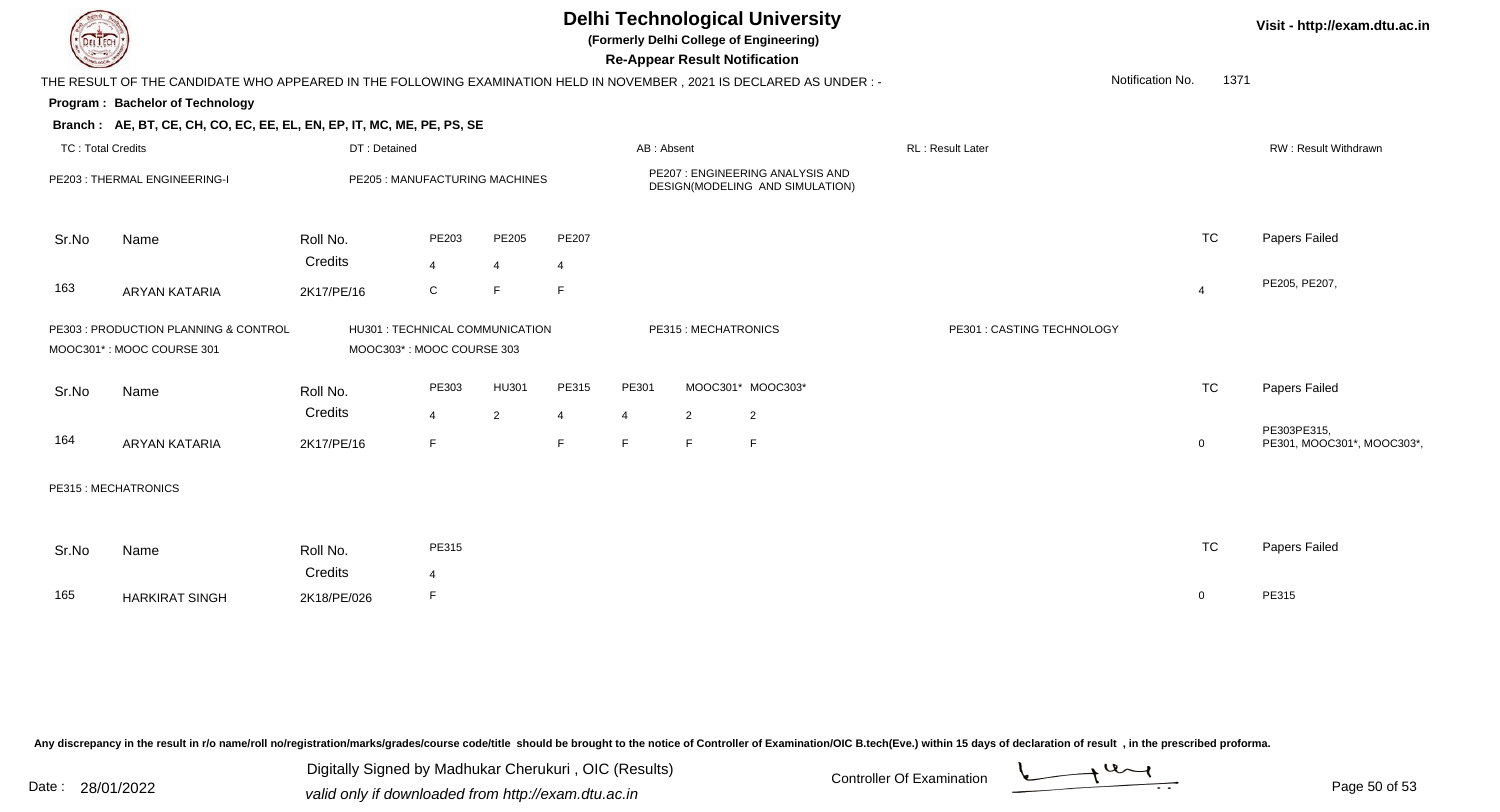| DEL TECH                 |                                                                        |              |                          | <b>Delhi Technological University</b><br>(Formerly Delhi College of Engineering)<br><b>Re-Appear Result Notification</b> |                  |                          | Visit - http://exam.dtu.ac.in |
|--------------------------|------------------------------------------------------------------------|--------------|--------------------------|--------------------------------------------------------------------------------------------------------------------------|------------------|--------------------------|-------------------------------|
|                          |                                                                        |              |                          | THE RESULT OF THE CANDIDATE WHO APPEARED IN THE FOLLOWING EXAMINATION HELD IN NOVEMBER, 2021 IS DECLARED AS UNDER :-     |                  | Notification No.<br>1371 |                               |
|                          | Program: Bachelor of Technology                                        |              |                          |                                                                                                                          |                  |                          |                               |
|                          | Branch: AE, BT, CE, CH, CO, EC, EE, EL, EN, EP, IT, MC, ME, PE, PS, SE |              |                          |                                                                                                                          |                  |                          |                               |
| <b>TC: Total Credits</b> |                                                                        | DT: Detained |                          | AB: Absent                                                                                                               | RL: Result Later |                          | RW: Result Withdrawn          |
| AC101: CHEMISTRY         |                                                                        |              |                          |                                                                                                                          |                  |                          |                               |
| Sr.No                    | Name                                                                   | Roll No.     | AC101                    |                                                                                                                          |                  | <b>TC</b>                | Papers Failed                 |
|                          |                                                                        | Credits      | 4                        |                                                                                                                          |                  |                          |                               |
| 166                      | <b>MOHIT MEENA</b>                                                     | 2K18/SE/085  |                          |                                                                                                                          |                  | 0                        |                               |
|                          | CO415 : WIRELESS AND MOBILE COMPUTING                                  |              | SE401 : B.TECH PROJECT-I |                                                                                                                          |                  |                          |                               |
| Sr.No                    | Name                                                                   | Roll No.     | CO415                    | SE401                                                                                                                    |                  | <b>TC</b>                | Papers Failed                 |
|                          |                                                                        | Credits      | $\overline{4}$           | $\overline{4}$                                                                                                           |                  |                          |                               |
| 167                      | NIKHIL SHARMA                                                          | 2K17/SE/71   | $\mathsf{A}$             | A                                                                                                                        |                  | 8                        |                               |
|                          | EC261 : ANALOG ELECTRONICS                                             |              |                          |                                                                                                                          |                  |                          |                               |
|                          |                                                                        |              |                          |                                                                                                                          |                  |                          |                               |
| Sr.No                    | Name                                                                   | Roll No.     | EC261                    |                                                                                                                          |                  | <b>TC</b>                | Papers Failed                 |
|                          |                                                                        | Credits      | $\overline{4}$           |                                                                                                                          |                  |                          |                               |
| 168                      | ABHAY SINGH HYANKI                                                     | 2K17/SE/05   | В                        |                                                                                                                          |                  | 4                        |                               |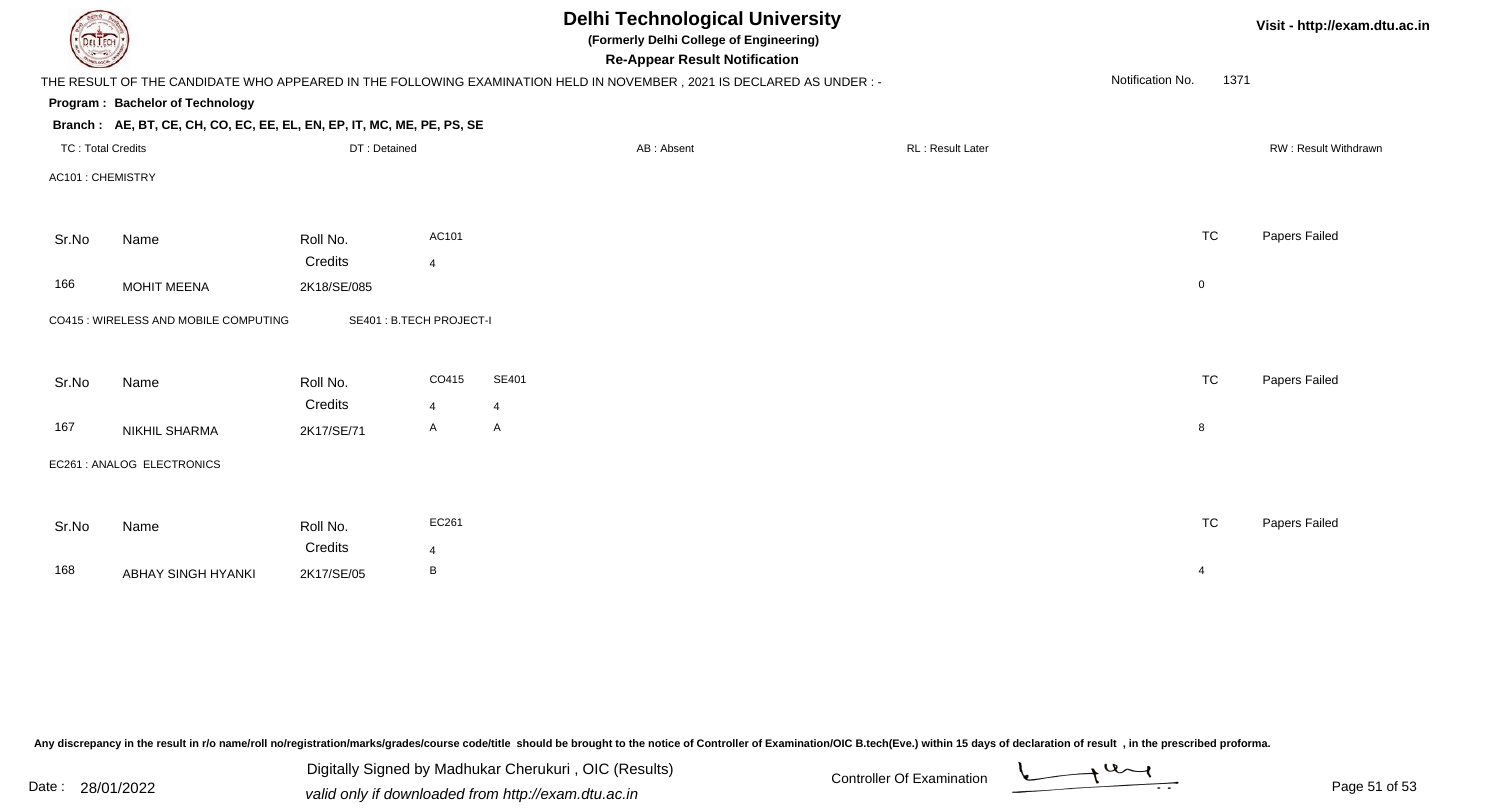| (Formerly Delhi College of Engineering)<br>DEL TECH<br><b>Re-Appear Result Notification</b>                                              |           | Visit - http://exam.dtu.ac.in |
|------------------------------------------------------------------------------------------------------------------------------------------|-----------|-------------------------------|
| Notification No.<br>THE RESULT OF THE CANDIDATE WHO APPEARED IN THE FOLLOWING EXAMINATION HELD IN NOVEMBER, 2021 IS DECLARED AS UNDER :- | 1371      |                               |
| Program: Bachelor of Technology                                                                                                          |           |                               |
| Branch: AE, BT, CE, CH, CO, EC, EE, EL, EN, EP, IT, MC, ME, PE, PS, SE                                                                   |           |                               |
| DT: Detained<br><b>TC: Total Credits</b><br>AB: Absent<br><b>RL: Result Later</b>                                                        |           | RW: Result Withdrawn          |
| SE207 : ENGINEERING ANALYSIS AND DESIGN<br>EC261 : ANALOG ELECTRONICS<br>SE205a: Operating System<br>(MODELLING AND SIMULATION)          |           |                               |
| <b>SE207</b><br>EC261<br>SE205a<br>Roll No.<br>Sr.No<br>Name<br>Credits                                                                  | <b>TC</b> | Papers Failed                 |
| $\overline{4}$<br>$\overline{4}$<br>4<br>169<br>$\mathsf{F}$<br><b>MOHIT MEENA</b><br>$\mathbf 0$<br>2K18/SE/085                         |           | SE205a,                       |
| EC353 : COMPUTER VISION                                                                                                                  |           |                               |
| EC353<br>Sr.No<br>Name<br>Roll No.<br>Credits<br>$\mathbf{3}$                                                                            | <b>TC</b> | <b>Papers Failed</b>          |
| 170<br>$\mathbf 0$<br>ASHUTOSH ANURAG<br>2K18/SE/042                                                                                     |           |                               |
| SE301 : OBJECT ORIENTED SOFTWARE ENGINEERING  EC357 : DIGITAL IMAGE PROCESSING<br>MOOC301*: MOOC COURSE 301<br>MOOC303*: MOOC COURSE 303 |           |                               |
|                                                                                                                                          |           |                               |
| SE301<br>EC357<br>MOOC301* MOOC303*<br>Sr.No<br>Name<br>Roll No.                                                                         | <b>TC</b> | Papers Failed                 |
| Credits<br>$\overline{2}$<br>$\overline{4}$<br>3<br>$\overline{2}$<br>171<br>F<br>F<br>E<br><b>GOURAV</b><br>2K18/SE/062<br>0            |           | SE301MOOC301*,<br>MOOC303*,   |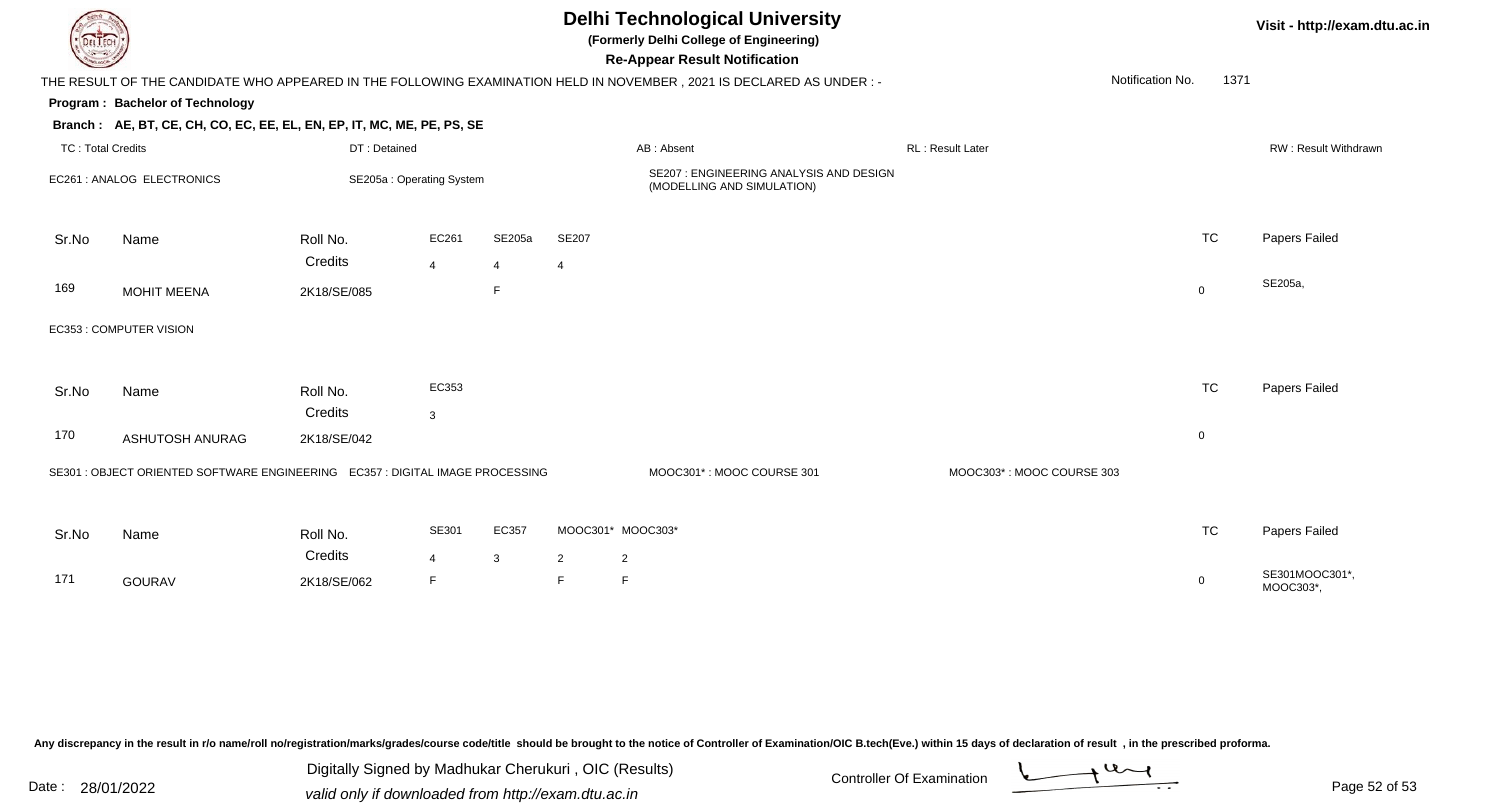| DEL TECH                 |                                                                        |              |              | <b>Delhi Technological University</b><br>(Formerly Delhi College of Engineering)<br><b>Re-Appear Result Notification</b> |                  |                  |      | Visit - http://exam.dtu.ac.in |
|--------------------------|------------------------------------------------------------------------|--------------|--------------|--------------------------------------------------------------------------------------------------------------------------|------------------|------------------|------|-------------------------------|
|                          |                                                                        |              |              | THE RESULT OF THE CANDIDATE WHO APPEARED IN THE FOLLOWING EXAMINATION HELD IN NOVEMBER, 2021 IS DECLARED AS UNDER:-      |                  | Notification No. | 1371 |                               |
|                          | Program: Bachelor of Technology                                        |              |              |                                                                                                                          |                  |                  |      |                               |
|                          | Branch: AE, BT, CE, CH, CO, EC, EE, EL, EN, EP, IT, MC, ME, PE, PS, SE |              |              |                                                                                                                          |                  |                  |      |                               |
| <b>TC: Total Credits</b> |                                                                        | DT: Detained |              | AB: Absent                                                                                                               | RL: Result Later |                  |      | RW: Result Withdrawn          |
|                          | SE401 : B.TECH PROJECT-I                                               |              |              |                                                                                                                          |                  |                  |      |                               |
| Sr.No                    | Name                                                                   | Roll No.     | SE401        |                                                                                                                          |                  | <b>TC</b>        |      | Papers Failed                 |
|                          |                                                                        | Credits      |              |                                                                                                                          |                  |                  |      |                               |
| 172                      | <b>SANDEEP KUMAR</b>                                                   | 2K17/SE/105  | $\mathsf{A}$ |                                                                                                                          |                  | 4                |      |                               |

Digitally Signed by Madhukar Cherukuri, OIC (Results) Controller Of Examination Controller Of Examination Digitally Signed by Madhukar Cherukuri , OIC (Results)valid only if downloaded from http://exam.dtu.ac.in

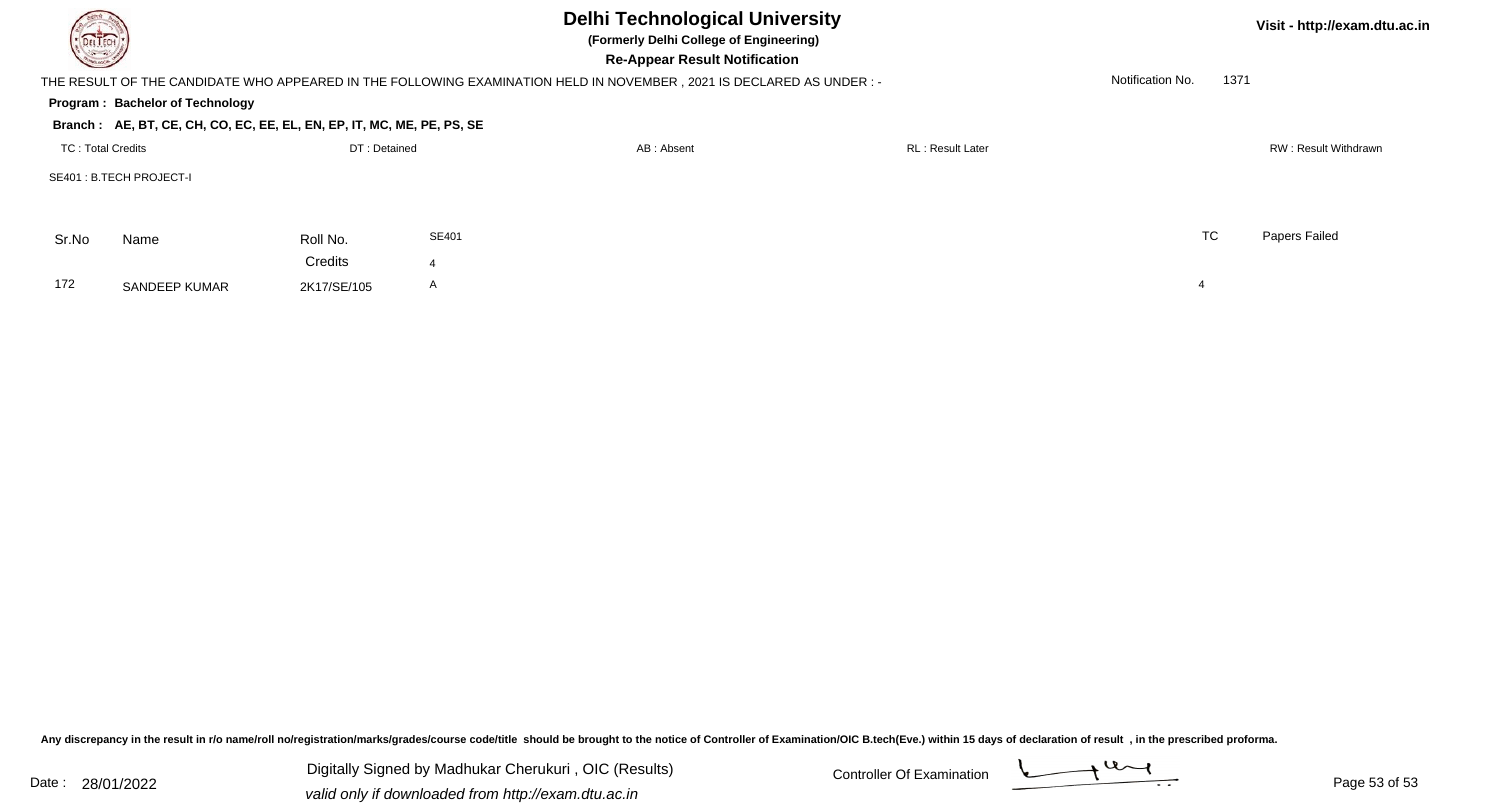| DEL TECH                 |                                                                                                                       |              |                                        |                |       |                |                | <b>Delhi Technological University</b><br>(Formerly Delhi College of Engineering)<br><b>Re-Appear Result Notification</b> |                                                                                              |                         |                                              |                | Visit - http://exam.dtu.ac.in |
|--------------------------|-----------------------------------------------------------------------------------------------------------------------|--------------|----------------------------------------|----------------|-------|----------------|----------------|--------------------------------------------------------------------------------------------------------------------------|----------------------------------------------------------------------------------------------|-------------------------|----------------------------------------------|----------------|-------------------------------|
|                          | THE RESULT OF THE CANDIDATE WHO APPEARED IN THE FOLLOWING EXAMINATION HELD IN NOVEMBER, 2021 IS DECLARED AS UNDER:-   |              |                                        |                |       |                |                |                                                                                                                          |                                                                                              |                         | Notification No.                             | 1371           |                               |
|                          | Program: Bachelor of Technology                                                                                       |              |                                        |                |       |                |                |                                                                                                                          |                                                                                              |                         |                                              |                |                               |
|                          | Branch: AE, BT, CE, CH, CO, EC, EE, EL, EN, EP, IT, MC, ME, PE, PS, SE                                                |              |                                        |                |       |                |                |                                                                                                                          |                                                                                              |                         |                                              |                |                               |
| <b>TC: Total Credits</b> |                                                                                                                       | DT: Detained |                                        |                |       | AB: Absent     |                |                                                                                                                          |                                                                                              | <b>RL: Result Later</b> |                                              |                | <b>RW: Result Withdrawn</b>   |
|                          | FEC52: Extension and Outreach Activities                                                                              |              |                                        |                |       |                |                |                                                                                                                          |                                                                                              |                         |                                              |                |                               |
|                          |                                                                                                                       |              |                                        |                |       |                |                |                                                                                                                          |                                                                                              |                         |                                              |                |                               |
| Sr.No                    | Name                                                                                                                  | Roll No.     | FEC52                                  |                |       |                |                |                                                                                                                          |                                                                                              |                         |                                              | <b>TC</b>      | Papers Failed                 |
|                          |                                                                                                                       | Credits      | 2                                      |                |       |                |                |                                                                                                                          |                                                                                              |                         |                                              |                |                               |
|                          | <b>JITHIN</b>                                                                                                         | 2K20/BT/513  | A+                                     |                |       |                |                |                                                                                                                          |                                                                                              |                         |                                              | $\overline{2}$ |                               |
|                          | FEC13 : PUBLIC SPEAKING                                                                                               |              |                                        |                |       |                |                |                                                                                                                          |                                                                                              |                         |                                              |                |                               |
|                          |                                                                                                                       |              |                                        |                |       |                |                |                                                                                                                          |                                                                                              |                         |                                              |                |                               |
| Sr.No                    | Name                                                                                                                  | Roll No.     | FEC13                                  |                |       |                |                |                                                                                                                          |                                                                                              |                         |                                              | TC             | Papers Failed                 |
|                          |                                                                                                                       | Credits      | $\overline{2}$                         |                |       |                |                |                                                                                                                          |                                                                                              |                         |                                              |                |                               |
| $\overline{2}$           | SIDDHARTH PANDIT                                                                                                      | 2K19/CH/057  | A+                                     |                |       |                |                |                                                                                                                          |                                                                                              |                         |                                              | $\overline{2}$ |                               |
|                          | <b>CE203: ENGINEERING MECHANICS</b><br>FEC7: INTRODUCTION TO ENVIRONMENTAL SCIENCE MG301 : Fundamentals of Management |              | CE207: ENGINEERING ANALYSIS AND DESIGN |                |       |                |                | SENSING AND GIS IN ENGINEERING                                                                                           | CE319 : APPLICATION OF GEO-INFORMATICS REMOTE<br>EC251 : BASIC ELECTRONICS & INSTRUMENTATION |                         | CE321 : DISASTER PREPAREDNESS AND MITIGATION |                |                               |
| Sr.No                    | Name                                                                                                                  | Roll No.     | CE203                                  | CE207          | CE319 | CE321          | FEC7           | MG301                                                                                                                    | EC251                                                                                        |                         |                                              | <b>TC</b>      | Papers Failed                 |
|                          |                                                                                                                       | Credits      | $\overline{4}$                         | $\overline{4}$ | 4     | $\overline{4}$ | $\overline{2}$ | $\mathbf{3}$                                                                                                             | 4                                                                                            |                         |                                              |                |                               |
| 3                        | <b>VAIBHAV GAUTAM</b>                                                                                                 | 2K19/CE/132  | P                                      | A              | $B+$  | A              | E              | $\mathsf{C}$                                                                                                             | $B+$                                                                                         |                         |                                              | 23             | FEC7,                         |

Digitally Signed by Madhukar Cherukuri, OIC (Results)<br>Date : 28/01/2022 valid only if downloaded from http://oxam.dtu.ac.in Digitally Signed by Madhukar Cherukuri , OIC (Results)

valid only if downloaded from http://exam.dtu.ac.in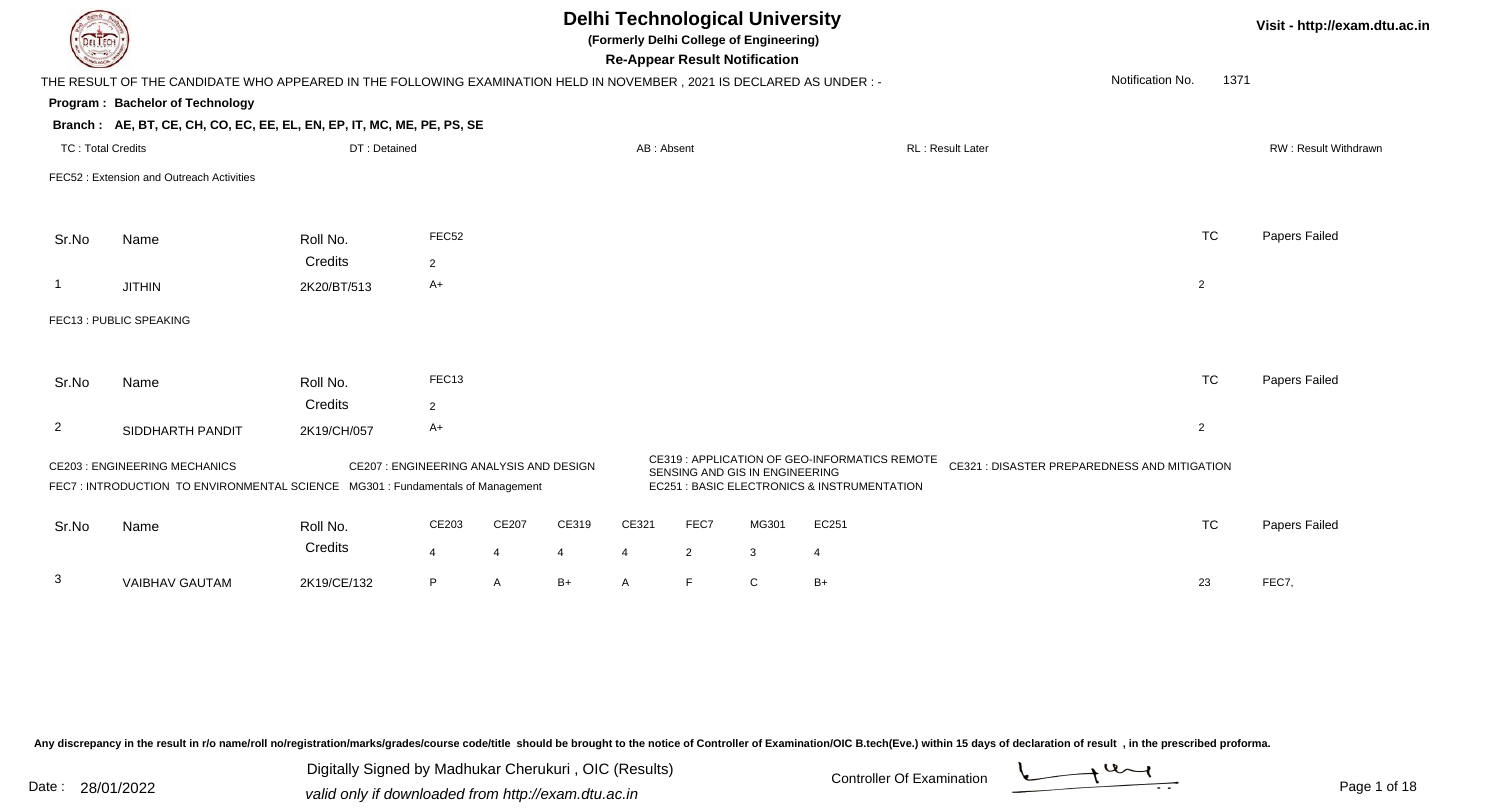

**(Formerly Delhi College of Engineering)**

**Re-Appear Result Notification**

**Visit - http://exam.dtu.ac.in**

|                          | THE RESULT OF THE CANDIDATE WHO APPEARED IN THE FOLLOWING EXAMINATION HELD IN NOVEMBER, 2021 IS DECLARED AS UNDER :- |                                                            |                     |                |                |                |                |                           |                              | Notification No. | 1371           |                      |
|--------------------------|----------------------------------------------------------------------------------------------------------------------|------------------------------------------------------------|---------------------|----------------|----------------|----------------|----------------|---------------------------|------------------------------|------------------|----------------|----------------------|
|                          | Program: Bachelor of Technology                                                                                      |                                                            |                     |                |                |                |                |                           |                              |                  |                |                      |
|                          | Branch: AE, BT, CE, CH, CO, EC, EE, EL, EN, EP, IT, MC, ME, PE, PS, SE                                               |                                                            |                     |                |                |                |                |                           |                              |                  |                |                      |
| <b>TC: Total Credits</b> |                                                                                                                      | DT: Detained                                               |                     |                |                | AB: Absent     |                |                           | RL : Result Later            |                  |                | RW: Result Withdrawr |
|                          | CO101 : PROGRAMMING FUNDAMENTALS<br>MA101: MATHEMATICS - I                                                           | EE101 : BASIC ELECTRICAL ENGINEERING<br>AP101: PHYSICS - I |                     |                |                |                |                | FEC3: PHYSICAL EDU SPORTS | ME105 : ENGINEERING GRAPHICS |                  |                |                      |
| Sr.No                    | Name                                                                                                                 | Roll No.                                                   | CO101               | EE101          | FEC3           | ME105          | MA101          | AP101                     |                              |                  | <b>TC</b>      | Papers Failed        |
|                          |                                                                                                                      | Credits                                                    | $\overline{4}$      | $\overline{4}$ | $\overline{2}$ | $\overline{2}$ | $\overline{4}$ | $\overline{4}$            |                              |                  |                |                      |
| 4                        | <b>VAIBHAV GAUTAM</b>                                                                                                | 2K19/CE/132                                                |                     |                | F              |                |                |                           |                              |                  | $\mathbf 0$    | FEC3,                |
|                          | EC251 : BASIC ELECTRONICS & INSTRUMENTATION                                                                          |                                                            |                     |                |                |                |                |                           |                              |                  |                |                      |
| Sr.No                    | Name                                                                                                                 | Roll No.<br>Credits                                        | EC251               |                |                |                |                |                           |                              |                  | <b>TC</b>      | Papers Failed        |
| $5\overline{)}$          | RAHUL PAL                                                                                                            | 2K19/CE/098                                                | $\overline{4}$<br>F |                |                |                |                |                           |                              |                  | $\mathbf{0}$   | EC251                |
|                          | FEC13 : PUBLIC SPEAKING                                                                                              |                                                            |                     |                |                |                |                |                           |                              |                  |                |                      |
| Sr.No                    | Name                                                                                                                 | Roll No.                                                   | FEC13               |                |                |                |                |                           |                              |                  | <b>TC</b>      | Papers Failed        |
|                          |                                                                                                                      | Credits                                                    | $\overline{2}$      |                |                |                |                |                           |                              |                  |                |                      |
| 6                        | YASHRAJ                                                                                                              | 2K19/CE/144                                                | A+                  |                |                |                |                |                           |                              |                  | $\overline{2}$ |                      |
|                          |                                                                                                                      |                                                            |                     |                |                |                |                |                           |                              |                  |                |                      |

Any discrepancy in the result in r/o name/roll no/registration/marks/grades/course code/title should be brought to the notice of Controller of Examination/OIC B.tech(Eve.) within 15 days of declaration of result, in the pr

| Date: | 28/01/2022 |
|-------|------------|
|-------|------------|

Date : 28/01/2022 Valid only if downloaded from http://exam.dtu.ac.in<br>
Date : 28/01/2022 valid only if downloaded from http://exam.dtu.ac.in Digitally Signed by Madhukar Cherukuri , OIC (Results)

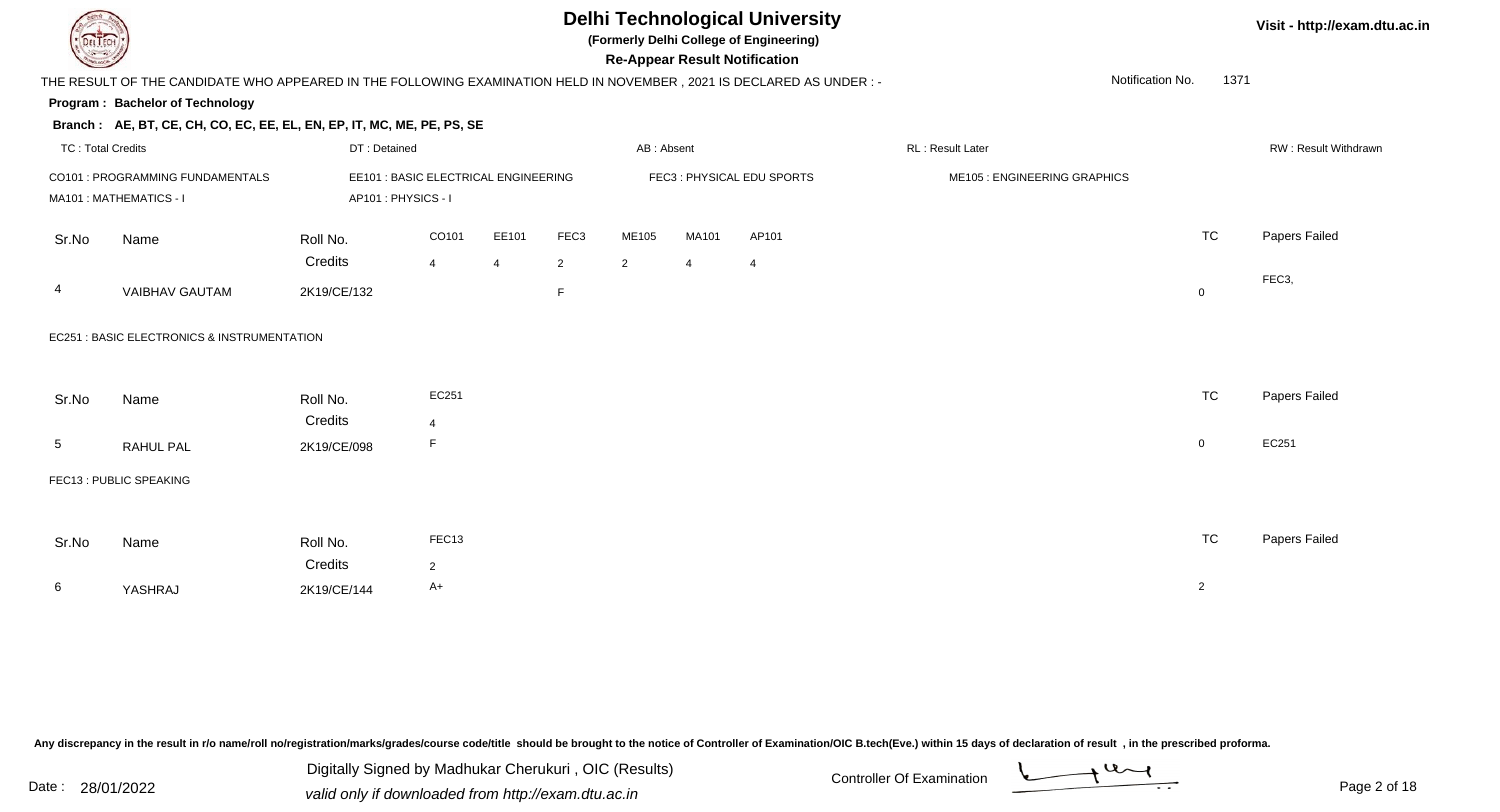| DEL TECH                 |                                                                        |              |              | <b>Delhi Technological University</b><br>(Formerly Delhi College of Engineering)<br><b>Re-Appear Result Notification</b> | Visit - http://exam.dtu.ac.in |                          |                      |
|--------------------------|------------------------------------------------------------------------|--------------|--------------|--------------------------------------------------------------------------------------------------------------------------|-------------------------------|--------------------------|----------------------|
|                          |                                                                        |              |              | THE RESULT OF THE CANDIDATE WHO APPEARED IN THE FOLLOWING EXAMINATION HELD IN NOVEMBER, 2021 IS DECLARED AS UNDER :-     |                               | Notification No.<br>1371 |                      |
|                          | Program: Bachelor of Technology                                        |              |              |                                                                                                                          |                               |                          |                      |
|                          | Branch: AE, BT, CE, CH, CO, EC, EE, EL, EN, EP, IT, MC, ME, PE, PS, SE |              |              |                                                                                                                          |                               |                          |                      |
| <b>TC: Total Credits</b> |                                                                        | DT: Detained |              | AB: Absent                                                                                                               | RL: Result Later              |                          | RW: Result Withdrawn |
|                          | FEC16 : APPRECIATION OF FICTION                                        |              |              |                                                                                                                          |                               |                          |                      |
| Sr.No                    | Name                                                                   | Roll No.     | FEC16        |                                                                                                                          |                               | <b>TC</b>                | Papers Failed        |
|                          |                                                                        | Credits      | 2            |                                                                                                                          |                               |                          |                      |
| 7                        | <b>VAIBHAV GAUTAM</b>                                                  | 2K19/CE/132  |              |                                                                                                                          |                               | $\mathbf 0$              |                      |
|                          | FEC52: Extension and Outreach Activities                               |              |              | EC251 : BASIC ELECTRONICS & INSTRUMENTATION                                                                              |                               |                          |                      |
| Sr.No                    | Name                                                                   | Roll No.     | FEC52        | EC251                                                                                                                    |                               | <b>TC</b>                | Papers Failed        |
|                          |                                                                        | Credits      | 2            | $\overline{4}$                                                                                                           |                               |                          |                      |
| 8                        | RUPESH SOLANKI                                                         | 2K19/CE/106  | $\mathsf{A}$ | $\, {\bf B} \,$                                                                                                          |                               | 6                        |                      |
|                          | FEC53 : Communicative Hindi                                            |              |              |                                                                                                                          |                               |                          |                      |
|                          |                                                                        |              |              |                                                                                                                          |                               |                          |                      |
| Sr.No                    | Name                                                                   | Roll No.     | FEC53        |                                                                                                                          |                               | <b>TC</b>                | Papers Failed        |
|                          |                                                                        | Credits      | 2            |                                                                                                                          |                               |                          |                      |
| 9                        | <b>LIM LYCHHAY</b>                                                     | 2K19/CE/065  | A            |                                                                                                                          |                               | $\overline{2}$           |                      |
|                          |                                                                        |              |              |                                                                                                                          |                               |                          |                      |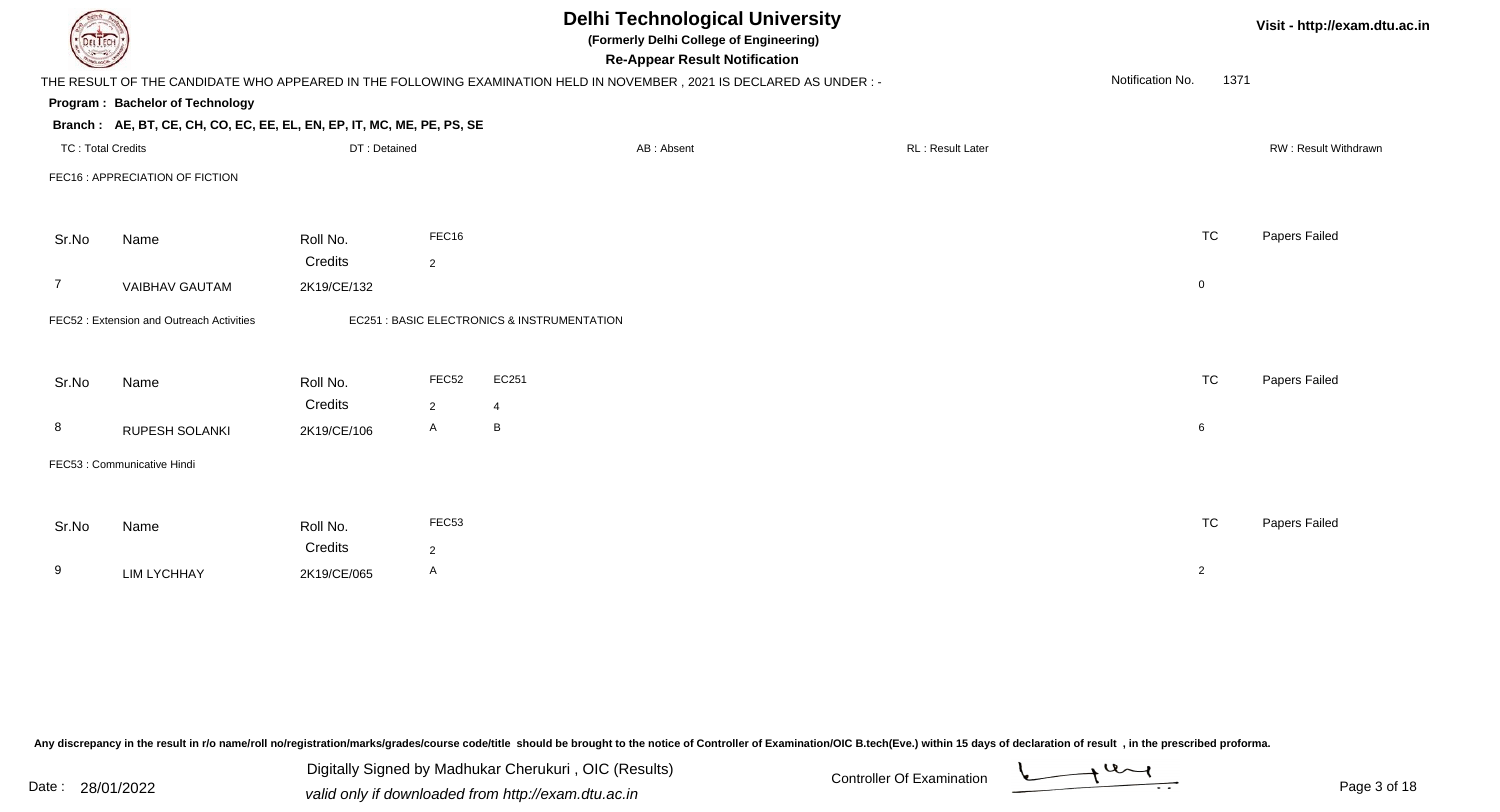| DEL TECH                 |                                                                        |                  |                                |                |                   | <b>Delhi Technological University</b><br>(Formerly Delhi College of Engineering)<br><b>Re-Appear Result Notification</b> |                  |                  | Visit - http://exam.dtu.ac.in |                      |
|--------------------------|------------------------------------------------------------------------|------------------|--------------------------------|----------------|-------------------|--------------------------------------------------------------------------------------------------------------------------|------------------|------------------|-------------------------------|----------------------|
|                          |                                                                        |                  |                                |                |                   | THE RESULT OF THE CANDIDATE WHO APPEARED IN THE FOLLOWING EXAMINATION HELD IN NOVEMBER, 2021 IS DECLARED AS UNDER :-     |                  | Notification No. | 1371                          |                      |
|                          | Program: Bachelor of Technology                                        |                  |                                |                |                   |                                                                                                                          |                  |                  |                               |                      |
|                          | Branch: AE, BT, CE, CH, CO, EC, EE, EL, EN, EP, IT, MC, ME, PE, PS, SE |                  |                                |                |                   |                                                                                                                          |                  |                  |                               |                      |
| <b>TC: Total Credits</b> |                                                                        | DT: Detained     |                                |                |                   | AB: Absent                                                                                                               | RL: Result Later |                  |                               | RW: Result Withdrawn |
| AP101: PHYSICS - I       |                                                                        | AC101: CHEMISTRY |                                |                |                   | ME103: WORKSHOP PRACTICE                                                                                                 |                  |                  |                               |                      |
| Sr.No                    | Name                                                                   | Roll No.         | AP101                          | AC101          | ME103             |                                                                                                                          |                  | <b>TC</b>        |                               | Papers Failed        |
|                          |                                                                        | Credits          | $\overline{4}$                 | 4              | $\overline{2}$    |                                                                                                                          |                  |                  |                               |                      |
| 10                       | <b>ADARSH SHARMA</b>                                                   | 2K19/CO/028      |                                |                |                   |                                                                                                                          |                  | $\mathbf 0$      |                               |                      |
|                          | EC261 : ANALOG ELECTRONICS                                             |                  |                                |                |                   |                                                                                                                          |                  |                  |                               |                      |
| Sr.No                    | Name                                                                   | Roll No.         | EC261                          |                |                   |                                                                                                                          |                  | <b>TC</b>        |                               | Papers Failed        |
|                          |                                                                        | Credits          | $\overline{4}$                 |                |                   |                                                                                                                          |                  |                  |                               |                      |
| 11                       | NIKHIL SHOKEEN                                                         | 2K19/CO/252      |                                |                |                   |                                                                                                                          |                  | $\mathbf 0$      |                               |                      |
|                          | EC261 : ANALOG ELECTRONICS                                             |                  | <b>CO201 : DATA STRUCTURES</b> |                |                   | <b>CO205 : DISCRETE STRUCTURES</b>                                                                                       |                  |                  |                               |                      |
| Sr.No                    | Name                                                                   | Roll No.         | EC261                          | CO201          | CO <sub>205</sub> |                                                                                                                          |                  | <b>TC</b>        |                               | Papers Failed        |
|                          |                                                                        | Credits          | $\overline{4}$                 | $\overline{4}$ | $\overline{4}$    |                                                                                                                          |                  |                  |                               |                      |
| 12                       | <b>TATHAGAT</b>                                                        | 2K19/CO/408      | A                              |                |                   |                                                                                                                          |                  | 4                |                               |                      |
|                          |                                                                        |                  |                                |                |                   |                                                                                                                          |                  |                  |                               |                      |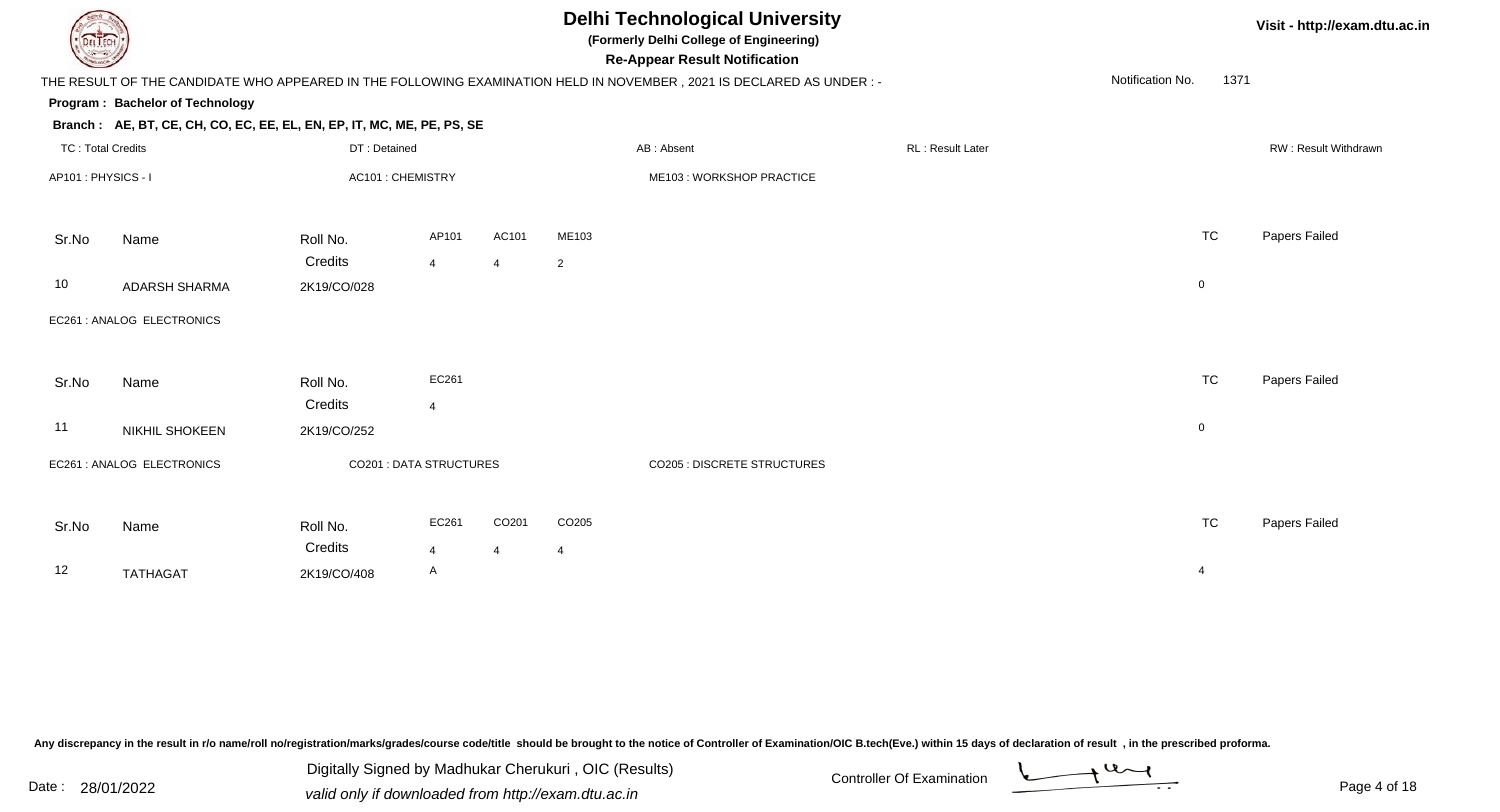| DEL ECH                  |                                                                                                                      |                             |                                |                | <b>Delhi Technological University</b><br>(Formerly Delhi College of Engineering)<br><b>Re-Appear Result Notification</b> |                                    |  |                  |  |                          | Visit - http://exam.dtu.ac.in |
|--------------------------|----------------------------------------------------------------------------------------------------------------------|-----------------------------|--------------------------------|----------------|--------------------------------------------------------------------------------------------------------------------------|------------------------------------|--|------------------|--|--------------------------|-------------------------------|
|                          | THE RESULT OF THE CANDIDATE WHO APPEARED IN THE FOLLOWING EXAMINATION HELD IN NOVEMBER, 2021 IS DECLARED AS UNDER :- |                             |                                |                |                                                                                                                          |                                    |  |                  |  | Notification No.<br>1371 |                               |
|                          | Program: Bachelor of Technology                                                                                      |                             |                                |                |                                                                                                                          |                                    |  |                  |  |                          |                               |
|                          | Branch: AE, BT, CE, CH, CO, EC, EE, EL, EN, EP, IT, MC, ME, PE, PS, SE                                               |                             |                                |                |                                                                                                                          |                                    |  |                  |  |                          |                               |
| <b>TC: Total Credits</b> |                                                                                                                      | DT: Detained                |                                |                |                                                                                                                          | AB: Absent                         |  | RL: Result Later |  |                          | RW: Result Withdrawn          |
|                          | EC261 : ANALOG ELECTRONICS                                                                                           | CO205 : DISCRETE STRUCTURES |                                |                |                                                                                                                          |                                    |  |                  |  |                          |                               |
| Sr.No                    | Name                                                                                                                 | Roll No.                    | EC261                          | CO205          |                                                                                                                          |                                    |  |                  |  | <b>TC</b>                | Papers Failed                 |
|                          |                                                                                                                      | Credits                     | $\overline{4}$                 | $\overline{4}$ |                                                                                                                          |                                    |  |                  |  |                          |                               |
| 13                       | MOHMMAD ARSHAD                                                                                                       | 2K19/CO/235                 |                                |                |                                                                                                                          |                                    |  |                  |  | $\mathbf 0$              |                               |
|                          | EE101 : BASIC ELECTRICAL ENGINEERING                                                                                 |                             | ME105 : ENGINEERING GRAPHICS   |                |                                                                                                                          | MA101: MATHEMATICS - I             |  |                  |  |                          |                               |
| Sr.No                    | Name                                                                                                                 | Roll No.                    | EE101                          | ME105          | MA101                                                                                                                    |                                    |  |                  |  | <b>TC</b>                | Papers Failed                 |
|                          |                                                                                                                      | Credits                     | $\overline{4}$                 | $\overline{2}$ | $\boldsymbol{\varDelta}$                                                                                                 |                                    |  |                  |  |                          |                               |
| 14                       | RUSHIT DARSHANKUMAR<br><b>KANSARA</b>                                                                                | 2K19/CO/327                 |                                |                |                                                                                                                          |                                    |  |                  |  | $\overline{0}$           |                               |
|                          | FEC13: PUBLIC SPEAKING                                                                                               |                             | <b>CO201 : DATA STRUCTURES</b> |                |                                                                                                                          | <b>CO205 : DISCRETE STRUCTURES</b> |  |                  |  |                          |                               |
| Sr.No                    | Name                                                                                                                 | Roll No.                    | FEC13                          | CO201          | CO205                                                                                                                    |                                    |  |                  |  | <b>TC</b>                | Papers Failed                 |
|                          |                                                                                                                      | Credits                     | $\overline{2}$                 | $\overline{4}$ | 4                                                                                                                        |                                    |  |                  |  |                          |                               |
| 15                       | RUSHIT DARSHANKUMAR<br><b>KANSARA</b>                                                                                | 2K19/CO/327                 | $A+$                           | F              |                                                                                                                          |                                    |  |                  |  | $\overline{2}$           | CO201,                        |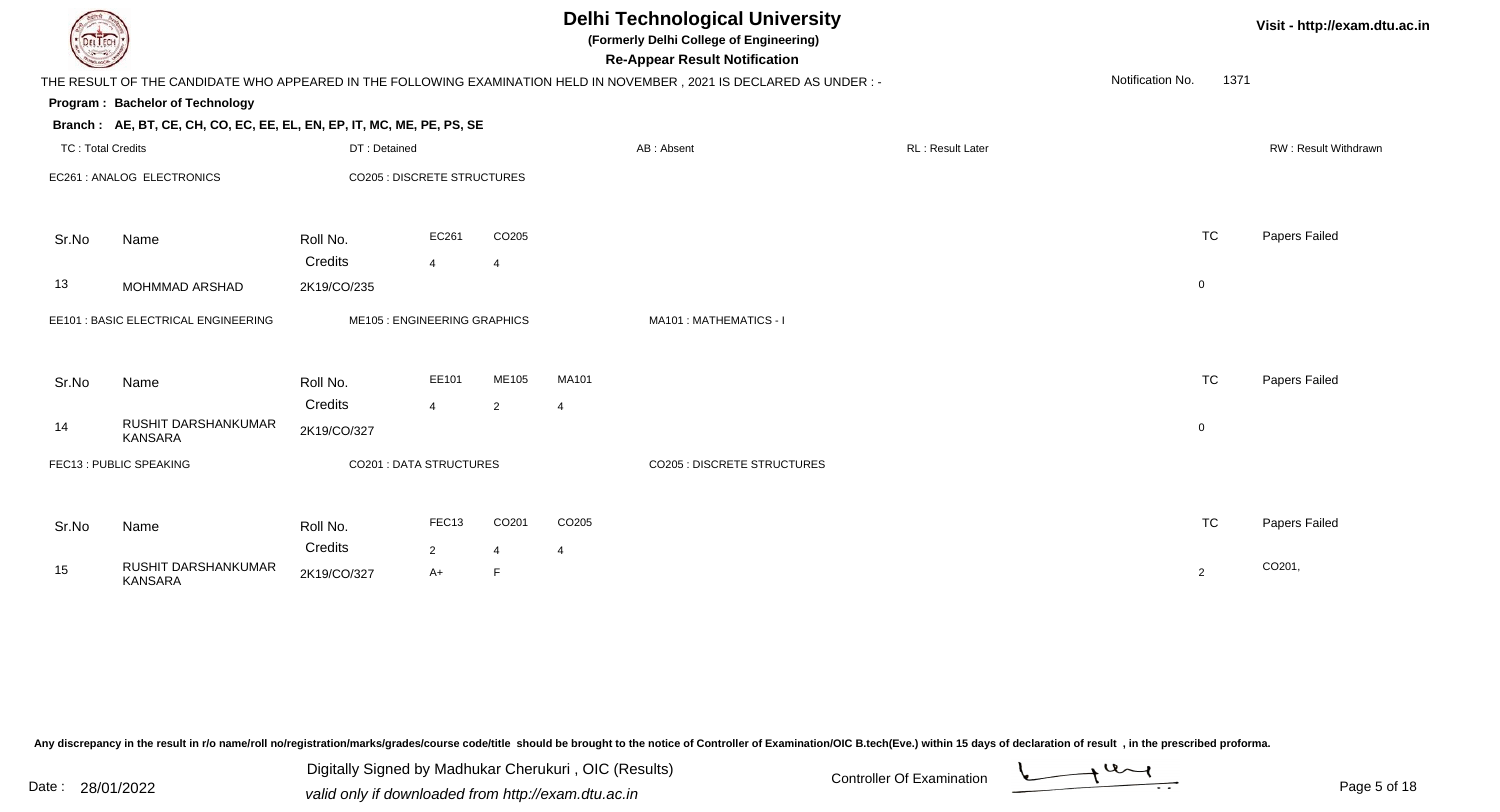

**(Formerly Delhi College of Engineering)**

**Re-Appear Result Notification**

**Visit - http://exam.dtu.ac.in**

1371

 THE RESULT OF THE CANDIDATE WHO APPEARED IN THE FOLLOWING EXAMINATION HELD IN NOVEMBER , 2021 IS DECLARED AS UNDER : -Notification No.

#### **Program : Bachelor of Technology**

#### **Branch : AE, BT, CE, CH, CO, EC, EE, EL, EN, EP, IT, MC, ME, PE, PS, SE**

| TC: Total Credits                                      |                         | DT: Detained                                                                                     |                        |            |                        | AB: Absent              |                   |                         | <b>RL</b> : Result Later |                                     | <b>RW: Result Withdrawr</b> |
|--------------------------------------------------------|-------------------------|--------------------------------------------------------------------------------------------------|------------------------|------------|------------------------|-------------------------|-------------------|-------------------------|--------------------------|-------------------------------------|-----------------------------|
| FEC13 : PUBLIC SPEAKING<br>CO205 : DISCRETE STRUCTURES |                         | EC261: ANALOG ELECTRONICS<br>CO207: ENGINEERING ANALYSIS AND DESIGN<br>(MODELING AND SIMULATION) |                        |            |                        | CO201 : DATA STRUCTURES |                   |                         |                          | CO203 : OBJECT ORIENTED PROGRAMMING |                             |
| Sr.No                                                  | Name                    | Roll No.<br>Credits                                                                              | FEC <sub>13</sub><br>ົ | EC261<br>4 | CO <sub>201</sub><br>Δ | CO <sub>203</sub>       | CO <sub>205</sub> | CO <sub>207</sub><br>-4 |                          | TC                                  | Papers Failed               |
| 16                                                     | ADARSH SHARMA           | 2K19/CO/028                                                                                      | $A+$                   |            | E.                     | Е                       |                   | E                       |                          |                                     | CO201,<br>CO203, CO207,     |
|                                                        | MA101 : MATHEMATICS - I |                                                                                                  |                        |            |                        |                         |                   |                         |                          |                                     |                             |

#### Sr.NoName Roll No. **Credits** MA101 TCTC Papers Failed 417 NIKHIL SHOKEEN $\sim$  2K19/CO/252 0 EE205 : ELECTROMECHANICAL ENERGY CONVERSIONAND TRANSFORMER

| Sr.No | Name           | Roll No.    | EE205 | TC | Papers Failed |
|-------|----------------|-------------|-------|----|---------------|
|       |                | Credits     |       |    |               |
| 18    | NIRBHAY GUPTA  | 2K19/EE/176 |       |    |               |
| 19    | PRATEEK RAJPUT | 2K19/EE/192 | $B+$  |    |               |

Any discrepancy in the result in r/o name/roll no/registration/marks/grades/course code/title should be brought to the notice of Controller of Examination/OIC B.tech(Eve.) within 15 days of declaration of result, in the pr

| Pate: 28/01/2022 |  |
|------------------|--|
|                  |  |

Date : 28/01/2022 Valid only if downloaded from http://exam.dtu.ac.in<br>
Date : 28/01/2022 valid only if downloaded from http://exam.dtu.ac.in Digitally Signed by Madhukar Cherukuri , OIC (Results)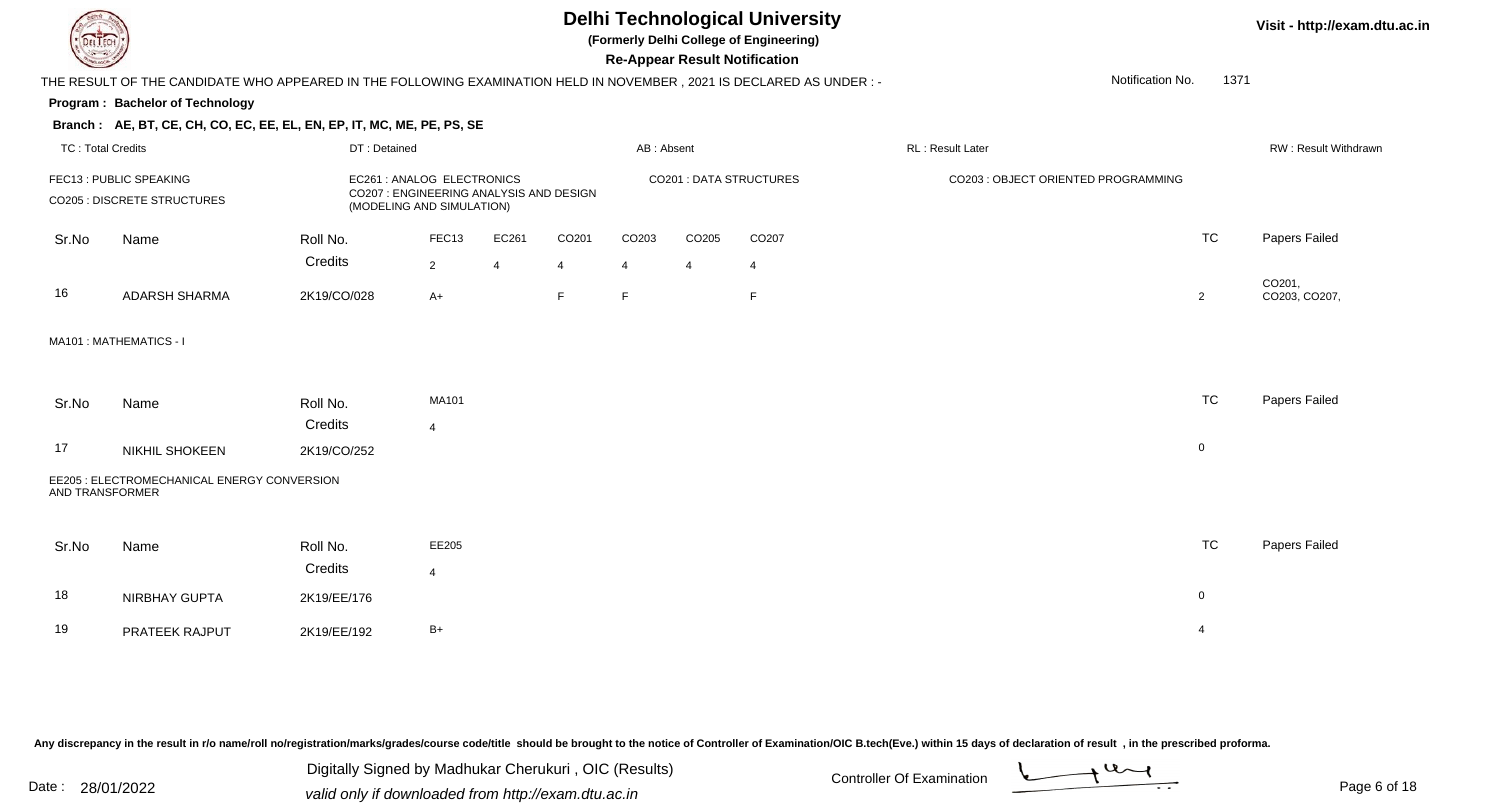

**(Formerly Delhi College of Engineering)**

**Re-Appear Result Notification**

**Visit - http://exam.dtu.ac.in**

| <b>Country of Charles</b> |                                                                        |              |                         |                |                | <b>Re-Appear Result Notification</b>                                                                                   |                          |                  |             |                             |
|---------------------------|------------------------------------------------------------------------|--------------|-------------------------|----------------|----------------|------------------------------------------------------------------------------------------------------------------------|--------------------------|------------------|-------------|-----------------------------|
|                           |                                                                        |              |                         |                |                | THE RESULT OF THE CANDIDATE WHO APPEARED IN THE FOLLOWING EXAMINATION HELD IN NOVEMBER , 2021 IS DECLARED AS UNDER : - |                          | Notification No. | 1371        |                             |
|                           | Program: Bachelor of Technology                                        |              |                         |                |                |                                                                                                                        |                          |                  |             |                             |
|                           | Branch: AE, BT, CE, CH, CO, EC, EE, EL, EN, EP, IT, MC, ME, PE, PS, SE |              |                         |                |                |                                                                                                                        |                          |                  |             |                             |
| <b>TC: Total Credits</b>  |                                                                        | DT: Detained |                         |                |                | AB: Absent                                                                                                             | RL: Result Later         |                  |             | <b>RW: Result Withdrawr</b> |
| FEC39: JAPANESE           |                                                                        |              | MA101 : MATHEMATICS - I |                |                | ME101 : BASIC MECHANICAL ENGINEERING                                                                                   | ME103: WORKSHOP PRACTICE |                  |             |                             |
| Sr.No                     | Name                                                                   | Roll No.     | FEC39                   | MA101          | ME101          | ME103                                                                                                                  |                          |                  | <b>TC</b>   | Papers Failed               |
|                           |                                                                        | Credits      | $\overline{2}$          | $\overline{4}$ | $\overline{4}$ | $\overline{2}$                                                                                                         |                          |                  |             |                             |
| 20                        | <b>ARUNANSH RAI</b>                                                    | 2K19/EE/057  | F                       |                |                |                                                                                                                        |                          |                  | $\mathbf 0$ | FEC39                       |
|                           | CO101 : PROGRAMMING FUNDAMENTALS                                       |              |                         |                |                |                                                                                                                        |                          |                  |             |                             |
| Sr.No                     | Name                                                                   | Roll No.     | CO101                   |                |                |                                                                                                                        |                          |                  | <b>TC</b>   | Papers Failed               |
|                           |                                                                        | Credits      | $\overline{4}$          |                |                |                                                                                                                        |                          |                  |             |                             |
| 21                        | <b>ARYAN GOSWAMI</b>                                                   | 2K19/EC/033  |                         |                |                |                                                                                                                        |                          |                  | $\mathbf 0$ |                             |
|                           | EC205 : SIGNALS & SYSTEMS                                              |              |                         |                |                |                                                                                                                        |                          |                  |             |                             |
|                           |                                                                        |              |                         |                |                |                                                                                                                        |                          |                  |             |                             |
| Sr.No                     | Name                                                                   | Roll No.     | EC205                   |                |                |                                                                                                                        |                          |                  | <b>TC</b>   | Papers Failed               |
|                           |                                                                        | Credits      | $\overline{4}$          |                |                |                                                                                                                        |                          |                  |             |                             |
| 22                        | PRASHANT MEENA                                                         | 2K19/EC/128  | F                       |                |                |                                                                                                                        |                          |                  | 0           | EC205                       |

Any discrepancy in the result in r/o name/roll no/registration/marks/grades/course code/title should be brought to the notice of Controller of Examination/OIC B.tech(Eve.) within 15 days of declaration of result, in the pr

Date : 28/01/2022 Valid only if downloaded from http://exam.dtu.ac.in<br>
Date : 28/01/2022 valid only if downloaded from http://exam.dtu.ac.in Digitally Signed by Madhukar Cherukuri , OIC (Results)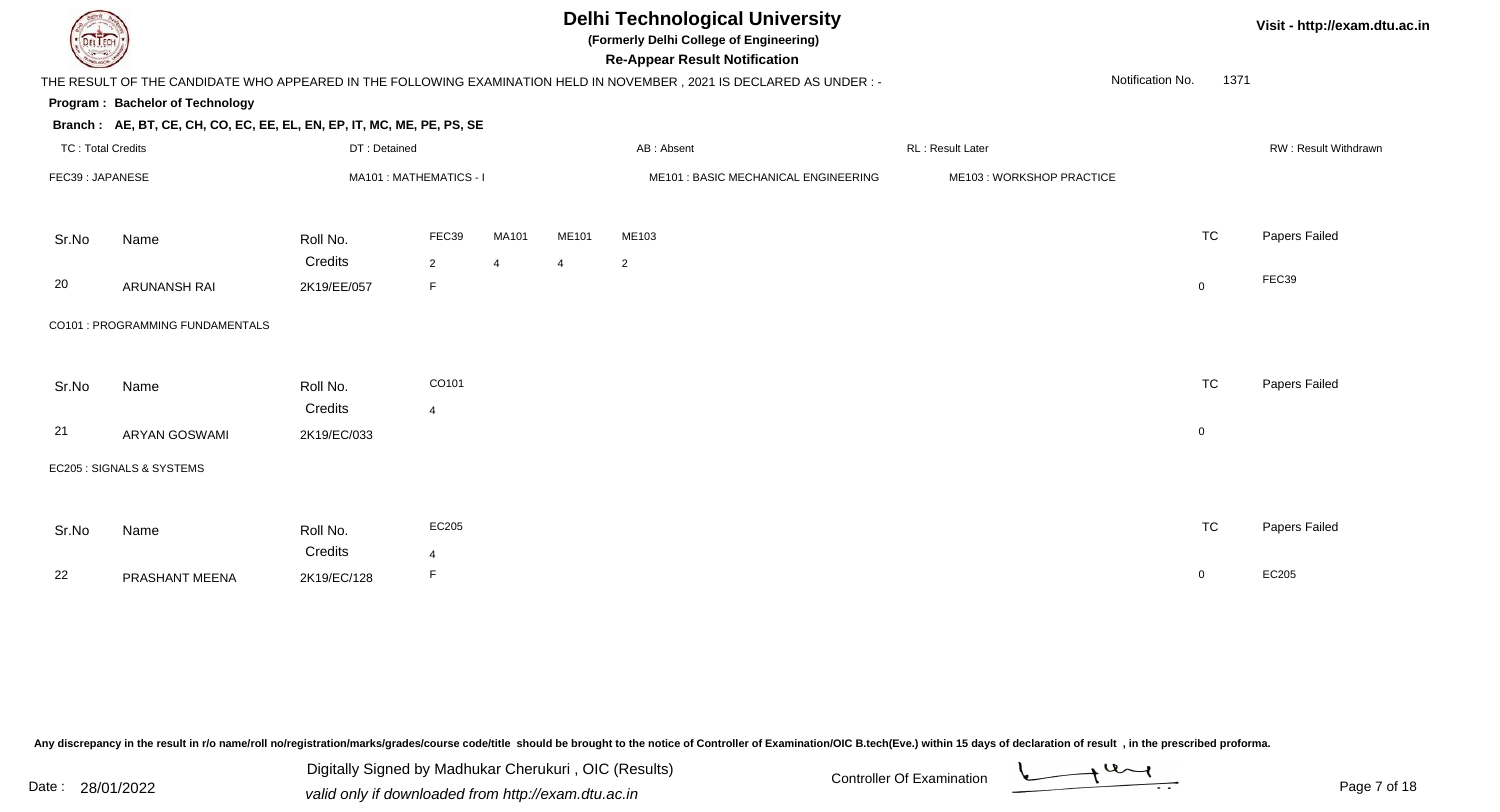| <b>DELTECH</b>           |                                                                                                                                     |                     |                                  |                         | <b>Delhi Technological University</b><br>(Formerly Delhi College of Engineering)<br><b>Re-Appear Result Notification</b> |                         | Visit - http://exam.dtu.ac.in                                                                                       |                           |                  |      |                      |
|--------------------------|-------------------------------------------------------------------------------------------------------------------------------------|---------------------|----------------------------------|-------------------------|--------------------------------------------------------------------------------------------------------------------------|-------------------------|---------------------------------------------------------------------------------------------------------------------|---------------------------|------------------|------|----------------------|
|                          |                                                                                                                                     |                     |                                  |                         |                                                                                                                          |                         | THE RESULT OF THE CANDIDATE WHO APPEARED IN THE FOLLOWING EXAMINATION HELD IN NOVEMBER, 2021 IS DECLARED AS UNDER:- |                           | Notification No. | 1371 |                      |
|                          | Program: Bachelor of Technology                                                                                                     |                     |                                  |                         |                                                                                                                          |                         |                                                                                                                     |                           |                  |      |                      |
|                          | Branch: AE, BT, CE, CH, CO, EC, EE, EL, EN, EP, IT, MC, ME, PE, PS, SE                                                              |                     |                                  |                         |                                                                                                                          |                         |                                                                                                                     |                           |                  |      |                      |
| <b>TC: Total Credits</b> |                                                                                                                                     | DT: Detained        |                                  |                         |                                                                                                                          | AB: Absent              |                                                                                                                     | RL: Result Later          |                  |      | RW: Result Withdrawn |
|                          | EC205 : SIGNALS & SYSTEMS                                                                                                           |                     | FEC13: PUBLIC SPEAKING           |                         |                                                                                                                          |                         |                                                                                                                     |                           |                  |      |                      |
| Sr.No                    | Name                                                                                                                                | Roll No.            | EC205                            | FEC13                   |                                                                                                                          |                         |                                                                                                                     |                           | <b>TC</b>        |      | Papers Failed        |
|                          |                                                                                                                                     | Credits             | $\overline{\mathbf{A}}$          | $\overline{2}$          |                                                                                                                          |                         |                                                                                                                     |                           |                  |      |                      |
| 23                       | NIKHIL PRABHAT YADAV                                                                                                                | 2K19/EC/115         | A                                | $A+$                    |                                                                                                                          |                         |                                                                                                                     |                           | 6                |      |                      |
| <b>MEASUREMENTS</b>      | EE251 : ELECTRONIC INSTRUMENTATION AND                                                                                              |                     | EC201 : ANALOG ELECTRONICS - I   |                         |                                                                                                                          |                         | EC203 : DIGITAL DESIGN - I                                                                                          | EC205 : SIGNALS & SYSTEMS |                  |      |                      |
| Sr.No                    | Name                                                                                                                                | Roll No.            | EE251                            | EC201                   | EC203                                                                                                                    | EC205                   |                                                                                                                     |                           | TC               |      | Papers Failed        |
|                          |                                                                                                                                     | Credits             | $\overline{4}$                   | $\overline{4}$          | $\overline{4}$                                                                                                           | $\overline{4}$          |                                                                                                                     |                           |                  |      |                      |
| 24                       | <b>ARYAN GOSWAMI</b>                                                                                                                | 2K19/EC/033         | C                                | E                       | $\mathsf C$                                                                                                              | E                       |                                                                                                                     |                           | 8                |      | EC201,<br>EC205,     |
|                          | EE251 : ELECTRONIC INSTRUMENTATION AND<br>MEASUREMENTS<br>EC207 : ENGINEERING ANALYSIS & DESIGN (NETWORK<br>ANALYSIS AND SYNTHESIS) |                     | EC201 : ANALOG ELECTRONICS - I   |                         |                                                                                                                          |                         | EC203 : DIGITAL DESIGN - I                                                                                          | EC205 : SIGNALS & SYSTEMS |                  |      |                      |
| Sr.No                    | Name                                                                                                                                | Roll No.<br>Credits | EE251<br>$\overline{\mathbf{A}}$ | EC201<br>$\overline{4}$ | EC203<br>$\overline{4}$                                                                                                  | EC205<br>$\overline{4}$ | EC207<br>4                                                                                                          |                           | <b>TC</b>        |      | Papers Failed        |
| 25                       | SARTHAK TAYAL                                                                                                                       | 2K19/EC/174         | C                                | P                       | E                                                                                                                        | B                       | $B+$                                                                                                                |                           | 16               |      | EC203,               |

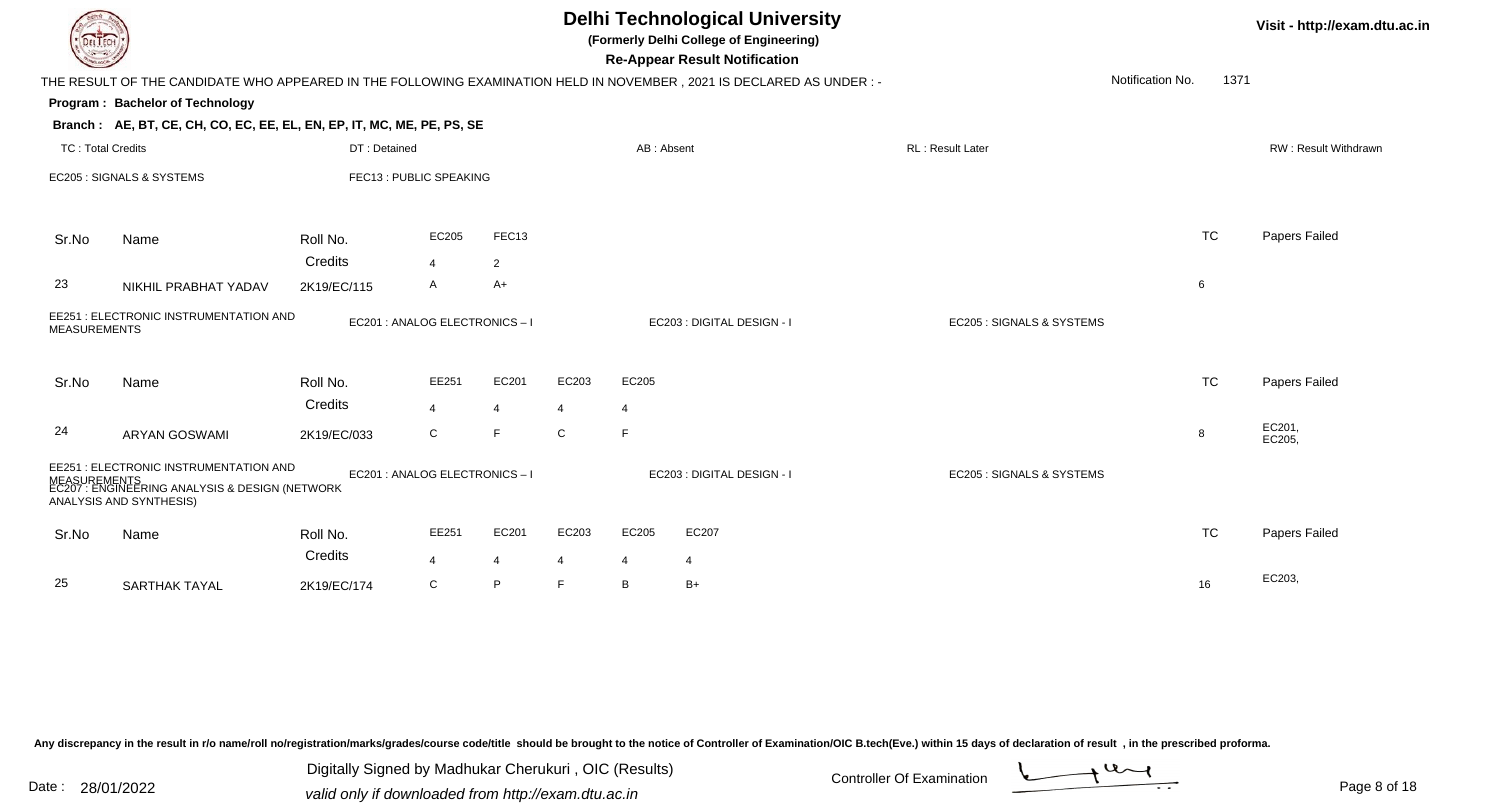| <b>DELTECH</b>                                                |                                                                        |                                |                         |                | <b>Delhi Technological University</b><br>(Formerly Delhi College of Engineering)<br><b>Re-Appear Result Notification</b> |                                                                                                                      | Visit - http://exam.dtu.ac.in |                  |                |                      |
|---------------------------------------------------------------|------------------------------------------------------------------------|--------------------------------|-------------------------|----------------|--------------------------------------------------------------------------------------------------------------------------|----------------------------------------------------------------------------------------------------------------------|-------------------------------|------------------|----------------|----------------------|
|                                                               |                                                                        |                                |                         |                |                                                                                                                          | THE RESULT OF THE CANDIDATE WHO APPEARED IN THE FOLLOWING EXAMINATION HELD IN NOVEMBER, 2021 IS DECLARED AS UNDER :- |                               | Notification No. | 1371           |                      |
|                                                               | Program: Bachelor of Technology                                        |                                |                         |                |                                                                                                                          |                                                                                                                      |                               |                  |                |                      |
|                                                               | Branch: AE, BT, CE, CH, CO, EC, EE, EL, EN, EP, IT, MC, ME, PE, PS, SE |                                |                         |                |                                                                                                                          |                                                                                                                      |                               |                  |                |                      |
| <b>TC: Total Credits</b>                                      |                                                                        | DT: Detained                   |                         |                |                                                                                                                          | AB: Absent                                                                                                           | RL: Result Later              |                  |                | RW: Result Withdrawn |
| EE251 : ELECTRONIC INSTRUMENTATION AND<br><b>MEASUREMENTS</b> |                                                                        | EC201 : ANALOG ELECTRONICS - I |                         |                |                                                                                                                          | EC205 : SIGNALS & SYSTEMS                                                                                            |                               |                  |                |                      |
| Sr.No                                                         | Name                                                                   | Roll No.                       | EE251                   | EC201          | EC205                                                                                                                    |                                                                                                                      |                               |                  | <b>TC</b>      | Papers Failed        |
|                                                               |                                                                        | Credits                        | $\overline{4}$          | $\overline{4}$ | $\overline{4}$                                                                                                           |                                                                                                                      |                               |                  |                |                      |
| 26                                                            | SPARSH SINGH                                                           | 2K19/EC/189                    | P                       | F              | F                                                                                                                        |                                                                                                                      |                               |                  | $\overline{4}$ | EC201, EC205,        |
|                                                               | FEC13: PUBLIC SPEAKING                                                 |                                |                         |                |                                                                                                                          |                                                                                                                      |                               |                  |                |                      |
| Sr.No                                                         | Name                                                                   | Roll No.<br>Credits            | FEC13<br>$\overline{2}$ |                |                                                                                                                          |                                                                                                                      |                               |                  | <b>TC</b>      | Papers Failed        |
| 27                                                            | <b>UMIT VERMA</b>                                                      | 2K19/EC/200                    | $A+$                    |                |                                                                                                                          |                                                                                                                      |                               |                  | $\overline{2}$ |                      |
|                                                               | ME105 : ENGINEERING GRAPHICS                                           | MA101: MATHEMATICS - I         |                         |                |                                                                                                                          | AP101: PHYSICS - I                                                                                                   |                               |                  |                |                      |
| Sr.No                                                         | Name                                                                   | Roll No.<br>Credits            | ME105                   | MA101          | AP101                                                                                                                    |                                                                                                                      |                               |                  | <b>TC</b>      | Papers Failed        |
| 28                                                            | SPARSH SINGH                                                           | 2K19/EC/189                    | $\overline{2}$          | $\overline{4}$ | $\overline{4}$                                                                                                           |                                                                                                                      |                               |                  | $\mathbf 0$    |                      |

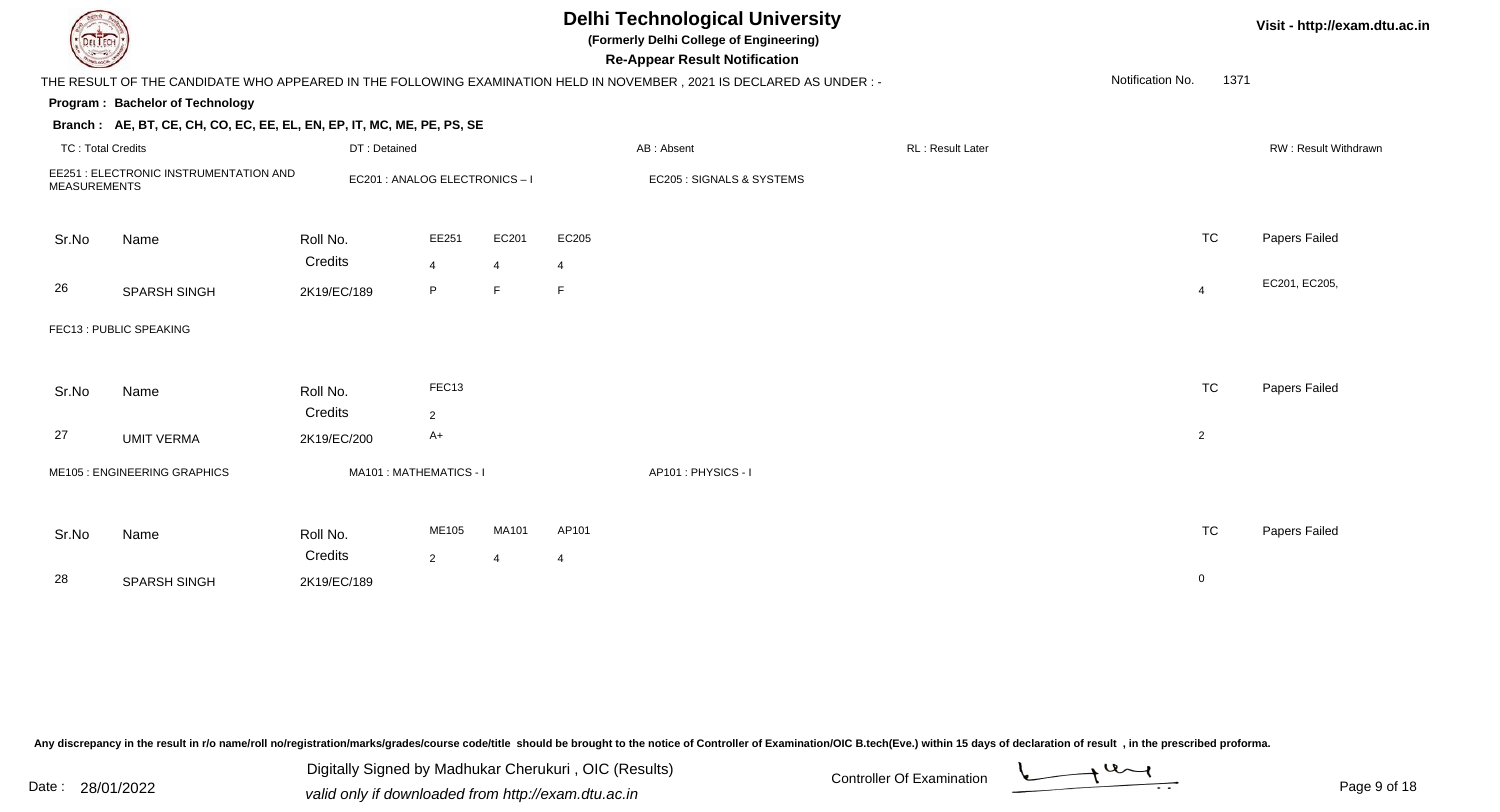| <b>DELTECH</b>           |                                                                        |              |                             |                | <b>Delhi Technological University</b><br>(Formerly Delhi College of Engineering)<br><b>Re-Appear Result Notification</b> |                                                                                                                      |  |                          |  |                  |      | Visit - http://exam.dtu.ac.in |
|--------------------------|------------------------------------------------------------------------|--------------|-----------------------------|----------------|--------------------------------------------------------------------------------------------------------------------------|----------------------------------------------------------------------------------------------------------------------|--|--------------------------|--|------------------|------|-------------------------------|
|                          |                                                                        |              |                             |                |                                                                                                                          | THE RESULT OF THE CANDIDATE WHO APPEARED IN THE FOLLOWING EXAMINATION HELD IN NOVEMBER, 2021 IS DECLARED AS UNDER :- |  |                          |  | Notification No. | 1371 |                               |
|                          | Program: Bachelor of Technology                                        |              |                             |                |                                                                                                                          |                                                                                                                      |  |                          |  |                  |      |                               |
|                          | Branch: AE, BT, CE, CH, CO, EC, EE, EL, EN, EP, IT, MC, ME, PE, PS, SE |              |                             |                |                                                                                                                          |                                                                                                                      |  |                          |  |                  |      |                               |
| <b>TC: Total Credits</b> |                                                                        | DT: Detained |                             |                |                                                                                                                          | AB: Absent                                                                                                           |  | <b>RL</b> : Result Later |  |                  |      | RW: Result Withdrawn          |
|                          | EP201 : INTRODUCTION TO COMPUTING                                      |              |                             |                |                                                                                                                          |                                                                                                                      |  |                          |  |                  |      |                               |
| Sr.No                    | Name                                                                   | Roll No.     | EP201                       |                |                                                                                                                          |                                                                                                                      |  |                          |  | <b>TC</b>        |      | Papers Failed                 |
|                          |                                                                        | Credits      | $\overline{4}$              |                |                                                                                                                          |                                                                                                                      |  |                          |  |                  |      |                               |
| 29                       | PIYUSH KUMAR JHA                                                       | 2K19/EP/069  | $A+$                        |                |                                                                                                                          |                                                                                                                      |  |                          |  | 4                |      |                               |
| 30                       | <b>SHIVANG</b>                                                         | 2K19/EP/090  | $\mathsf F$                 |                |                                                                                                                          |                                                                                                                      |  |                          |  | $\mathbf 0$      |      | EP201                         |
| 31                       | SHUBHAM PANGHAL                                                        | 2K19/EP/095  | $A+$                        |                |                                                                                                                          |                                                                                                                      |  |                          |  | $\overline{4}$   |      |                               |
|                          | EP201 : INTRODUCTION TO COMPUTING                                      |              | EP203: MATHEMATICAL PHYSICS |                |                                                                                                                          |                                                                                                                      |  |                          |  |                  |      |                               |
| Sr.No                    | Name                                                                   | Roll No.     | EP201                       | EP203          |                                                                                                                          |                                                                                                                      |  |                          |  | <b>TC</b>        |      | Papers Failed                 |
|                          |                                                                        | Credits      | $\overline{4}$              | 4              |                                                                                                                          |                                                                                                                      |  |                          |  |                  |      |                               |
| 32                       | <b>AJAY SINGH</b>                                                      | 2K19/EP/007  | ${\bf C}$                   | $B+$           |                                                                                                                          |                                                                                                                      |  |                          |  | 8                |      |                               |
|                          | EP201 : INTRODUCTION TO COMPUTING                                      |              | EP203: MATHEMATICAL PHYSICS |                |                                                                                                                          | EP207 : DIGITAL ELECTRONICS (ENGINEERING<br>ANALYSIS AND DESIGN)                                                     |  |                          |  |                  |      |                               |
| Sr.No                    | Name                                                                   | Roll No.     | EP201                       | EP203          | EP207                                                                                                                    |                                                                                                                      |  |                          |  | <b>TC</b>        |      | Papers Failed                 |
|                          |                                                                        | Credits      | $\overline{4}$              | $\overline{4}$ | $\overline{4}$                                                                                                           |                                                                                                                      |  |                          |  |                  |      |                               |
| 33                       | <b>LAKSHAY KUMAR</b>                                                   | 2K19/EP/047  | F                           | C              | F                                                                                                                        |                                                                                                                      |  |                          |  | $\overline{4}$   |      | EP201EP207,                   |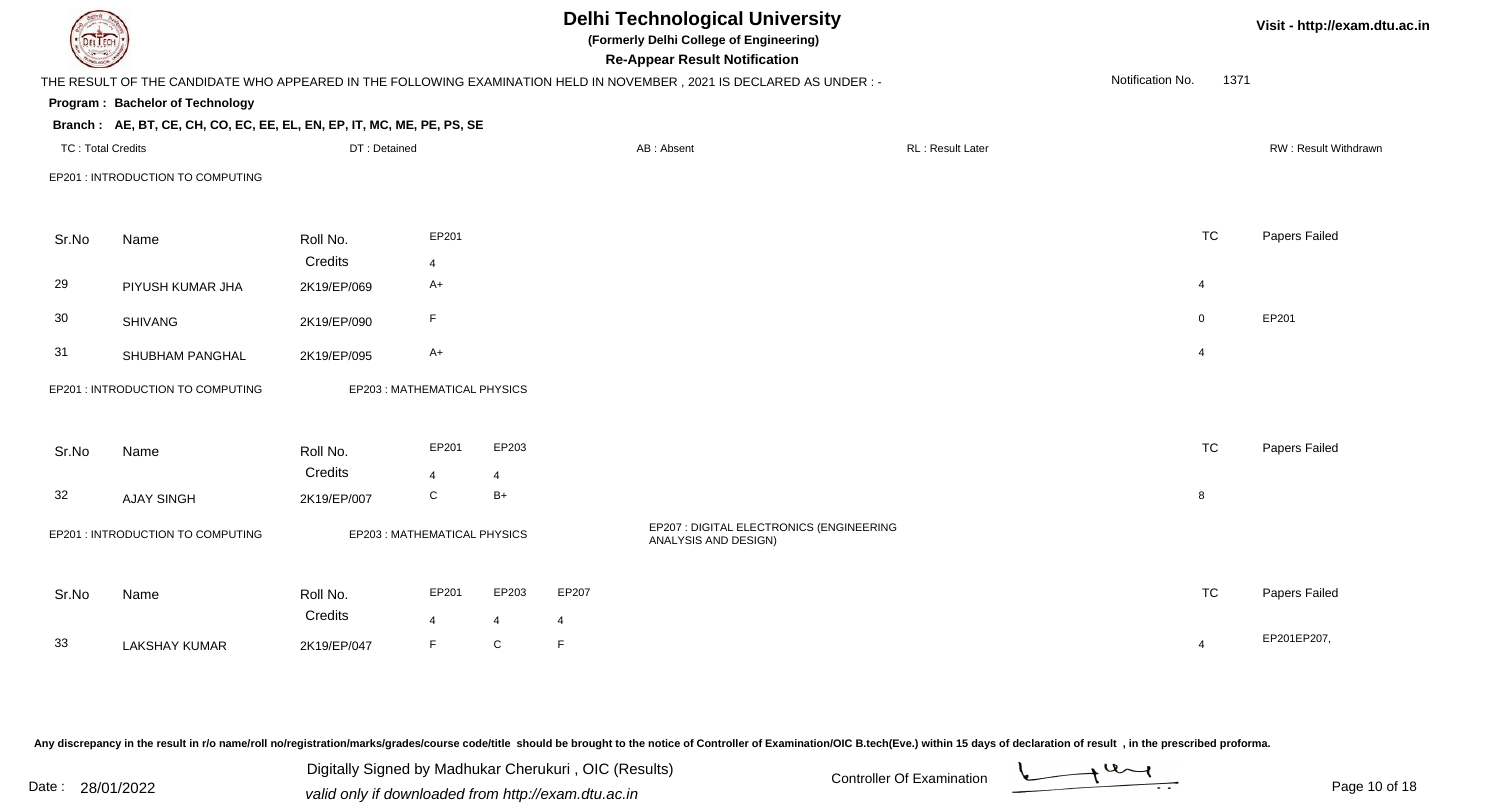| DEL TECH                 |                                                                        |                        |                  | <b>Delhi Technological University</b><br>(Formerly Delhi College of Engineering)<br><b>Re-Appear Result Notification</b> |                  |                          | Visit - http://exam.dtu.ac.in |
|--------------------------|------------------------------------------------------------------------|------------------------|------------------|--------------------------------------------------------------------------------------------------------------------------|------------------|--------------------------|-------------------------------|
|                          |                                                                        |                        |                  | THE RESULT OF THE CANDIDATE WHO APPEARED IN THE FOLLOWING EXAMINATION HELD IN NOVEMBER, 2021 IS DECLARED AS UNDER :-     |                  | Notification No.<br>1371 |                               |
|                          | <b>Program: Bachelor of Technology</b>                                 |                        |                  |                                                                                                                          |                  |                          |                               |
|                          | Branch: AE, BT, CE, CH, CO, EC, EE, EL, EN, EP, IT, MC, ME, PE, PS, SE |                        |                  |                                                                                                                          |                  |                          |                               |
| <b>TC: Total Credits</b> |                                                                        | DT: Detained           |                  | AB: Absent                                                                                                               | RL: Result Later |                          | RW: Result Withdrawn          |
|                          | FEC13 : PUBLIC SPEAKING                                                |                        |                  |                                                                                                                          |                  |                          |                               |
| Sr.No                    | Name                                                                   | Roll No.               | FEC13            |                                                                                                                          |                  | <b>TC</b>                | Papers Failed                 |
|                          |                                                                        | Credits                | $\overline{2}$   |                                                                                                                          |                  |                          |                               |
| 34                       | <b>VISHAL KUMAR</b>                                                    | 2K19/EP/104            | $A+$             |                                                                                                                          |                  | $\overline{c}$           |                               |
|                          | FEC27 : PROFESSIONAL ETHICS & HUMAN VALUES                             |                        |                  |                                                                                                                          |                  |                          |                               |
| Sr.No                    | Name                                                                   | Roll No.               | FEC27            |                                                                                                                          |                  | <b>TC</b>                | Papers Failed                 |
| 35                       | MOULIK BHUPAL                                                          | Credits<br>2K19/EP/056 | 2<br>$\mathbf C$ |                                                                                                                          |                  | $\overline{2}$           |                               |
|                          | MA101 : MATHEMATICS - I                                                |                        |                  |                                                                                                                          |                  |                          |                               |
|                          |                                                                        |                        | MA101            |                                                                                                                          |                  | <b>TC</b>                | Papers Failed                 |
| Sr.No                    | Name                                                                   | Roll No.               |                  |                                                                                                                          |                  |                          |                               |
|                          |                                                                        | Credits                | $\overline{4}$   |                                                                                                                          |                  |                          |                               |
| 36                       | AJAY AJWANI                                                            | 2K19/EP/006            |                  |                                                                                                                          |                  | $\mathbf 0$              |                               |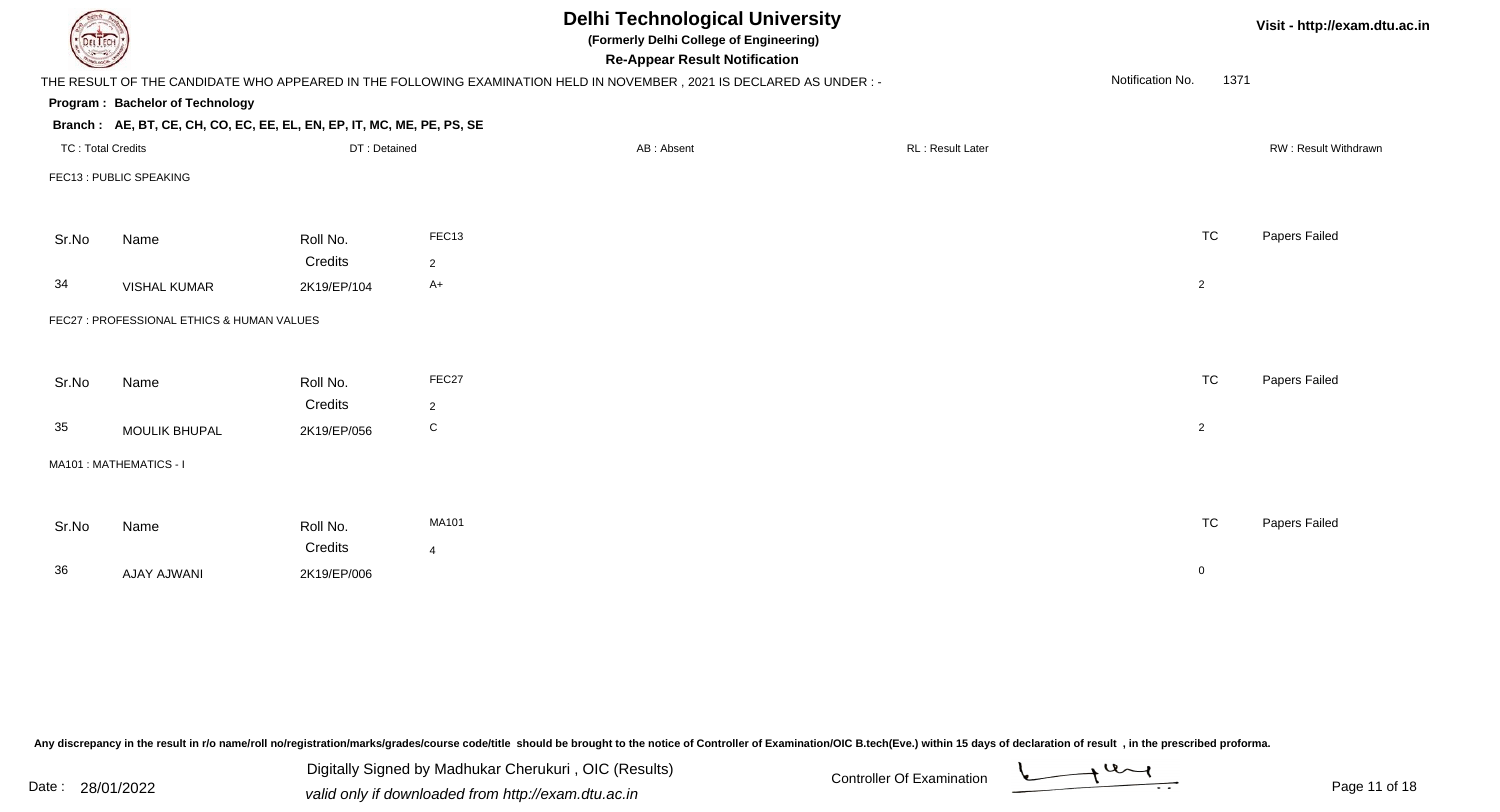

**(Formerly Delhi College of Engineering)**

**Visit - http://exam.dtu.ac.in**

|                          |                                                                                                   |              |                                   |                |                |                | <b>Re-Appear Result Notification</b>                                                                                 |                                         |              |                             |
|--------------------------|---------------------------------------------------------------------------------------------------|--------------|-----------------------------------|----------------|----------------|----------------|----------------------------------------------------------------------------------------------------------------------|-----------------------------------------|--------------|-----------------------------|
|                          |                                                                                                   |              |                                   |                |                |                | THE RESULT OF THE CANDIDATE WHO APPEARED IN THE FOLLOWING EXAMINATION HELD IN NOVEMBER, 2021 IS DECLARED AS UNDER :- | Notification No.                        | 1371         |                             |
|                          | Program: Bachelor of Technology                                                                   |              |                                   |                |                |                |                                                                                                                      |                                         |              |                             |
|                          | Branch: AE, BT, CE, CH, CO, EC, EE, EL, EN, EP, IT, MC, ME, PE, PS, SE                            |              |                                   |                |                |                |                                                                                                                      |                                         |              |                             |
| <b>TC: Total Credits</b> |                                                                                                   | DT: Detained |                                   |                |                | AB: Absent     |                                                                                                                      | RL: Result Later                        |              | <b>RW: Result Withdrawr</b> |
|                          | ME251 : ENGINEERING MECHANICS<br>EP207 : DIGITAL ELECTRONICS (ENGINEERING<br>ANALYSIS AND DESIGN) |              | EP201 : INTRODUCTION TO COMPUTING |                |                |                | EP203 : MATHEMATICAL PHYSICS                                                                                         | EP205 : CLASSICAL AND QUANTUM MECHANICS |              |                             |
| Sr.No                    | Name                                                                                              | Roll No.     | ME251                             | EP201          | EP203          | EP205          | EP207                                                                                                                |                                         | <b>TC</b>    | Papers Failed               |
|                          |                                                                                                   | Credits      | $\overline{4}$                    | 4              | 4              | $\overline{4}$ | 4                                                                                                                    |                                         |              |                             |
| 37                       | <b>ANURAG SHUKLA</b>                                                                              | 2K18/EP/015  | B                                 | E              | E              | P              | E                                                                                                                    |                                         | 8            | EP201, EP203,<br>EP207,     |
| 38                       | <b>AJAY AJWANI</b>                                                                                | 2K19/EP/006  | В                                 | E              | F.             | $\sf P$        | F                                                                                                                    |                                         | 8            | EP201, EP203,<br>EP207,     |
| 39                       | <b>ROHIT KUMAR</b>                                                                                | 2K19/EP/081  | B                                 | P              | B              | $\mathbf C$    | F                                                                                                                    |                                         | 16           | EP207,                      |
|                          | EC261 : ANALOG ELECTRONICS<br>IT207 : ENGINEERING ANALYSIS AND<br>DESIGN(MODELING & SIMULATION)   |              | IT201 : DATA STRUCTURES           |                |                |                | IT203 : OBJECT ORIENTED PROGRAMMING                                                                                  | IT205 : DISCRETE STRUCTURES             |              |                             |
| Sr.No                    | Name                                                                                              | Roll No.     | EC261                             | <b>IT201</b>   | <b>IT203</b>   | IT205          | IT207                                                                                                                |                                         | <b>TC</b>    | Papers Failed               |
|                          |                                                                                                   | Credits      | $\overline{4}$                    | $\overline{4}$ | $\overline{4}$ | $\overline{4}$ | $\overline{4}$                                                                                                       |                                         |              |                             |
| 40                       | ANJALI JHA                                                                                        | 2K19/IT/020  | F.                                | E              | F              | В              | $B+$                                                                                                                 |                                         | 8            | EC261IT201, IT203,          |
|                          | FEC12 : BUSINESS COMMUNICATION AND<br>PRESENTATION SKILLS                                         |              |                                   |                |                |                |                                                                                                                      |                                         |              |                             |
| Sr.No                    | Name                                                                                              | Roll No.     | FEC12                             |                |                |                |                                                                                                                      |                                         | <b>TC</b>    | Papers Failed               |
|                          |                                                                                                   | Credits      | $\overline{2}$                    |                |                |                |                                                                                                                      |                                         |              |                             |
| 41                       | <b>MUKUL</b>                                                                                      | 2K19/IT/081  | $\mathsf C$                       |                |                |                |                                                                                                                      |                                         | $\mathbf{2}$ |                             |

Any discrepancy in the result in r/o name/roll no/registration/marks/grades/course code/title should be brought to the notice of Controller of Examination/OIC B.tech(Eve.) within 15 days of declaration of result, in the pr

| Date : | 28/01/2022 |
|--------|------------|
|--------|------------|

Date : 28/01/2022 Valid only if downloaded from http://exam.dtu.ac.in<br>
Date : 28/01/2022 valid only if downloaded from http://exam.dtu.ac.in Digitally Signed by Madhukar Cherukuri , OIC (Results)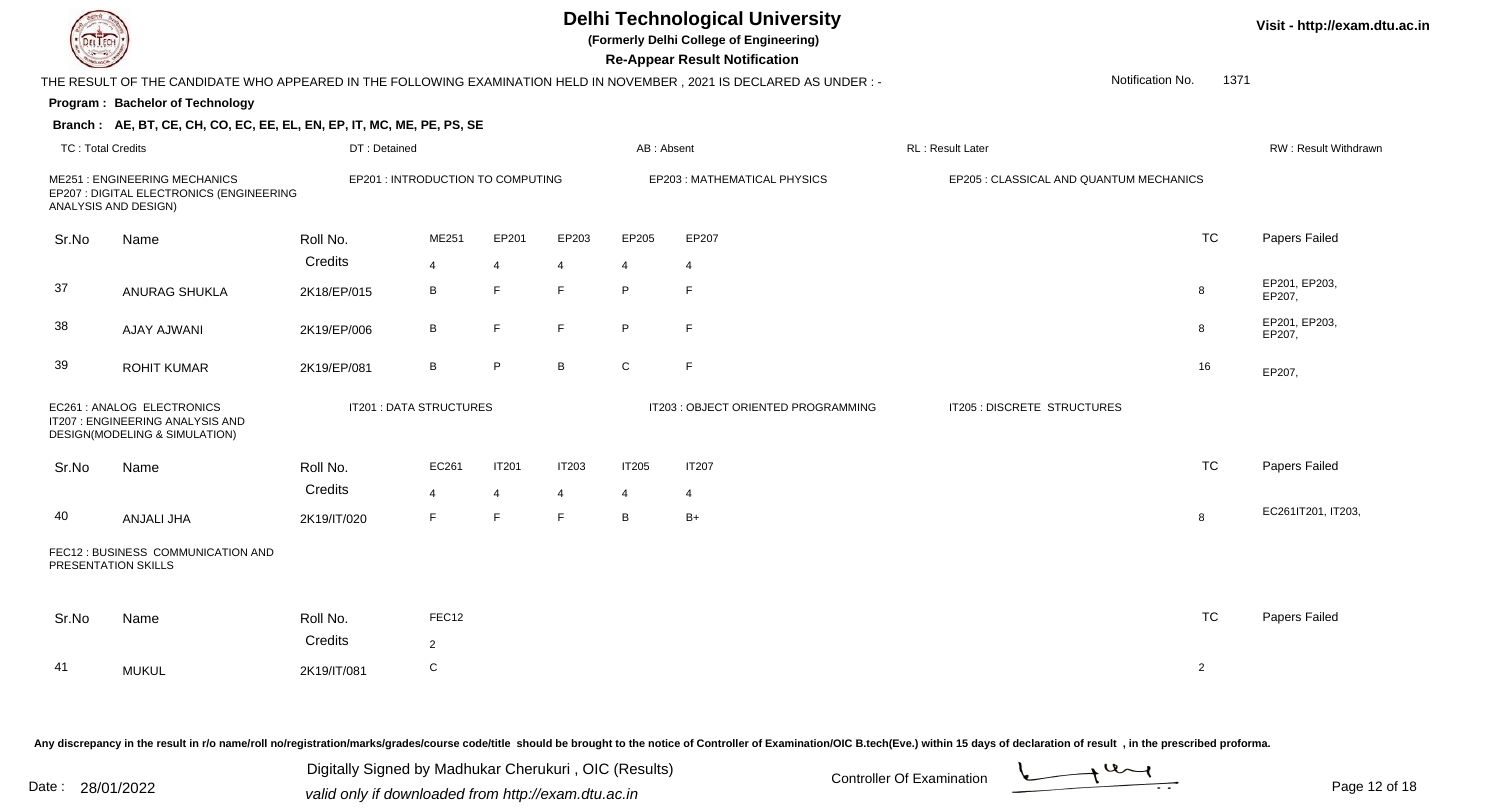| DEL TECH                 |                                                                        |              |                | <b>Delhi Technological University</b><br>(Formerly Delhi College of Engineering)<br><b>Re-Appear Result Notification</b> |                  |                          | Visit - http://exam.dtu.ac.in |
|--------------------------|------------------------------------------------------------------------|--------------|----------------|--------------------------------------------------------------------------------------------------------------------------|------------------|--------------------------|-------------------------------|
|                          |                                                                        |              |                | THE RESULT OF THE CANDIDATE WHO APPEARED IN THE FOLLOWING EXAMINATION HELD IN NOVEMBER, 2021 IS DECLARED AS UNDER :-     |                  | Notification No.<br>1371 |                               |
|                          | Program: Bachelor of Technology                                        |              |                |                                                                                                                          |                  |                          |                               |
|                          | Branch: AE, BT, CE, CH, CO, EC, EE, EL, EN, EP, IT, MC, ME, PE, PS, SE |              |                |                                                                                                                          |                  |                          |                               |
| <b>TC: Total Credits</b> |                                                                        | DT: Detained |                | AB: Absent                                                                                                               | RL: Result Later |                          | RW: Result Withdrawn          |
|                          | FEC13 : PUBLIC SPEAKING                                                |              |                |                                                                                                                          |                  |                          |                               |
|                          |                                                                        |              |                |                                                                                                                          |                  |                          |                               |
| Sr.No                    | Name                                                                   | Roll No.     | FEC13          |                                                                                                                          |                  | <b>TC</b>                | Papers Failed                 |
|                          |                                                                        | Credits      | $\overline{2}$ |                                                                                                                          |                  |                          |                               |
| 42                       | AOZIR NOORESTANI                                                       | 2K19/IT/028  | $A+$           |                                                                                                                          |                  | $\overline{2}$           |                               |
|                          | IT201 : DATA STRUCTURES                                                |              |                |                                                                                                                          |                  |                          |                               |
|                          |                                                                        |              |                |                                                                                                                          |                  |                          |                               |
| Sr.No                    | Name                                                                   | Roll No.     | <b>IT201</b>   |                                                                                                                          |                  | <b>TC</b>                | Papers Failed                 |
|                          |                                                                        | Credits      | $\overline{4}$ |                                                                                                                          |                  |                          |                               |
| 43                       | <b>AKSHAT</b>                                                          | 2K19/IT/009  | B              |                                                                                                                          |                  | $\overline{4}$           |                               |
|                          | MA101: MATHEMATICS - I                                                 |              |                |                                                                                                                          |                  |                          |                               |
|                          |                                                                        |              |                |                                                                                                                          |                  |                          |                               |
| Sr.No                    | Name                                                                   | Roll No.     | MA101          |                                                                                                                          |                  | <b>TC</b>                | Papers Failed                 |
|                          |                                                                        | Credits      | $\overline{4}$ |                                                                                                                          |                  |                          |                               |
| 44                       | ANJALI JHA                                                             | 2K19/IT/020  |                |                                                                                                                          |                  | $\mathbf 0$              |                               |
|                          |                                                                        |              |                |                                                                                                                          |                  |                          |                               |

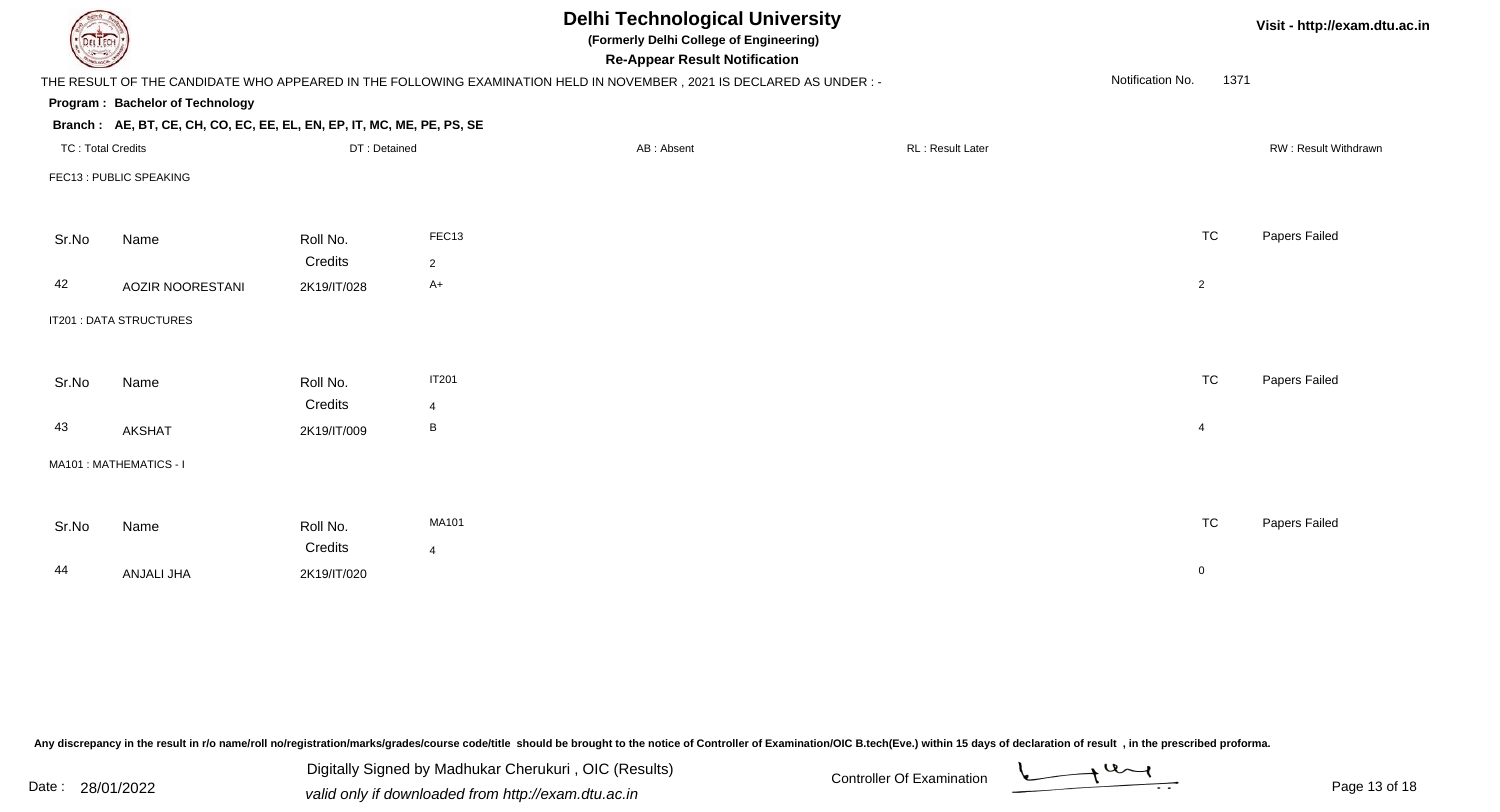

**(Formerly Delhi College of Engineering)**

**Visit - http://exam.dtu.ac.in**

| <b>Courses of The Designation of the Courses of The Designation of the Courses of The Designation of the United States of The United States of The United States and States of The United States and States and States and State</b> |                                                                                                                       |                                                                                                                        |                                            |                |       |                | <b>Re-Appear Result Notification</b> |  |                                  |                  |                |                                     |
|--------------------------------------------------------------------------------------------------------------------------------------------------------------------------------------------------------------------------------------|-----------------------------------------------------------------------------------------------------------------------|------------------------------------------------------------------------------------------------------------------------|--------------------------------------------|----------------|-------|----------------|--------------------------------------|--|----------------------------------|------------------|----------------|-------------------------------------|
|                                                                                                                                                                                                                                      |                                                                                                                       | THE RESULT OF THE CANDIDATE WHO APPEARED IN THE FOLLOWING EXAMINATION HELD IN NOVEMBER , 2021 IS DECLARED AS UNDER : - |                                            |                |       |                |                                      |  |                                  | Notification No. | 1371           |                                     |
|                                                                                                                                                                                                                                      | <b>Program: Bachelor of Technology</b>                                                                                |                                                                                                                        |                                            |                |       |                |                                      |  |                                  |                  |                |                                     |
|                                                                                                                                                                                                                                      | Branch: AE, BT, CE, CH, CO, EC, EE, EL, EN, EP, IT, MC, ME, PE, PS, SE                                                |                                                                                                                        |                                            |                |       |                |                                      |  |                                  |                  |                |                                     |
| <b>TC: Total Credits</b>                                                                                                                                                                                                             |                                                                                                                       | DT: Detained                                                                                                           |                                            |                |       | AB: Absent     |                                      |  | RL : Result Later                |                  |                | <b>RW: Result Withdrawn</b>         |
|                                                                                                                                                                                                                                      | <b>CS251 : DATA STRUCTURE</b><br>MC207 : ENGINEERING ANALYSIS AND DESIGN<br>(DIFFERENTIAL EQUATIONS AND APPLICATIONS) |                                                                                                                        | <b>MC201 : DISCRETE MATHEMATICS</b>        |                |       |                | MC203: MATHEMATICS-III               |  | MC205 : PROBABILITY & STATISTICS |                  |                |                                     |
| Sr.No                                                                                                                                                                                                                                | Name                                                                                                                  | Roll No.                                                                                                               | CS251                                      | MC201          | MC203 | MC205          | MC207                                |  |                                  |                  | <b>TC</b>      | Papers Failed                       |
|                                                                                                                                                                                                                                      |                                                                                                                       | Credits                                                                                                                | $\overline{4}$                             | $\overline{4}$ | 4     | $\overline{4}$ | 4                                    |  |                                  |                  |                |                                     |
| 45                                                                                                                                                                                                                                   | <b>HEVAL</b>                                                                                                          | 2K19/MC/047                                                                                                            | F                                          | F              | E     | F.             | F                                    |  |                                  |                  | $\mathbf 0$    | CS251MC201, MC203,<br>MC205, MC207, |
|                                                                                                                                                                                                                                      | FEC13 : PUBLIC SPEAKING                                                                                               |                                                                                                                        |                                            |                |       |                |                                      |  |                                  |                  |                |                                     |
|                                                                                                                                                                                                                                      |                                                                                                                       |                                                                                                                        |                                            |                |       |                |                                      |  |                                  |                  |                |                                     |
| Sr.No                                                                                                                                                                                                                                | Name                                                                                                                  | Roll No.                                                                                                               | FEC13                                      |                |       |                |                                      |  |                                  |                  | <b>TC</b>      | Papers Failed                       |
|                                                                                                                                                                                                                                      |                                                                                                                       | Credits                                                                                                                | $\overline{2}$                             |                |       |                |                                      |  |                                  |                  |                |                                     |
| 46                                                                                                                                                                                                                                   | PORUSU RAVINDRA                                                                                                       | 2K19/ME/163                                                                                                            | A+                                         |                |       |                |                                      |  |                                  |                  | $\overline{c}$ |                                     |
| FEC39: JAPANESE                                                                                                                                                                                                                      |                                                                                                                       |                                                                                                                        | ME205 : MACHINE DRAWING AND SOLID MODELING |                |       |                |                                      |  |                                  |                  |                |                                     |
| Sr.No                                                                                                                                                                                                                                | Name                                                                                                                  | Roll No.                                                                                                               | FEC39                                      | ME205          |       |                |                                      |  |                                  |                  | <b>TC</b>      | Papers Failed                       |
|                                                                                                                                                                                                                                      |                                                                                                                       | Credits                                                                                                                | 2                                          | 4              |       |                |                                      |  |                                  |                  |                |                                     |
| 47                                                                                                                                                                                                                                   | <b>ANKIT SHUKLA</b>                                                                                                   | 2K19/ME/037                                                                                                            | F                                          | F              |       |                |                                      |  |                                  |                  | 0              | FEC39ME205,                         |
|                                                                                                                                                                                                                                      |                                                                                                                       |                                                                                                                        |                                            |                |       |                |                                      |  |                                  |                  |                |                                     |

Any discrepancy in the result in r/o name/roll no/registration/marks/grades/course code/title should be brought to the notice of Controller of Examination/OIC B.tech(Eve.) within 15 days of declaration of result, in the pr

Date : 28/01/2022 Valid only if downloaded from http://exam.dtu.ac.in<br>
Date : 28/01/2022 valid only if downloaded from http://exam.dtu.ac.in Digitally Signed by Madhukar Cherukuri , OIC (Results)

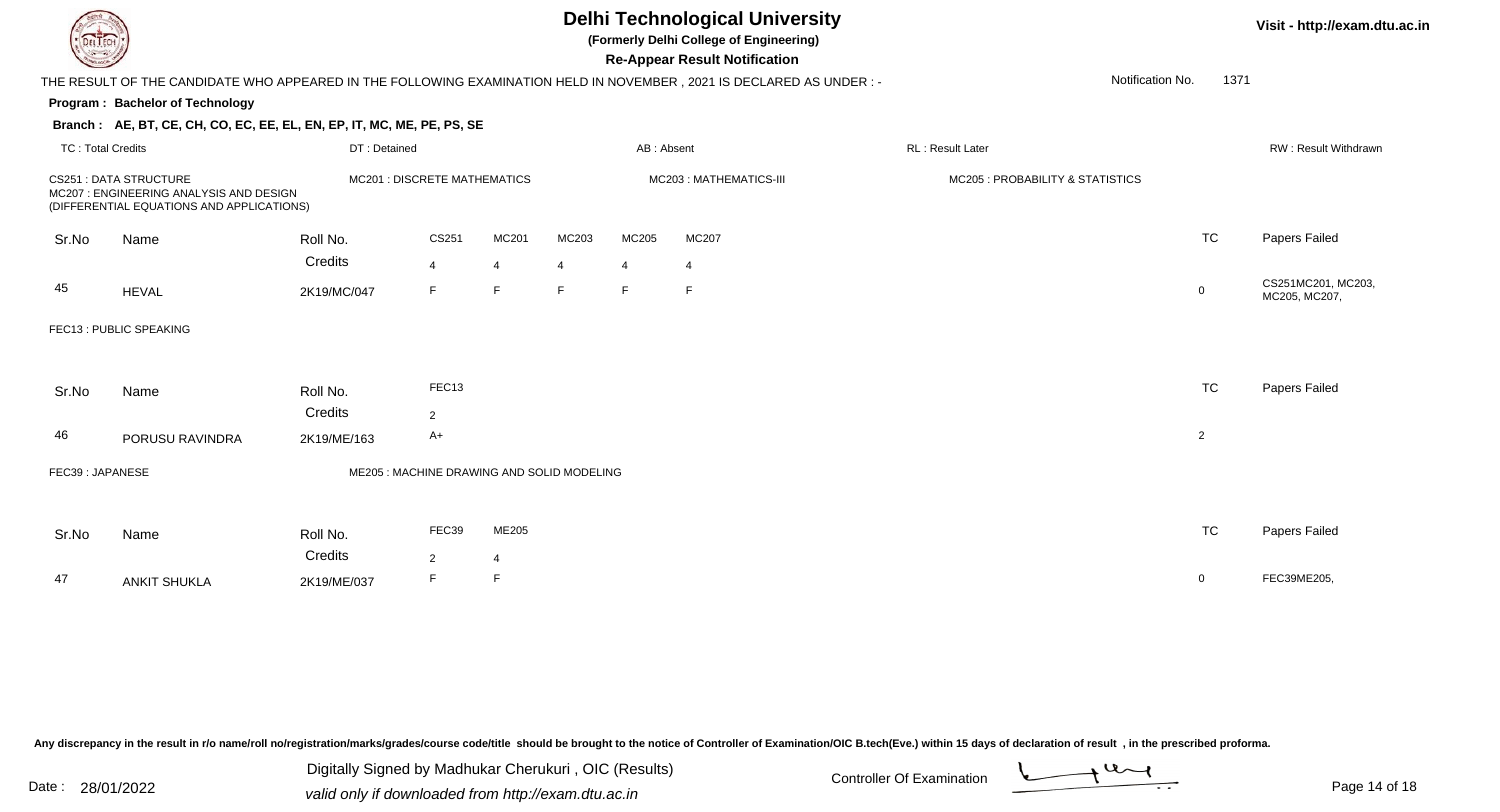| EL ECH                                                                                                                                           |                                                                        |                        |                                 |                      |         |                                | <b>Delhi Technological University</b><br>(Formerly Delhi College of Engineering)<br><b>Re-Appear Result Notification</b> |                                |                |           | Visit - http://exam.dtu.ac.in |  |
|--------------------------------------------------------------------------------------------------------------------------------------------------|------------------------------------------------------------------------|------------------------|---------------------------------|----------------------|---------|--------------------------------|--------------------------------------------------------------------------------------------------------------------------|--------------------------------|----------------|-----------|-------------------------------|--|
| Notification No.<br>1371<br>THE RESULT OF THE CANDIDATE WHO APPEARED IN THE FOLLOWING EXAMINATION HELD IN NOVEMBER, 2021 IS DECLARED AS UNDER :- |                                                                        |                        |                                 |                      |         |                                |                                                                                                                          |                                |                |           |                               |  |
|                                                                                                                                                  | <b>Program: Bachelor of Technology</b>                                 |                        |                                 |                      |         |                                |                                                                                                                          |                                |                |           |                               |  |
|                                                                                                                                                  | Branch: AE, BT, CE, CH, CO, EC, EE, EL, EN, EP, IT, MC, ME, PE, PS, SE |                        |                                 |                      |         |                                |                                                                                                                          |                                |                |           |                               |  |
| <b>TC: Total Credits</b>                                                                                                                         |                                                                        | DT: Detained           |                                 |                      |         | AB: Absent                     |                                                                                                                          | RL: Result Later               |                |           | RW: Result Withdrawn          |  |
|                                                                                                                                                  | FEC48 : INTRODUCTION TO BIOLOGICAL SCIENCE                             |                        |                                 |                      |         |                                |                                                                                                                          |                                |                |           |                               |  |
| Sr.No                                                                                                                                            | Name                                                                   | Roll No.               | FEC48                           |                      |         |                                |                                                                                                                          |                                |                | <b>TC</b> | Papers Failed                 |  |
|                                                                                                                                                  |                                                                        | Credits                | $\overline{2}$                  |                      |         |                                |                                                                                                                          |                                |                |           |                               |  |
| 48                                                                                                                                               | SHIVANG SINGH                                                          | 2K19/ME/233            | $A+$                            |                      |         |                                |                                                                                                                          |                                | $\overline{2}$ |           |                               |  |
|                                                                                                                                                  | ME205 : MACHINE DRAWING AND SOLID MODELING                             |                        |                                 |                      |         |                                |                                                                                                                          |                                |                |           |                               |  |
| Sr.No                                                                                                                                            | Name                                                                   | Roll No.               | ME205                           |                      |         |                                |                                                                                                                          |                                |                | <b>TC</b> | Papers Failed                 |  |
|                                                                                                                                                  |                                                                        | Credits                | $\overline{4}$                  |                      |         |                                |                                                                                                                          |                                |                |           |                               |  |
| 49                                                                                                                                               | <b>ASHUTOSH KUMAR</b>                                                  | 2K19/ME/055            | A                               |                      |         |                                |                                                                                                                          |                                | $\overline{4}$ |           |                               |  |
| 50                                                                                                                                               | ROHIT PAL                                                              | 2K19/ME/201            | $A+$                            |                      |         |                                |                                                                                                                          |                                | $\overline{4}$ |           |                               |  |
|                                                                                                                                                  | FEC13 : PUBLIC SPEAKING<br>AE207: ENGINEERING ANALYSIS AND DESIGN      |                        | PE261 : QUANTITATIVE TECHNIQUES |                      |         |                                | AE201 : ENGINEERING MECHANICS                                                                                            | AE205 : MANUFACTURING MACHINES |                |           |                               |  |
| Sr.No                                                                                                                                            | Name                                                                   | Roll No.               | FEC13                           | PE261                | AE201   | AE205                          | AE207                                                                                                                    |                                |                | <b>TC</b> | Papers Failed                 |  |
| 51                                                                                                                                               | <b>SAMVAT TIWARI</b>                                                   | Credits<br>2K19/AE/053 | $\overline{2}$<br>$A+$          | $\overline{4}$<br>F. | 4<br>P. | $\overline{4}$<br>$\mathsf{F}$ | 4                                                                                                                        |                                | 6              |           | PE261,<br>AE205, AE207,       |  |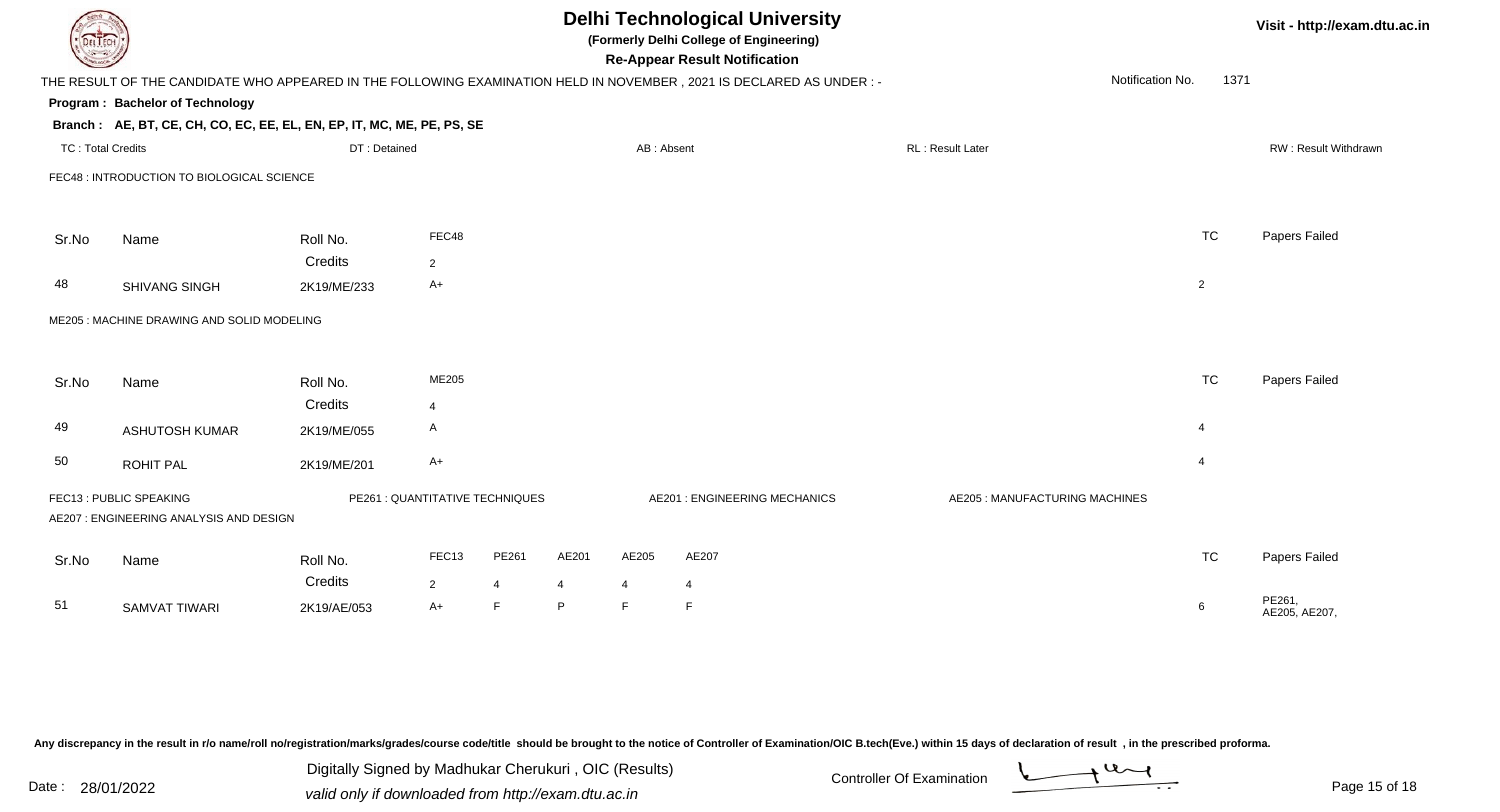| <b>DELTECH</b>           |                                                                        |              |                | <b>Delhi Technological University</b><br>(Formerly Delhi College of Engineering)<br><b>Re-Appear Result Notification</b> |                  |                          | Visit - http://exam.dtu.ac.in |
|--------------------------|------------------------------------------------------------------------|--------------|----------------|--------------------------------------------------------------------------------------------------------------------------|------------------|--------------------------|-------------------------------|
|                          |                                                                        |              |                | THE RESULT OF THE CANDIDATE WHO APPEARED IN THE FOLLOWING EXAMINATION HELD IN NOVEMBER, 2021 IS DECLARED AS UNDER :-     |                  | Notification No.<br>1371 |                               |
|                          | Program: Bachelor of Technology                                        |              |                |                                                                                                                          |                  |                          |                               |
|                          | Branch: AE, BT, CE, CH, CO, EC, EE, EL, EN, EP, IT, MC, ME, PE, PS, SE |              |                |                                                                                                                          |                  |                          |                               |
| <b>TC: Total Credits</b> |                                                                        | DT: Detained |                | AB: Absent                                                                                                               | RL: Result Later |                          | RW: Result Withdrawn          |
| FEC39: JAPANESE          |                                                                        |              |                |                                                                                                                          |                  |                          |                               |
|                          |                                                                        |              |                |                                                                                                                          |                  |                          |                               |
| Sr.No                    | Name                                                                   | Roll No.     | FEC39          |                                                                                                                          |                  | <b>TC</b>                | Papers Failed                 |
|                          |                                                                        | Credits      | 2              |                                                                                                                          |                  |                          |                               |
| 52                       | MD WAZID ANSARI                                                        | 2K19/AE/037  | $B+$           |                                                                                                                          |                  | $\overline{2}$           |                               |
|                          | ME103: WORKSHOP PRACTICE                                               |              |                |                                                                                                                          |                  |                          |                               |
|                          |                                                                        |              |                |                                                                                                                          |                  |                          |                               |
| Sr.No                    | Name                                                                   | Roll No.     | ME103          |                                                                                                                          |                  | <b>TC</b>                | Papers Failed                 |
|                          |                                                                        | Credits      | $\overline{2}$ |                                                                                                                          |                  |                          |                               |
| 53                       | <b>SAMVAT TIWARI</b>                                                   | 2K19/AE/053  |                |                                                                                                                          |                  | $\mathsf 0$              |                               |
|                          | FEC13: PUBLIC SPEAKING                                                 |              |                |                                                                                                                          |                  |                          |                               |
|                          |                                                                        |              |                |                                                                                                                          |                  |                          |                               |
| Sr.No                    | Name                                                                   | Roll No.     | FEC13          |                                                                                                                          |                  | <b>TC</b>                | Papers Failed                 |
|                          |                                                                        | Credits      | $\overline{2}$ |                                                                                                                          |                  |                          |                               |
| 54                       | LOVENEESH YADAV                                                        | 2K19/PE/033  | $A+$           |                                                                                                                          |                  | $\overline{2}$           |                               |
|                          |                                                                        |              |                |                                                                                                                          |                  |                          |                               |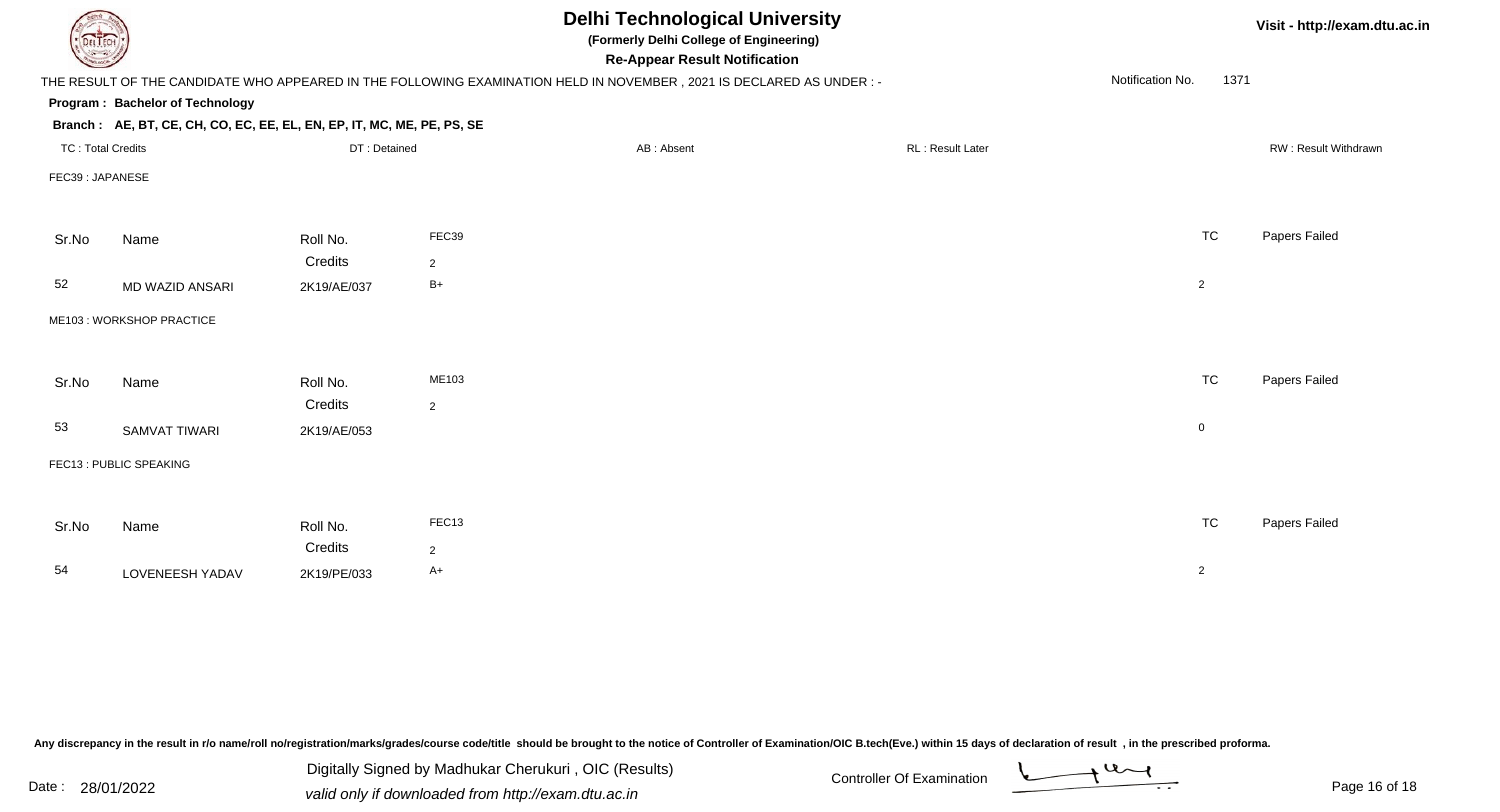| DEL TECH                 |                                                                        |              |                | <b>Delhi Technological University</b><br>(Formerly Delhi College of Engineering)<br><b>Re-Appear Result Notification</b> |                  |                          | Visit - http://exam.dtu.ac.in |
|--------------------------|------------------------------------------------------------------------|--------------|----------------|--------------------------------------------------------------------------------------------------------------------------|------------------|--------------------------|-------------------------------|
|                          |                                                                        |              |                | THE RESULT OF THE CANDIDATE WHO APPEARED IN THE FOLLOWING EXAMINATION HELD IN NOVEMBER, 2021 IS DECLARED AS UNDER :-     |                  | Notification No.<br>1371 |                               |
|                          | Program: Bachelor of Technology                                        |              |                |                                                                                                                          |                  |                          |                               |
|                          | Branch: AE, BT, CE, CH, CO, EC, EE, EL, EN, EP, IT, MC, ME, PE, PS, SE |              |                |                                                                                                                          |                  |                          |                               |
| <b>TC: Total Credits</b> |                                                                        | DT: Detained |                | AB: Absent                                                                                                               | RL: Result Later |                          | RW: Result Withdrawn          |
|                          | PE203: THERMAL ENGINEERING-I                                           |              |                |                                                                                                                          |                  |                          |                               |
|                          |                                                                        |              |                |                                                                                                                          |                  |                          |                               |
| Sr.No                    | Name                                                                   | Roll No.     | PE203          |                                                                                                                          |                  | <b>TC</b>                | Papers Failed                 |
|                          |                                                                        | Credits      | $\overline{4}$ |                                                                                                                          |                  |                          |                               |
| 55                       | NISHANTA HAZARIKA                                                      | 2K17/PE/34   | A              |                                                                                                                          |                  | $\overline{4}$           |                               |
|                          | EC261 : ANALOG ELECTRONICS                                             |              |                |                                                                                                                          |                  |                          |                               |
|                          |                                                                        |              |                |                                                                                                                          |                  |                          |                               |
| Sr.No                    | Name                                                                   | Roll No.     | EC261          |                                                                                                                          |                  | <b>TC</b>                | Papers Failed                 |
|                          |                                                                        | Credits      | $\overline{4}$ |                                                                                                                          |                  |                          |                               |
| 56                       | <b>HARSH BERWAL</b>                                                    | 2K18/SE/064  |                |                                                                                                                          |                  | $\mathbf 0$              |                               |
|                          | FEC46 : TECHNICAL COMMUNICATION                                        |              |                |                                                                                                                          |                  |                          |                               |
|                          |                                                                        |              |                |                                                                                                                          |                  |                          |                               |
| Sr.No                    | Name                                                                   | Roll No.     | FEC46          |                                                                                                                          |                  | <b>TC</b>                | Papers Failed                 |
|                          |                                                                        | Credits      | $\overline{2}$ |                                                                                                                          |                  |                          |                               |
| 57                       | <b>JATIN KUMAR</b>                                                     | 2K19/SE/059  |                |                                                                                                                          |                  | $\overline{0}$           |                               |
|                          |                                                                        |              |                |                                                                                                                          |                  |                          |                               |